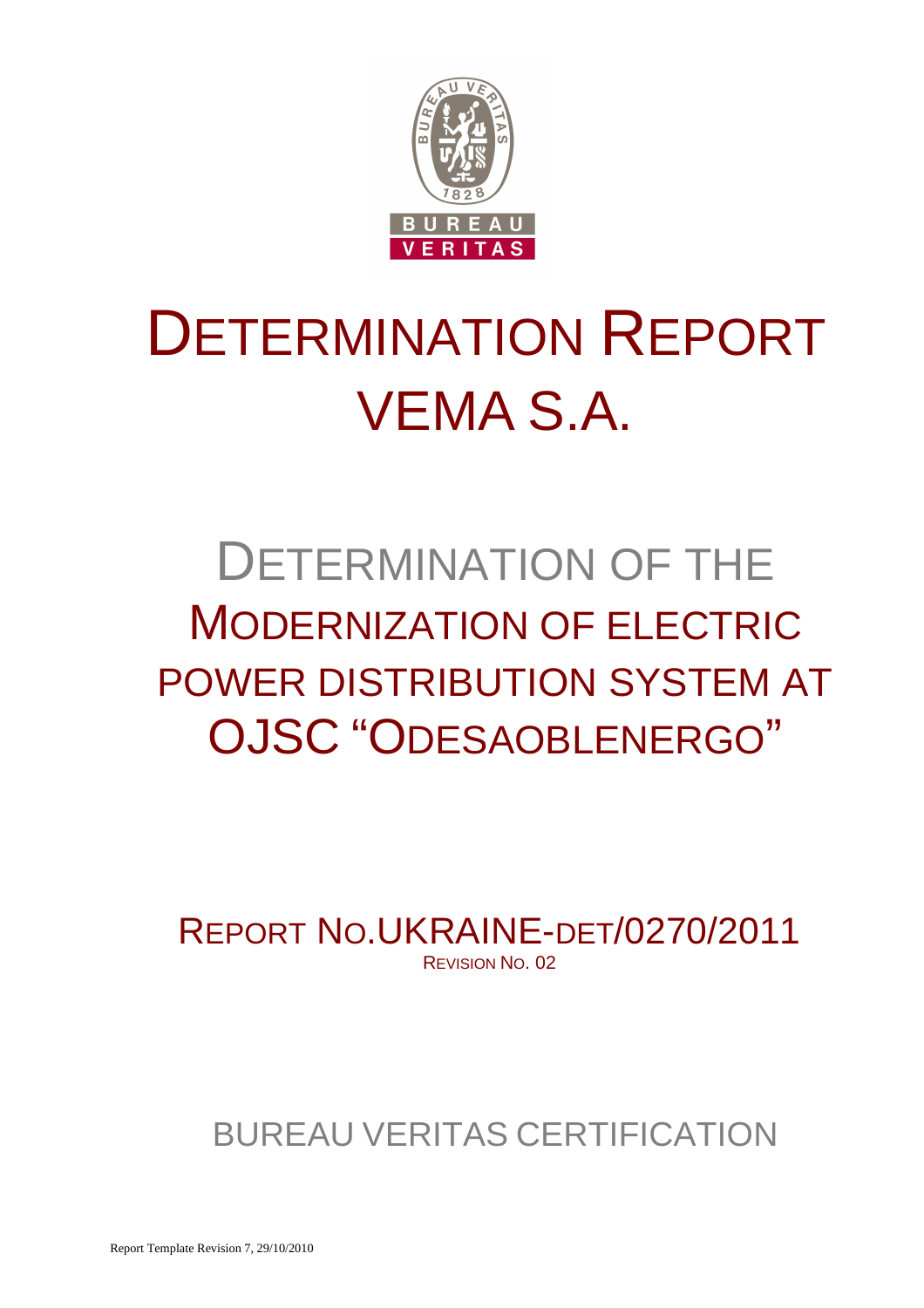

#### DETERMINATION REPORT

| Date of first issue:<br>01/07/2011                                                  |                                                                                                                                                                                                                                                                                           |                                                    | Organizational unit:<br><b>Bureau Veritas Certification</b><br><b>Holding SAS</b>                                                                                                                                                                                                                                                                                                                                                                                                                                                                                          |  |
|-------------------------------------------------------------------------------------|-------------------------------------------------------------------------------------------------------------------------------------------------------------------------------------------------------------------------------------------------------------------------------------------|----------------------------------------------------|----------------------------------------------------------------------------------------------------------------------------------------------------------------------------------------------------------------------------------------------------------------------------------------------------------------------------------------------------------------------------------------------------------------------------------------------------------------------------------------------------------------------------------------------------------------------------|--|
| Client:                                                                             |                                                                                                                                                                                                                                                                                           |                                                    | Client ref.:                                                                                                                                                                                                                                                                                                                                                                                                                                                                                                                                                               |  |
| VEMA S.A.                                                                           |                                                                                                                                                                                                                                                                                           |                                                    | <b>Fabian Knodel</b>                                                                                                                                                                                                                                                                                                                                                                                                                                                                                                                                                       |  |
| Summary:                                                                            |                                                                                                                                                                                                                                                                                           |                                                    |                                                                                                                                                                                                                                                                                                                                                                                                                                                                                                                                                                            |  |
|                                                                                     |                                                                                                                                                                                                                                                                                           |                                                    | Bureau Veritas Certification has made the determination of the "Modernization of electric power distribution<br>system at OJSC "Odesaoblenergo" project of VEMA S.A. located in Odesa region, Ukraine, on the basis of<br>UNFCCC criteria for the JI, as well as criteria given to provide for consistent project operations, monitoring and<br>reporting. UNFCCC criteria refer to Article 6 of the Kyoto Protocol, the JI rules and modalities and the<br>subsequent decisions by the JI Supervisory Committee, as well as the host country criteria.                    |  |
| conducted using Bureau Veritas Certification internal procedures.                   |                                                                                                                                                                                                                                                                                           |                                                    | The determination scope is defined as an independent and objective review of the project design document,<br>the project's baseline study, monitoring plan and other relevant documents, and consisted of the following<br>three phases: i) desk review of the project design and the baseline and monitoring plan; ii) follow-up interviews<br>with project stakeholders; iii) resolution of outstanding issues and the issuance of the final determination report<br>and opinion. The overall determination, from Contract Review to Determination Report & Opinion, was |  |
|                                                                                     | The first output of the determination process is a list of Clarification Requests, Corrective Actions Requests<br>and Forward Actions Requests (CL, CAR and FAR), presented in Appendix A. Taking into account this output,<br>the project proponent revised its project design document. |                                                    |                                                                                                                                                                                                                                                                                                                                                                                                                                                                                                                                                                            |  |
| country criteria.                                                                   |                                                                                                                                                                                                                                                                                           |                                                    | In summary, it is Bureau Veritas Certification's opinion that the project correctly applies Guidance on criteria for<br>baseline setting and monitoring and meets the relevant UNFCCC requirements for the JI and the relevant host                                                                                                                                                                                                                                                                                                                                        |  |
| Report No.:                                                                         |                                                                                                                                                                                                                                                                                           | Subject Group:                                     |                                                                                                                                                                                                                                                                                                                                                                                                                                                                                                                                                                            |  |
| UKRAINE-det/0270/2011                                                               | JI                                                                                                                                                                                                                                                                                        |                                                    |                                                                                                                                                                                                                                                                                                                                                                                                                                                                                                                                                                            |  |
| Project title:                                                                      |                                                                                                                                                                                                                                                                                           |                                                    |                                                                                                                                                                                                                                                                                                                                                                                                                                                                                                                                                                            |  |
| Modernization of electric power<br>system at OJSC "Odesaoblenergo"                  |                                                                                                                                                                                                                                                                                           | distribution                                       |                                                                                                                                                                                                                                                                                                                                                                                                                                                                                                                                                                            |  |
| Work carried out by:                                                                |                                                                                                                                                                                                                                                                                           |                                                    |                                                                                                                                                                                                                                                                                                                                                                                                                                                                                                                                                                            |  |
| Team Leader, Lead Verifier:<br>Team Member, Verifier:<br>Team Member,<br>Berdnikova | Technical                                                                                                                                                                                                                                                                                 | Igor Kachan<br>Victoria Legka<br>Specialist: Julia | 1004<br>No distribution without permission from the<br>Client or responsible organizational unit                                                                                                                                                                                                                                                                                                                                                                                                                                                                           |  |
| Team Member, Financial Specialist: Denis<br>Pishchalov                              |                                                                                                                                                                                                                                                                                           |                                                    |                                                                                                                                                                                                                                                                                                                                                                                                                                                                                                                                                                            |  |
| Work verified by:                                                                   |                                                                                                                                                                                                                                                                                           |                                                    | Limited distribution                                                                                                                                                                                                                                                                                                                                                                                                                                                                                                                                                       |  |
| Ivan Sokolov - Internal technical reviewer<br>Daniil Ukhanov - Technical Specialist |                                                                                                                                                                                                                                                                                           |                                                    |                                                                                                                                                                                                                                                                                                                                                                                                                                                                                                                                                                            |  |
| Work approved by:                                                                   |                                                                                                                                                                                                                                                                                           |                                                    |                                                                                                                                                                                                                                                                                                                                                                                                                                                                                                                                                                            |  |
| Flavio Gomes - Operational Manager                                                  |                                                                                                                                                                                                                                                                                           | <b>Bureau Verfas Certification</b>                 | Unrestricted distribution                                                                                                                                                                                                                                                                                                                                                                                                                                                                                                                                                  |  |
| Date of this revision:                                                              | Rev. No.:                                                                                                                                                                                                                                                                                 | Number of pages:                                   |                                                                                                                                                                                                                                                                                                                                                                                                                                                                                                                                                                            |  |
| 01/07/2011                                                                          | 02                                                                                                                                                                                                                                                                                        | 85                                                 |                                                                                                                                                                                                                                                                                                                                                                                                                                                                                                                                                                            |  |

1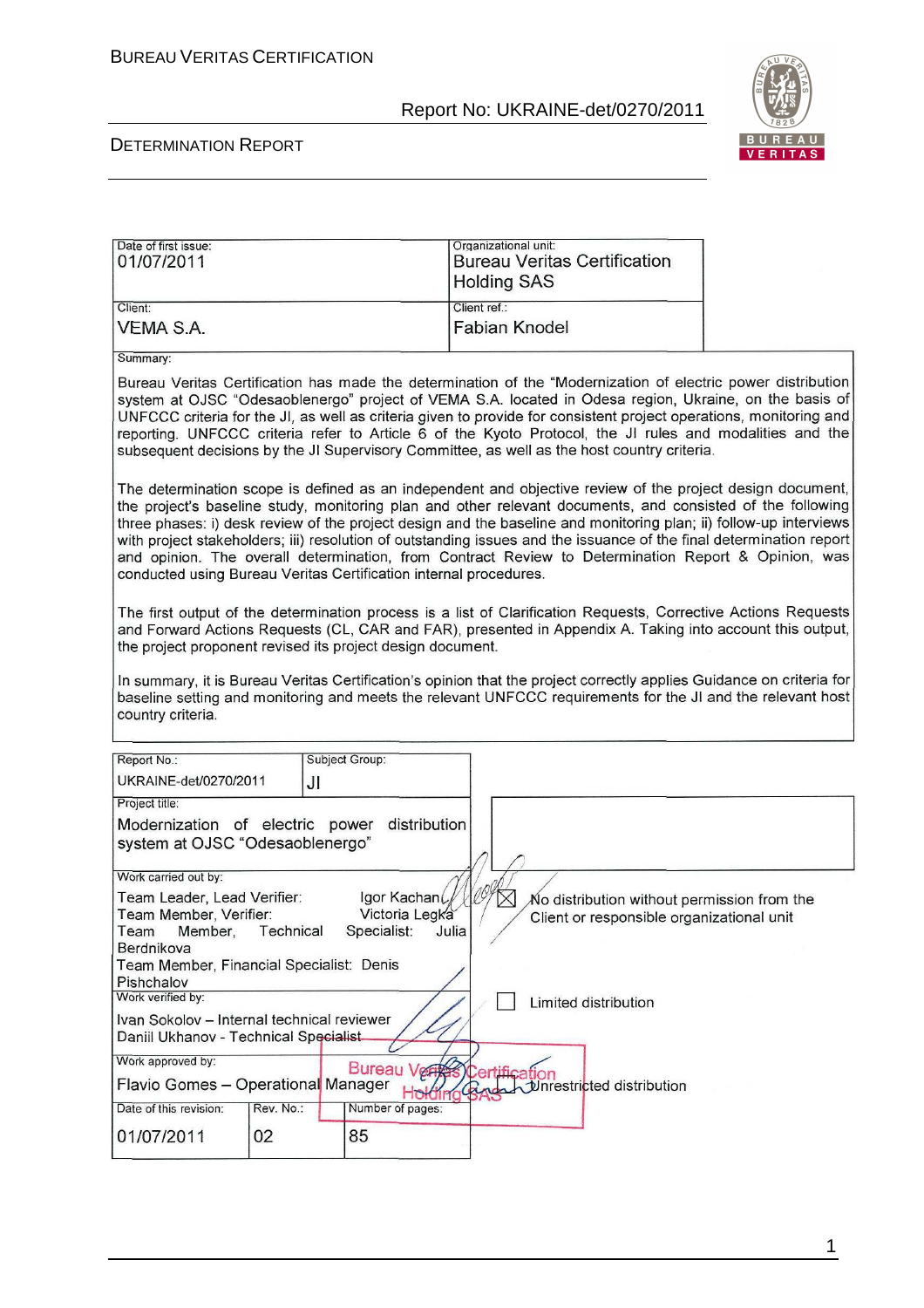DETERMINATION REPORT

| $\mathbf{1}$<br>1.1<br>1.2<br>1.3                                                | Objective<br>Scope<br>Determination team                                                                                                                                                                                                                                                                                                                                            | $\overline{4}$<br>$\overline{4}$<br>$\overline{4}$          |
|----------------------------------------------------------------------------------|-------------------------------------------------------------------------------------------------------------------------------------------------------------------------------------------------------------------------------------------------------------------------------------------------------------------------------------------------------------------------------------|-------------------------------------------------------------|
| $\overline{2}$<br>2.1<br>2.2<br>2.3                                              | <b>Review of Documents</b><br>Follow-up Interviews<br>Resolution of Clarification, Corrective Action and Forward<br><b>Action Requests</b>                                                                                                                                                                                                                                          | .5<br>5<br>6<br>$\overline{7}$                              |
| 3                                                                                |                                                                                                                                                                                                                                                                                                                                                                                     |                                                             |
| 4<br>4.1<br>4.2<br>4.3<br>4.4<br>4.5<br>4.6<br>4.7<br>4.8<br>4.9<br>4.10<br>4.11 | Project approvals by Parties involved (19-20)<br>Authorization of project participants by Parties involved (21)<br>Baseline setting (22-26)<br>Additionality (27-31)<br>Project boundary (32-33)<br>Crediting period (34)<br>Monitoring plan (35-39)<br>Leakage (40-41)<br>Estimation of emission reductions (42-47)<br>Environmental impacts (48)<br>Stakeholder consultation (49) | 9<br>9<br>9<br>12<br>13<br>13<br>14<br>23<br>24<br>25<br>26 |
| 5                                                                                | SUMMARY AND REPORT OF HOW DUE ACCOUNT WAS<br>OF COMMENTS RECEIVED PURSUANT TO<br><b>TAKEN</b>                                                                                                                                                                                                                                                                                       |                                                             |
| 6                                                                                |                                                                                                                                                                                                                                                                                                                                                                                     |                                                             |
| 7                                                                                |                                                                                                                                                                                                                                                                                                                                                                                     |                                                             |
|                                                                                  | APPENDIX A: JI PROJECT DETERMINATION PROTOCOL34                                                                                                                                                                                                                                                                                                                                     |                                                             |

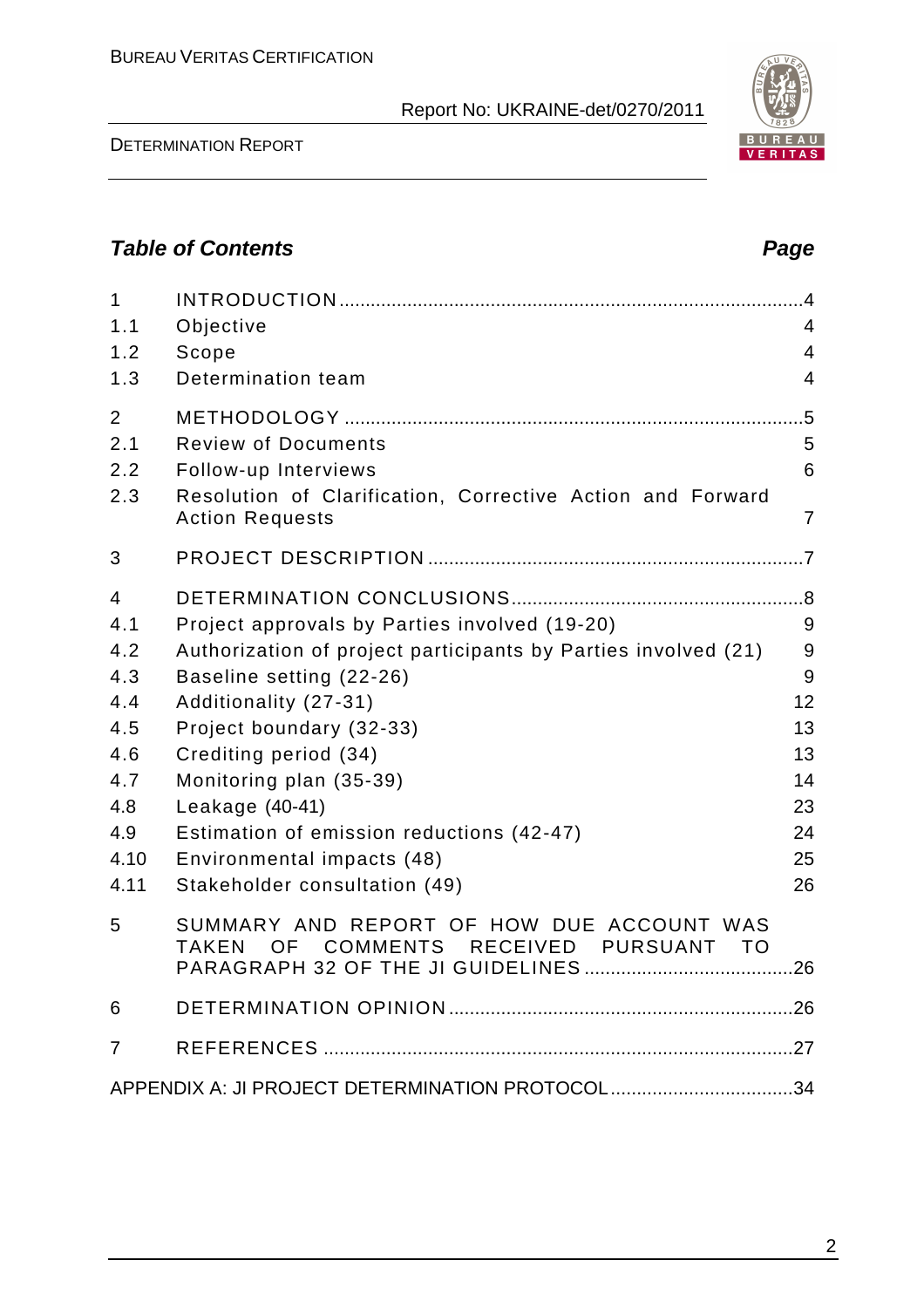

DETERMINATION REPORT

### **Abbreviations**

| <b>AIE</b>      | <b>Accredited Independent Entity</b>                      |  |  |  |
|-----------------|-----------------------------------------------------------|--|--|--|
| <b>BVC</b>      | <b>Bureau Veritas Certification Holding SAS</b>           |  |  |  |
| CAR             | <b>Corrective Action Request</b>                          |  |  |  |
| <b>CDM</b>      | Clean Development Mechanism                               |  |  |  |
| CL              | <b>Clarification Request</b>                              |  |  |  |
| CO <sub>2</sub> | <b>Carbon Dioxide</b>                                     |  |  |  |
| <b>DFP</b>      | <b>Designated Focal Point</b>                             |  |  |  |
| <b>DVM</b>      | Determination and Verification Manual                     |  |  |  |
| <b>EIA</b>      | Environmental Impact Assessment                           |  |  |  |
| ERU             | <b>Emission Reduction Unit</b>                            |  |  |  |
| ETL             | Electricity transmission lines                            |  |  |  |
| <b>FAR</b>      | <b>Forward Action Request</b>                             |  |  |  |
| <b>GHG</b>      | Green House Gas(es)                                       |  |  |  |
| GWP             | <b>Global Warming Potential</b>                           |  |  |  |
| <b>IPCC</b>     | Intergovernmental Panel on Climate Change                 |  |  |  |
| JI              | Joint Implementation                                      |  |  |  |
| <b>JISC</b>     | Joint Implementation Supervisory Committee                |  |  |  |
| MP              | <b>Monitoring Plan</b>                                    |  |  |  |
| <b>NGO</b>      | Non Government Organization                               |  |  |  |
| <b>PDD</b>      | <b>Project Design Document</b>                            |  |  |  |
| <b>UNFCCC</b>   | United Nations Framework Convention for Climate<br>Change |  |  |  |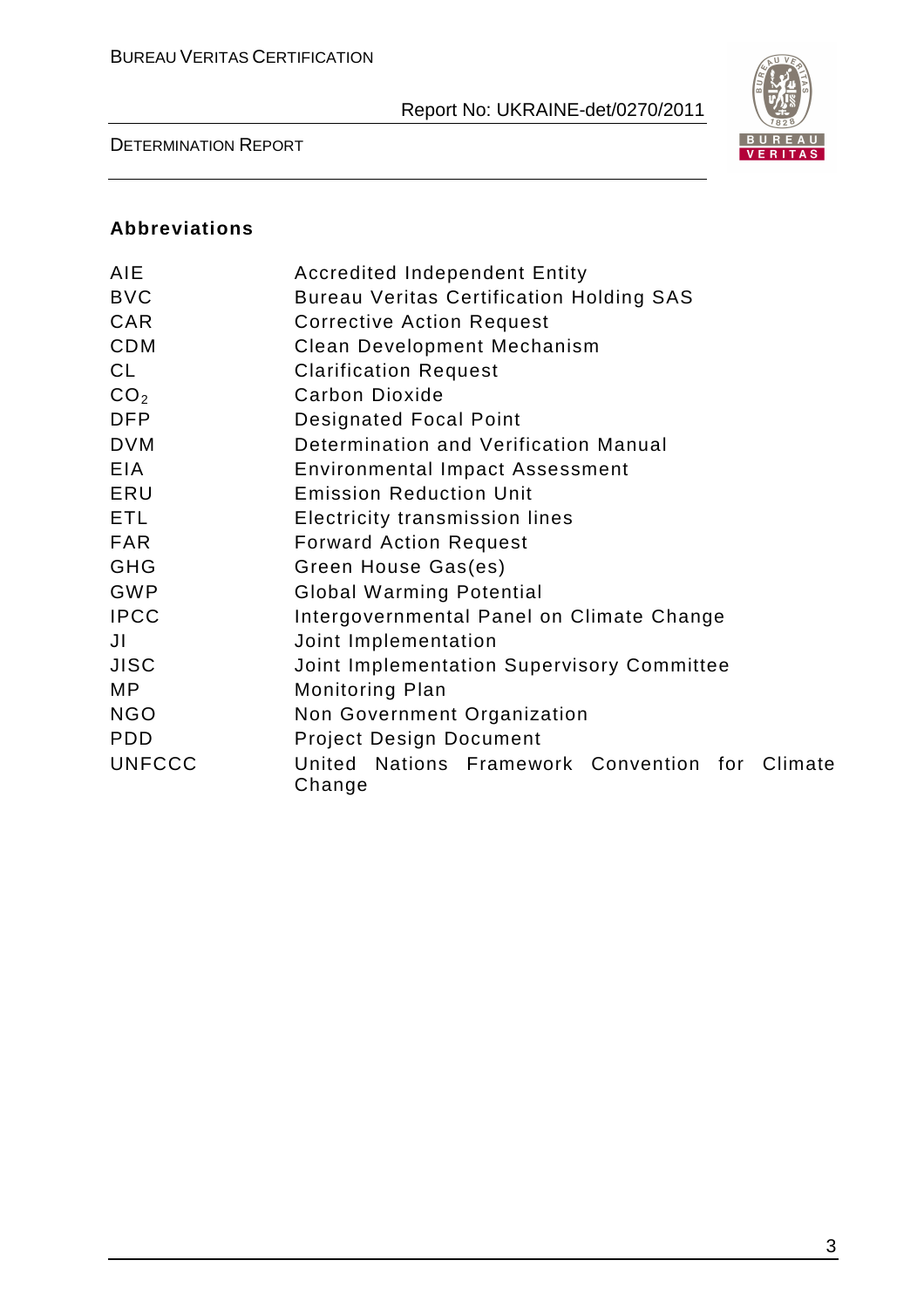

DETERMINATION REPORT

## **1 INTRODUCTION**

VEMA S.A. has commissioned Bureau Veritas Certification to determine its JI project "Modernization of electric power distribution system at OJSC "Odesaoblenergo" (hereafter called "the project") located in Odesa region, Ukraine.

This report summarizes the findings of the determination of the project, performed on the basis of UNFCCC criteria, as well as criteria given to provide for consistent project operations, monitoring and reporting.

## **1.1 Objective**

The determination serves as project design verification and is a requirement of all projects. The determination is an independent third party assessment of the project design. In particular, the project's baseline, the monitoring plan (MP), and the project's compliance with relevant UNFCCC and host country criteria are validated in order to confirm that the project design, as documented, is sound and reasonable, and meets the stated requirements and identified criteria. Determination is a requirement for all JI projects and is seen as necessary to provide assurance to stakeholders of the quality of the project and its intended generation of emissions reductions units (ERUs).

UNFCCC criteria refer to Article 6 of the Kyoto Protocol, the JI rules and modalities and the subsequent decisions by the JI Supervisory Committee, as well as the host country criteria.

## **1.2 Scope**

The determination scope is defined as an independent and objective review of the project design document, the project's baseline study and monitoring plan and other relevant documents. The information in these documents is reviewed against Kyoto Protocol requirements, UNFCCC rules and associated interpretations.

The determination is not meant to provide any consulting towards the Client. However, stated requests for clarifications, corrective and/or forward actions may provide input for improvement of the project design.

## **1.3 Determination team**

The determination team consists of the following personnel:

Igor Kachan

Team Leader, Bureau Veritas Certification Climate Change Lead Verifier Victoria Legka

Team Member, Bureau Veritas Certification Climate Change Verifier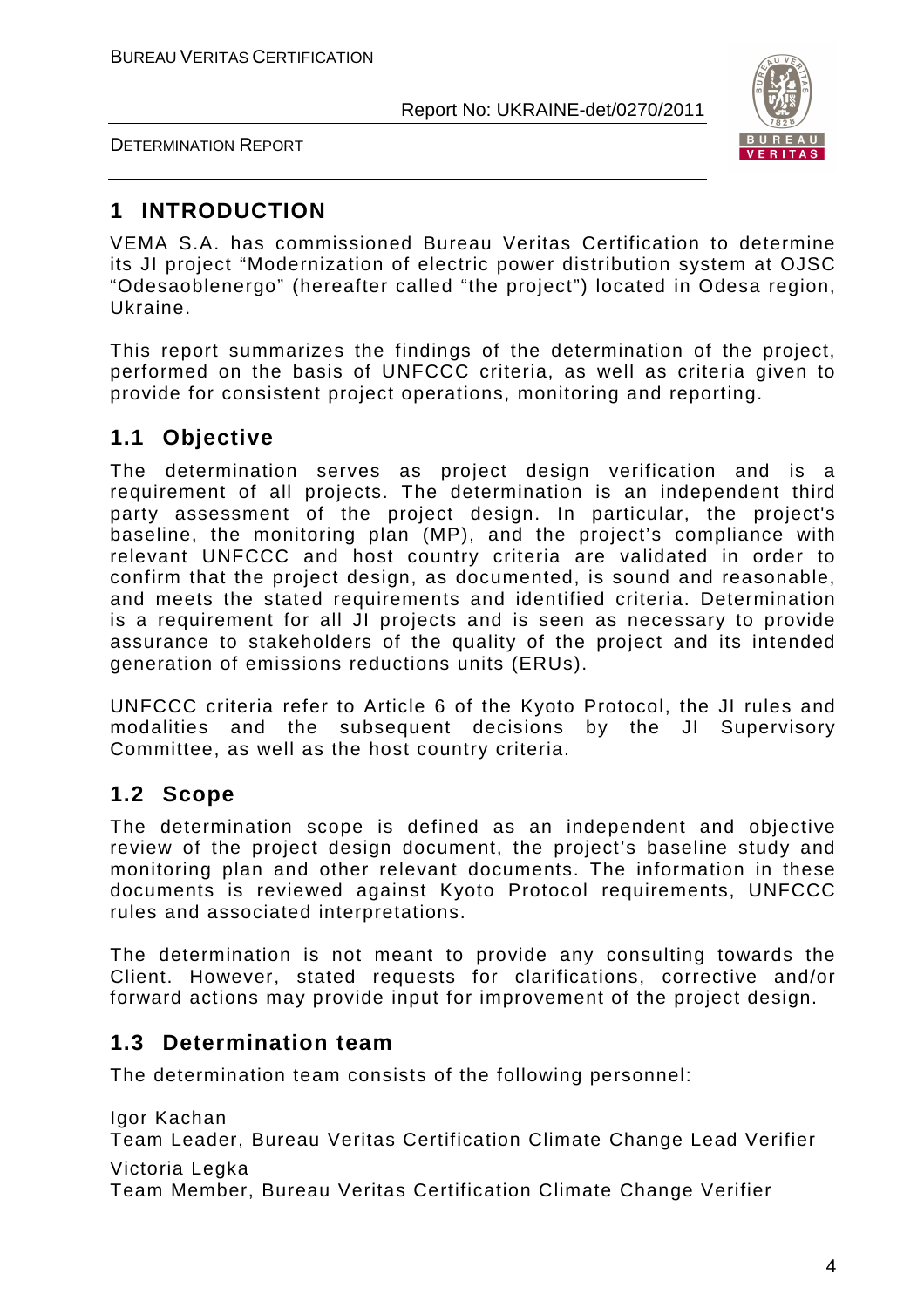DETERMINATION REPORT



Julia Berdnikova

Team Member, Bureau Veritas Certification Technical Specialist

Denis Pishchalov Team Member, Bureau Veritas Certification Financial Specialist

This determination report was reviewed by:

Ivan Sokolov Bureau Veritas Certification Internal Technical Reviewer

Daniil Ukhanov Bureau Veritas Certification Technical Specialist

## **2 METHODOLOGY**

The overall determination, from Contract Review to Determination Report & Opinion, was conducted using Bureau Veritas Certification internal procedures.

In order to ensure transparency, a determination protocol was customized for the project, according to the version 01 of the Joint Implementation Determination and Verification Manual, issued by the Joint Implementation Supervisory Committee at its 19 meeting on 04/12/2009. The protocol shows, in a transparent manner, criteria (requirements), means of determination and the results from determining the identified criteria. The determination protocol serves the following purposes:

- It organizes, details and clarifies the requirements a JI project is expected to meet;
- It ensures a transparent determination process where the determiner will document how a particular requirement has been determined and the result of the determination.

The completed determination protocol is enclosed in Appendix A to this report.

## **2.1 Review of Documents**

The Project Design Document (PDD) submitted by VEMA S.A. and additional background documents related to the project design and baseline, i.e. country Law, Guidelines for users of the joint implementation project design document form, Guidance on criteria for baseline setting and monitoring, Kyoto Protocol, Clarifications on Determination Requirements to be checked by a Accredited Independent Entity were reviewed.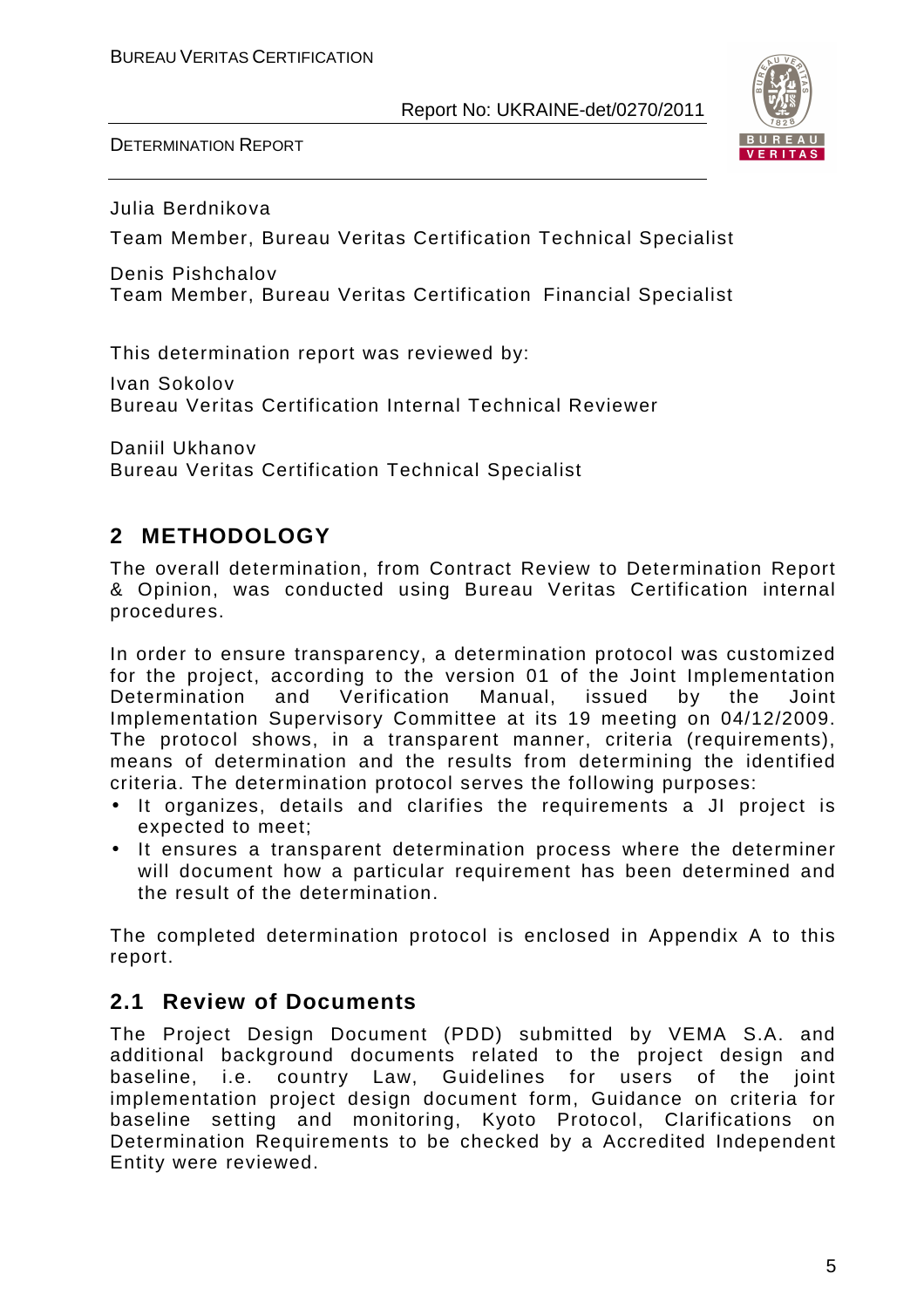

DETERMINATION REPORT

To address Bureau Veritas Certification corrective action and clarification requests, VEMA S.A. revised the PDD version 1 and resubmitted it as version 2 dated 30/06/2011 which is deemed final.

The determination findings presented in this report relate to the project as described in the PDD versions 1 and 2.

## **2.2 Follow-up Interviews**

On 10/05/2011 Bureau Veritas Certification conducted a visit to the project site (OJSC "Odesaoblenergo") and performed interviews with project stakeholders to confirm selected information and to resolve issues identified in the document review. Representatives of VEMA S.A. and OJSC "Odesaoblenergo" were interviewed (see References). The main topics of the interviews are summarized in Table 1.

| Interviewed      | <b>Interview topics</b>                                     |
|------------------|-------------------------------------------------------------|
| organization     |                                                             |
| <b>OJSC</b>      | $\triangleright$ Project history                            |
| "Odesaoblenergo" | $\triangleright$ Project approach                           |
|                  | $\triangleright$ Project boundary                           |
|                  | $\triangleright$ Implementation schedule                    |
|                  | $\triangleright$ Organizational structure                   |
|                  | $\triangleright$ Responsibilities and authorities           |
|                  | $\triangleright$ Training of personnel                      |
|                  | $\triangleright$ Quality management procedures and          |
|                  | technology                                                  |
|                  | $\triangleright$ Rehabilitation/Implementation of equipment |
|                  | (records)                                                   |
|                  | $\triangleright$ Metering equipment control                 |
|                  | $\triangleright$ Metering record keeping system, database   |
|                  | $\triangleright$ Technical documentation                    |
|                  | $\triangleright$ Monitoring plan and procedures             |
|                  | $\triangleright$ Permits and licenses                       |
|                  | $\triangleright$ Local stakeholder's response.              |
| Consultant:      | $\triangleright$ Baseline methodology                       |
| VEMA S.A.        | $\triangleright$ Monitoring plan                            |
|                  | > Additionality proofs                                      |
|                  | $\triangleright$ Calculation of emission reduction.         |

| Table 1 | Interview topics |  |
|---------|------------------|--|
|---------|------------------|--|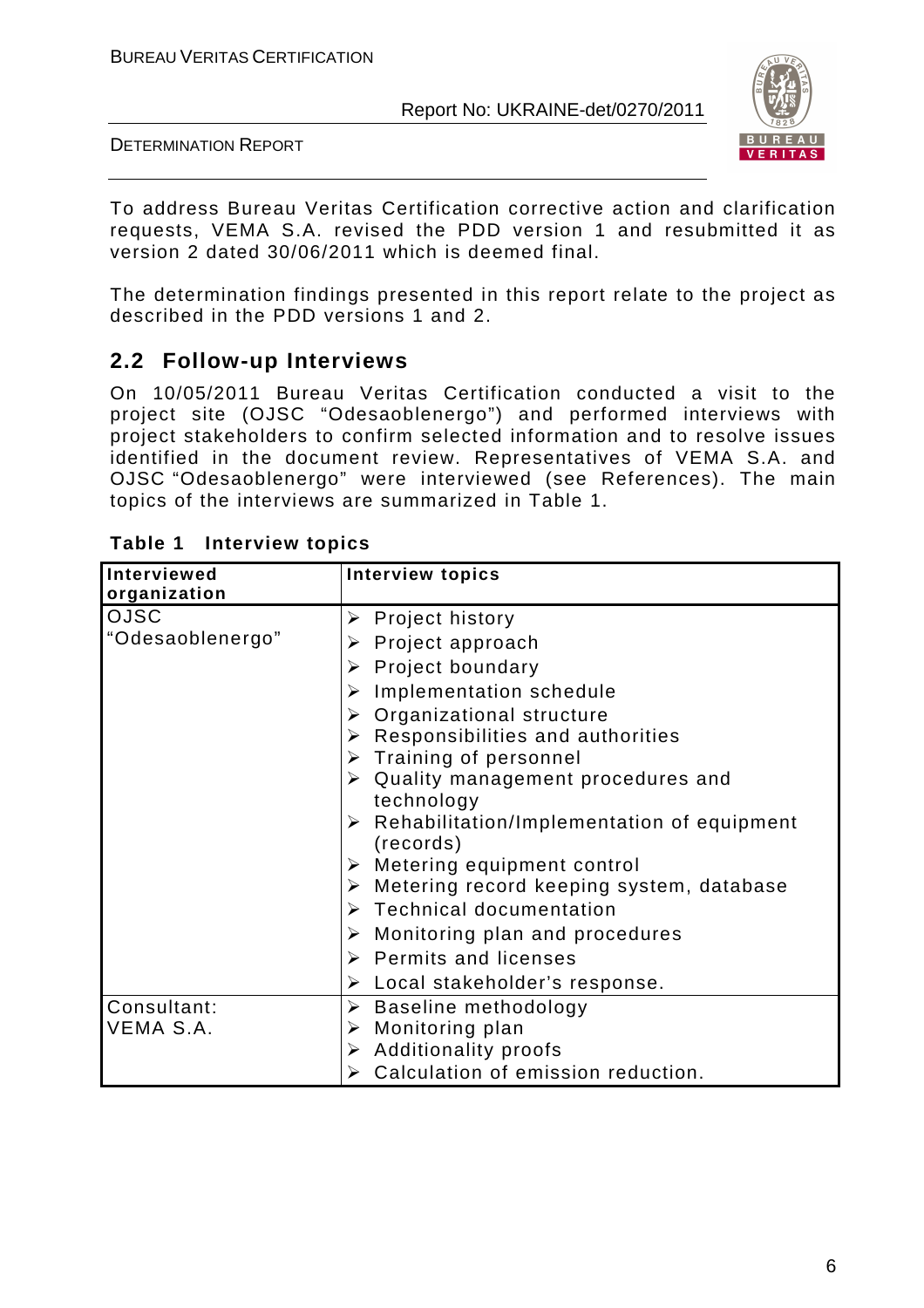DETERMINATION REPORT



## **2.3 Resolution of Clarification, Corrective Actions and Forward Actions Requests**

The objective of this phase of the determination is to raise the requests for corrective actions, forward actions and clarification and any other outstanding issues that needed to be clarified for Bureau Veritas Certification positive conclusion on the project design.

Corrective Action Requests (CAR) is issued, where:

(a) The project participants have made mistakes that will influence the ability of the project activity to achieve real, measurable additional emission reductions;

(b) The JI requirements have not been met;

(c) There is a risk that emission reductions cannot be monitored or calculated.

Forward action request (FAR) informs the project participants of an issue, relating to project implementation but not project design, which needs to be reviewed during the first verification of the project.

The determination team may also use the term Clarification Request (CL), if information is insufficient or not clear enough to determine whether the applicable JI requirements have been met.

To guarantee the transparency of the determination process, the concerns raised are documented in more detail in the determination protocol in Appendix A.

## **3 PROJECT DESCRIPTION**

The project which is being implemented at the Open Joint Stock Company "Odesaoblenergo" (hereinafter OJSC "Odesaoblenergo") envisages the implementation of the program on the technical improvement of electrical networks and equipment, advanced technologies implementation, the transition to a higher level of organization of transmission and distribution of electric energy which are aimed at improvement of the reliability and efficiency of electricity transmission in distribution electrical grids of OJSC "Odesaoblenergo". This in turn will help to reduce the amount of electricity that is lost during its transportation to the consumers of all forms of ownership, so the production of electricity at power plants will decrease causing the corresponding reduction of fossil fuels used to produce electric power and thus decrease of the GHG emissions in comparison to the situation that would exist without project implementation.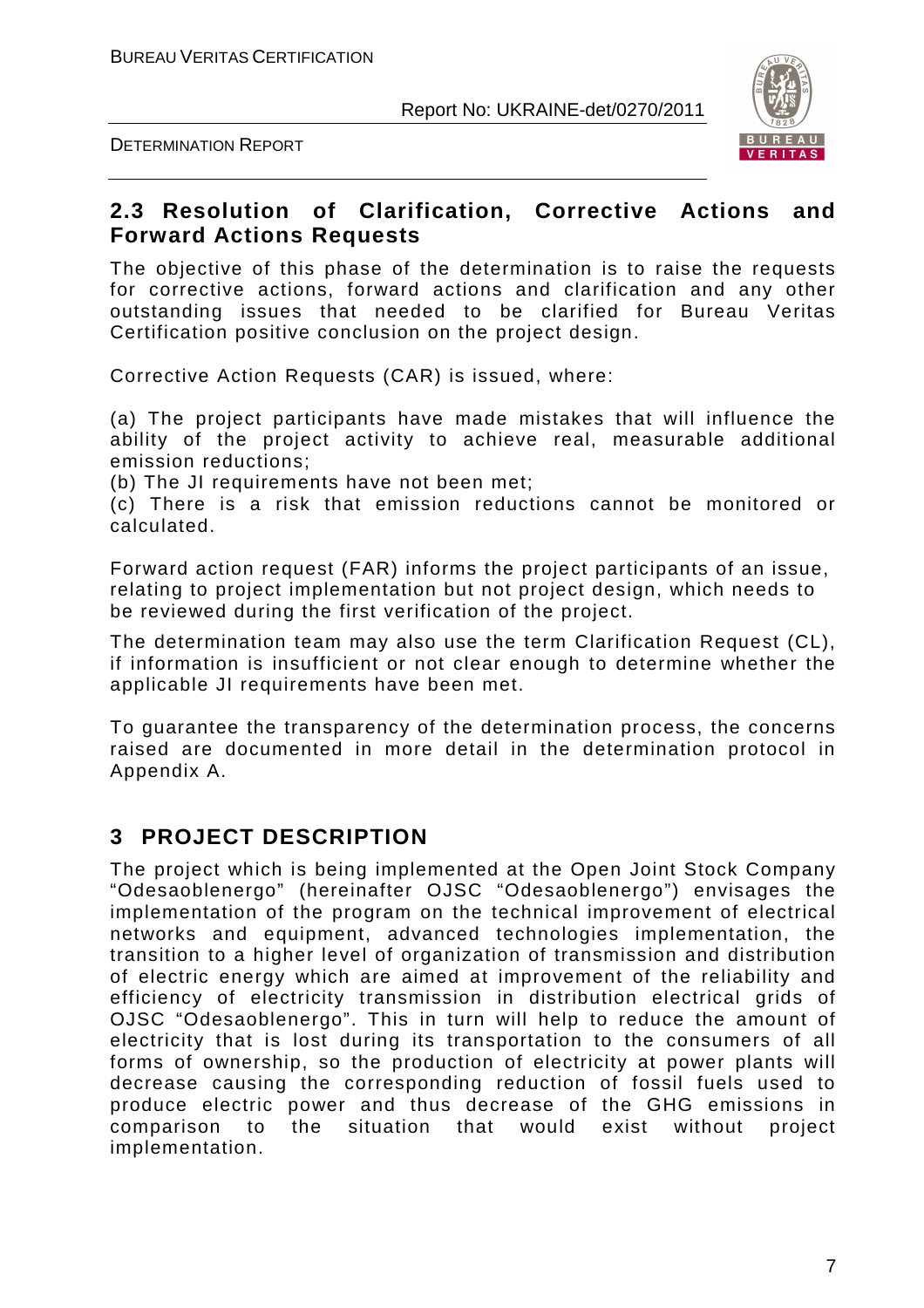



The proposed project is being implemented on the territory of the Odesa city and Odesa region, where the distribution electrical grids of OJSC "Odesaoblenergo" are situated. The electrical grids are complex technical systems in terms of their structure, organization of operation and the principles of managing. They include electrical equipment and devices for electricity transmission and distribution.

Most equipment that operated before the project implementation in the grids of OJSC "Odesaoblenergo" was already morally and physically obsolete, but because of insufficient funding and operational reserve of existing equipment, it could further be exploited. In addition, changing of the existing situation was possible on condition of not only changes of the technical provision of the grid, but also improvement of organizational structures, and this also required financial and human resources. Prior to the project implementation OJSC "Odesaoblenergo" had only carried out measures aimed at maintaining electrical grids in operational state. In most cases, these measures included repairs intended to correct defects arising during the operation of the electrical grids.

In December 2002 the management of OJSC "Odesaoblenergo" made a decision to implement the JI project "Modernization of electric power distribution system at OJSC "Odesaoblenergo" at the enterprise during a board meeting on 22/12/2002. The proposed project implies modernization and rehabilitation works in electrical grids and installation of new energy efficient equipment; improvement of the reliability of electricity supply to electricity consumers; introduction of automated system of electricity consumption commercial recording within the framework of the power supply company, consumers and sub-plants etc., that aim at reduction of power losses when transporting electric power via distribution electrical grids to the consumers. Measures which are implemented under the project, as well as application and implementation of ongoing monitoring of possible sources of loss and preventing from their occurrence allows to reduce significantly energy losses in the electrical grids of OJSC "Odesaoblenergo" .

In the absence of the project activity the existing equipment would be further used with routine repairs and recovery work without significant investment. Losses of electricity in the electrical grids would remain at the same level, leading to greenhouse gases emissions due to burning of fossil fuels at power generating companies at the pre-project level. This scenario is considered as a baseline.

## **4 DETERMINATION CONCLUSIONS**

In the following sections, the conclusions of the determination are stated.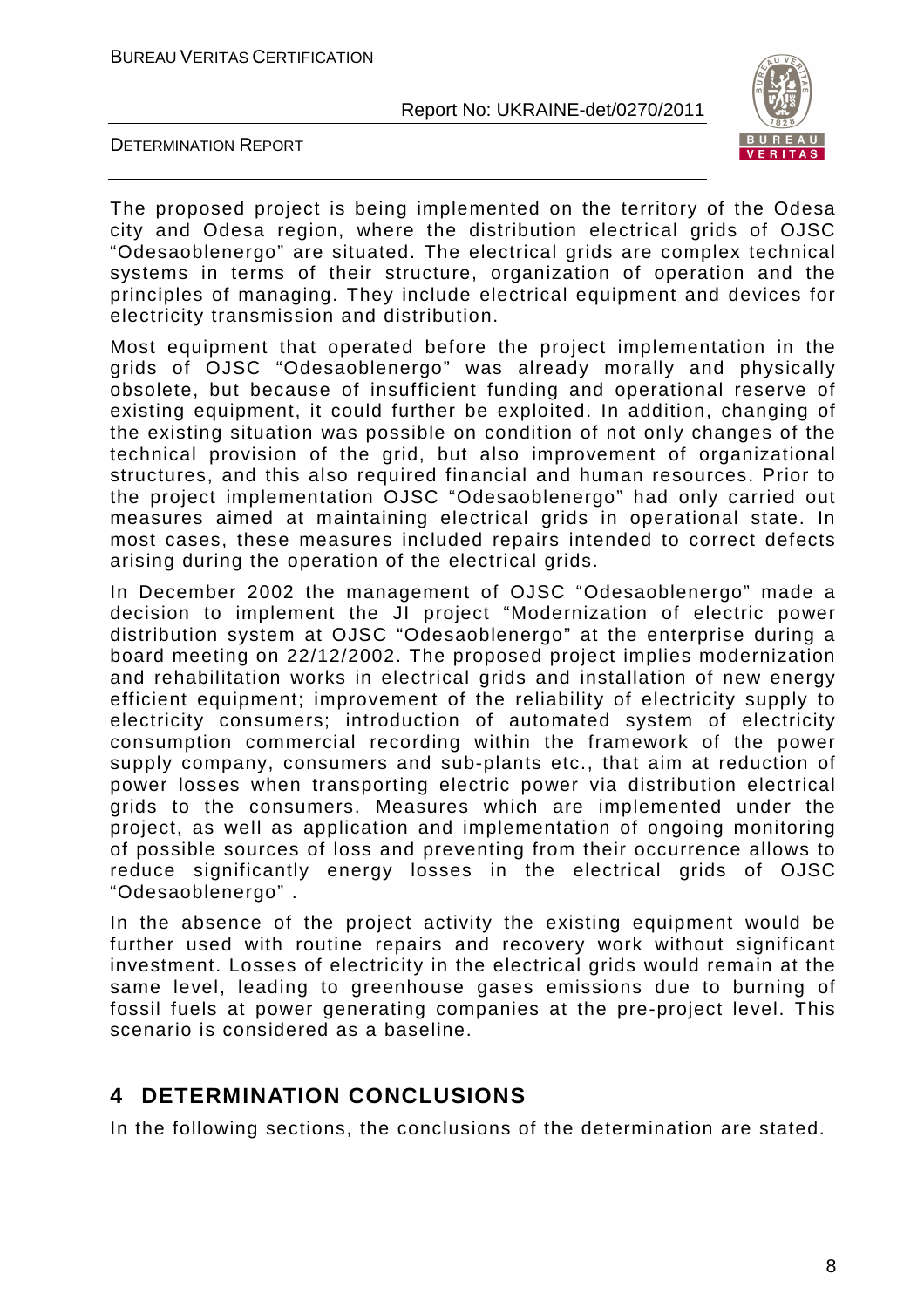

DETERMINATION REPORT

The findings from the desk review of the original project design documents and the findings from interviews during the follow up visit are described in the Determination Protocol in Appendix A.

The Clarification Requests, Corrective Action Requests and Forward Action Requests are stated, where applicable, in the following sections and are further documented in the Determination Protocol in Appendix A. The determination of the Project resulted in 33 Corrective Action Requests, 2 Clarification Requests and 1 Forward Action.

The numbers between brackets at the end of each section correspond to the DVM paragraph.

## **4.1 Project approvals by Parties involved (19-20)**

The project has already been supported by the Government of the host Party (Ukraine), namely by the National Environmental Investment Agency of Ukraine, which has issued a Letter of Endorsement for the Project (Letter of Endorsement №1382/23/7 dated 31/05/2011). Bureau Veritas Certification received this letter from the project participants and does not doubt its authenticity.

As for the present moment no written approvals of the project by Parties involved are available. After receiving Determination Report from the Accredited Independent Entity the project documentation will be submitted to the Ukrainian Designated Focal Point (DFP) which is National Environmental Investment Agency of Ukraine, for receiving a Letter of Approval. The written approval by another Party involved, Switzerland, will be obtained later on.

As the project has no approvals by the Parties involved, CAR08 remains pending (refer to the Appendix A).

## **4.2 Authorization of project participants by Parties involved (21)**

The official authorization of each legal entity listed as project participant in the PDD by Parties involved will be provided in the written project approvals (refer to 4.1 above).

## **4.3 Baseline setting (22-26)**

The PDD explicitly indicates that using a methodology for baseline setting and monitoring developed in accordance with appendix B of the JI guidelines (hereinafter referred to as JI specific approach) was the selected approach for identifying the baseline. Due to the fact that there is no approved CDM baseline and monitoring methodology which is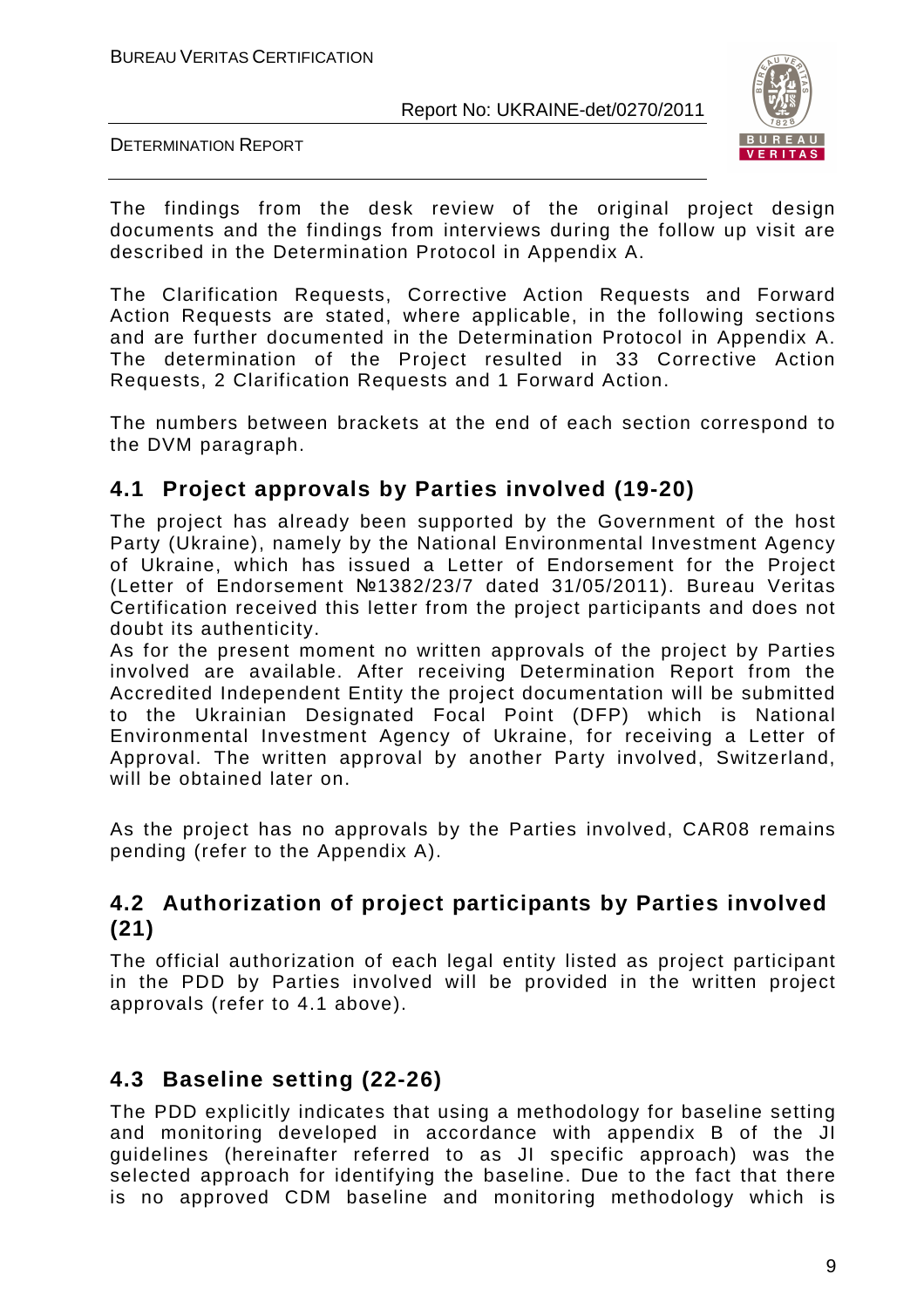



applicable in its totality and without any revisions to the project type, the JI specific approach is applied.

The PDD provides a detailed theoretical description in a complete and transparent manner, as well as justification, that the baseline is established:

- (a) By listing and describing the following plausible future scenarios on the basis of conservative assumptions and selecting the most plausible one:
	- a. Continuation of the existing situation without implementation of JI Project (business-as-usual);
	- b. The proposed project activity without JI component;
	- c. Partial implementation of the project activity (implementation of not all project measures and equipment) without using JI incentive.
- (b) Taking into account relevant national and sectoral policies and circumstances, such as sectoral reform initiatives, local fuel availability, power sector expansion plans, and the economic situation in the project sector. In this context, the following key factors that affect a baseline are taken into account:
	- a. As stated in the Decision "On the market development of energy resources within the Energy Strategy of Ukraine till 2030" issued by National security and defence council of Ukraine of 05/06/2009, within the existing model electricity market could not fully ensure effective competition among manufacturers and suppliers of electricity and formation of prices for electricity that would encourage energy companies to increase efficiency and increase investment in the energy sector. Neither existing market mechanisms, nor direct administrative measures ensured the necessary modernization and renewal of existing production capacities of the power production and power supply companies. A limited number of projects to upgrade and reconstruct power plants and power grids were accepted for execution. The situation is especially critical given the growth in the nearest future of need for shunting capacities, lack of which threatens the safe operation of the united power system of Ukraine. Imperfect tariff policy also leads to increase in credit indebtedness of generating companies, causing their bankruptcy or non-transparent privatization.
	- b. The elimination of the negative effect causing electric power losses during its transportation to the customers, such as low technical condition of grids, inconsistency between electrical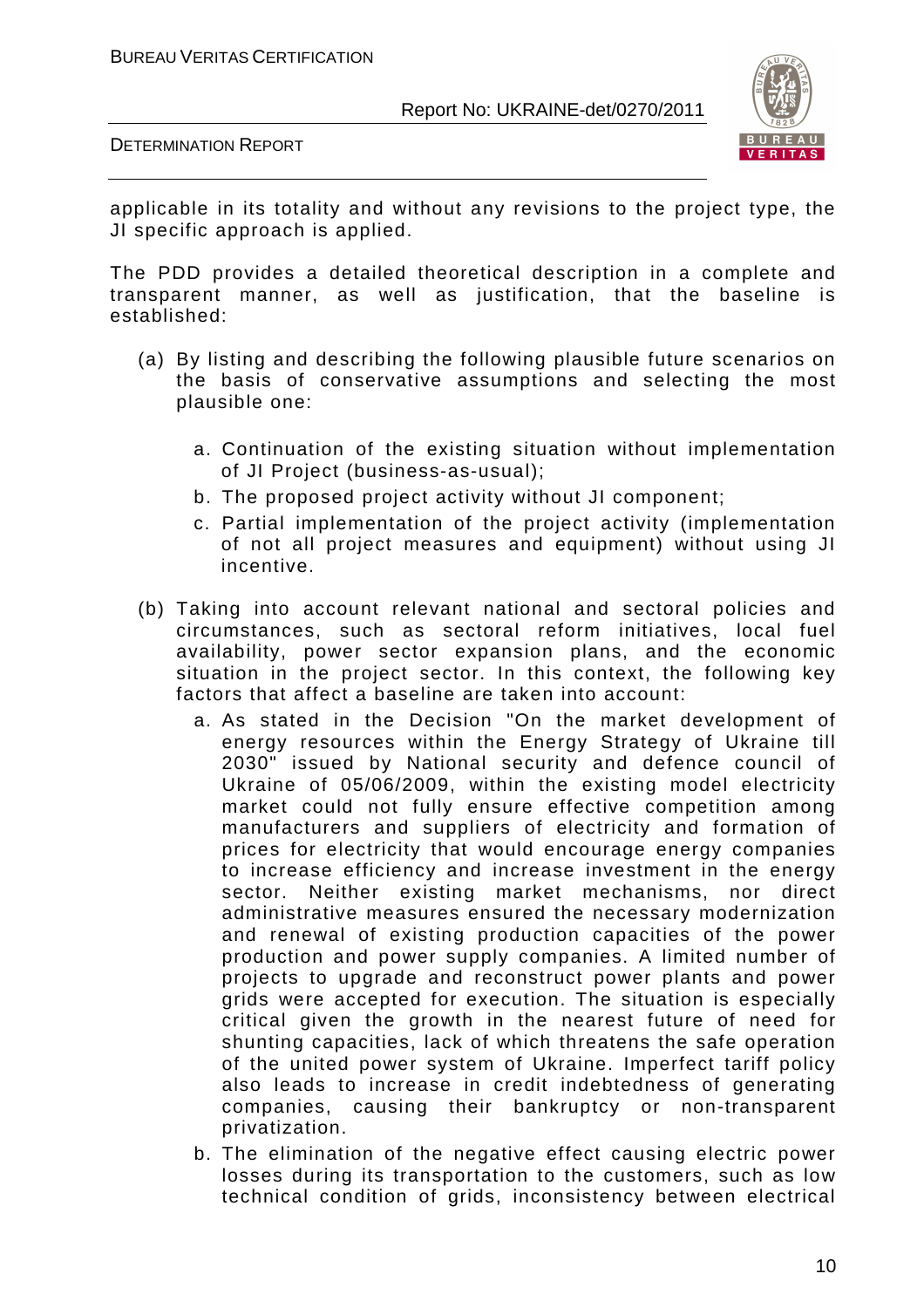

DETERMINATION REPORT

grids and existing levels of load, noncompliance of the number of electric power parameters with applicable quality standards, discrepancies in the existing accounting of electricity supplied to the electric grid and electricity consumed, requires considerable investments to modernize electrical systems and change existing monitoring systems of electricity consumed, practical implementation of which will help reduce both technical and above standard losses of electricity.

- c. The structure of existing tariffs for electric energy is regulated by the state and don't take into consideration amortization and investment needs of electric energy suppliers. This situation leads to a constant shortage of funds and inability to timely complete major repairs, provide equipment operation and invest in modernization and development electricity supply infrastructure.
- d. Existing legal norms and regulations do not obligate OJSC "Odesaoblenergo" to pursue the modernization of electricity distribution grids. The legislation allows for the losses in the electrical grids. Only the frequency with which energy supplying organizations must carry out calculation of regulatory power losses in the electrical grid is set by the standards. Monitoring of compliance with regulations is made by the calculation of normative losses once a year.
- e. The project scenario requires substantial additional investment and has a very big payback period and high risks, so it is unattractive for investors.
- f. The wholesale electricity market faces problems related to debts of its participants and their imbalance.

All explanations, descriptions and analyses pertaining to the baseline in the PDD were found adequate and the baseline is identified appropriately. The baseline scenario assumes a continuation of practice existed prior to the project implementation with the introduction of minimum repairs on the background of the overall deterioration of electricity supply system; the electrical power would still be transported with significant losses in the grid.

The identified areas of concern as to the baseline setting, project participants' response and BVC's conclusion are described in Appendix A, Table 2 (refer to CAR09, CAR10, CAR11, CAR12, CAR13).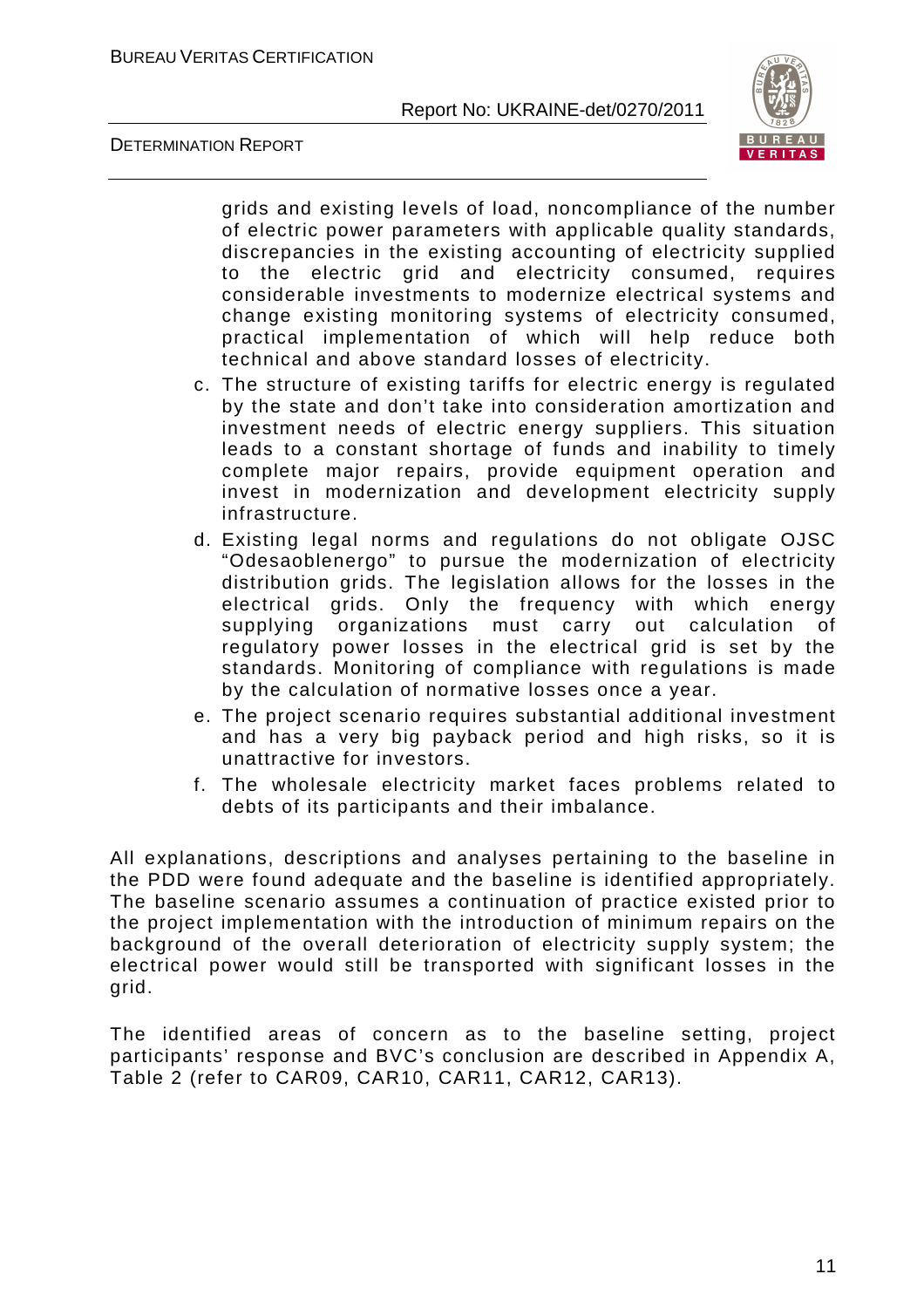

DETERMINATION REPORT

## **4.4 Additionality (27-31)**

The most recent version of the "Tool for the demonstration and assessment of additionality" (Additionality Tool) approved by the CDM Executive Board was used, in accordance with the JI specific approach, defined in paragraph 2(c) of the annex I to the "Guidance on criteria for baseline setting and monitoring". All explanations, descriptions and analyses are made in accordance with the selected tool.

The PDD provides a justification of the applicability of the approach. Due to the fact that there is no approved CDM baseline and monitoring methodology which is applicable to the project type, the Additionality Tool is applied which is considered as a good practice for additionality justification.

Additionality proofs are provided. Three realistic and credible alternative scenarios to the project activity were identified and proven to be in compliance with mandatory legislation and regulations taking into account the enforcement in Ukraine. The investment analysis was used for demonstrating and assessing of the proposed project's additionality according to the Additionality Tool.

As an analysis method the simple cost analysis was used. This analysis method is applied because to the fact that the proposed project activity generates no financial or economic benefits other than JI related income which is appropriately justified in the PDD. The structure of existing tariffs for electric energy is regulated by the state, and OJSC "Odesaoblenergo" can not set prices (tariffs) for services provided, namely transmission and supply of electricity, and due to the existing Procedure for the tariffs for electricity transmission and supply formation, reducing energy losses will not bring any additional income to the enterprise. The project activity requires big amount of investment; without ERU revenue the project will be financially unattractive and would not have been as a potential investment option without the JI component.

Thus, the overall conclusion is that the project activity meets additionality criteria, is not the baseline scenario and is additional.

The PDD provides a justification of the applicability of the approach with a clear and transparent description. Traceable and transparent information showing that the baseline was identified on the basis of conservative assumptions, that the project scenario is not part of the identified baseline scenario and that the project will lead to reductions of anthropogenic emissions by sources of GHGs was also provided. Additionality is demonstrated appropriately as a result of the analysis using the approach chosen.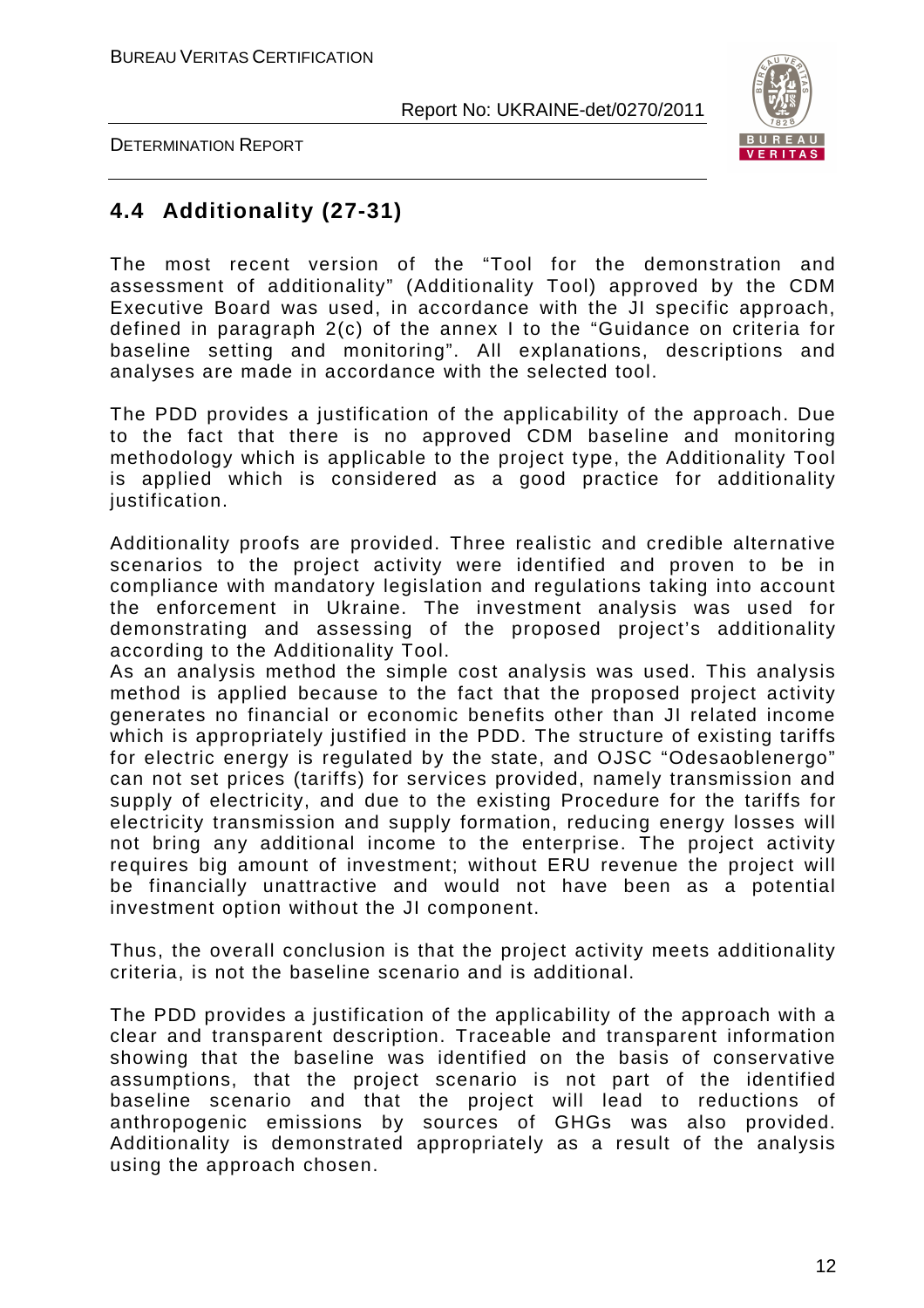

DETERMINATION REPORT

The identified areas of concern as to the additionality, project participants' response and BVC's conclusion are described in Appendix A, Table 2 (refer to CAR14, CAR15, CL01).

## **4.5 Project boundary (32-33)**

Electricity transportation through the distribution electrical grids to the consumer of all forms of ownership is associated with such GHG emissions as  $CO<sub>2</sub>$  emissions as a result of electricity losses during transportation that was obtained in the process of fossil fuel combustion at the electricity generating companies. Thus, combustion of the fossil fuel at the heat power plants attributable to the generated electricity, which is transported through electricity distribution grids in baseline and project scenario, is the only emission source in the project. The project boundary defined in the PDD encompasses all anthropogenic emissions by sources of greenhouse gases (GHGs) that are:

- (i) Under the control of the project participants;
- (ii) Reasonably attributable to the project; and

(iii) Significant, i.e., as a rule of thumb, would by each source account on average per year over the crediting period for more than 1 per cent of the annual average anthropogenic emissions by sources of GHGs, or exceed an amount of 2,000 tonnes of  $CO<sub>2</sub>$ equivalent, whichever is lower.

The delineation of the project boundary and the gases and sources included are appropriately described and justified in the PDD. AIE hereby confirms that the identified boundary and the selected sources and gases are justified for the project activity.

The identified areas of concern as to the project boundary, project participants' response and BVC's conclusion are described in Appendix A, Table 2 (refer to CAR16, CAR17).

## **4.6 Crediting period (34)**

The PDD states the starting date of the project as the date on which the implementation or construction or real action of the project began, and the starting date is 22/12/2002, which is after the beginning of 2000.

The PDD states the expected operational lifetime of the project in years and months, which is 17 years and 8 months.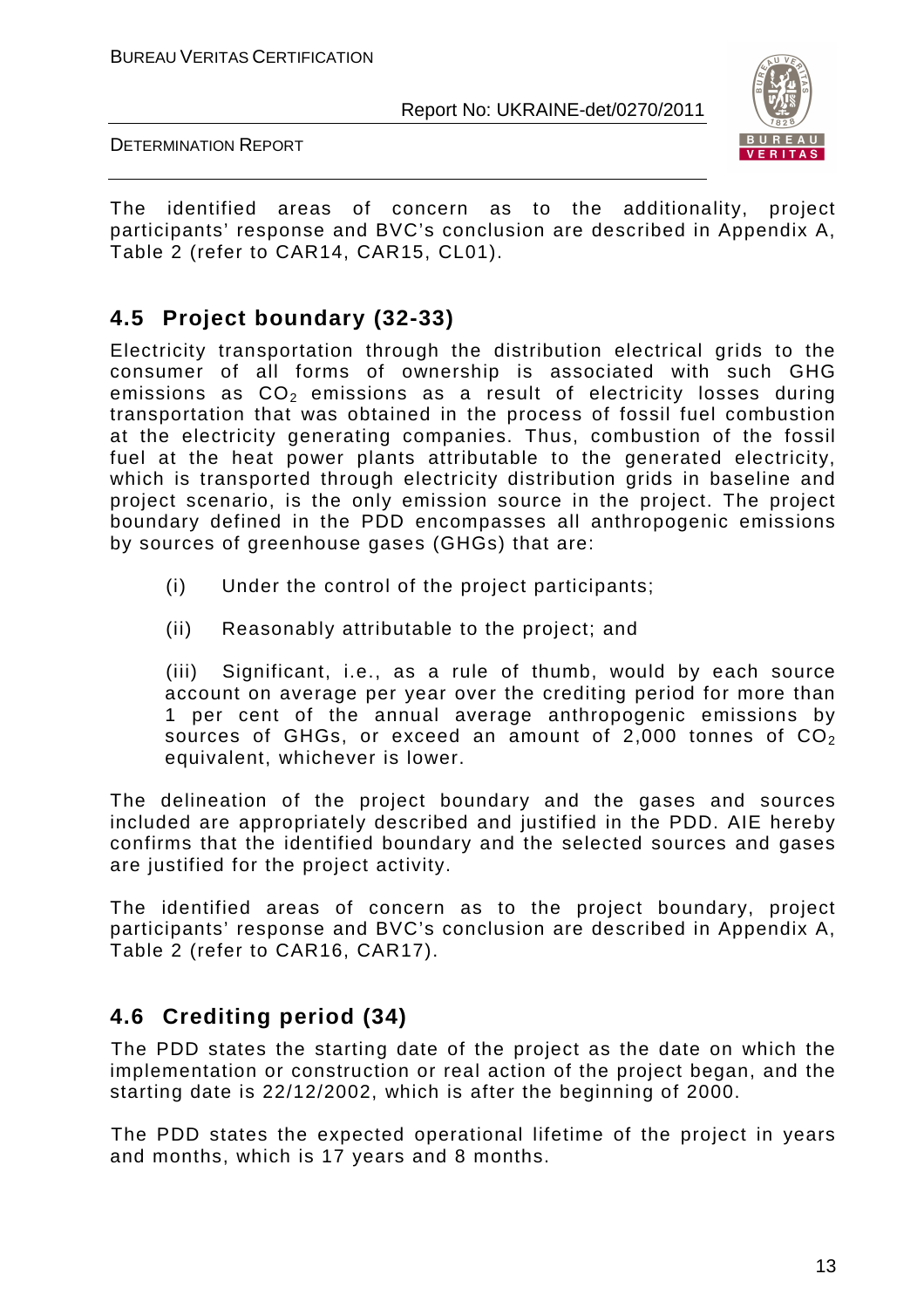

DETERMINATION REPORT

The PDD states the length of the crediting period in years and months, which is total 17 years and 0 months: 4 year for the period prior to the 1<sup>st</sup> commitment period (2004 – 2007), 5 years for the 1st commitment period (2008-2012) and 8 years for the period following the 1st commitment period (2013-2020), and its starting date is 01/01/2004, which is after the date the first emission reductions are generated by the project.

The PDD states that the extension of its crediting period beyond 2012 is subject to the host Party approval, and the estimates of emission reductions are presented separately for those until 2012 and those after 2012 in all relevant sections of the PDD.

The identified areas of concern as to the crediting period, project participants' response and BVC's conclusion are described in Appendix A, Table 2 (refer to CAR18, CAR19, CAR20, CAR21).

## **4.7 Monitoring plan (35-39)**

The PDD, in its monitoring plan section, explicitly indicates that JI specific approach was selected.

The monitoring plan describes all relevant factors and key characteristics that will be monitored, and the period in which they will be monitored, in particular also all decisive factors for the control and reporting of project performance, such as statistics reporting forms; quality control (QC) and quality assurance (QA) procedures; the operational and management structure that will be applied in implementing the monitoring plan.

The monitoring plan specifies the indicators, constants and variables that are reliable (i.e. provide consistent and accurate values), valid (i.e. be clearly connected with the effect to be measured), and that provide a transparent picture of the emission reductions to be monitored such as electricity losses due to the introduction of new or reconstruction of existing double-winding and three-winding transformers, existing wires of cable electricity transmission lines, electric motors of power transformers blower cooling, electricity lines with distributed load, branches, of reactive power compensation devices at consumer's place in the monitoring period under the project as well as electricity losses in the absence of the introduction or reconstruction of these types of equipment in the respective period under the baseline scenario; replacement of insulators at ETL, signalling lamps by emitting diodes, electricity meters, breakers during the monitoring period and electricity losses in the absence of these measures implementation in the respective period under baseline scenario; electricity losses caused by the systemic effect due to the implementation (or its absence in the baseline) of new and reconstruction of existing elements and segments of the electric grid; nominal load of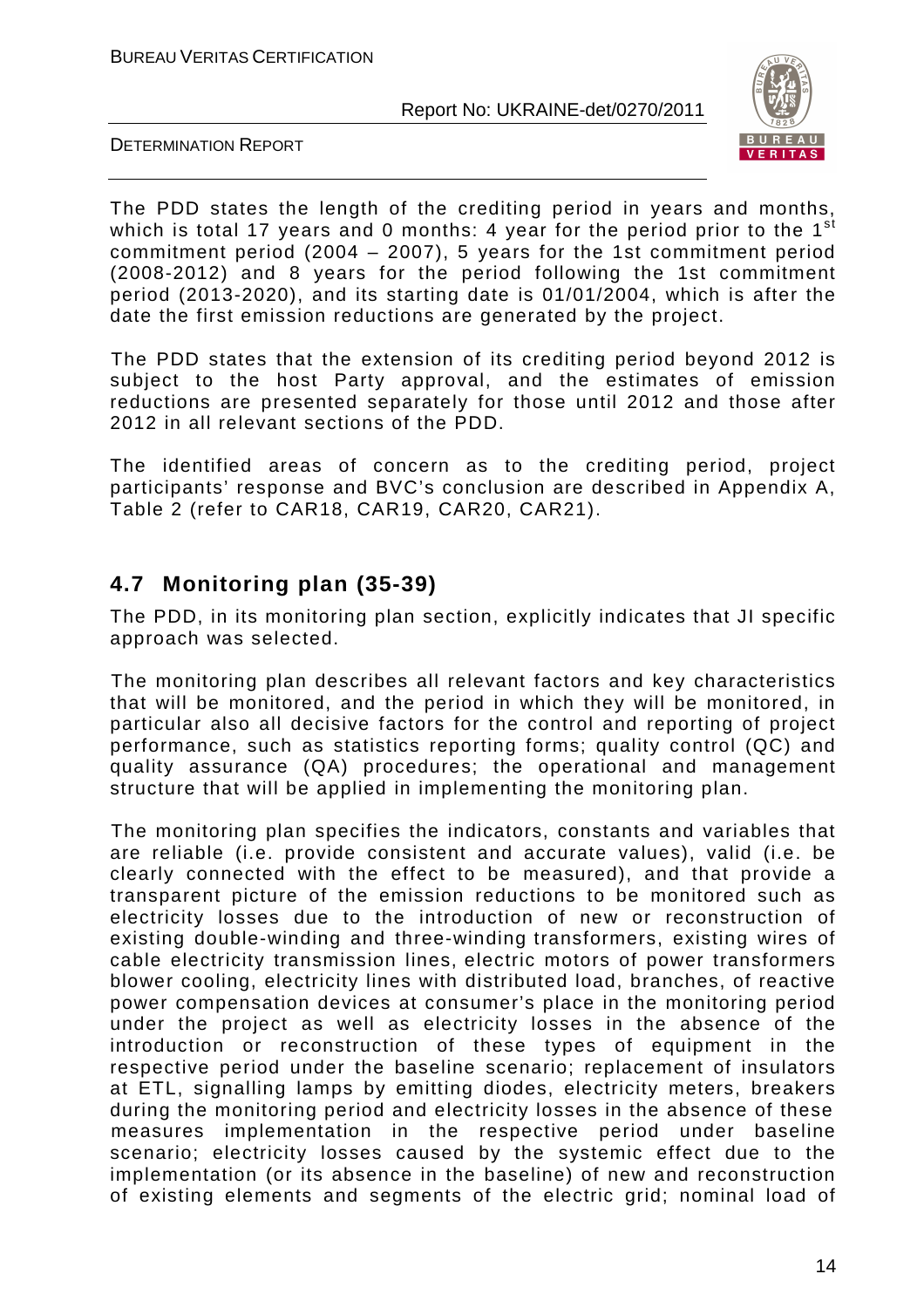

DETERMINATION REPORT

double-winding and three-winding transformers; rated power losses of short circuit in a transformer; length of an electricity transmission line; number of replaced insulators, signalling lamps, meters, breakers, electric motors and others; annual number of hours of maximum power use in transformer; length between the beginning of a line and point of consumer connection; current of phases A, B and C of electricity transmission line; volume of electricity that has to be transferred in the monitoring period to the grids of voltage class with the index m for all consumers connected to them (gross consumption); electricity losses factor in grids of voltage class with index m; number of days of the electric motor operation with the respective temperature and other.

The monitoring plan draws on the list of standard variables contained in appendix B of "Guidance on criteria for baseline setting and monitoring" developed by the JISC, such as BE (baseline emissions), PE (project emissions).

The monitoring plan explicitly and clearly distinguishes:

- (i) Data and parameters that are not monitored throughout the crediting period, but are determined only once (and thus remain fixed throughout the crediting period), and that are available already at the stage of determination, such as nominal loads of the double-winding and three-winding transformers; rated power losses of no-load run in the double-winding and three-winding transformers; rated power losses of short circuit in a transformer of high, medium and low voltage; rated specific losses of insulation of certain cable type; rated electricity losses in insulator; specific electricity losses in the absence of implementation of reactive power compensation devices; rated electricity losses per hour in one meter; rated power of a breaker; specific resistance of aluminum for branches and for lines with distributed load; cross section of the wire of n-area for the lines with distributed load and for branches; rated power losses of short circuit in a two-winding and three-winding transformers of high, medium and low voltages; specific reduction of electricity losses at voltage of 0,38 kV, 6-20 kV and 35-154 kV and others.
- (ii) Data and parameters that are not monitored throughout the crediting period, but are determined only once (and thus remain fixed throughout the crediting period), but that are not already available at the stage of determination, which are absent.
- (iii) Data and parameters that are monitored throughout the crediting period, such as number of replaced insulators, breakers, signalling lamp and meters; number of replaced or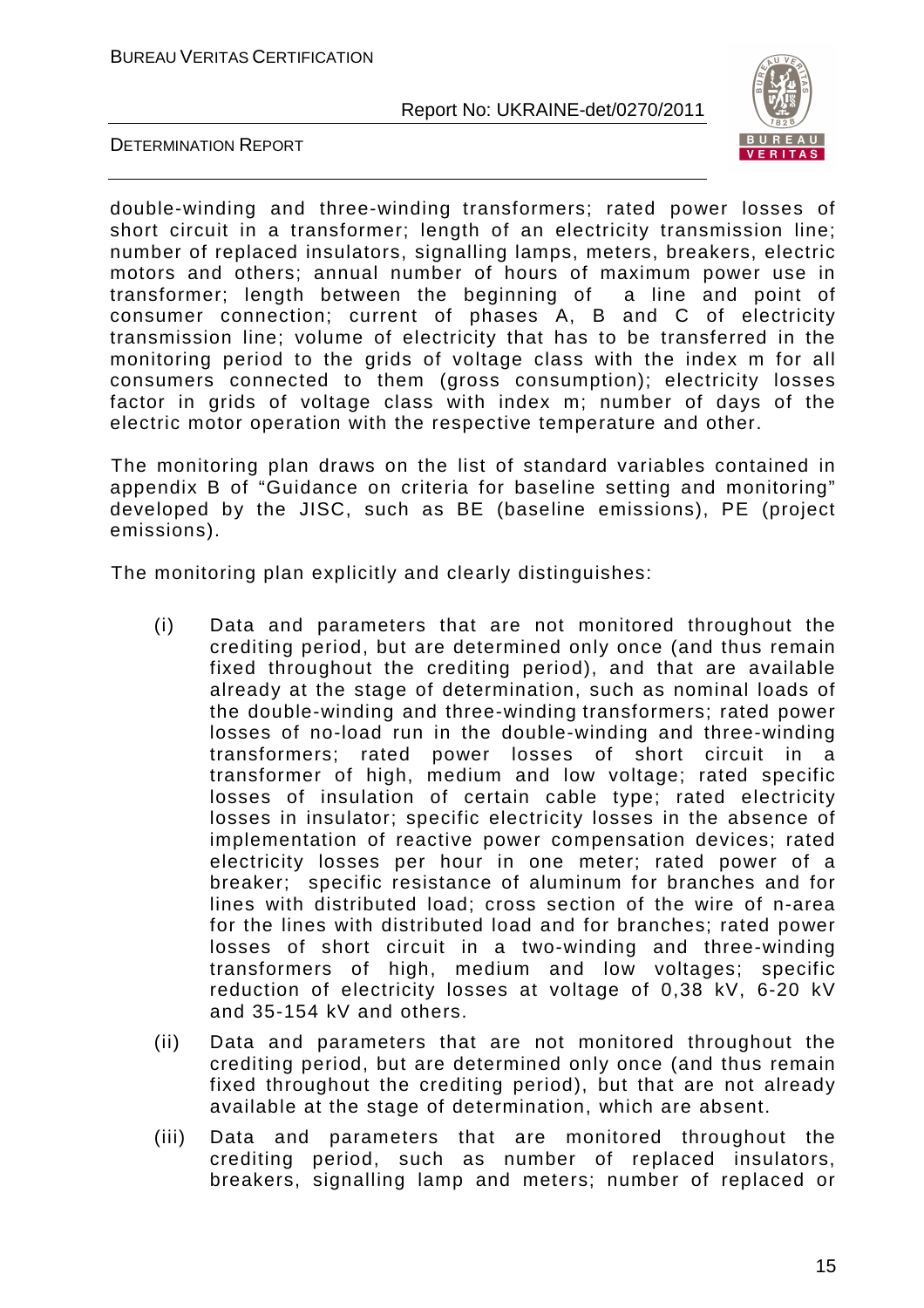

DETERMINATION REPORT

reconstructed electric motors; number of sections (branch connections) of phases A, B and C; resistance of one kilometre of wire of corresponding mark of phases A, B, C; length of electricity transmission lines; load resistance, voltage of the previous segment, current of the main segment (at the output of the transformer), voltage at the input of the first segment of the phase A, phase B and phase C phase wires; cosines of the angles between active and gross power in double-winding and three-winding transformer of high, medium and low voltage; number of days of breakers and electric motors operation with a temperature lower that 5  $^{0}C$ ; electricity losses factor in grids of voltage class with index m (without losses in transformers); electricity losses on no-load run in transformer that takes place due to its conversion from grids of voltage class with index n in grids of voltage class with index m; degradation factor of noload run losses and short circuit in a two-winding transformer; degradation factor of cable insulation; degradation factor of electrical characteristics of a meter; specific resistance of zero and phase wire of the branches; volume of electricity consumed by all consumers connected to grids of voltage class with index n (net consumption); length between the beginning of a line and point of consumer connection and others, and also  $CO<sub>2</sub>$ emission factor for the Ukrainian national power grid.

The monitoring plan describes the methods employed for data monitoring (including its frequency) and recording, such as direct measurement with appropriate metering equipment (power meters etc.), calculations based on officially approved sectoral methodologies, data collection with automated system of electric power accounting, reporting using special state reporting forms, with different recording frequency such as monthly or annually and electronic or paper recording method. The respective information for each monitoring parameter is sufficiently described in the section D and Annex 3 of the PDD.

The main indicator of the project implementation is the reduction of actual losses of electricity during its transmission through distribution electrical grid to the consumers of all forms of ownership. The applied methodology, which is based on JI specific approach, considers the reduction of electric power losses that are achieved due to the implementation of each specific project measure.

The monitoring plan elaborates all algorithms and formulae used for the estimation/calculation of baseline emissions and project emissions, such as:

**Project emissions** are calculated using the following formula: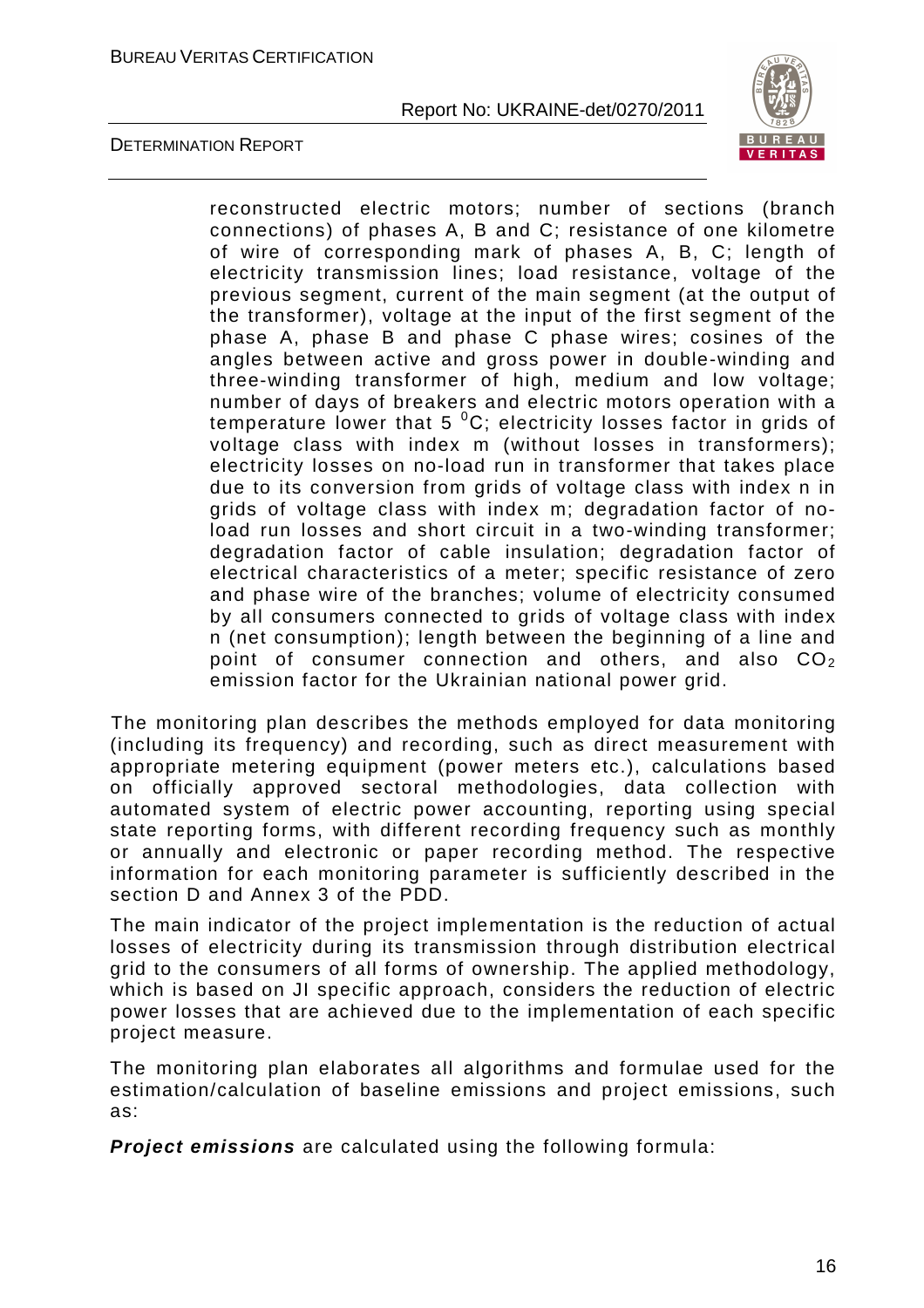

DETERMINATION REPORT

 $PE_{y}^{P} = PE_{y,elem}^{P} + PE_{y,segm}^{P} + PE_{y,system}^{P}$ 

where

 $PE_{y,elem}^P$  - GHG emissions due to the introduction of new or reconstruction of existing elements of the power grid in period "y" of the project scenario, tCO2e;

 ${PE}_{v,\text{seam}}^p$  - GHG emissions due to the reconstruction of existing segments of the power grid in period "y" of the project scenario, tCO2e;

 $PE_{ysystem}^P$  - GHG emissions due to systemic effects of the introduction of new or reconstruction of existing elements, as well as segments of the power grid in period "y" of the project scenario, tCO2e;

 $\left[P\right]$  – index which corresponds to the project scenario;

 $[elem]$  – index which corresponds to new or reconstructed electricity transmission lines (ETL);

[segm] - index which corresponds to new or reconstructed segments of electric grid;

 $[s<sub>system</sub>]$  – index which corresponds to system-wide effect;

 $[v]$  – index, that corresponds to monitoring period.

GHG emissions due to the introduction of new or reconstruction of existing elements of the power grid within the project implementation are defined using the following formula:

 $\label{eq:2} \begin{aligned} P E_{y,elem}^P = (W_{y,tran(2)}^P + W_{y,tran(3)}^P + W_{y,time(1)}^P + W_{y,calcle}^P + W_{y,insul}^P + W_{y,lang}^P + W_{y,comp}^P + W_{y,name}^P + W_{y,switch}^P + W_{y,matter}^P + W_{y,line(2)}^P + W_{y,time(3)}^P + W_{y,time(4)}^P + W_{y,time(5)}^P + W_{y,time(6)}^P + W_{y,time(7)}^P + W_{y,time(8)}^P + W_{y,time(9)}^P + W_{y,time(9)}^P +$  $\mathbb{F}_{y,branch}^P$  . EF

#### where

 $W_{\text{wtran}(2)}^P$  - electricity losses due to the introduction of new or reconstruction of existing double-winding transformers in year "y" of the project scenario, ths. kWh;

 $W^p_{y,tran(3)}$  - electricity losses due to the introduction of new or reconstruction of existing three-winding transformers in year "y" of the project scenario, ths. kWh;

 $W_{y, line(1)}^P$  – electricity losses due to the introduction of new or reconstruction of existing wires of electricity transmission lines in period "y" of the project scenario, ths. kWh;

 $W_{v, c_0 h l_0}^P$  - electricity losses in insulation due to the introduction of new or reconstruction of existing wires of electricity transmission lines in period "y", of the project scenario, ths. kWh;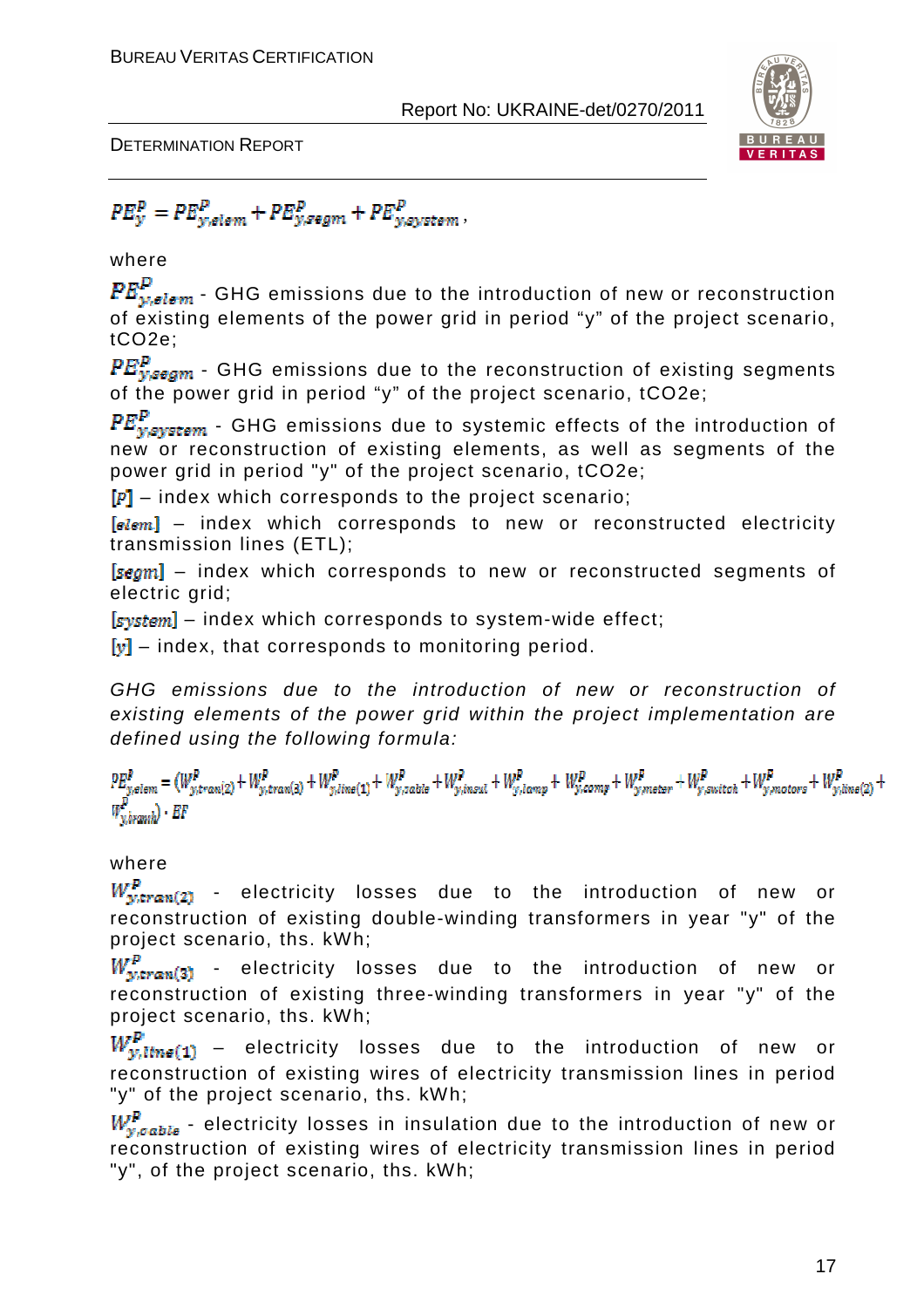

DETERMINATION REPORT

 $W_{y,inual}^{\mathbb{P}}$  - electricity losses due to the introduction of new insulators at electricity transmission lines in period "y" of the project scenario, ths. kWh;<br>*W.*P.

r $r_{y, lamp}$  - electricity losses due to the replacement of signaling lamps with light emitted diodes in period "y" of the project scenario, ths. kWh;

 $W_{v,comp}^P$  - electricity losses due to the implementation of reactive power compensation devices at consumer's place in period «y» in the project scenario, ths. kWh;

 $W_{y,meter}^{P}$  - electricity losses due to the replacement of electric meters, in period "y" of the project scenario, ths. kWh;

 $W_{v, switch}^{P}$  - electricity losses due to the replacement of oil switches with vacuum and sulphur hexafluoride switches in period «y» in the project

scenario, ths.  $kWh$ ;<br> $W_r^P$  $f_{w, matter}$  - electricity losses due to replacement or reconstruction of existing electric motors of power transformers blower cooling in period «y» in the project scenario, ths. kWh;

 $W_{y,lins(2)}^P$  - electricity losses due to the replacement or reconstruction of existing electricity lines with distributed load in period «y» in the project scenario, ths. kWh;

 $\frac{1}{v\, branch}$  - electricity losses due to the implementation of new or reconstruction of existing branches in period «y» in the project scenario, ths. kWh;

 $EF -$  carbon dioxide emission factor, tCO<sub>2</sub>/kWh;

 $[P]$  – index corresponding to the project scenario;

 $[y]$  – index corresponding to the monitoring period.

GHG emissions caused by the reconstruction of existing segments of the electricity network in period "y" of project scenario are calculated with the formula stated below:

## $PE_{y,segm}^{P} = \sum_{i_{m}=1}^{I_{12}} \sum_{n=1}^{N} W_{y,n,(segmn),i_{12}}^{P} \cdot EF_{n}$

#### where

 $\frac{dV}{d\mu m}(\mathit{segmn})_{d_{12}}$  - electricity losses in element n of the grid's segment before reconstruction of the element that are estimated by means of calculated values of the segment's operating mode after the reconstruction, ths. kWh;

 $EF -$  carbon dioxide emissions factor, tCO2/kWh;

 $[i_{12}]$  – index that corresponds to certain scheme;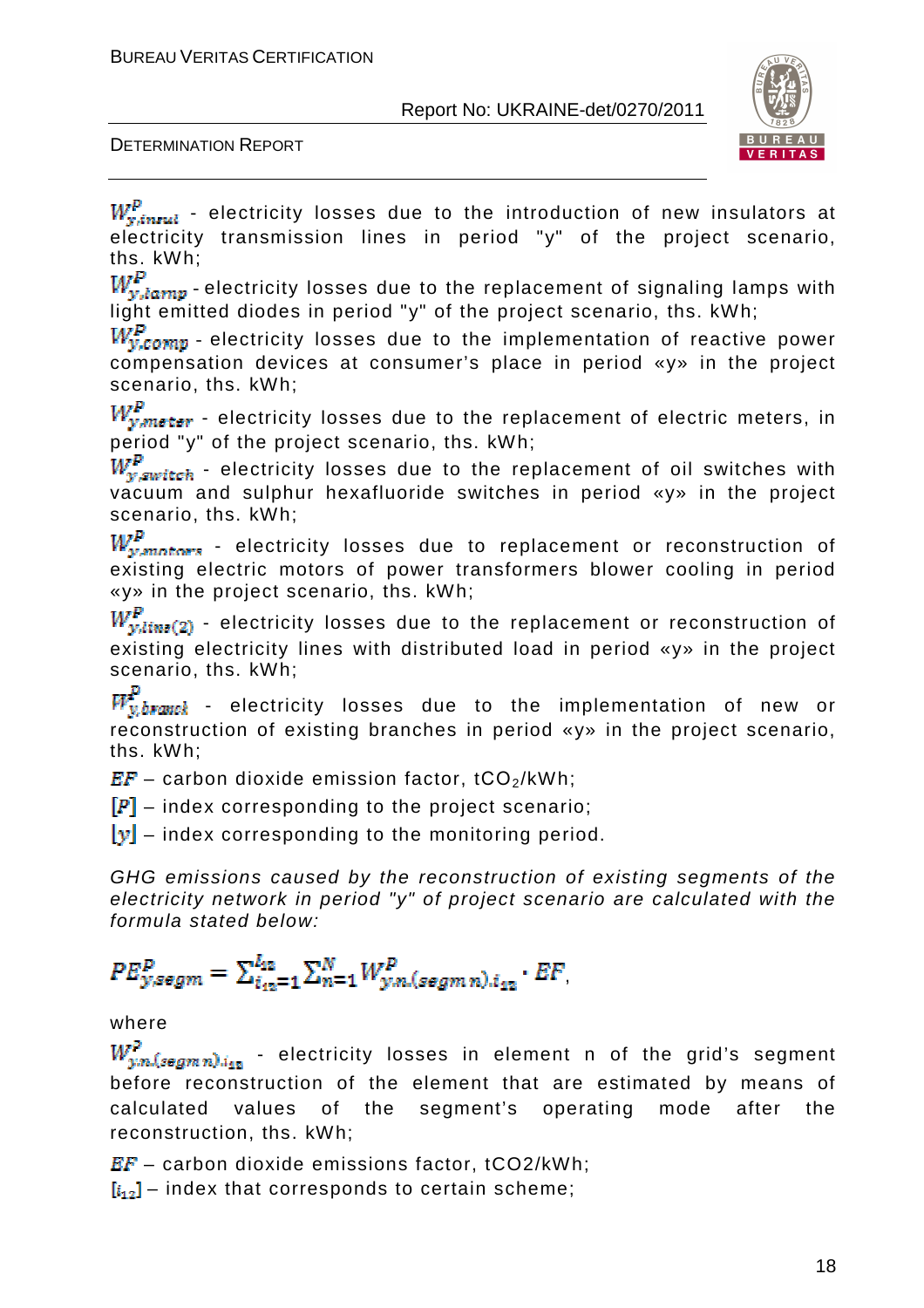

DETERMINATION REPORT

 $[segmn]$  – index of grid element belonging to the set of elements considered in the project that identifies it in terms of methods of calculating energy losses in the network elements identified in the project;

 $\mathbb{F}$  – index which relates to the project scenario;

 $[n]$  – number of segment's element in the grid that existed before reconstruction of the segment in it;

 $[y]$  – index corresponding to the monitoring period.

For calculation of the GHG emissions due to systemic effect of the introduction of new or reconstruction of existing elements, as well as segments of the electrical grid implemented under the project, the following formula is used:

 $PE_{vsvstem}^P = W_{v,svstem}^P * EF,$ 

where<br> $\boldsymbol{W}^P$ 

 $\mathcal{L}_{\mathit{asystem}}$  - electricity due to systemic effect due to implementation of new and reconstruction of existing elements and segments of the electrical grid in period «y» in the project scenario, ths. kWh;

 $EF -$  carbon dioxide emission factor, tCO2/kWh;

 $[P]$  – index which elates to the project scenario;

 $[y]$  – index corresponding to the monitoring period.

**Baseline emissions** are calculated as follows:

 $BE_{y}^{B} = BE_{yellow}^{B} + BE_{y,segm}^{B} + BE_{y,system}^{B},$ 

where

 $\frac{1}{\omega_{\text{elem}}}$  – GHG emissions in the absence of the introduction of new or reconstruction of existing elements of the power grid in period "y" under the baseline scenario, tCO2e;

 $BE_{ysgam}^B$  - GHG emissions in the absence of the reconstruction of existing segments of the power grid in period "y" of the baseline scenario, tCO2e;<br> $BE_{vsystem}^B$  - GHG emissions due to systemic effects in the absence c

 $\frac{P}{V}$  - - GHG emissions due to systemic effects in the absence of the introduction of new or reconstruction of existing elements, as well as segments of the power grid in period "y" of the baseline scenario, tCO2e;

 $[B]$  – – index which corresponds to the baseline scenario;

 $[elem]$  – index which corresponds to electricity transmission lines (ETL);

 $[segm]$  – index which corresponds to segments of power grid;

 $[system]$  – index which corresponds to systemic effect;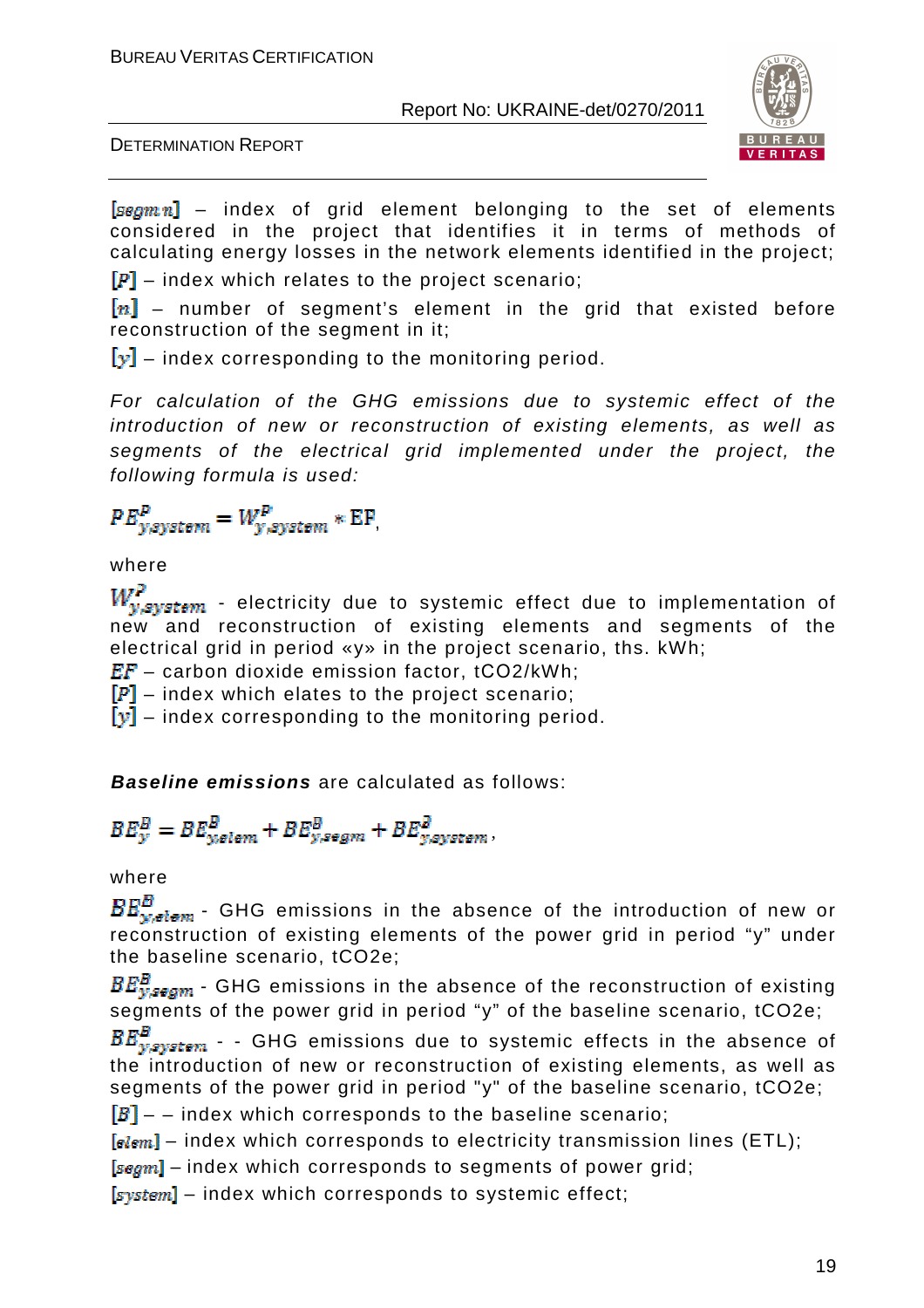



 $[y]$  – index that corresponds to monitoring period.

GHG emissions in the absence of the introduction of new or reconstruction of existing elements of the power grid within the baseline scenario are determined using the following formula:

 $B_{\underline{y},elem}^{B}=(W_{y,tran(2)}^{B}+W_{y,tran(3)}^{B}+W_{y,tran(1)}^{B}+W_{y,calb}^{B}+W_{y,insul}^{B}+W_{y,long}^{B}+W_{y,comp}^{B}+W_{y,inner}^{B}+W_{y,suitch}^{B}+W_{y,matter}^{B}+W_{y,mass}^{B}+W_{y,mincl}^{B})$  $W_{y,brank}^{B}$ . EF

#### where

 $W_{y,tran(2)}^B$  - electricity losses in the absence of the introduction of new or reconstruction of existing double-winding transformers in year "y" of the baseline scenario, ths. kWh;

 $W_{w,tran(3)}^B$  - electricity losses in the absence of the introduction of new or reconstruction of existing three-winding transformers in year "y" of the baseline scenario, ths. kWh;

 $W_{w, line(1)}^B$  - electricity losses in the absence of the introduction of new or reconstruction of existing wires of electricity transmission lines in period "y" of the baseline scenario, ths. kWh;

 $W_{\nu, cable}^B$  - electricity losses in insulation in the absence of the introduction of new or reconstruction of existing wires of electricity transmission lines in period "y" of the baseline scenario, ths. kWh;

 $W_{\text{w,insul}}^{\text{F}}$  - electricity losses in the absence of the replacement of defected insulators of electricity transmission lines, in period "y" of the baseline scenario, ths. kWh;

 $W_{v, lmm}^R$  - electricity losses in the absence of the replacement of signalling lamps with light emitting diodes, in period "y" of the baseline scenario, ths. kWh;

 $W_{v,com}^B$  - electricity losses in the absence of the implementation of reactive power compensation devices at consumer's place in period «y» in the baseline scenario, ths. kWh;

 $W_{y,meter}^B$  - electricity losses in the absence of the replacement of electric meters, in period "y" of the baseline scenario, ths. kWh;

 $W_{v, switch}^B$  - electricity losses in the absence of the replacement of oil switches with vacuum and sulphur hexafluoride switches in period «y» in the baseline scenario, ths. kWh;

 $W_{y, motors}^B$  - electricity losses in the absence of replacement or reconstruction of existing electric motors of power transformers blower cooling in period «y» in the baseline scenario, ths. kWh;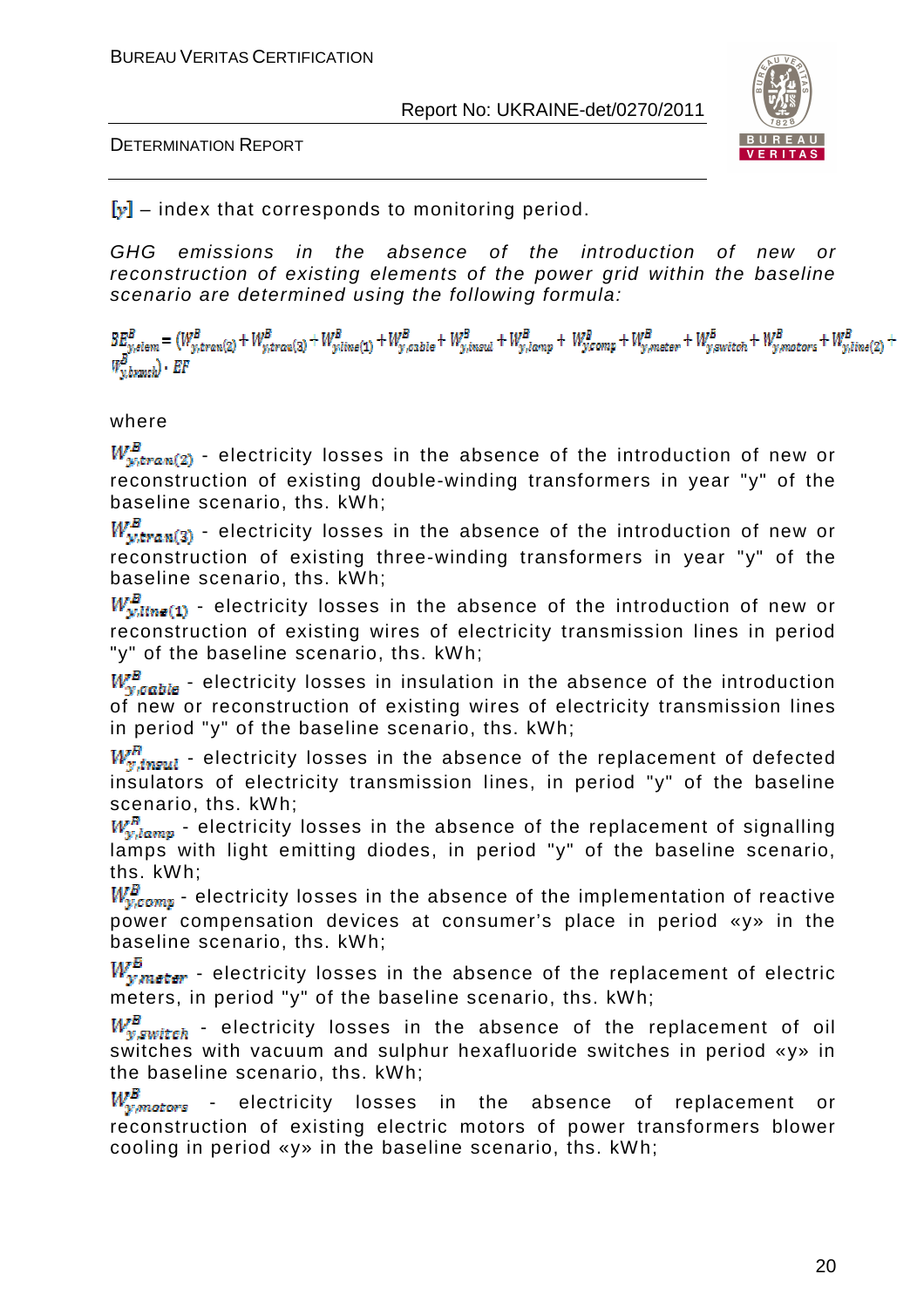



 $W^B_{y,line(2)}$  - electricity losses in the absence of the replacement or reconstruction of existing electricity lines with distributed load in period «y» in the baseline scenario, ths. kWh;

 $W_{v\,h\nu\,mol}^B$  - electricity losses in the absence of the implementation of new or reconstruction of existing branches, in period «y» in the baseline scenario, ths. kWh;

 $EF -$  carbon dioxide emission factor, tCO2/kWh;

 $[B]$  – index which corresponds to the baseline scenario;

 $[y]$  – index relating to the monitoring period.

For calculation of GHG emissions in the absence of the reconstruction of existing segments of the electricity grid in period "y" in the baseline scenario the following formula is applied:

$$
BE_{y,segm}^{B} - \sum_{i_{12}=1}^{i_{12}} \sum_{n=1}^{N} W_{y,n,(segm n),i}^{B} \cdot EF,
$$

#### where

 $W^B_{y,n, (segmn), i_{43}}$  - electricity losses in element n of the grid's segment before reconstruction of the element that are estimated by means of calculated values of the segment's operating mode after the reconstruction, ths. kWh;

 $EF -$  carbon dioxide emissions factor, tCO2/kWh;

 $[i_{12}]$  – index that corresponds to certain scheme;

 $\sqrt{\text{tau}}$  – index of grid element, which belongs to the set of elements considered in the project, that identifies it in terms of methods of calculating energy losses in elements of grid, identified in the project;

 $[B]$  – index which corresponds to the baseline scenario;

 $[n]$  number of element of grid segment, that existed before reconstruction of segment in it;

 $\|\mathbf{v}\|$  – index relating to the monitoring period.

GHG emissions in the absence of systematic effect from the implementation of new or reconstruction of existing elements and segments of the electrical grid in the baseline scenario are calculated with the formula:

 $BE_{w, system}^B = W_{w, system}^B * EF,$ 

Where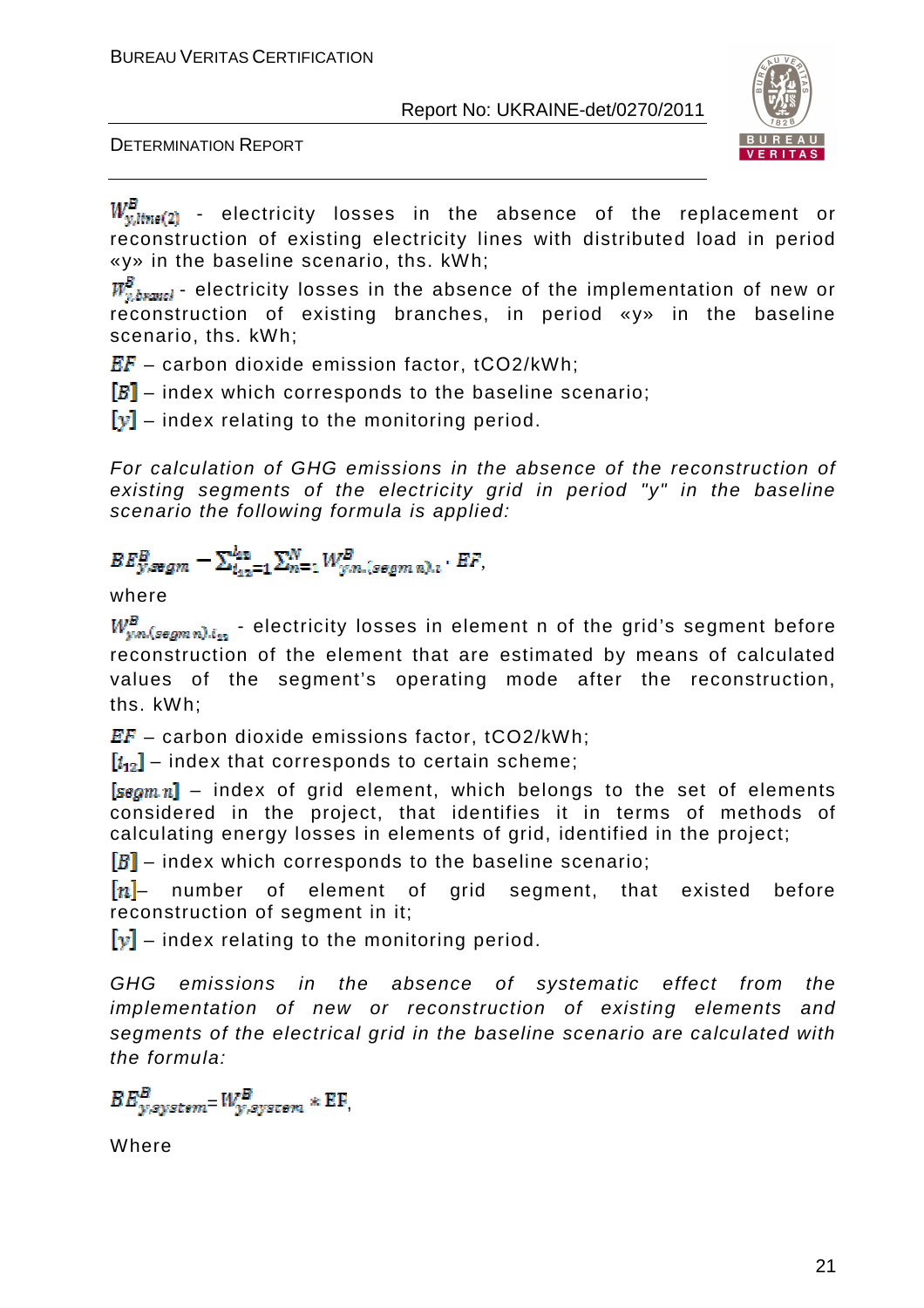

DETERMINATION REPORT

 $W_{y, system}^B$  – electricity losses in the absence of systemic effect in the absence of implementation of new and reconstruction of existing elements and segments of the electrical grid in period «y» in the baseline scenario, ths. kWh;

 $EF -$  carbon dioxide emissions factor, tCO2/kWh;

 $[B]$  – index which corresponds to the baseline scenario;

 $[y]$  – index relating to the monitoring period.

**Emission reductions** are calculated with the following formula:

$$
ER^y = BE_y^B - PE_y^P
$$

where,

 ${\it ER}^{\rm y}$  – emission reduction due to the project activity during the monitoring period «у», tCO2e;

*B BE<sup>y</sup>* – GHG emissions from burning fossil fuels for production of electricity that is lost in the distribution electrical grid in period «у» under the baseline scenario, tСO2e;

*P PE<sup>y</sup>* – GHG emissions from burning fossil fuels for production of electricity that is lost in the distribution electrical grid in period «y» under the project scenario, tСO2e;

 $|y|$  - relates to the monitoring period;

 $[B]$ - relates to baseline scenario;

 $[P]$ - relates to project scenario.

The monitoring plan presents the quality assurance and control procedures for the monitoring process which are described in the section D.2 and Annex 3 of the PDD. This includes information on calibration and on how records on data and method validity and accuracy are kept and made available on request.

The monitoring plan clearly identifies the responsibilities and the authority regarding the monitoring activities. Operational structure includes enterprise's operational departments (repair-and-renewal operations, etc.) and personnel for operation of the distribution electrical grids. Detailed operational and management structure in presented on the figure 12 in the section D.3 of the PDD. The project monitoring is to be conducted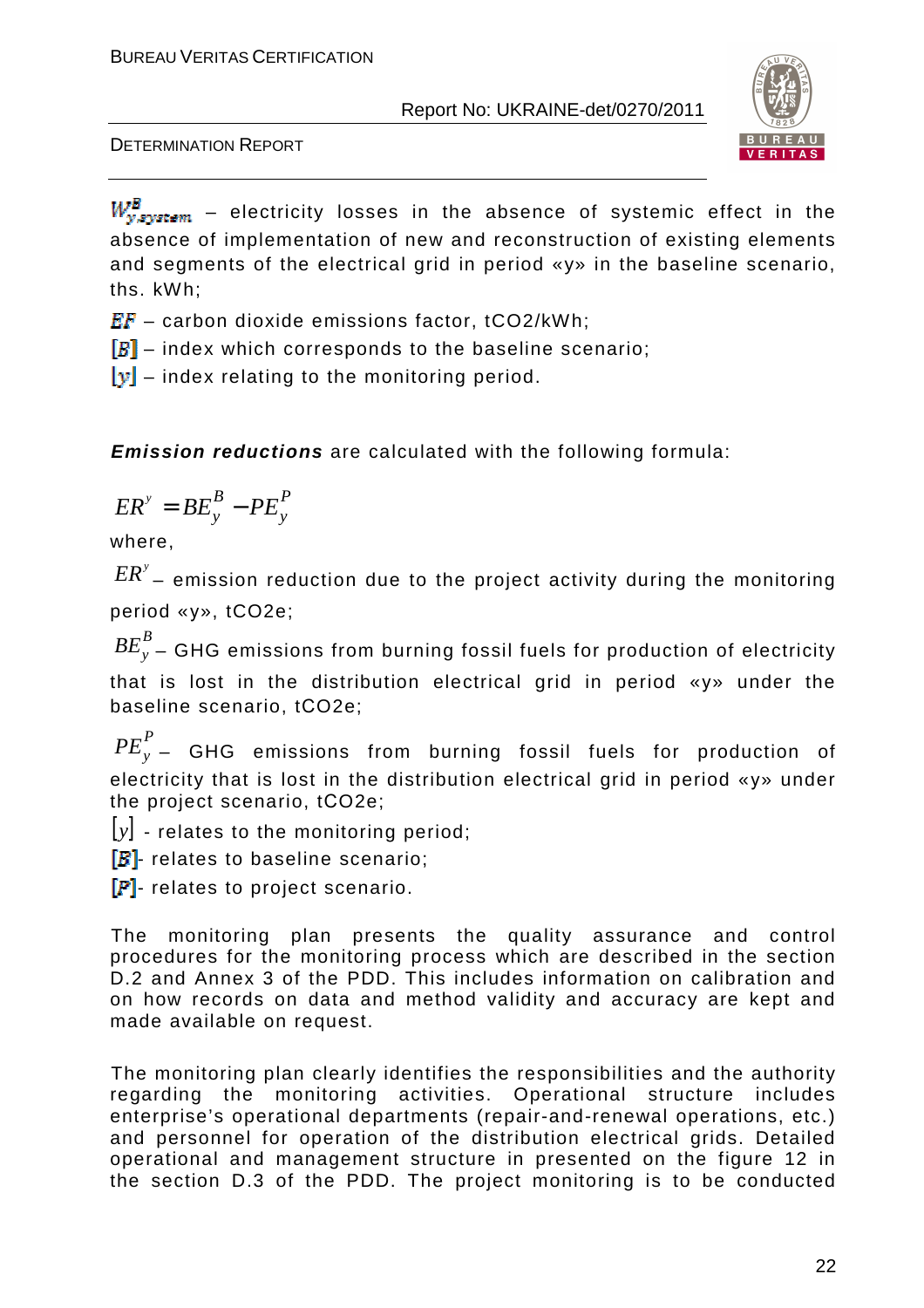

DETERMINATION REPORT

according to standard operational practices established at the enterprise within the existing system of the data collection, accounting and reporting. The scheme of data collection using automated system of electricity consumption commercial recording within the framework of the energy supply company is provided on the figure 13 in the PDD. The diagram of the data collection prior to implementation of the automated system of electricity consumption commercial records is also presented in the PDD (section D.3, fig.14).

On the whole, the monitoring plan reflects good monitoring practices appropriate to the project type.

The monitoring plan provides, in tabular form, a complete compilation of the data that need to be collected for its application, including data that are measured or sampled and data that are collected from other sources (e.g. official statistics, expert judgment, proprietary data, commercial and scientific literature etc.) but not including data that are calculated with equations.

The monitoring plan indicates that the data monitored and required for verification are to be kept for two years after the last transfer of ERUs for the project.

The identified areas of concern as to the monitoring plan, project participants' response and BVC's conclusion are described in Appendix A, Table 2 (refer to CAR22, CAR23, CAR24, CAR25, CAR26, CAR27, CAR28, CAR29, FAR1).

## **4.8 Leakage (40-41)**

The PDD appropriately describes an assessment of the potential leakage of the project and appropriately explains which sources of leakage are to be calculated, and which can be neglected.

The project envisages installation of hexafluoride circuit breakers and current transformers, which currently are widely used in the energy sector to transport electric energy in distribution electricity grids. They are characterized by high reliability, durability, simplicity of construction and installation as well as safety. A sulfur hexafluoride (SF6) fulfils the function of arc control and heat insulating medium in such equipment. The BVC's determination team has checked the relevant installed equipment and manufacture's specifications and can confirm its reliable smooth operation for 25 years without depressurization of the equipment's chamber. This is ensured by the system of leak-proof control. Based on this, the determination team can conclude that leakages of SF6 are absent and was reasonably excluded from the project boundaries.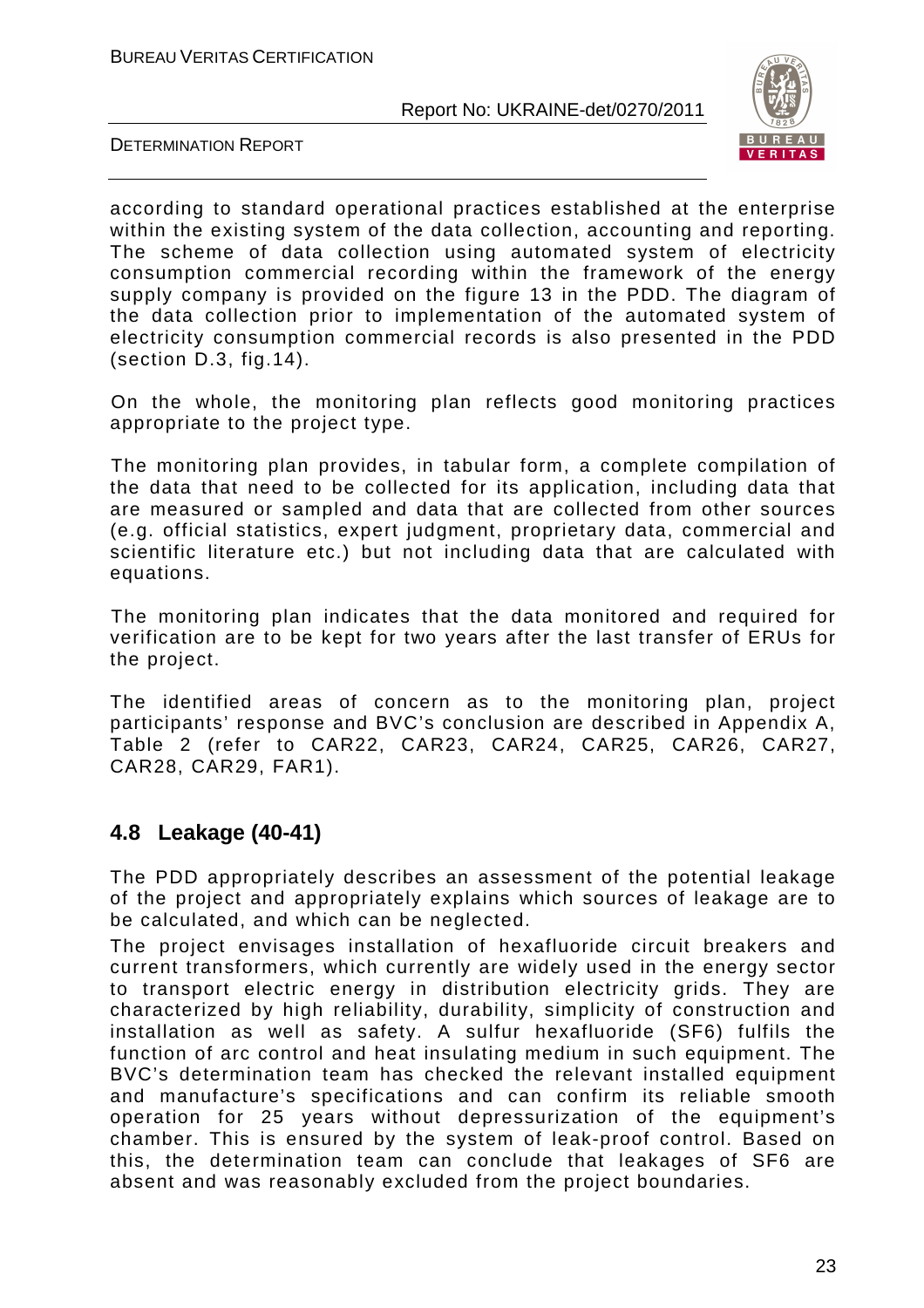

DETERMINATION REPORT

Indirect extraneous leakage of  $CO<sub>2</sub>$ ,  $CH<sub>4</sub>$ , N<sub>2</sub>O from fuel extraction and its transportation is the only source of the potential leakage, however it can not be measured and it is impossible to estimate its quantity, thus it can be neglected.

Therefore, leakage emissions are considered zero.

The identified areas of concern as to the leakage, project participants' response and BVC's conclusion are described in Appendix A, Table 2 (refer to CL02).

## **4.9 Estimation of emission reductions (42-47)**

The PDD indicates assessment of emissions in the baseline scenario and in the project scenario as the approach chosen to estimate the emission reductions generated by the project.

The PDD provides the ex ante estimates of:

(a) Emissions for the project scenario (within the project boundary), which are 279016 tons of CO2eq for 2004-2007, 1414338 tons of CO2eq for 2008-2012 and 2587608 for 2013-2020;

(b) Leakage, which is considered equal zero tons of  $CO<sub>2</sub>$ eq;

(c) Emissions for the baseline scenario (within the project boundary), which are 842960 tons of CO2eq for 2004-2007, 4355791 tons of CO2eq for 2008-2012 and 8020592 for 2013-2020;

(d) Emission reductions adjusted by leakage (based on (a)-(c) above), which are 563944 tons of CO2eq for 2004-2007, 2941453 tons of CO2eq for 2008-2012 and 5432984 for 2013-2020.

The estimates referred to above are given:

- (a) On an annual basis;
- (b) From 01/01/2004 to 31/12/2020, covering the whole crediting period;
- (c) On a source-by-source basis;
- (d) For each GHG gas, which is  $CO<sub>2</sub>$ ;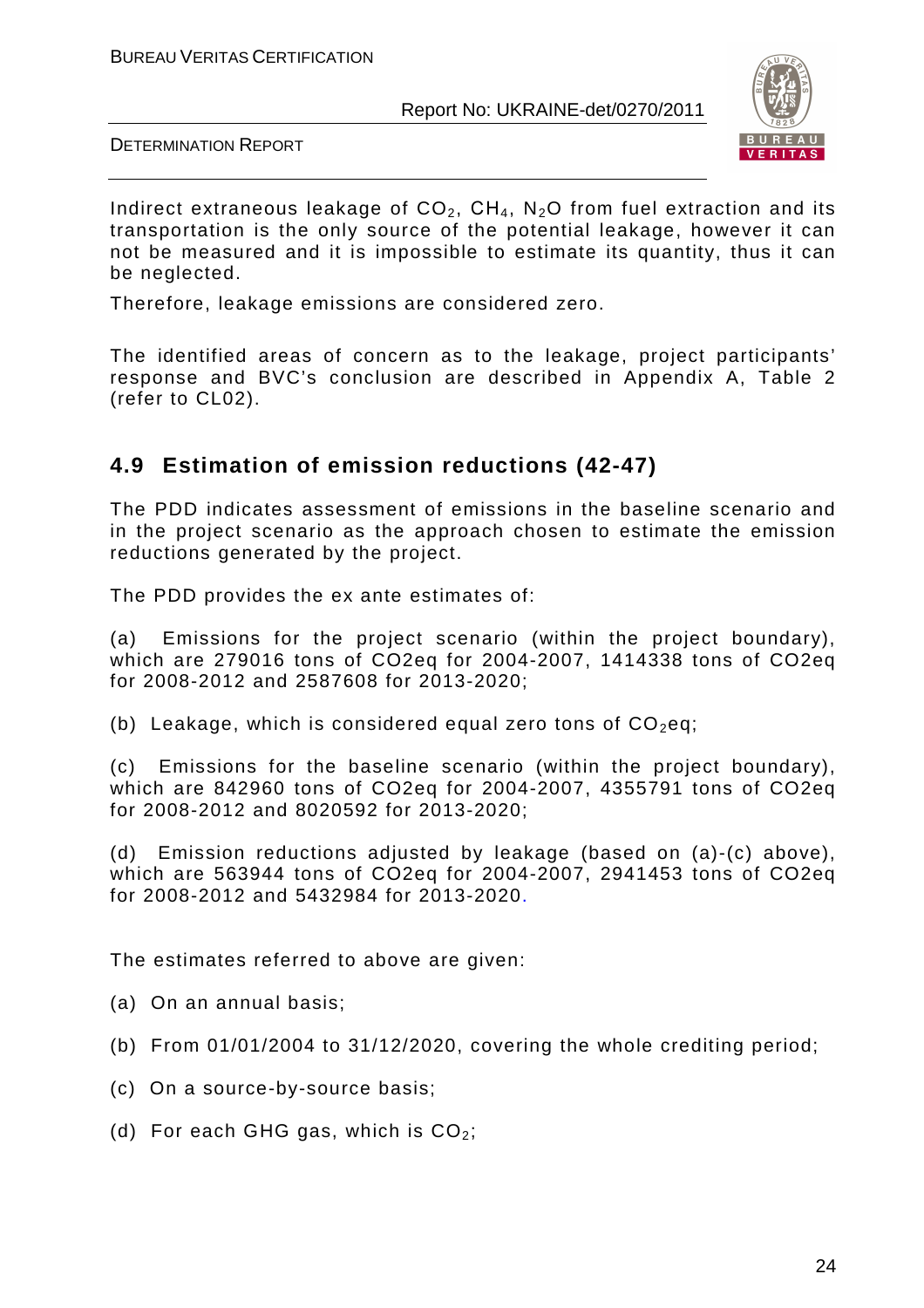

DETERMINATION REPORT

(e) In tonnes of  $CO<sub>2</sub>$  equivalent, using global warming potentials defined by decision 2/CP.3 or as subsequently revised in accordance with Article 5 of the Kyoto Protocol;

The formulas used for calculating the estimates referred above are the same as those used for project monitoring and described in the section 4.7 above. All formulas are consistent throughout the PDD.

For calculating the estimates referred to above, key factors, influencing the baseline emissions and the activity level of the project and the emissions as well as risks associated with the project were taken into account, as appropriate.

Data sources used for calculating the estimates referred to above, such as actual historical monitored data, forecasts, national officially approved data on  $CO<sub>2</sub>$  emission factor for Ukrainian power grid, ERUPT study of carbon emission factor for Ukraine, equipment specifications etc., are clearly identified, reliable and transparent.

Emission factor, such as  $CO<sub>2</sub>$  emission factor for power grid of Ukraine, was selected by carefully balancing accuracy and reasonableness, and appropriately justified of the choice.

The estimation referred to above is based on conservative assumptions and the most plausible scenarios in a transparent manner.

The estimates referred to above are consistent throughout the PDD.

The annual average of estimated emission reductions over the crediting period is calculated by dividing the total estimated emission reductions over the crediting period by the total months of the crediting period, and multiplying by twelve.

The identified areas of concern as to the estimation of emission reductions, project participants' response and BVC's conclusion are described in Appendix A, Table 2 (refer to CAR30, CAR31, CAR32, CAR33).

## **4.10 Environmental impacts (48)**

Under the legislative framework of Ukraine, specifically the Law of Ukraine "On Environmental Protection" and DBN А.2.2-1-2003 "Structure and Content of Environmental Impact Assessment (EIA), when Designing and Constructing Factories, Buildings and Facilities" OJSC "Odesaoblenergo" is not obliged to carry out Environmental Impact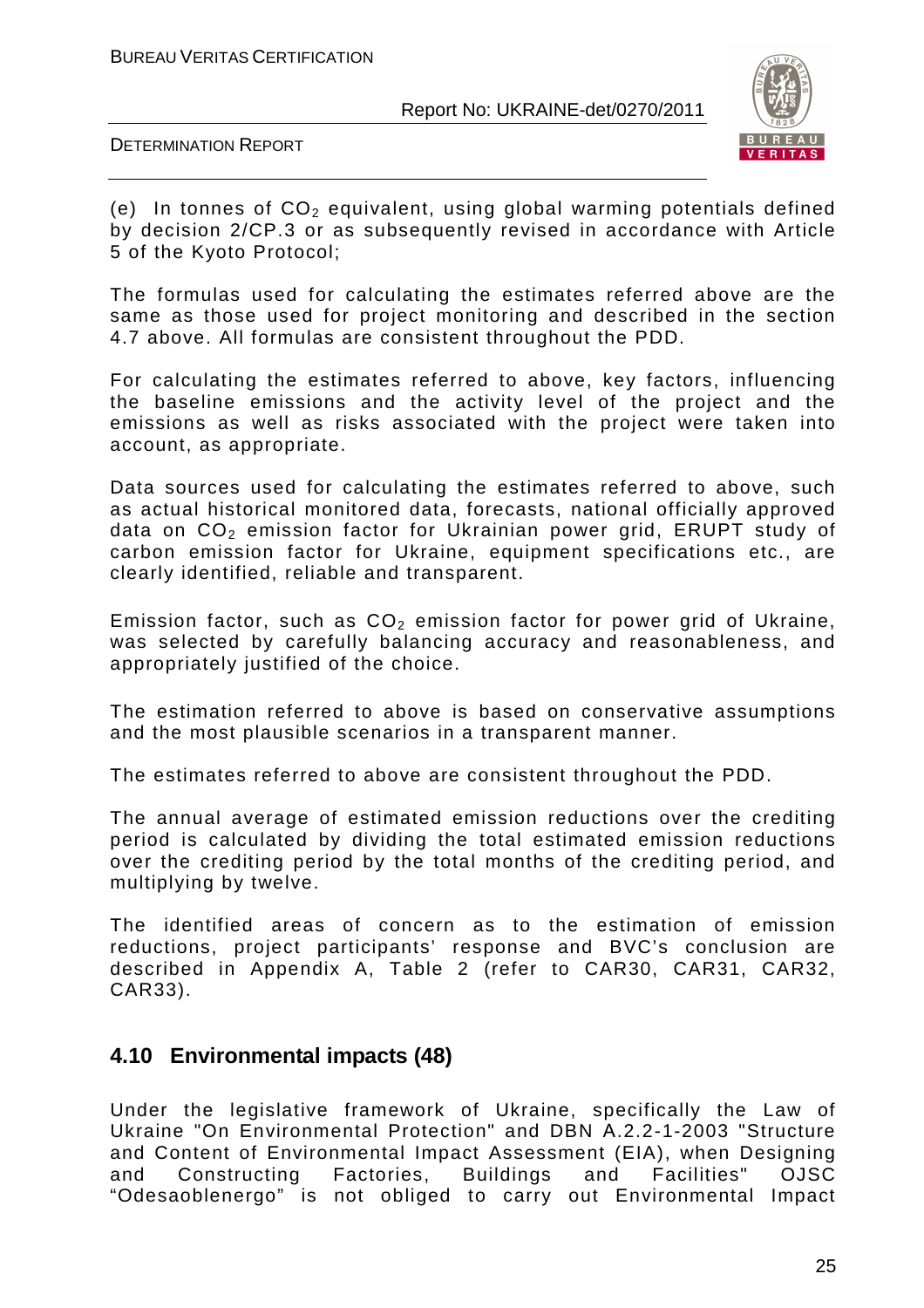



Assessment (EIA) for this project type. Therefore, EIA has not been carried out.

The project has no negative effect on the environment. The only environmental impact can be caused by the dismantled equipment. It is envisaged that this equipment will further be used as secondary raw material.

Transboundary impacts from the project activity according to their definition in the text of "Convention on transboundary long-distance pollution", ratified by Ukraine, will not take place.

OJSC "Odesaoblenergo" has all necessary permits and licences for maintenance and operation of electrical grids.

### **4.11 Stakeholder consultation (49)**

Since the project activities do not imply any negative environmental impact and negative social effect, special public hearings were not necessary. Consultations with stakeholders were held at meetings with local authorities. Moreover, information on the activities under the project is presented in regional media, on television, and on the official website of the OJSC "Odesaoblenergo".

## **5 SUMMARY AND REPORT OF HOW DUE ACCOUNT WAS TAKEN OF COMMENTS RECEIVED PURSUANT TO PARAGRAPH 32 OF THE JI GUIDELINES**

No comments, pursuant to paragraph 32 of the JI Guidelines, were received.

### **6 DETERMINATION OPINION**

Bureau Veritas Certification has performed a determination of the "Modernization of electric power distribution system at OJSC "Odesaoblenergo" Project in Odesa region, Ukraine. The determination was performed on the basis of UNFCCC criteria and host country criteria and also on the criteria given to provide for consistent project operations, monitoring and reporting.

The determination consisted of the following three phases: i) a desk review of the project design and the baseline and monitoring plan; ii) follow-up interviews with project stakeholders; iii) the resolution of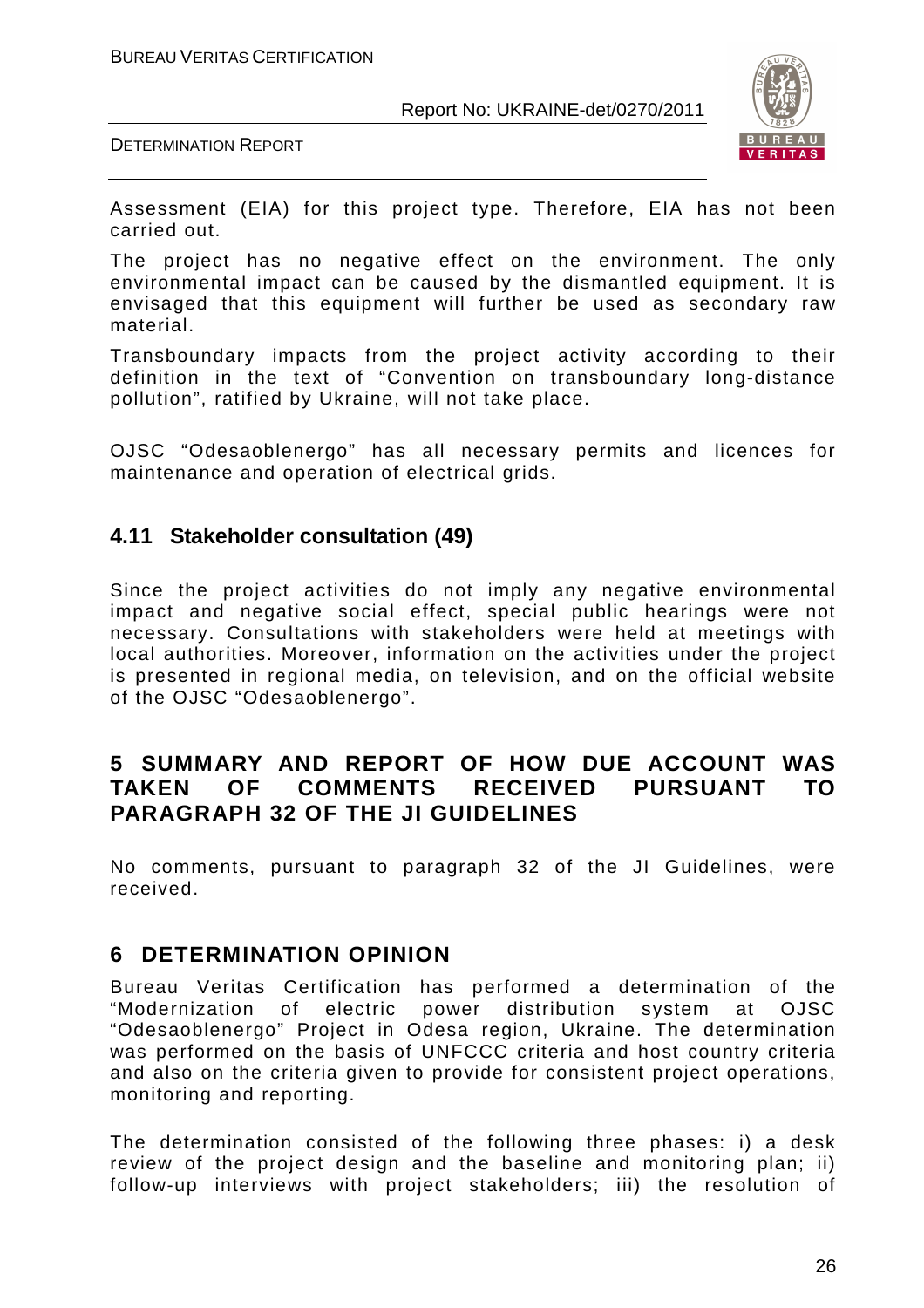

DETERMINATION REPORT

outstanding issues and the issuance of the final determination report and opinion.

Project participants used the latest tool for demonstration of the additionality. In line with this tool, the PDD provides investment analysis, and common practice analysis to determine that the project activity itself is not the baseline scenario.

Emission reductions attributable to the project are hence additional to any that would occur in the absence of the project activity. Given that the project is implemented and maintained as designed, the project is likely to achieve the estimated amount of emission reductions.

The determination revealed one pending issue related to the current determination stage of the project: the issue of the written approval of the project by the host Party. If the written approval by the host Party is awarded, it is our opinion that the project as described in the Project Design Document, Version 02 meets all the relevant UNFCCC requirements for the determination stage and the relevant host Party criteria.

The review of the project design documentation (version 02) and the subsequent follow-up interviews have provided Bureau Veritas Certification with sufficient evidence to determine the fulfillment of stated criteria. In our opinion, the project correctly applies and meets the relevant UNFCCC requirements for the JI and the relevant host country criteria.

The determination is based on the information made available to us and the engagement conditions detailed in this report.

## **7 REFERENCES**

#### **Category 1 Documents:**

Documents provided by the project participants that relate directly to the GHG components of the project.

- /1/ PDD "Modernization of electric power distribution system at OJSC "Odesaoblenergo" , version 1 dated 17/02/2011
- /2/ PDD "Modernization of electric power distribution system at OJSC "Odesaoblenergo", version 2 dated 30/06/2011
- /3/ Calculation of emission reductions, Excel file, Accompanying Document #1
- /4/ Calculation of technical electricity losses in the distribution grids of OJSC "Odesaoblenergo", Excel spreadsheets, Accompanying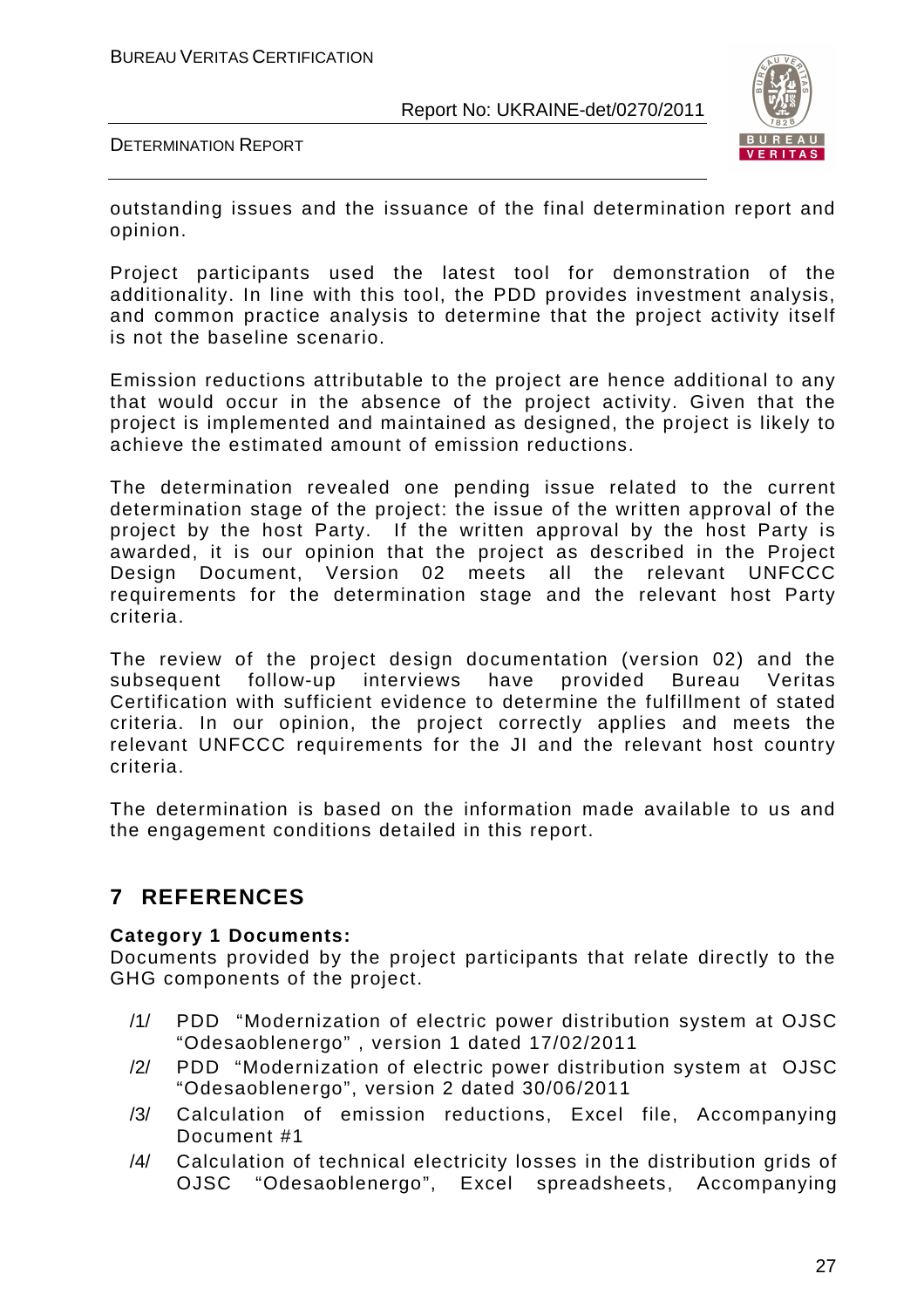DETERMINATION REPORT



package of documents #2

- /5/ Letter of Endorsement №1382/23/7 on the JI project Modernization of electric power distribution system at OJSC "Odesaoblenergo" dated 31 May, 2011, issued by National Environmental Investment Agency of Ukraine
- /6/ Minutes of the OJSC "Odesaoblenergo" board meeting regarding JI project implementation dated 22/12/2002

#### **Category 2 Documents:**

Background documents related to the design and/or methodologies employed in the design or other reference documents.

- /1/ Guidelines for Users of the Join Implementation Project Design Document Form, version 04, JISC
- /2/ Joint Implementation Project Design Document Form, version 01
- /3/ Guidance on Criteria for Baseline Setting and Monitoring, version 02, JISC.
- /4/ Glossary of JI terms, version 03, JISC.
- /5/ Tool for the demonstration and assessment of additionality, Version 05.2
- /6/ JISC "Clarification regarding the public availability of documents under the verification procedure under the Joint Implementation Supervisory Committee." Version 03
- /7/ Decree of Cabinet of Ministers of Ukraine #206, dated 22/02/2006
- /8/ The Decision of the National Security and Defense Council of Ukraine "On the market development of energy resources within the Energy Strategy of Ukraine till 2030" of 05/06/2009
- /9/ Concept of functioning and development of the wholesale electricity market of Ukraine, approved by the Cabinet of Ministers of Ukraine of 16 November 2002
- /10/ Order of 25.03.2002, № 289 "On approval of the report on the activities of NERC in 2001"
- /11/ Law of Ukraine "On electric power"
- /12/ Law of Ukraine "On metrology and metrological activity"
- /13/ Order of the Cabinet of Ministers of Ukraine of 15 August 2005 № 745 "On the transition to unified tariffs on electricity sold to consumers"
- /14/ Decree № 309 of the National electricity regulatory commission of Ukraine (NERC) of 10.03.1999 "On electricity tariffs, which is released to the population and settlements"
- /15/ Decree № 47 the National electricity regulatory commission of Ukraine (NERC) of 22.01.2001 "On approval of the procedure for formation of retail tariff for electricity to consumers (except population and population settlements) by the licensees that supply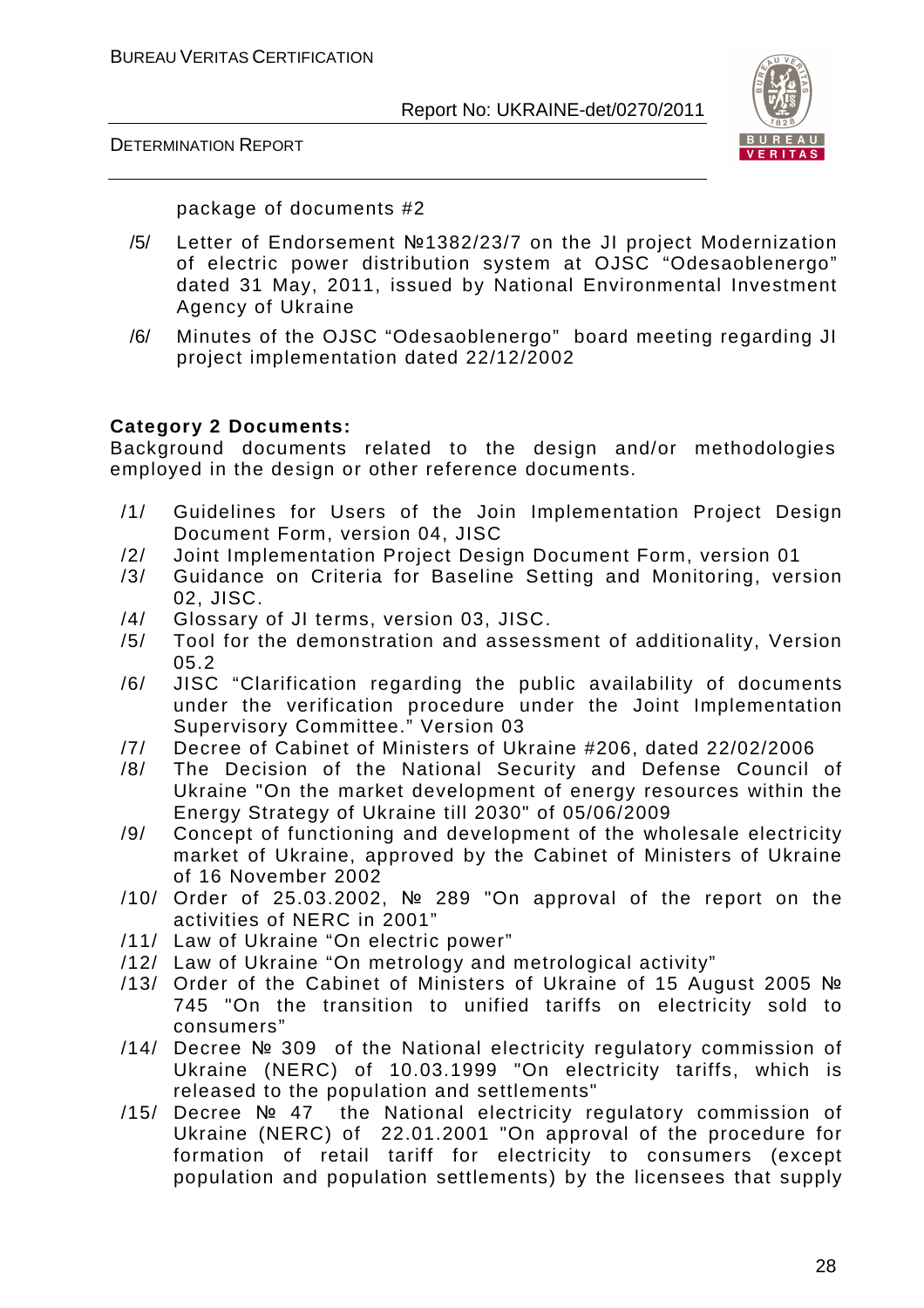

DETERMINATION REPORT

electricity at regulated rates"

- /16/ Decree № 654 of National electricity regulatory commission of Ukraine (NERC) s of 25.05.2006 "On approval of the procedure for filing, determination and approval of economic factors of standardized technical electricity losses"
- /17/ State building norms DBN A.2.2-1-2003 "Structure and Content of Environmental Impact Assessment (EIA) when Designing and Constructing Factories, Buildings and Structures"
- /18/ "Methodology for Determination of energy losses in transformers and power lines", approved by Ministry of Energy sector of Ukraine, on February 18, 1998
- /19/ Annex 7 (4) to the Agreement between the members of the wholesale electricity market of Ukraine dated 15/11/1996 (revision of 16/02/2007) "General technical requirements to the automated system of commercial accounting of the wholesale electricity market of Ukraine"
- /20/ The concept of building automation systems of accounting electric power in energy market, approved by a joint order of Ministry of Energy, NERC, State Committee for State Standard, State Building and State industrial policy of Ukraine # 32/28/28/276/75/54 of 17.04.2006
- /21/ Methods of compiling the balance of power structure in electrical networks of 0.38-150 kW, analysis of its components and electricity technological losses rate setting. GND 34.09.104-2003
- /22/ Operational Guidelines for Project Design Documents of Joint Implementation Projects, Volume 1: General guidelines, version 2.3, Ministry of Economic Affairs of the Netherlands
- /23/ "Ukraine Assessment of new calculation of CEF", approved by TUV SUD of 17/08/2007
- /24/ Order of the National Environmental Investment Agency of Ukraine (NEIA) № 43 of 28/03/2011 on approval of specific carbon dioxide emission indicators for 2010
- /25/ Order of the National Environmental Investment Agency of Ukraine (NEIA) № 62 of 15/04/2011 on approval of specific carbon dioxide emission indicators for 2008
- /26/ Order of the National Environmental Investment Agency of Ukraine (NEIA) № 63 of 15/04/2011 on approval of specific carbon dioxide emission indicators for 2009
- /27/ Order of the National Environmental Investment Agency of Ukraine (NEIA) № 75 of 12/05/2011 on approval of specific carbon dioxide emission indicators for 2011
- /28/ Report on scientific and technical work «Evaluation of greenhouse gases emission reductions due to process losses reduction in distribution grids of Ukraine» of the Institute of general power-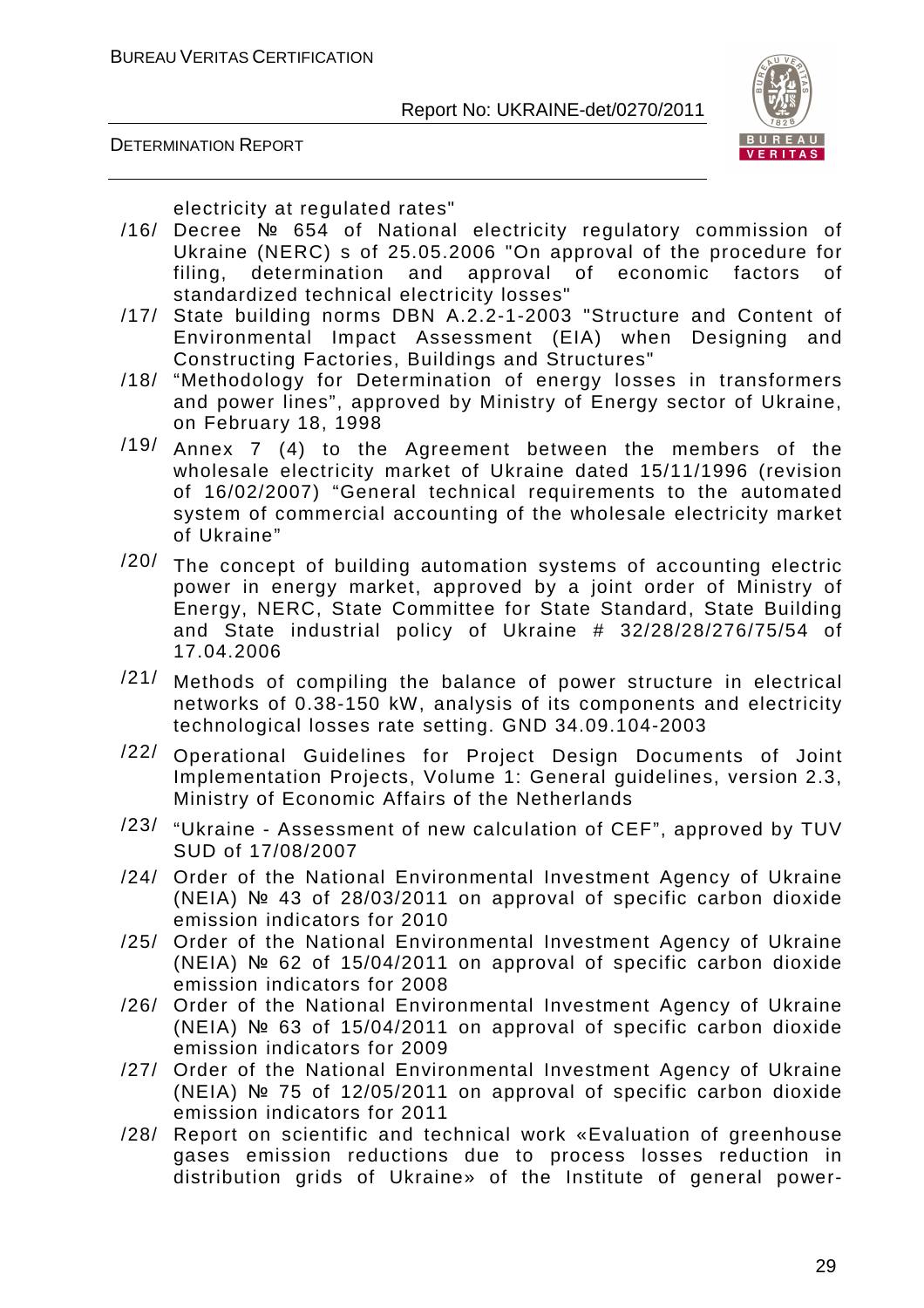



engineering, National Academy of Sciences of Ukraine, 22/07/2011

- /29/ The Ministry of Fuel and Energy of Ukraine. GND 34.47.503-2004. Sectoral regulatory document. SF6 circuit breaker exploitation manual, Kyiv, 2004
- /30/ The Cabinet of Ministers of Ukraine. State enterprise "Energorynok". Certificate on including automated systems of commercial electricity market account of JS "Odesaoblenergo" (ASCEA) into the Register
- /31/ Protocol # U04728690/8.248-2010 P on state metrological certification of the automated systems of commercial energy account of OJSC "Odesaoblenergo" (ASCEA). 466453 of 18/10/2010, Lviv city
- /32/ Annex to the Letter of 28/12/2010 # 10/12-1-7997. Schedule of departmental inspection of meters installed within the ORE Ukraine in the region of Southern ES for 2011
- /33/ Passport-Protocol of measuring complex of SS "Biliaivka-110 kW". Facilities: VL-110 kW "MGRES". October, 2005. e/e meter: SL-761, # 36066239, current transformers: TFЗМ - 110 B, # 6333; 5419; 6403, power transformers: NKF - 110: 1 s.sh. # 24252, 1123957, 24244. 2 s.sh. # 1010333, 1010391, 13833
- /34/ Passport-Protocol of measuring complex of SS "Starokozache-110 kW". Facilities: VL-110 kW "Artsyz", September, 2005. e/e meter: SL-761, # 36128049, current transformer: ТFЗМ - 110 B, # 62363; 6319; 29132, power transformer: NКF - 110: 1 s.sh. # 048045, 46696, 46639. 2 s.sh. # 1036184, 48047, 907902
- /35/ Regulation on cooperation between OJSC "Odesaoblenergo" and Southern ES during collection, formation and exchange per hour data of commercial electricity accounting, derived from ASCEA (automated systems of commercial energy account) during model 30817 formation
- /36/ Act on conducting replacement and control of accounting devices of ES Nagirne 35 kW of 28/04/2011, Southern ES
- /37/ Act on conducting verification of accounting devices of SS Artsyz 35 kW of 14/04/2011, Southern ES, Odeski MES, Borodino
- /38/ Act on conducting verification of accounting devices of SS Artsyz 35 kW of 14/04/2011, Southern ES, Odeski MES, Bolgrad-1
- /39/ Act on conducting verification of accounting devices on branches 22 SH: replacement of meter SL 761 C # 30318547 to meter SL 761 # 35004999 of 05/11/2009, Оdesa CHPP
- /40/ Protocol of feature determination of e/e meter SL 7000 Actaris # 30013469
- /41/ Act on e/e meter replacement at the branch "41 T": replacement of meter SL 76 # 35005030 to meter SL 761 # 35004992 of 17/10/2006, Оdesa CHPP
- /42/ Act on e/e meter installation at the branch "OV 110 kW": meter SL 761 # 35005014
- /43/ Act on conducting verification of accounting devices of 17/09/2007, SS "Usatovo-330": e/e meter SL 761C # 30316899, е/е meter SL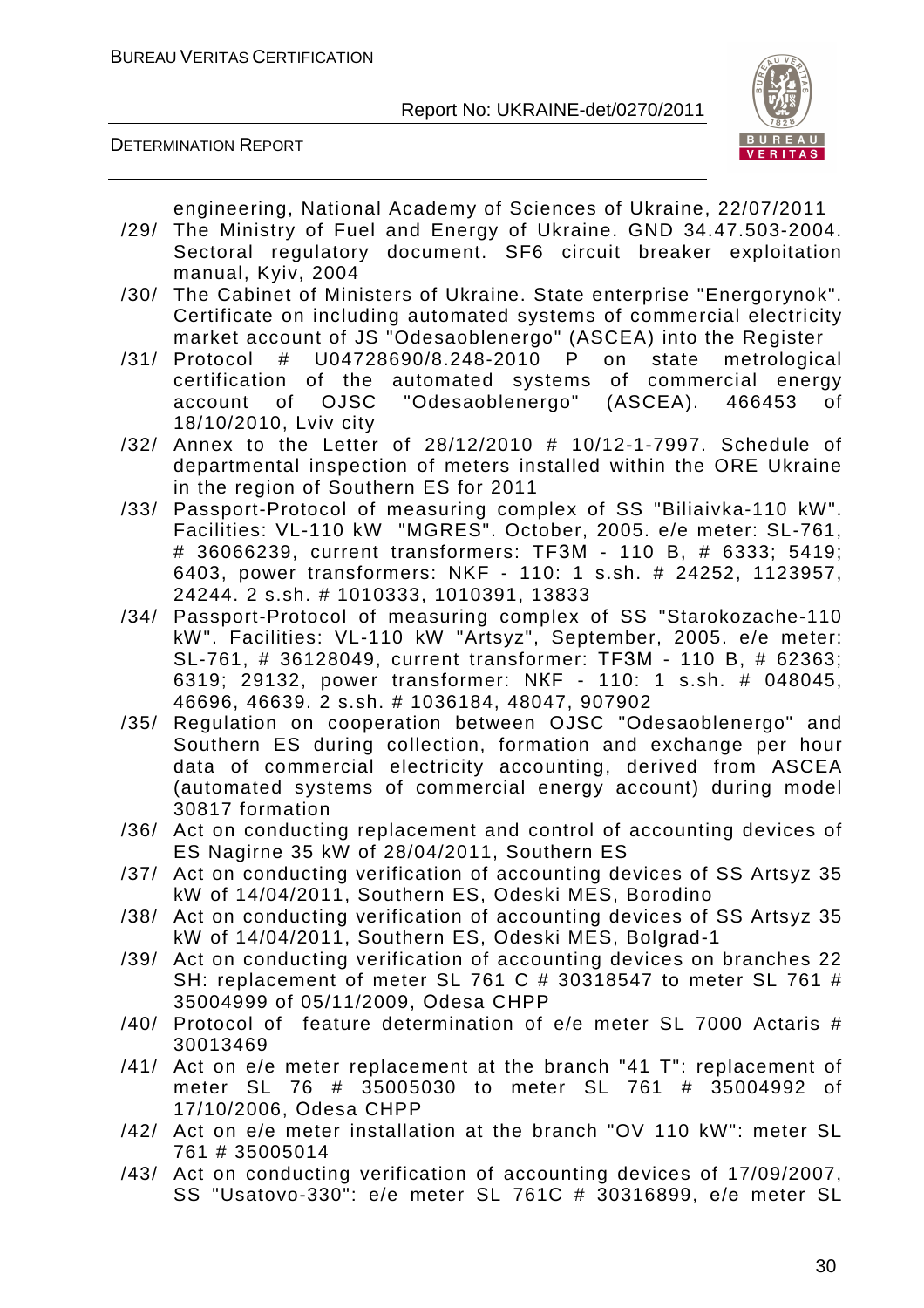

DETERMINATION REPORT

761В # 30316887, е/е meter SL 761C # 30316417, е/е meter SL 761C # 30316343

- /44/ Act on verification of electricity accounting system of 30/09/2004, Moldavska GRES, branch 110 Starokozache
- /45/ Departmental Reporting Form 1B-TVE DAEK. Balance structure of electricity and technological electricity losses (ETL) for transmission within electrical networks 154-0,38 kW of OJSC "Odesaoblenergo" of Southern region for 2000, ths. kW\*hour
- /46/ Departmental Reporting Form 1B-TVE DAEK. Balance structure of electricity and technological electricity losses (ETL) for transmission within electrical networks 154-0,38 kW of OJSC "Odesaoblenergo" of Southern region for 2001, ths. kW\*hour
- /47/ Departmental Reporting Form 1B-TVE DAEK. Balance structure of electricity and technological electricity losses (TEL) for transmission within electrical networks 154-0,38 kW of OJSC "Odesaoblenergo" of Southern region for 2002, ths. kW\*hour
- /48/ Departmental Reporting Form 1B-TVE DAEK. Balance structure of electricity and technological electricity losses (TEL) for transmission within electrical networks 154-0,38 kW of OJSC "Odesaoblenergo" of Southern region for 2003, ths. kW\*hour
- /49/ Departmental Reporting Form 1B-TVE DAEK. Balance structure of electricity and technological electricity losses (TEL) for transmission within electrical networks 154-0,38 kW of OJSC "Odesaoblenergo" of Southern region for 2004, ths. kW\*hour
- /50/ Departmental Reporting Form 1B-TVE DAEK. Balance structure of electricity and technological electricity losses (TEL) for transmission within electrical networks 154-0,38 kW of OJSC "Odesaoblenergo" of Southern region for Q 1 2011, ths. kW\*hour
- /51/ The actual balance of electricity of OJSC "Odesaoblenergo" for 2000-2010
- /52/ Act on electricity outflows between OJSC "Odesaoblenergo" and PJSC "Power supplying Company "Khersonoblenergo", December, 2004
- /53/ Reconciliation Act of electricity supplied in OJSC "Odesaoblenergo" network generated by JS "Odeska TETS" during December, 2004
- /54/ Calculation sheet of electricity supplied (generated) within the network of OJSC "Odesaoblenergo" for December, 2007
- /55/ Reconciliation Act of calculation meters concerning obtained and supplied value of electricity and outflows electricity balance during November 2009 between JSC "Vinnytsiaoblenergo" and OJSC "Odesaoblenergo"
- /56/ Confirmation act on electricity outflows between OJSC "Power Supplying Company "Odesaoblenergo" and PJSC "Kirovogradoblenergo", March, 2011
- /57/ Reconciliation Act of electricity supplied to the wholesale market of electricity generated by "LUKOIL ENERGY AND GAS UKRAINE" LLC during March, 2011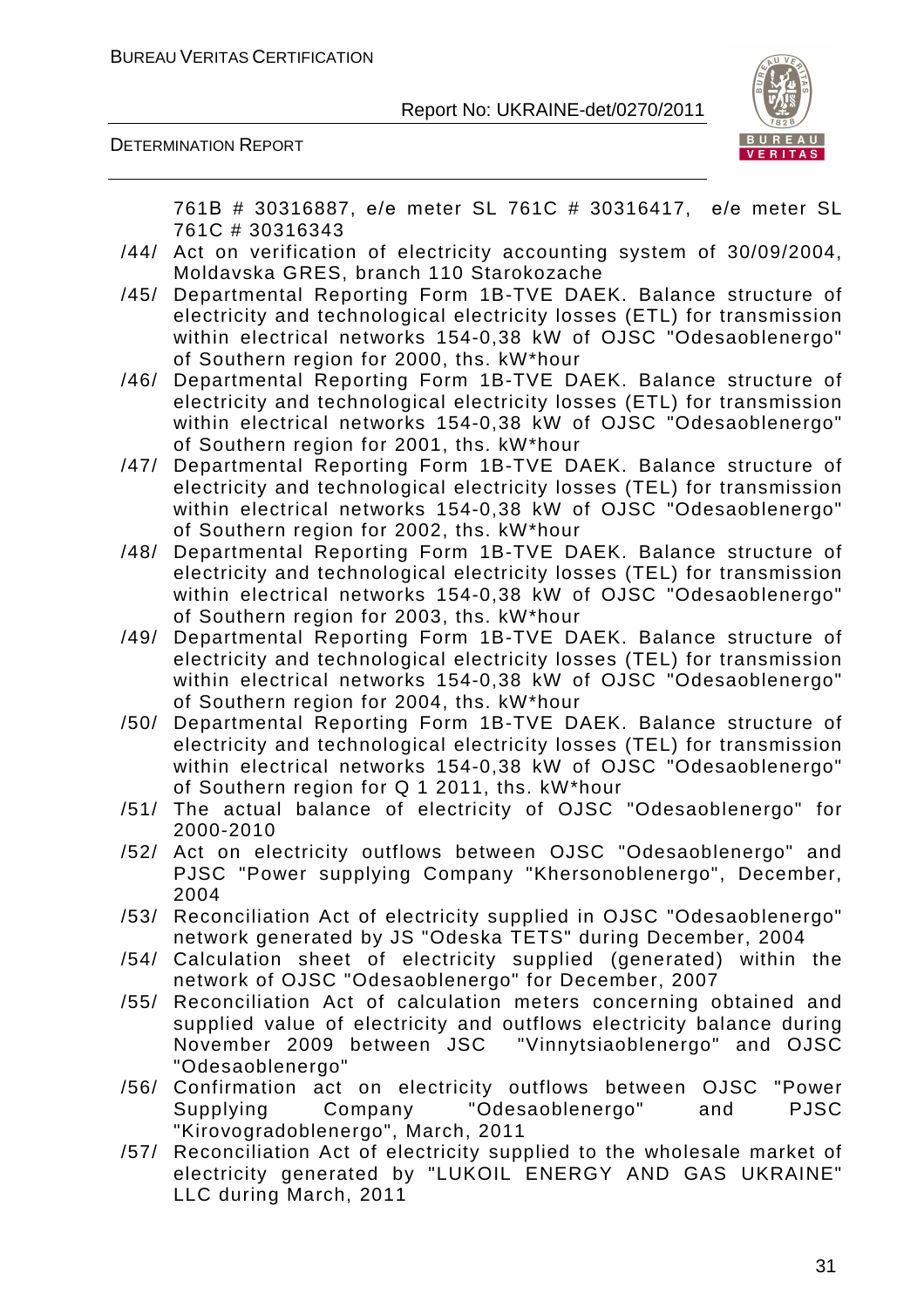

DETERMINATION REPORT

- /58/ Switch list at substations of OJSC "Odesaoblenergo" technical direction
- /59/ Data on SF6 circuit breaker 110 kW substation division of 01/01/2011
- /60/ Gas-insulated current transformer. TRG-110. Passport. 1 BP.769.001 SS
- /61/ Annex to the Letter of 09/05/2005 # TD 44/07. Report on investment program conduction of OJSC "Odesaoblenergo"
- /62/ Act of Technical Commission of 27/07/2004 on the operating readiness of completed facilities, buildings, constructions, Biliaivka city, Odesa region. Facilities: Unloading KTPN installation in district Kursak in Odesa city. Facilities: Unloading KTP-10/04, kW, power 400 kVA with networks for electricity supply of residential consumers in the v. Usatove-1 Biliaivskyi district of Odesa region on Stepova St., Budiony St., Kosmonavtiv lane
- /63/ Act # 5 of Technical Commission of 16/09/2005 on the operating readiness of completed facilities, buildings, constructions, v. Mykhailopol, Ivanivskyi district of Odesa region. Facilities: Reconstruction of networks 10-0,4 kW in v. Mykhailopol of Ivanivskyi RES in Odessa region using self-bearing insulated wires
- /64/ Act # 186 of Technical Commission of 30/12/2009 on the operating readiness of completed facilities, buildings, constructions, Odesa city. Facilities: Reconstruction of ORU-110 kW "Epsilon"; ZRU-10 kW from each SS "Epsilon", Odesa city
- /65/ Act # 44 of Technical Commission of 23/07/2010 on the operating readiness of completed facilities, buildings, constructions, Odesa city. Facilities: Reconstruction of VL 6 kW of TP 17-TP 35 Izmailskyi RES
- /66/ Letter to the Chairman of National Electricity Regulatory Commission of Ukraine Titenko S.M. # TD 36/05-82 of 20/01/2011
- /67/ Act # 66 of Technical Commission of 26/12/2007 on the operating readiness of completed facilities, buildings, constructions, Central RES of Odesa city. Facilities: Reconstruction of KL 6 kW SS Chumka-RP Golovnyi, k.1, Z, Central REM of Odesa city
- /68/ Act # 63 of Technical Commission of 31/12/2008 on the operating readiness of completed facilities, buildings, constructions, Bolgrad city. Facilities: Reconstruction of SS 110/10 kW "Suvorovska" (2nd turn)
- /69/ Act # 182 of Technical Commission of 30/12/2009 on the operating readiness of completed facilities, buildings, constructions, B.- Dnistrovskyi city. Facilities: Reconstruction of VL-0,4 kW pr. Selushche from TP-447, B.-Dnistrovskyi city RES
- /70/ Act # 68 of Technical Commission of 12/10/2010 on the operating readiness of completed facilities, buildings, constructions, Odesa city. Facilities: Reconstruction of KL 6 kW TP 708- SS Central RES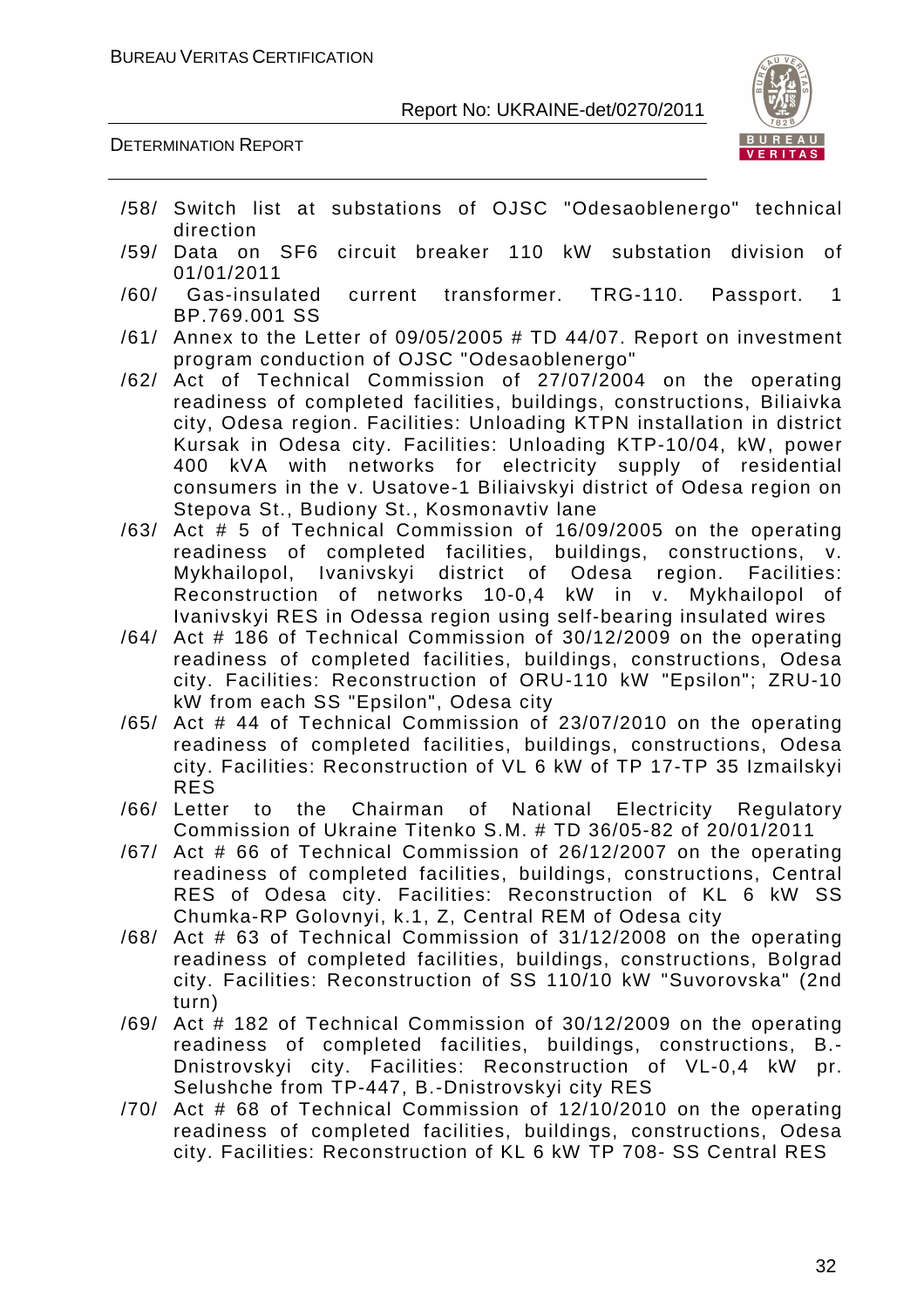



#### **Persons interviewed:**

List persons interviewed during the validation or persons that contributed with other information that are not included in the documents listed above.

- /1/ Volodymyr Lysniak Commercial Director of OJSC "Odesaoblenergo"
- /2/ Yurii Kolomiichuk Deputy Commercial Director of OJSC "Odesaoblenergo"
- /3/ Oleksandr Somsikov Head of automated system of electricity consumption commercial recording (ASECCR) department of OJSC "Odesaoblenergo"
- /4/ Yaroslav Protsak Technical Director of OJSC "Odesaoblenergo"
- /5/ Olena Liubarska Head of Capital Construction department of OJSC "Odesaoblenergo"
- /6/ Dmitriy Palamarchuk JI project consultant of VEMA S.A.
- /7/ Yevgen Vorobyov JI project consultant of VEMA S.A.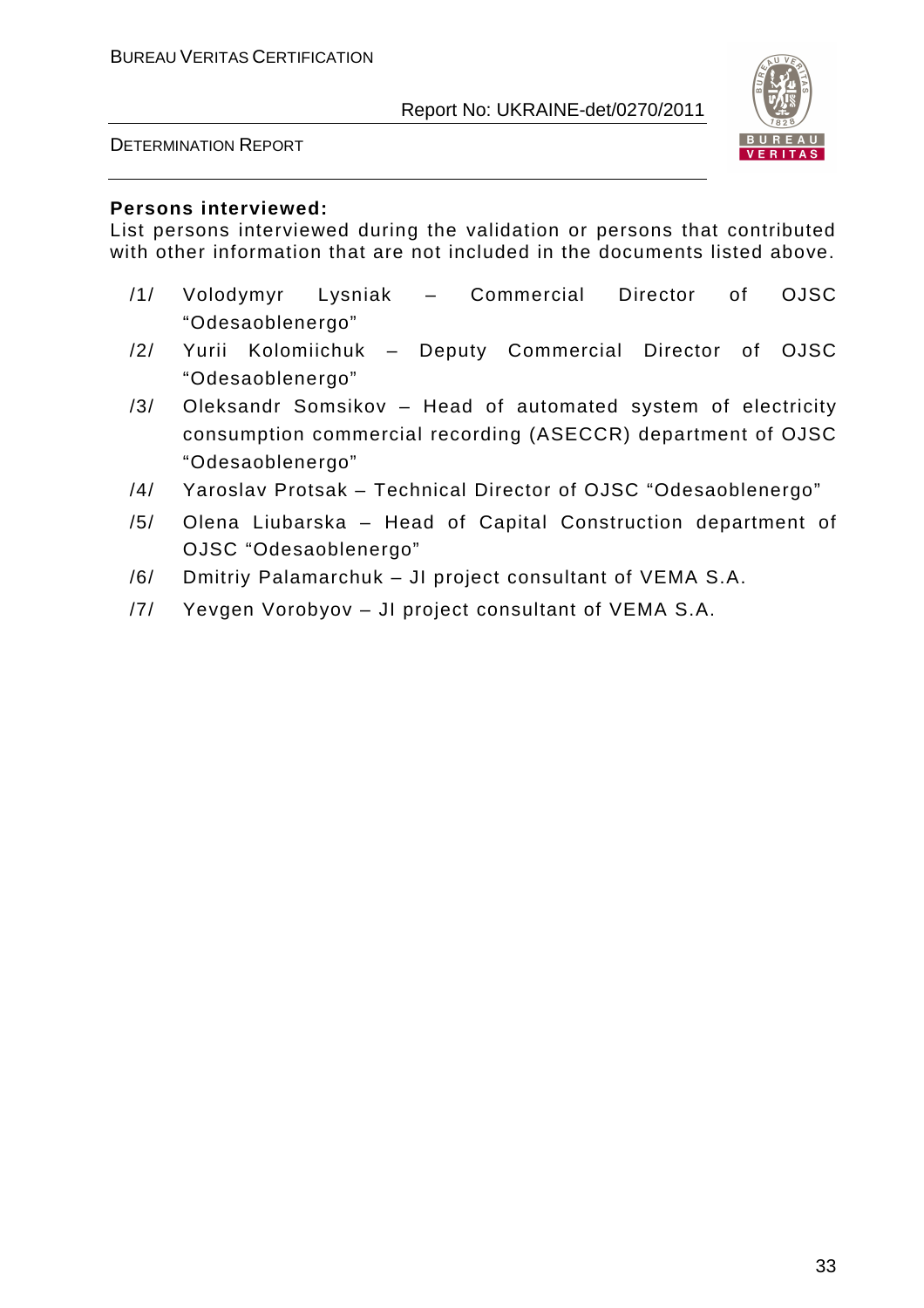

### DETERMINATION REPORT

APPENDIX A: JI PROJECT DETERMINATION PROTOCOL

### **BUREAU VERITAS CERTIFICATION HOLDING SAS**

#### **DETERMINATION PROTOCOL**

**Table 1. Check list for determination, according JOINT IMPLEMENTATION DETERMINATION AND VERIFICATION MANUAL (Ver. 01)** 

| <b>Guidelines</b><br>for JI PDD<br><b>Form Users</b><br>or DVM<br>Paragraph             | <b>Check Item</b>                                                                                                                                                                                    | Initial finding                                                                                                                                                                                                                                                                             | <b>Draft</b><br>conclusion | <b>Final</b><br>conclusion |
|-----------------------------------------------------------------------------------------|------------------------------------------------------------------------------------------------------------------------------------------------------------------------------------------------------|---------------------------------------------------------------------------------------------------------------------------------------------------------------------------------------------------------------------------------------------------------------------------------------------|----------------------------|----------------------------|
| <b>Guidelines for JI PDD Form Users</b><br>Section A General description of the project |                                                                                                                                                                                                      |                                                                                                                                                                                                                                                                                             |                            |                            |
| A.1. Title of the project                                                               |                                                                                                                                                                                                      |                                                                                                                                                                                                                                                                                             |                            |                            |
| A.1                                                                                     | title<br>of the<br>Is.<br>the<br>presented?<br>Is the sectoral scope to which<br>project pertains presented?<br>the document presented?<br>Is the date when the document<br>was completed presented? | project The title of the project is provided in the<br>section A.1. of the PDD.<br>The sectoral scope #2 - "Energy<br>distribution".<br>Is the current version number of The current version number and the date<br>of completion are also presented the in<br>the section A.1, of the PDD. | OK.                        | OK                         |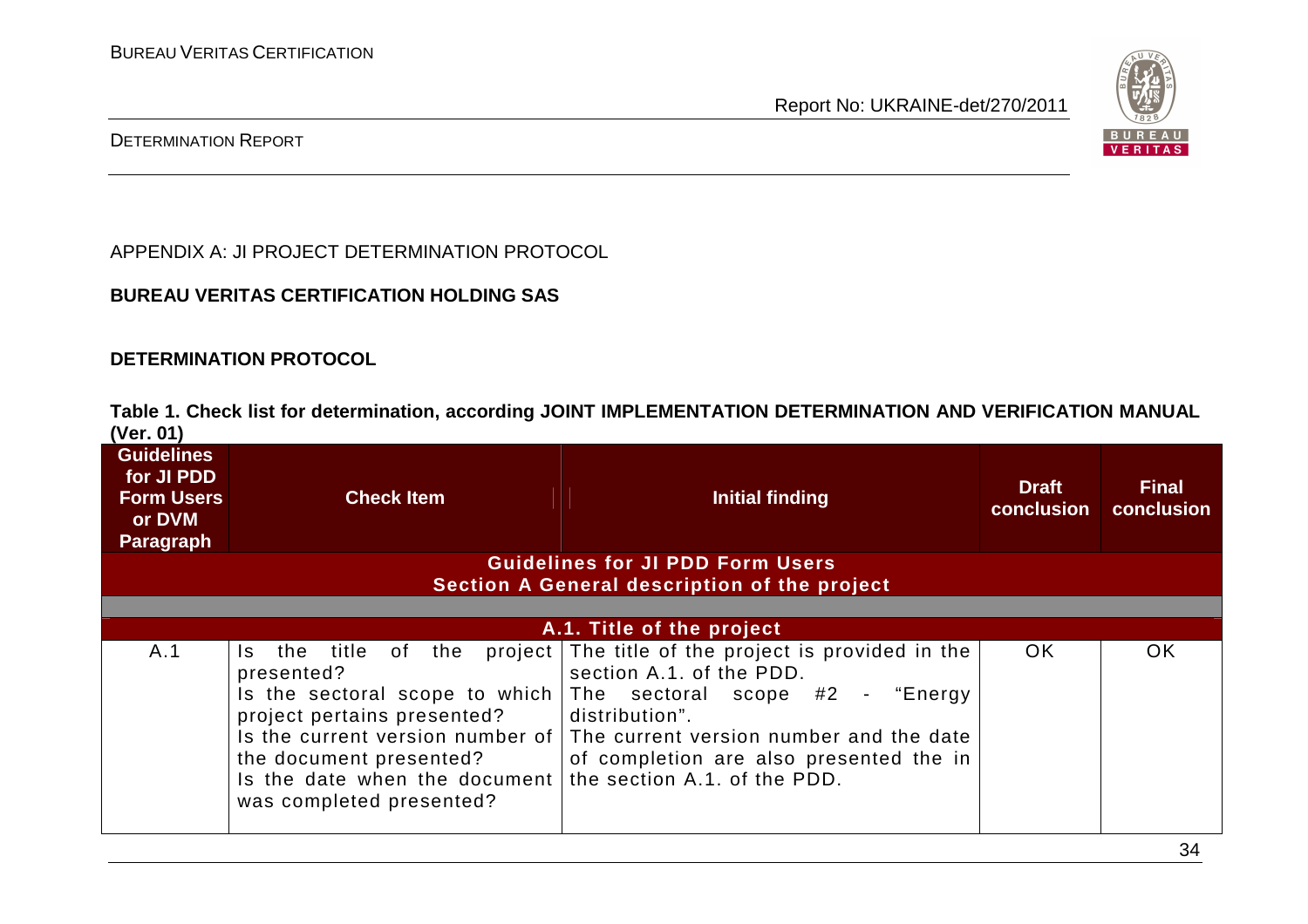

## DETERMINATION REPORT

| <b>Guidelines</b><br>for JI PDD<br><b>Form Users</b><br>or DVM<br><b>Paragraph</b> | <b>Check Item</b>                                                                                                                                                                                                                                                                                                                                                       | <b>Initial finding</b>                                                                                                                                                                                                                                                                                                                                                                                     | <b>Draft</b><br>conclusion | <b>Final</b><br>conclusion |  |
|------------------------------------------------------------------------------------|-------------------------------------------------------------------------------------------------------------------------------------------------------------------------------------------------------------------------------------------------------------------------------------------------------------------------------------------------------------------------|------------------------------------------------------------------------------------------------------------------------------------------------------------------------------------------------------------------------------------------------------------------------------------------------------------------------------------------------------------------------------------------------------------|----------------------------|----------------------------|--|
|                                                                                    |                                                                                                                                                                                                                                                                                                                                                                         | A.2 Description of the project                                                                                                                                                                                                                                                                                                                                                                             |                            |                            |  |
| A.2                                                                                | included<br>with<br>concise.<br>a<br>summarizing explanation<br>$(max. 1-2 pages)$ of the:<br>a) Situation existing prior to the<br>starting date of the project;<br>b) Baseline scenario; and<br>c) Project scenario (expected)<br>outcome, including a technical<br>description).<br>Is the history of the project<br>(incl. its JI component) briefly<br>summarized? | Is the purpose of the project $\vert$ No, the information regarding baseline<br>scenario is missing.<br>CAR01<br>Please, add to the section A.2. of the<br>PDD the description of baseline scenario<br>as per Guidelines for users of the JI<br>PDD form (version 04).<br>CAR02<br>Please, provide the interpretation for<br>abbreviations and abridgments in the<br>PDD when first mentioned in the text. | <b>CAR01</b><br>CAR02      | OK.<br><b>OK</b>           |  |
| A.3 Project participants                                                           |                                                                                                                                                                                                                                                                                                                                                                         |                                                                                                                                                                                                                                                                                                                                                                                                            |                            |                            |  |
| A.3                                                                                | project participants<br>Are<br>Party(ies)<br>involved<br>in<br>project listed?<br>Is contact information provided<br>in Annex 1 of the PDD?                                                                                                                                                                                                                             | and $Yes$ ,<br>project participants,<br><b>Parties</b><br>the involved and contact information are<br>provided in the corresponding sections<br>of the PDD.                                                                                                                                                                                                                                                | OK.                        | <b>OK</b>                  |  |
| A.4 Technical description of the project                                           |                                                                                                                                                                                                                                                                                                                                                                         |                                                                                                                                                                                                                                                                                                                                                                                                            |                            |                            |  |
| A.4.1                                                                              | Location of the project                                                                                                                                                                                                                                                                                                                                                 | information<br>The<br>concerning<br>project<br>location is provided in the sections<br>A.4.1.                                                                                                                                                                                                                                                                                                              | <b>OK</b>                  | <b>OK</b>                  |  |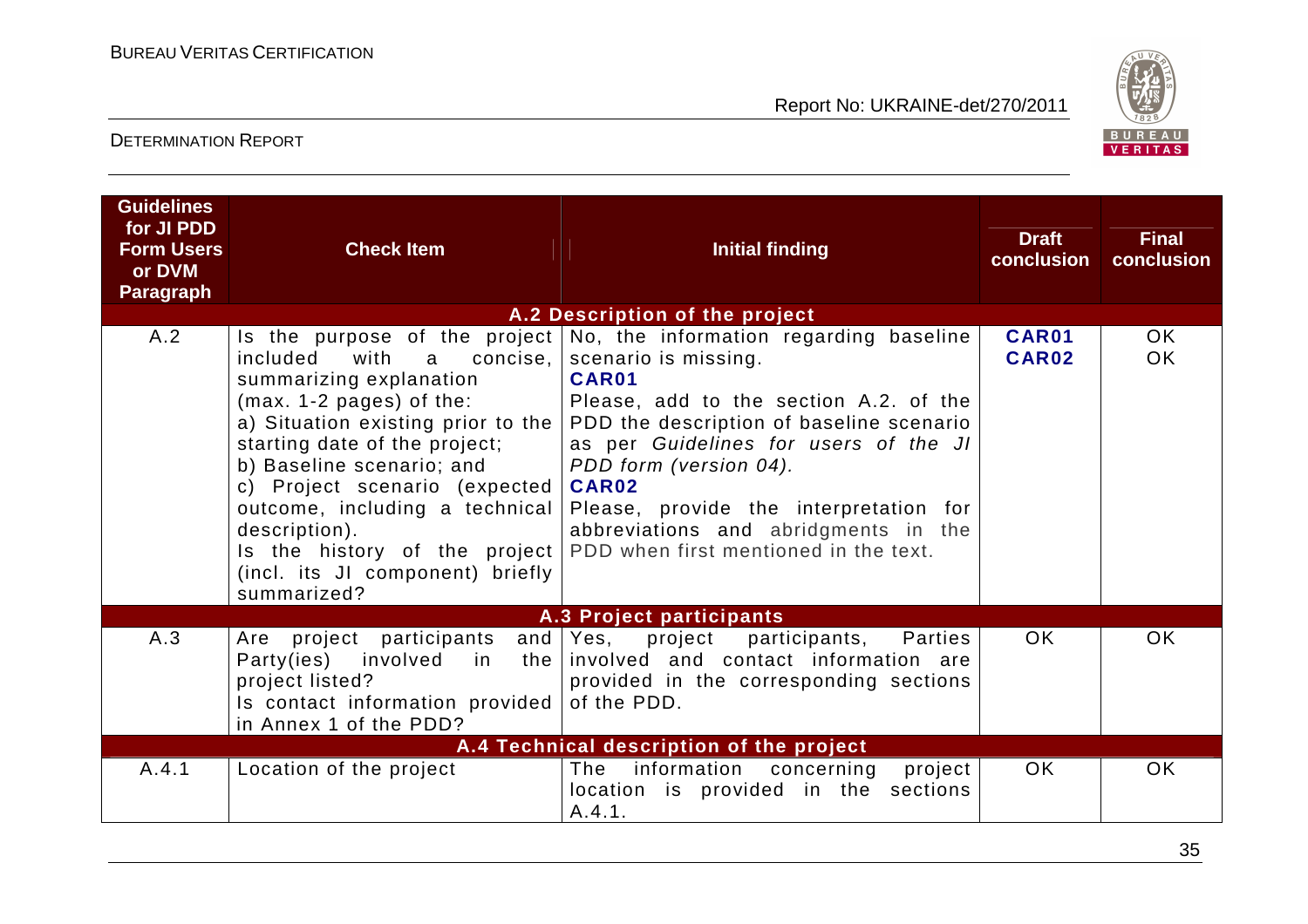

| <b>Guidelines</b><br>for JI PDD<br><b>Form Users</b><br>or DVM<br><b>Paragraph</b> | <b>Check Item</b>                                                                                                                                                                                                     | <b>Initial finding</b>                                                                                                                                                                                                                                                                                                                                        | <b>Draft</b><br>conclusion | <b>Final</b><br>conclusion |
|------------------------------------------------------------------------------------|-----------------------------------------------------------------------------------------------------------------------------------------------------------------------------------------------------------------------|---------------------------------------------------------------------------------------------------------------------------------------------------------------------------------------------------------------------------------------------------------------------------------------------------------------------------------------------------------------|----------------------------|----------------------------|
| A.4.1.1                                                                            | Host Party(ies)                                                                                                                                                                                                       | The project is located in Ukraine.                                                                                                                                                                                                                                                                                                                            | <b>OK</b>                  | OK.                        |
| A.4.1.2                                                                            | Region/State/Province etc.                                                                                                                                                                                            | See section A.4.1.2 of the PDD                                                                                                                                                                                                                                                                                                                                | OK.                        | <b>OK</b>                  |
| A.4.1.3                                                                            | City/Town/Community etc.                                                                                                                                                                                              | CAR03<br>Please, add the information concerning<br>project location to the section A.4.1.3.                                                                                                                                                                                                                                                                   | CAR03                      | <b>OK</b>                  |
| A.4.1.4                                                                            | Detail of the physical location,<br>including information allowing<br>the unique identification of the<br>project. (This section should not<br>exceed one page)                                                       | The geographical location of the project<br>is provided in the section A.4.1.4 of the<br>PDD.                                                                                                                                                                                                                                                                 | <b>OK</b>                  | <b>OK</b>                  |
|                                                                                    |                                                                                                                                                                                                                       | A.4.2. Technologies to be employed, or measures, operations or actions to be implemented by the project                                                                                                                                                                                                                                                       |                            |                            |
| A.4.2                                                                              | Are the technology(ies) to be<br>employed,<br>or<br>measures,<br>operations or actions to be<br>implemented by the project,<br>including all relevant technical<br>data and the implementation<br>schedule described? | CAR04<br>PDD<br>Please, add<br>information<br>to<br>concerning<br>each<br>be<br>measure<br>to<br>implemented<br>according<br>project<br>to<br>(organizational, technical) and<br>explain<br>how they will be implemented.<br>CAR05<br>Please, add to PDD the information on<br>implementation schedule for each type of<br>measures envisaged by the project. | CAR04<br><b>CAR05</b>      | OK.<br><b>OK</b>           |
|                                                                                    |                                                                                                                                                                                                                       | A.4.3. Brief explanation of how the anthropogenic emissions of greenhouse gases by sources are to be<br>reduced by the proposed JI project, including why the emission reductions would not occur in the                                                                                                                                                      |                            |                            |
|                                                                                    |                                                                                                                                                                                                                       | absence of the proposed project, taking into account national and/or sectoral policies and circumstances                                                                                                                                                                                                                                                      |                            |                            |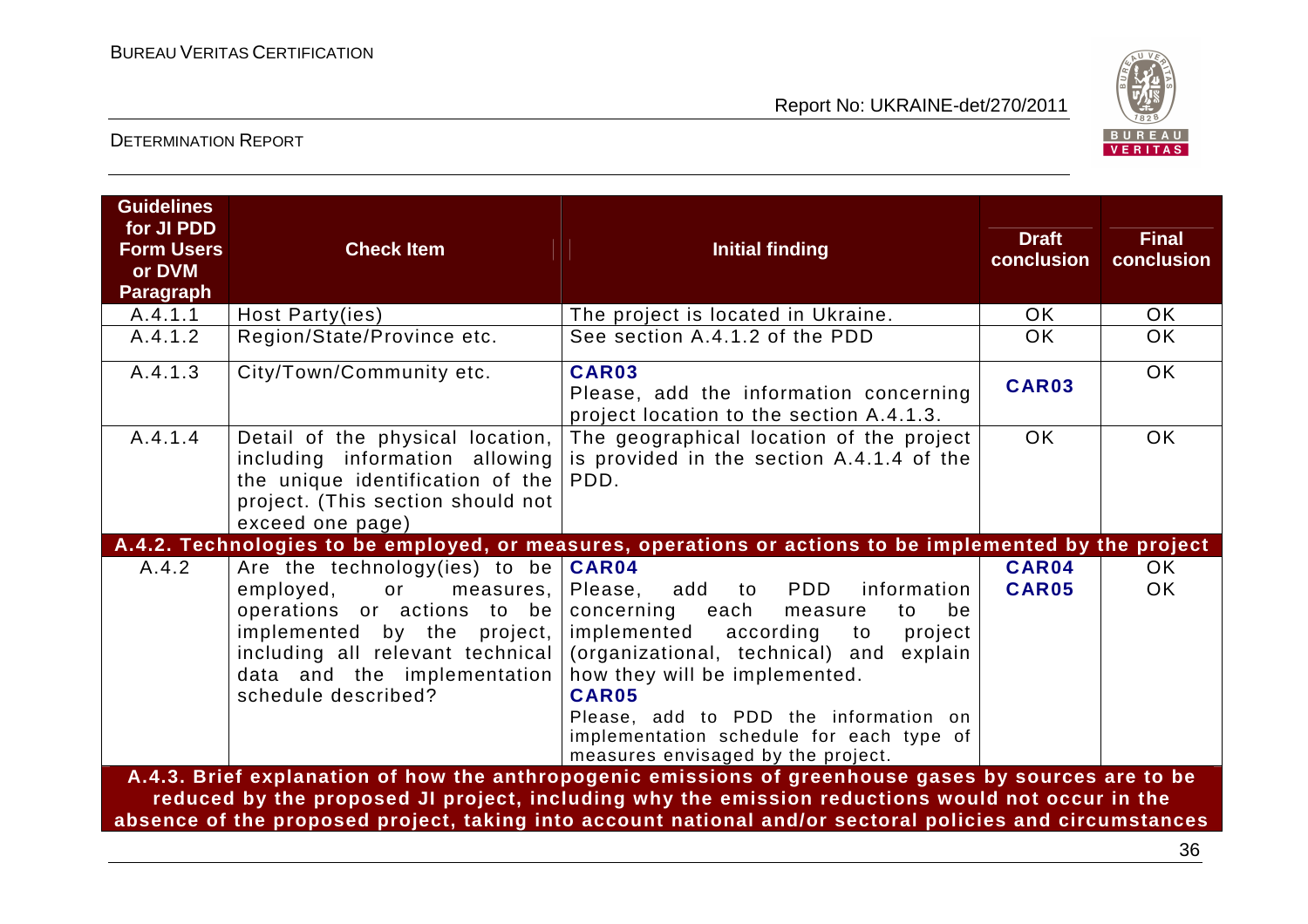

| <b>Guidelines</b><br>for JI PDD<br><b>Form Users</b><br>or DVM<br><b>Paragraph</b> | <b>Check Item</b>                                                                                                                                                                        | <b>Initial finding</b>                                                                                                                                                                                                                                                                                                                                                                                                       | <b>Draft</b><br>conclusion | <b>Final</b><br>conclusion |
|------------------------------------------------------------------------------------|------------------------------------------------------------------------------------------------------------------------------------------------------------------------------------------|------------------------------------------------------------------------------------------------------------------------------------------------------------------------------------------------------------------------------------------------------------------------------------------------------------------------------------------------------------------------------------------------------------------------------|----------------------------|----------------------------|
| A.4.3                                                                              | Is it explained briefly<br>how<br>anthropogenic GHG emission<br>reductions are to be achieved?<br>(This section should not exceed<br>one page.)                                          | The<br>aims<br>project<br>introducing<br>at<br>measures to reduce energy losses in<br>electric power distribution system of the<br>Company. Correspondingly the use of<br>fossil fuels to produce electricity at<br>power generating plants will reduce.<br>Fuel savings will reduce GHG emissions.                                                                                                                          | OK.                        | <b>OK</b>                  |
|                                                                                    |                                                                                                                                                                                          | A.4.3.1. Estimated amount of emission reductions over the crediting period                                                                                                                                                                                                                                                                                                                                                   |                            |                            |
| A.4.3.1                                                                            | Is the length of the crediting<br>period Indicated?<br>Are estimates of total as well as<br>annual and average<br>annual<br>emission reductions in tonnes<br>of CO2 equivalent provided? | CAR06<br>Please, correct formatting of the section<br>A.4.3.1. as per Guidelines for users of<br>the JI PDD form (version 04).<br>CAR07<br>It is stated in the section A.4.3.1 that the<br>estimated amount of emission reductions<br>during the first commitment period is<br>enclosed in the Table 4 and the Table 6.<br>As the first commitment period lasts form<br>2008 till 2012, this statement must be<br>corrected. | CAR06<br>CAR07             | OK<br><b>OK</b>            |
|                                                                                    |                                                                                                                                                                                          | A.5. Project approval by the Parties involved                                                                                                                                                                                                                                                                                                                                                                                |                            |                            |
| A.5                                                                                | Is written project approvals by $CRR08$<br>the Parties involved attached?                                                                                                                | The project has no approval of the host                                                                                                                                                                                                                                                                                                                                                                                      | CAR08                      | Pending                    |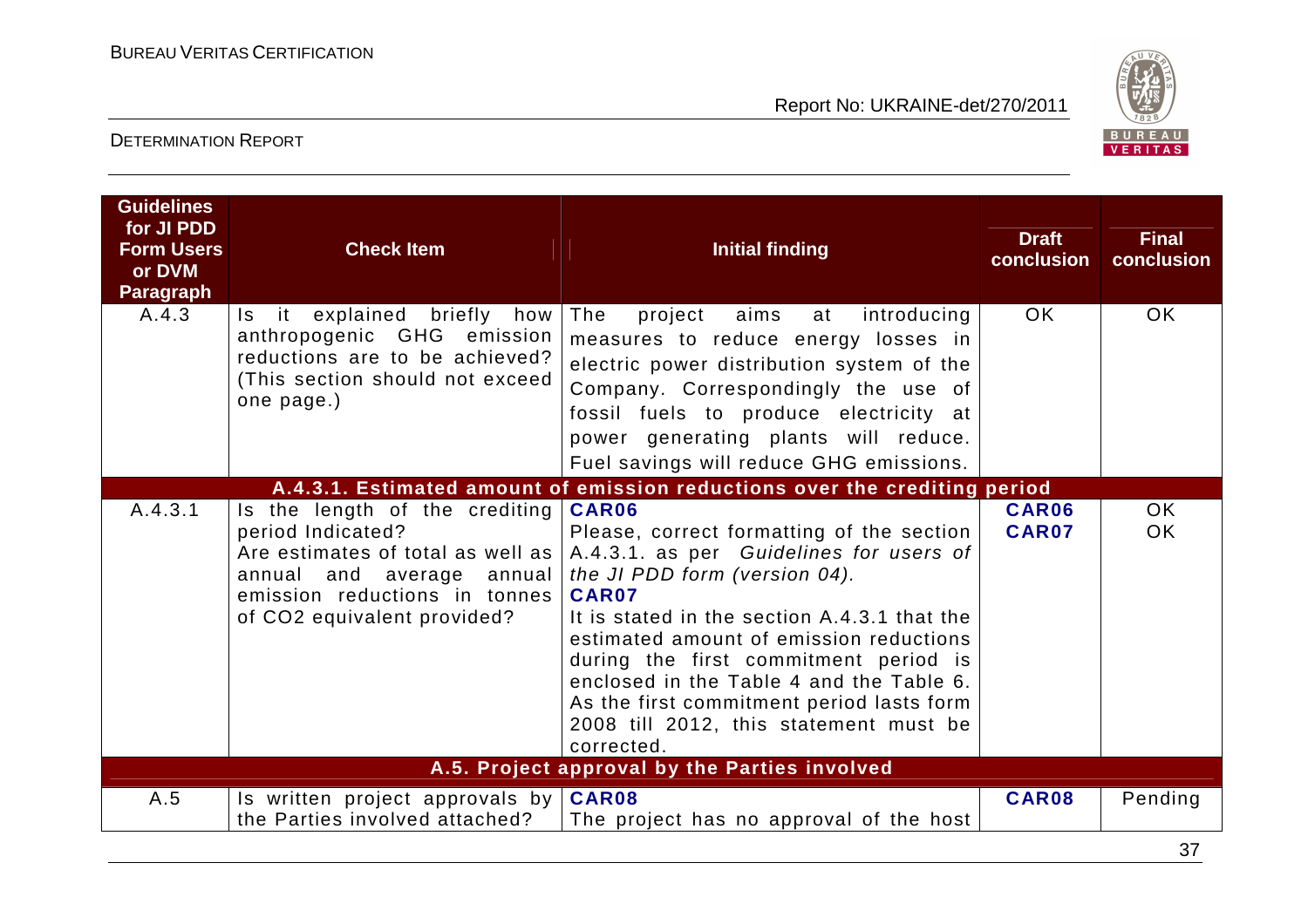

| <b>Guidelines</b><br>for JI PDD<br><b>Form Users</b><br>or DVM<br><b>Paragraph</b> | <b>Check Item</b>                                                                                                                                          | <b>Initial finding</b>                                                          | <b>Draft</b><br>conclusion | <b>Final</b><br>conclusion |  |
|------------------------------------------------------------------------------------|------------------------------------------------------------------------------------------------------------------------------------------------------------|---------------------------------------------------------------------------------|----------------------------|----------------------------|--|
|                                                                                    |                                                                                                                                                            | Party and the sponsor Parties. Please<br>submit corresponding approvals to AIE. |                            |                            |  |
|                                                                                    |                                                                                                                                                            | <b>DVM</b>                                                                      |                            |                            |  |
|                                                                                    |                                                                                                                                                            | <b>Project approvals by Parties</b>                                             |                            |                            |  |
| 19                                                                                 | listed as "Parties involved" in<br><b>PDD</b><br>provided<br>written<br>the<br>project approvals?                                                          | Have the DFPs of all Parties See CAR from the section A.5. above.               | Pending                    | Pending                    |  |
| 19                                                                                 | the host Party as a "Party<br>involved"?                                                                                                                   | Does the PDD identify at least Ukraine is identified as the Host Party.         | <b>OK</b>                  | <b>OK</b>                  |  |
| 19                                                                                 | project<br>issued<br>written<br>a<br>approval?                                                                                                             | Has the DFP of the host Party   See CAR from the section A.5. above.            | Pending                    | Pending                    |  |
| 20                                                                                 | Are all the<br>written<br>approvals by Parties involved $CAR$ in the section A.5. above.<br>unconditional?                                                 | project   Conclusion is pending a response to                                   | Pending                    | Pending                    |  |
|                                                                                    | Authorization of project participants by Parties involved                                                                                                  |                                                                                 |                            |                            |  |
| 21                                                                                 | listed as project participants in $ $ CAR from the section A.5.<br>the PDD authorized by a Party<br>involved, which is also listed in<br>the PDD, through: | Is each of the legal entities Conclusion is pending a response to               | Pending                    | Pending                    |  |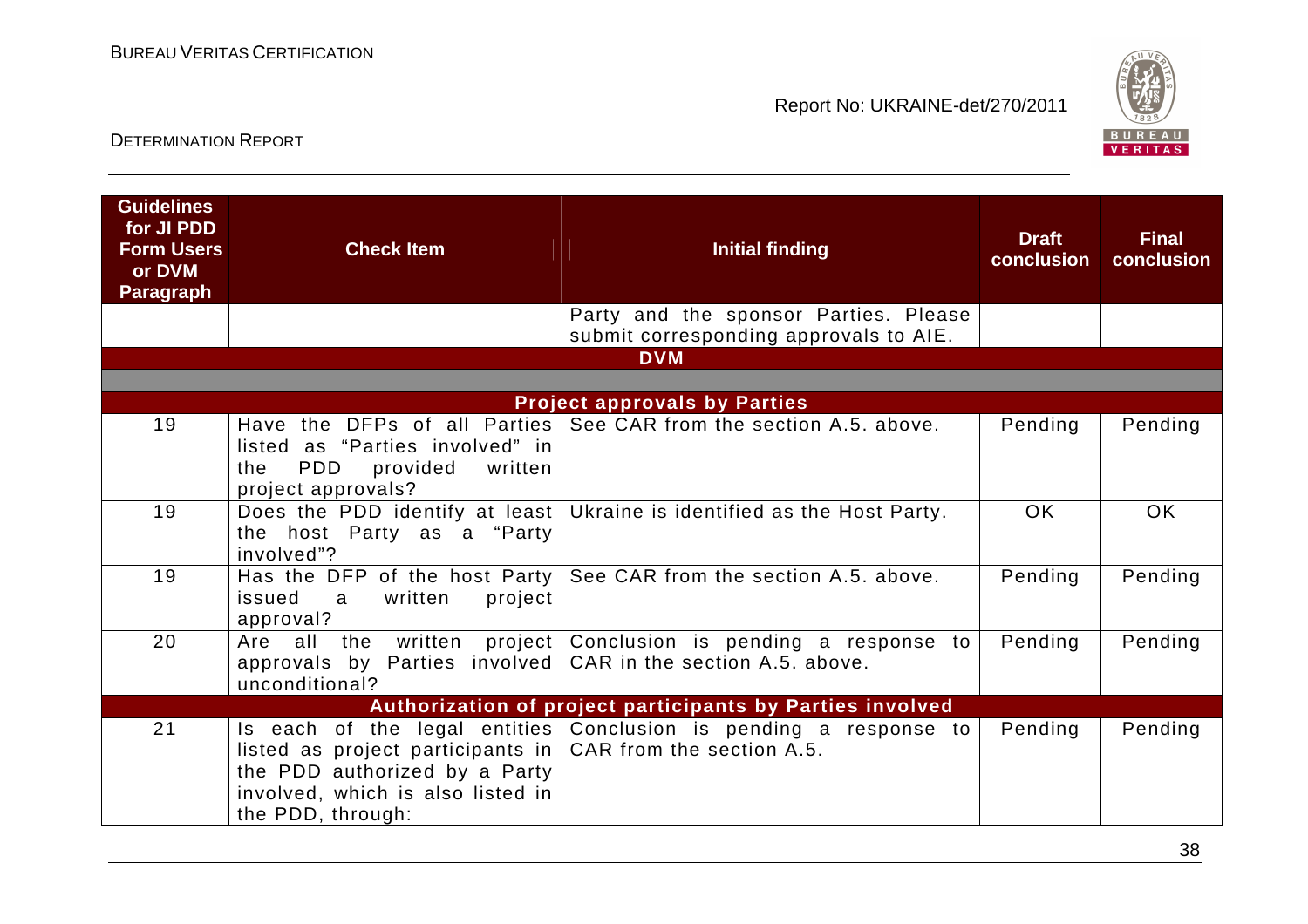

| <b>Guidelines</b><br>for JI PDD<br><b>Form Users</b><br>or DVM<br><b>Paragraph</b> | <b>Check Item</b>                                                                                                                                                                                                                                                                      | <b>Initial finding</b>                                                                                                                                                                                                                                                                                                    | <b>Draft</b><br>conclusion | <b>Final</b><br>conclusion |
|------------------------------------------------------------------------------------|----------------------------------------------------------------------------------------------------------------------------------------------------------------------------------------------------------------------------------------------------------------------------------------|---------------------------------------------------------------------------------------------------------------------------------------------------------------------------------------------------------------------------------------------------------------------------------------------------------------------------|----------------------------|----------------------------|
|                                                                                    | - A written project approval by<br>Party involved, explicitly<br>a<br>indicating the name of the legal<br>entity? or<br>Any other form of project<br>$\overline{\phantom{m}}$<br>participant authorization<br>in in<br>writing, explicitly indicating the<br>name of the legal entity? |                                                                                                                                                                                                                                                                                                                           |                            |                            |
|                                                                                    |                                                                                                                                                                                                                                                                                        | <b>Baseline setting</b>                                                                                                                                                                                                                                                                                                   |                            |                            |
| 22                                                                                 | Does the PDD explicitly indicate<br>which<br>of<br>the<br>following<br>approaches<br>is<br>used<br>for I<br>identifying the baseline?<br>- JI specific approach<br>- Approved CDM methodology<br>approach                                                                              | PDD explicitly indicates that JI specific<br>approach is applied for identifying the<br>baseline.<br>CAR09<br>According to Guidance on criteria for<br>baseline setting and monitoring, the<br>detailed description of each alternative<br>used to establish baseline must be<br>provided in the section B.1. of the PDD. | CAR09                      | OK                         |
| JI specific approach only                                                          |                                                                                                                                                                                                                                                                                        |                                                                                                                                                                                                                                                                                                                           |                            |                            |
| 23                                                                                 | PDD<br>the<br>Does<br>in a complete and transparent<br>manner?                                                                                                                                                                                                                         | provide a   A satisfactory description is provided in<br>detailed theoretical description the section B.1. of the PDD in complete<br>and transparent manner.<br><b>CAR10</b><br>Annex 2 shall contain a short description                                                                                                 | <b>CAR10</b>               | <b>OK</b>                  |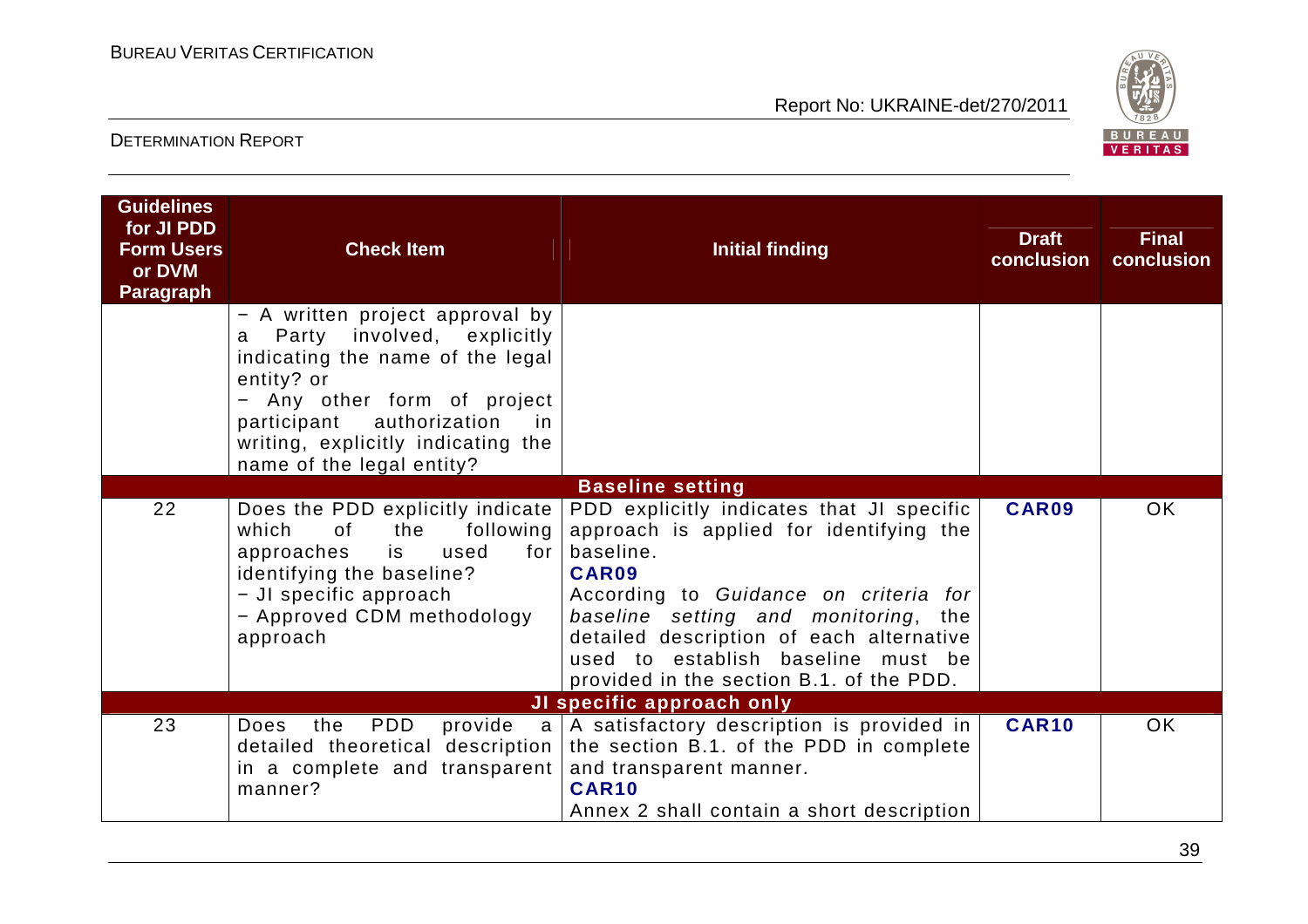

| <b>Guidelines</b><br>for JI PDD<br><b>Form Users</b><br>or DVM<br><b>Paragraph</b> | <b>Check Item</b>                                                                                                                                                                                                                                                                                                                                                                                                                                                                                                                                                                                                                                                                         | <b>Initial finding</b>                                                                                                                                                                                                                                                                                                                                                                                                                                                                                                                                                                                                                                                                                                                                                                                                            | <b>Draft</b><br>conclusion   | <b>Final</b><br>conclusion |
|------------------------------------------------------------------------------------|-------------------------------------------------------------------------------------------------------------------------------------------------------------------------------------------------------------------------------------------------------------------------------------------------------------------------------------------------------------------------------------------------------------------------------------------------------------------------------------------------------------------------------------------------------------------------------------------------------------------------------------------------------------------------------------------|-----------------------------------------------------------------------------------------------------------------------------------------------------------------------------------------------------------------------------------------------------------------------------------------------------------------------------------------------------------------------------------------------------------------------------------------------------------------------------------------------------------------------------------------------------------------------------------------------------------------------------------------------------------------------------------------------------------------------------------------------------------------------------------------------------------------------------------|------------------------------|----------------------------|
|                                                                                    |                                                                                                                                                                                                                                                                                                                                                                                                                                                                                                                                                                                                                                                                                           | of the key elements in a tabular form.<br>Please, make corresponding corrections.                                                                                                                                                                                                                                                                                                                                                                                                                                                                                                                                                                                                                                                                                                                                                 |                              |                            |
| 23                                                                                 | <b>PDD</b><br>the<br>provide<br>Does<br>justification that the baseline is<br>established:<br>(a) By listing and describing<br>plausible future scenarios on<br>basis of conservative<br>the<br>assumptions and selecting the<br>most plausible one?<br>(b) Taking into account relevant<br>national and/or sectoral policies<br>and circumstance?<br>- Are key factors that affect a<br>baseline taken into account?<br>(c) In a transparent manner with<br>regard to the<br>choice<br>.of<br>approaches,<br>assumptions,<br>methodologies,<br>parameters,<br>date sources and key factors?<br>uncertainties<br>and<br>using<br>conservative assumptions?<br>(e) In such a way that ERUs | PDD provides sufficient justification that<br>all key factors that affect a baseline are<br>taken into account.<br><b>CAR11</b><br>Please, note that the parameters<br>indicated in the section B.1 of the PDD<br>do not allow to calculate electricity<br>losses for each type of equipment and<br>transmission line of various types.<br>Please, provide all key factors in the<br>section B in a tabular form as per<br>Guidelines for users of the JI PDD form<br>(version $04$ ).<br><b>CAR12</b><br>The information concerning selected<br>and<br>baseline period<br>algorithm<br>0f<br>baseline emissions calculation must be<br>clearly indicated in the section B of the<br>(d) Taking into account of PDD. The required justification regarding<br>baseline scenario establishment also<br>must be provided in the PDD. | <b>CAR11</b><br><b>CAR12</b> | OK.<br>OK                  |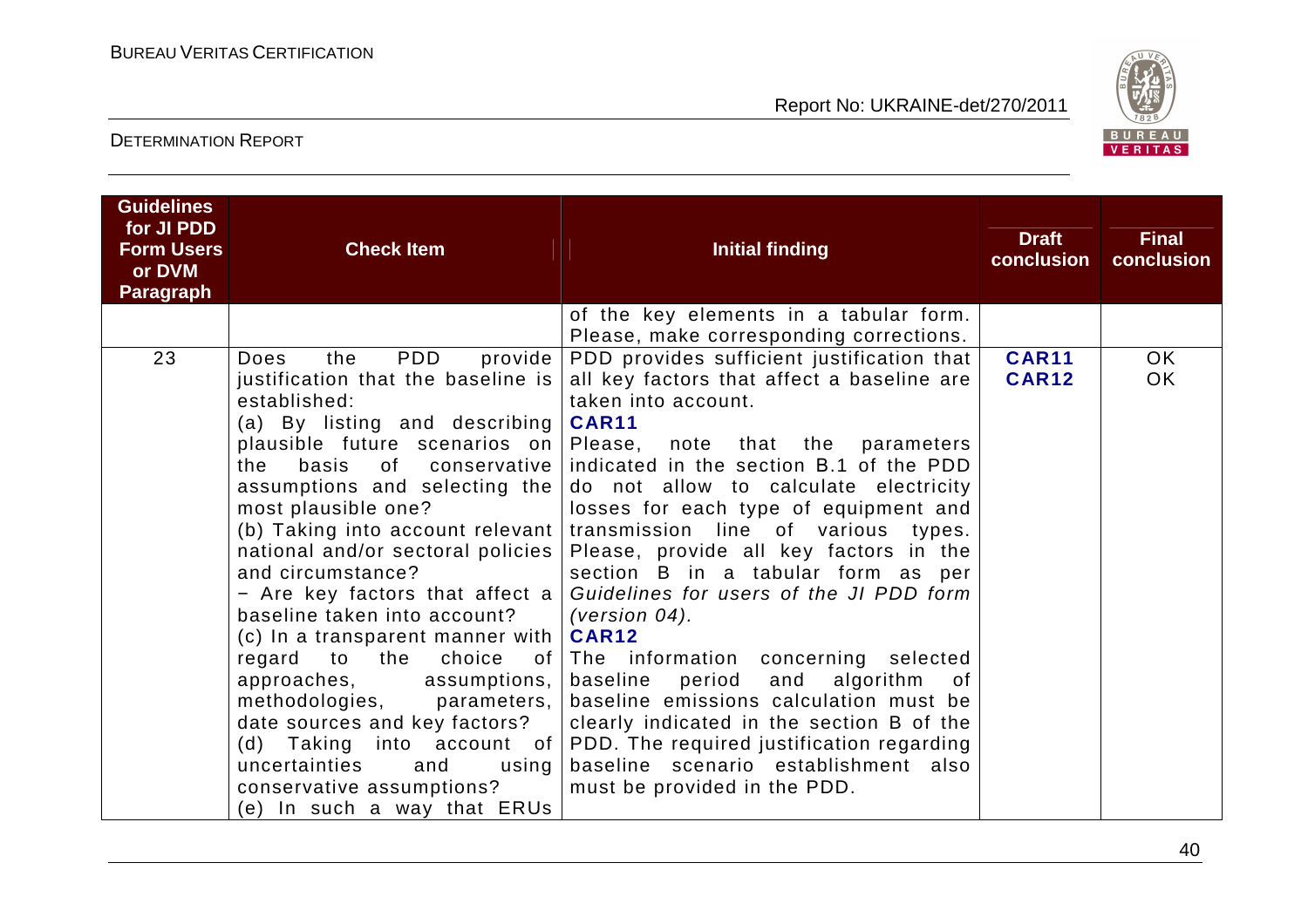

| <b>Guidelines</b><br>for JI PDD<br><b>Form Users</b><br>or DVM<br><b>Paragraph</b> | <b>Check Item</b>                                                                                                                                                                                                                                                                                                                       | <b>Initial finding</b>                                                                                                                                                   | <b>Draft</b><br>conclusion | <b>Final</b><br>conclusion |
|------------------------------------------------------------------------------------|-----------------------------------------------------------------------------------------------------------------------------------------------------------------------------------------------------------------------------------------------------------------------------------------------------------------------------------------|--------------------------------------------------------------------------------------------------------------------------------------------------------------------------|----------------------------|----------------------------|
|                                                                                    | cannot be earned for decreases<br>in activity levels outside the<br>project or due to force majeur?<br>(f) By drawing on the list of<br>standard variables contained in<br>appendix B to "Guidance on<br>criteria for baseline setting and<br>monitoring", as appropriate?                                                              |                                                                                                                                                                          |                            |                            |
| 24                                                                                 | f <br>selected<br>elements<br>combinations of approved CDM<br>methodologies<br>or<br>methodological tools<br>for<br>baseline setting are used, are<br>selected<br>elements<br>the<br>$\alpha$ r<br>combinations together with the<br>elements<br>supplementary<br>developed by the<br>project<br>participants in line with 23<br>above? | or The own developed approach is used to<br>establish a baseline.                                                                                                        | OK                         | <b>OK</b>                  |
| 25                                                                                 | multi-project emission   CAR13<br>If a<br>factor is used, does the PDD<br>provide<br>appropriate  <br>justification?                                                                                                                                                                                                                    | Application of emission<br>factor<br>for<br>Ukrainian<br>electricity grid<br>for<br>2005<br>referred to "Ukraine - Assessment of<br>new calculation of CEF" approved TUV | <b>CAR13</b>               | <b>OK</b>                  |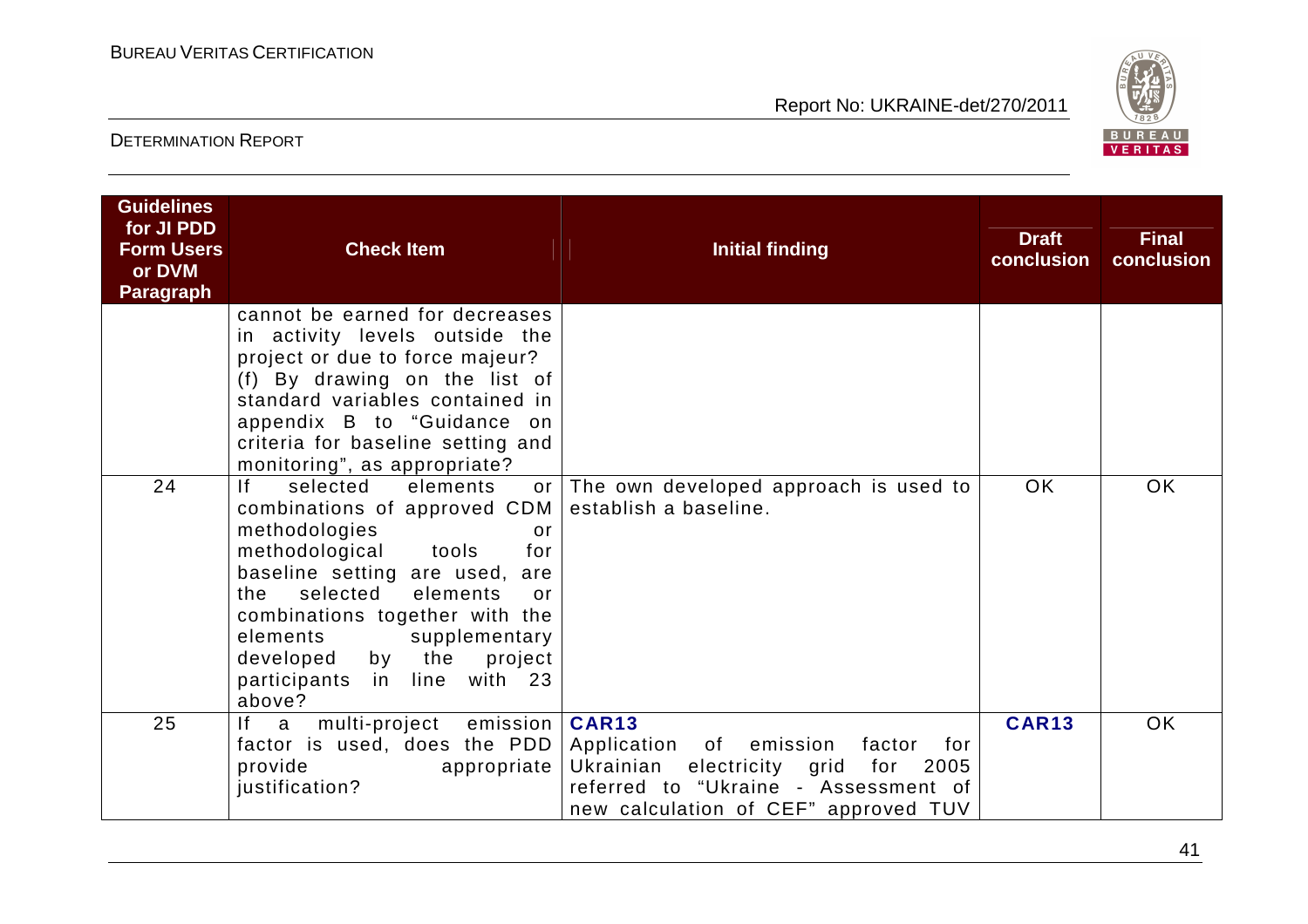

| <b>Guidelines</b><br>for JI PDD<br><b>Form Users</b><br>or DVM<br><b>Paragraph</b> | <b>Check Item</b>                                                                                                                                                                                                                                                                         | <b>Initial finding</b>                                                                                                                                           | <b>Draft</b><br>conclusion | <b>Final</b><br>conclusion |
|------------------------------------------------------------------------------------|-------------------------------------------------------------------------------------------------------------------------------------------------------------------------------------------------------------------------------------------------------------------------------------------|------------------------------------------------------------------------------------------------------------------------------------------------------------------|----------------------------|----------------------------|
|                                                                                    |                                                                                                                                                                                                                                                                                           | SUD 17.08.2007" is illegitimate as this<br>coefficient is valid since 2006. Please,<br>make corresponding corrections and<br>provide corresponding confirmation. |                            |                            |
|                                                                                    |                                                                                                                                                                                                                                                                                           | Approved CDM methodology approach only                                                                                                                           |                            |                            |
| 26(a)                                                                              | Does the PDD provide the title,<br>reference number and version<br><b>CDM</b><br>the<br>of<br>approved<br>methodology used?                                                                                                                                                               | N/A                                                                                                                                                              | N/A                        | N/A                        |
| 26(a)                                                                              | CDM<br>the<br>$\mathsf{ls}$<br>approved<br>methodology the most recent<br>valid version when the PDD is<br>submitted for publication? If<br>not, is the methodology still<br>within the grace period (was the<br>methodology revised to a newer<br>version in the past<br>two<br>months)? | N/A                                                                                                                                                              | N/A                        | N/A                        |
| 26(b)                                                                              | PDD<br>provide<br>Does<br>the<br>a<br>description of why the approved<br>CDM methodology is applicable<br>to the project?                                                                                                                                                                 | N/A                                                                                                                                                              | N/A                        | N/A                        |
| 26(c)                                                                              | all<br>Are<br>explanations,<br>analyses<br>descriptions<br>and                                                                                                                                                                                                                            | N/A                                                                                                                                                              | N/A                        | N/A                        |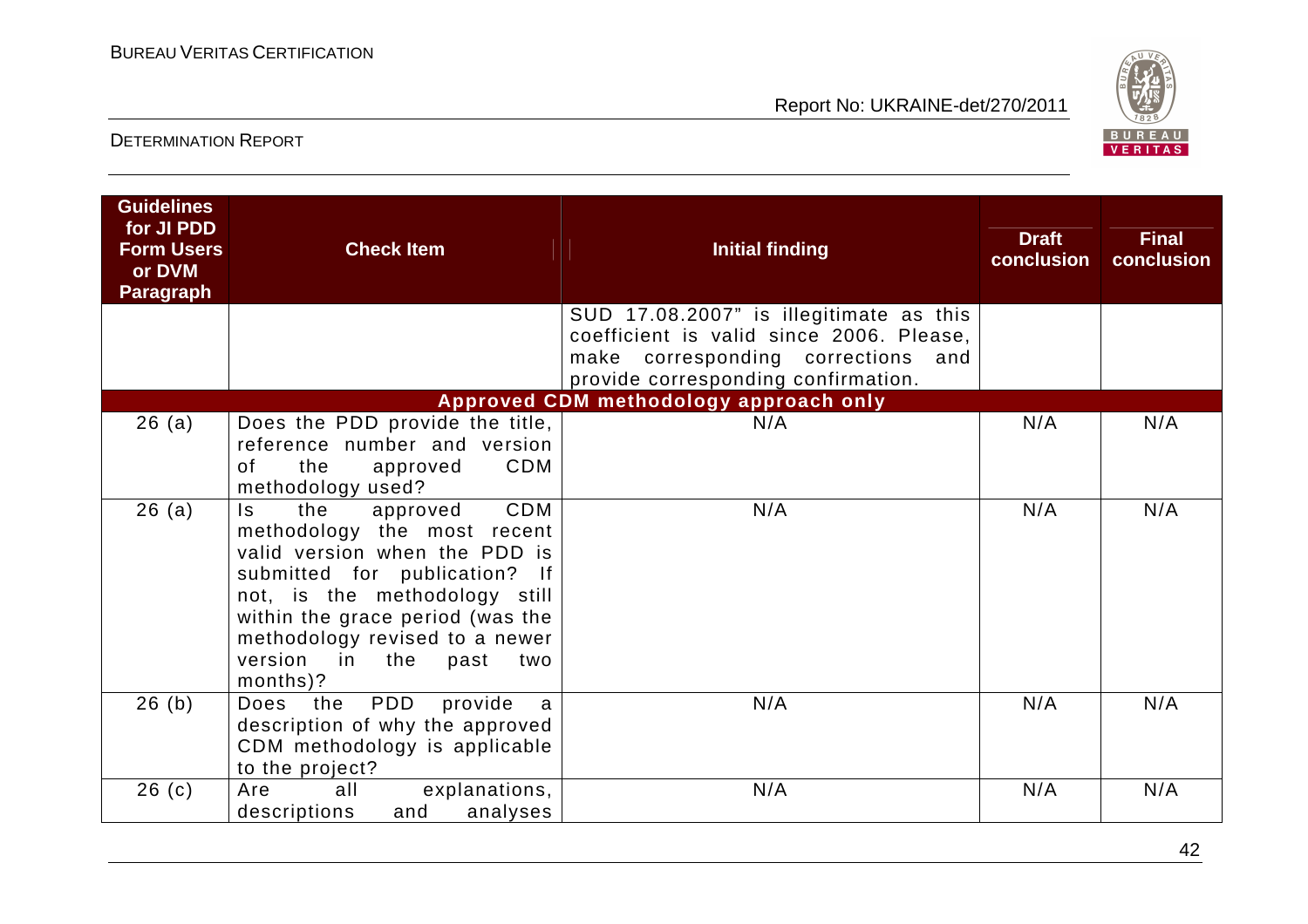

| <b>Guidelines</b><br>for JI PDD<br><b>Form Users</b><br>or DVM<br><b>Paragraph</b> | <b>Check Item</b><br>pertaining to the baseline in the                                                                                                                                                                                                                                                                                                                                                               | <b>Initial finding</b>                                                                                                                                                                                                                                                                                                                                                                                                                                                                                                                                                                                                                                                                                      | <b>Draft</b><br>conclusion                  | <b>Final</b><br>conclusion |
|------------------------------------------------------------------------------------|----------------------------------------------------------------------------------------------------------------------------------------------------------------------------------------------------------------------------------------------------------------------------------------------------------------------------------------------------------------------------------------------------------------------|-------------------------------------------------------------------------------------------------------------------------------------------------------------------------------------------------------------------------------------------------------------------------------------------------------------------------------------------------------------------------------------------------------------------------------------------------------------------------------------------------------------------------------------------------------------------------------------------------------------------------------------------------------------------------------------------------------------|---------------------------------------------|----------------------------|
|                                                                                    | PDD made in accordance with<br>the referenced approved CDM<br>methodology?                                                                                                                                                                                                                                                                                                                                           |                                                                                                                                                                                                                                                                                                                                                                                                                                                                                                                                                                                                                                                                                                             |                                             |                            |
| 26(d)                                                                              | identified<br>baseline<br>the<br>Is.<br>appropriately as a result?                                                                                                                                                                                                                                                                                                                                                   | N/A                                                                                                                                                                                                                                                                                                                                                                                                                                                                                                                                                                                                                                                                                                         | N/A                                         | N/A                        |
|                                                                                    |                                                                                                                                                                                                                                                                                                                                                                                                                      | <b>Additionality</b>                                                                                                                                                                                                                                                                                                                                                                                                                                                                                                                                                                                                                                                                                        |                                             |                            |
|                                                                                    |                                                                                                                                                                                                                                                                                                                                                                                                                      | JI specific approach only                                                                                                                                                                                                                                                                                                                                                                                                                                                                                                                                                                                                                                                                                   |                                             |                            |
| 28                                                                                 | additionality is<br>demonstrating<br>used?<br>(a) Provision of traceable and<br>the baseline was identified on demonstrating<br>basis<br>conservative  <br>the<br>of l<br>assumptions, that the project<br>that the project will lead to<br>emission<br>reductions<br>or 1<br>enhancements of removals;<br>(b) Provision of traceable and that the project is additional.<br>transparent information that an $CRR15$ | Does the PDD indicate which of $ $ The document states that that<br>the<br>the following approaches for project scenario is not a part of the<br>identified baseline scenario and that the<br>project will lead to emission reductions.<br>Tool<br>for<br>the<br>demonstration<br>and<br>transparent information showing   assessment of additionality was used for<br>of<br>the<br>project<br>additionality.<br>CAR14<br>scenario is not part of the Please, provide in the section B.2. the<br>identified baseline scenario and justification of the project additionality<br>on the basis of the investment analysis.<br>Please, note that the barrier analysis<br>does not provide reasonable evidences | <b>CAR14</b><br><b>CAR15</b><br><b>CL01</b> | <b>OK</b><br>OK.<br>OK.    |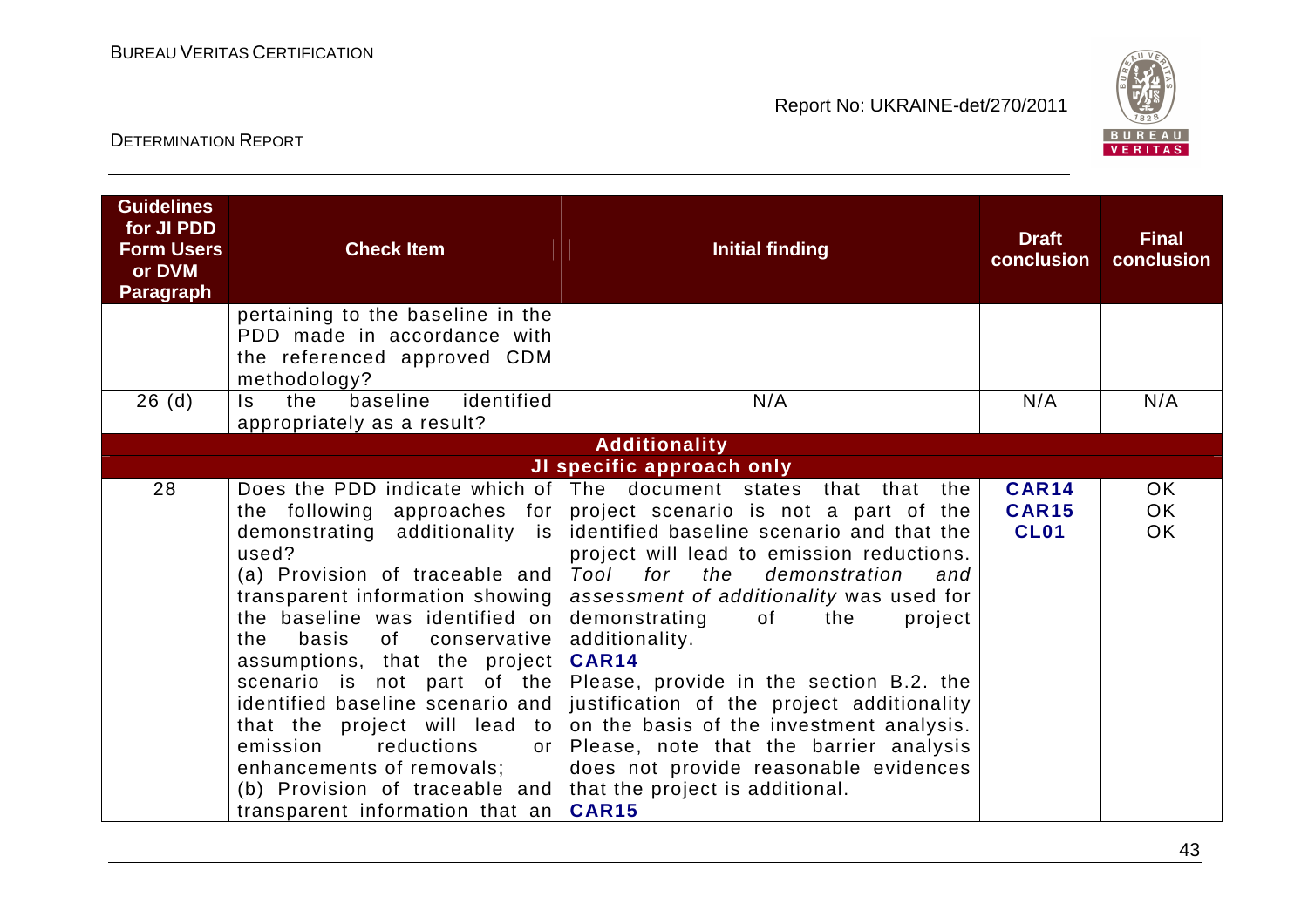

| <b>Guidelines</b><br>for JI PDD<br><b>Form Users</b><br>or DVM<br><b>Paragraph</b> | <b>Check Item</b>                                                                                                                                                                                                                                                                                                                                                                                                            | <b>Initial finding</b>                                                                                                                                                                                                                                                                                                                                                                                                                                                                                                                                                                                                                                                                      | <b>Draft</b><br>conclusion | <b>Final</b><br>conclusion |
|------------------------------------------------------------------------------------|------------------------------------------------------------------------------------------------------------------------------------------------------------------------------------------------------------------------------------------------------------------------------------------------------------------------------------------------------------------------------------------------------------------------------|---------------------------------------------------------------------------------------------------------------------------------------------------------------------------------------------------------------------------------------------------------------------------------------------------------------------------------------------------------------------------------------------------------------------------------------------------------------------------------------------------------------------------------------------------------------------------------------------------------------------------------------------------------------------------------------------|----------------------------|----------------------------|
|                                                                                    | <b>AIE</b><br>has<br>determined that a comparable<br>project (to be) implemented<br>under<br>comparable  <br>circumstances has additionality;  <br>(c) Application of the most<br>recent version of the "Tool for<br>demonstration<br>and<br>the<br>of additionality.<br>assessment<br>(allowing for a two-month grace)<br>period) or any other method for<br>proving additionality approved<br>by the CDM Executive Board". | already positively Please, add to the section B.2. the<br>transparent analysis of any<br>other<br>activities similar to the project activity.<br>Please, indicate if such projects were<br>implemented in Ukraine earlier.<br><b>CL01</b><br>Simple cost analysis was correctly used<br>to justify project's additionality. Please,<br>clarify if the analysis provided considers<br>profit obtained form the implementation<br>of the energy efficient measures during<br>first<br>of<br>the<br>year<br>project<br>the<br>implementation (when the normative<br>losses are approved for the previous<br>year). Please, clarify if the simple cost<br>analysis can be applied in this case. |                            |                            |
| 29(a)                                                                              | PDD<br>provide<br>Does<br>the<br>justification of the applicability the section B.2. of the PDD.<br>of the approach with a clear and<br>transparent description?                                                                                                                                                                                                                                                             | a   The necessary justification is included in                                                                                                                                                                                                                                                                                                                                                                                                                                                                                                                                                                                                                                              | OK.                        | OK.                        |
| 29(b)                                                                              | additionality<br>Are<br>provided?                                                                                                                                                                                                                                                                                                                                                                                            | proofs   Yes. See section B.2. of the PDD.                                                                                                                                                                                                                                                                                                                                                                                                                                                                                                                                                                                                                                                  | OK.                        | OK.                        |
| 29(c)                                                                              | $\mathsf{ls}$<br>the<br>demonstrated appropriately as a $ $ above.                                                                                                                                                                                                                                                                                                                                                           | additionality See CARs and CLs in the section 28                                                                                                                                                                                                                                                                                                                                                                                                                                                                                                                                                                                                                                            | Pending                    | OK                         |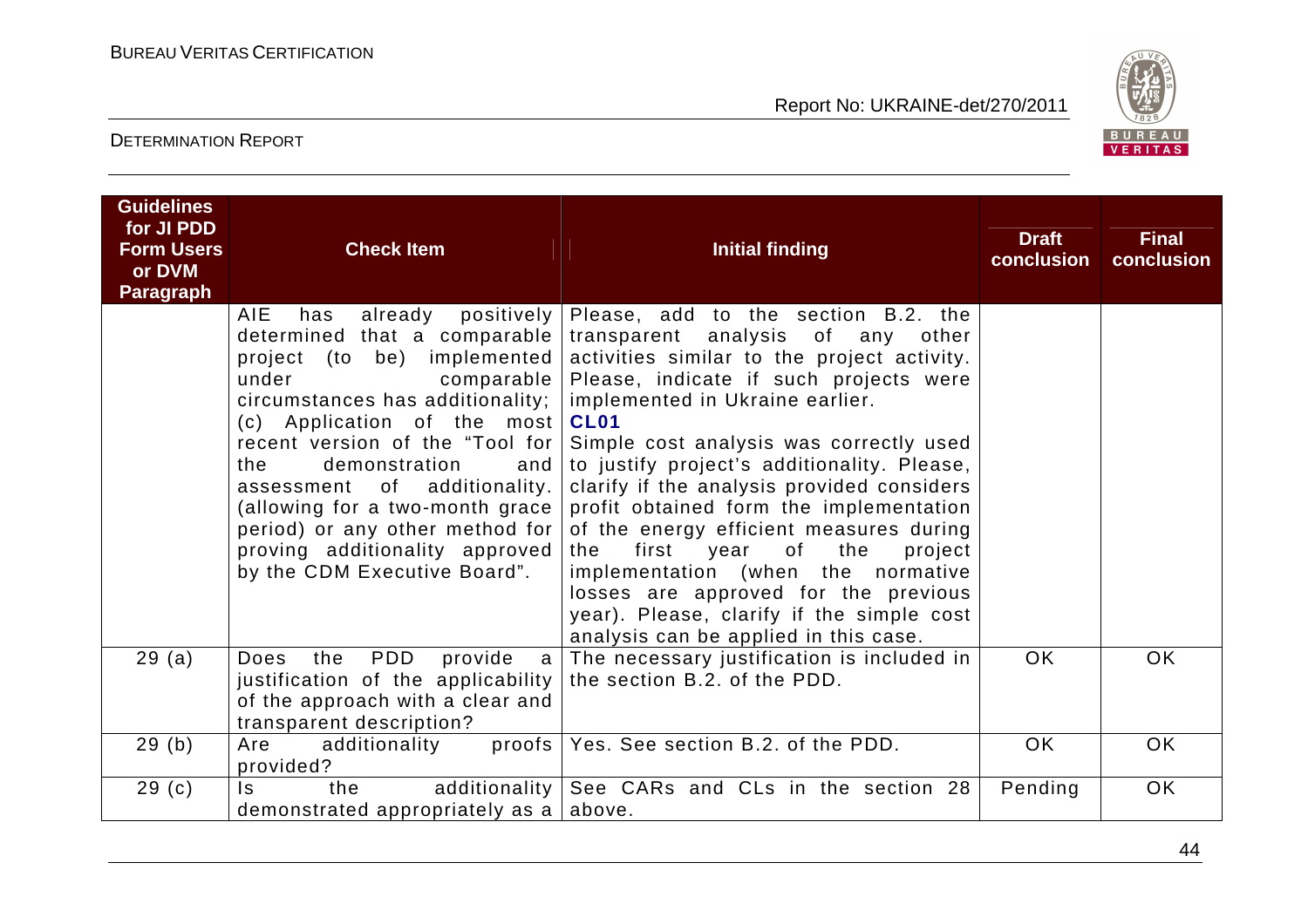

| <b>Guidelines</b><br>for JI PDD<br><b>Form Users</b><br>or DVM<br><b>Paragraph</b> | <b>Check Item</b>                                                                                                                                                                | <b>Initial finding</b>                                                                                                                                                                                                                                                                              | <b>Draft</b><br>conclusion | <b>Final</b><br>conclusion |
|------------------------------------------------------------------------------------|----------------------------------------------------------------------------------------------------------------------------------------------------------------------------------|-----------------------------------------------------------------------------------------------------------------------------------------------------------------------------------------------------------------------------------------------------------------------------------------------------|----------------------------|----------------------------|
| 30                                                                                 | result?<br>If the<br>tool or method?                                                                                                                                             | approach 28 (c) is Yes, all explanations, descriptions and<br>chosen, are all explanations, analysis are made in accordance with<br>descriptions and analyses made the $Tool$ for demonstration<br>and<br>in accordance with the selected $\vert$ assessment of additionality (version<br>$05.2$ ). | OK.                        | <b>OK</b>                  |
|                                                                                    |                                                                                                                                                                                  | Approved CDM methodology approach only                                                                                                                                                                                                                                                              |                            |                            |
| 31 (a)<br>31(b)                                                                    | Does the PDD provide the title,<br>reference number and version<br><b>CDM</b><br>of<br>the<br>approved<br>methodology used?<br>provide<br>Does the<br><b>PDD</b><br>$\mathsf{a}$ | N/A<br>N/A                                                                                                                                                                                                                                                                                          | N/A<br>N/A                 | N/A<br>N/A                 |
|                                                                                    | description of why and how the<br>referenced approved<br>CDM<br>methodology is applicable to<br>the project?                                                                     |                                                                                                                                                                                                                                                                                                     |                            |                            |
| 31(c)                                                                              | all<br>explanations,<br>Are<br>descriptions and analyses with<br>regard to additionality made in<br>accordance with the selected<br>methodology?                                 | N/A                                                                                                                                                                                                                                                                                                 | N/A                        | N/A                        |
| 31 <sub>(d)</sub>                                                                  | additionality<br>proofs  <br>Are<br>provided?                                                                                                                                    | N/A                                                                                                                                                                                                                                                                                                 | N/A                        | N/A                        |
| 31(e)                                                                              | additionality<br>ls.<br>the                                                                                                                                                      | N/A                                                                                                                                                                                                                                                                                                 | N/A                        | N/A                        |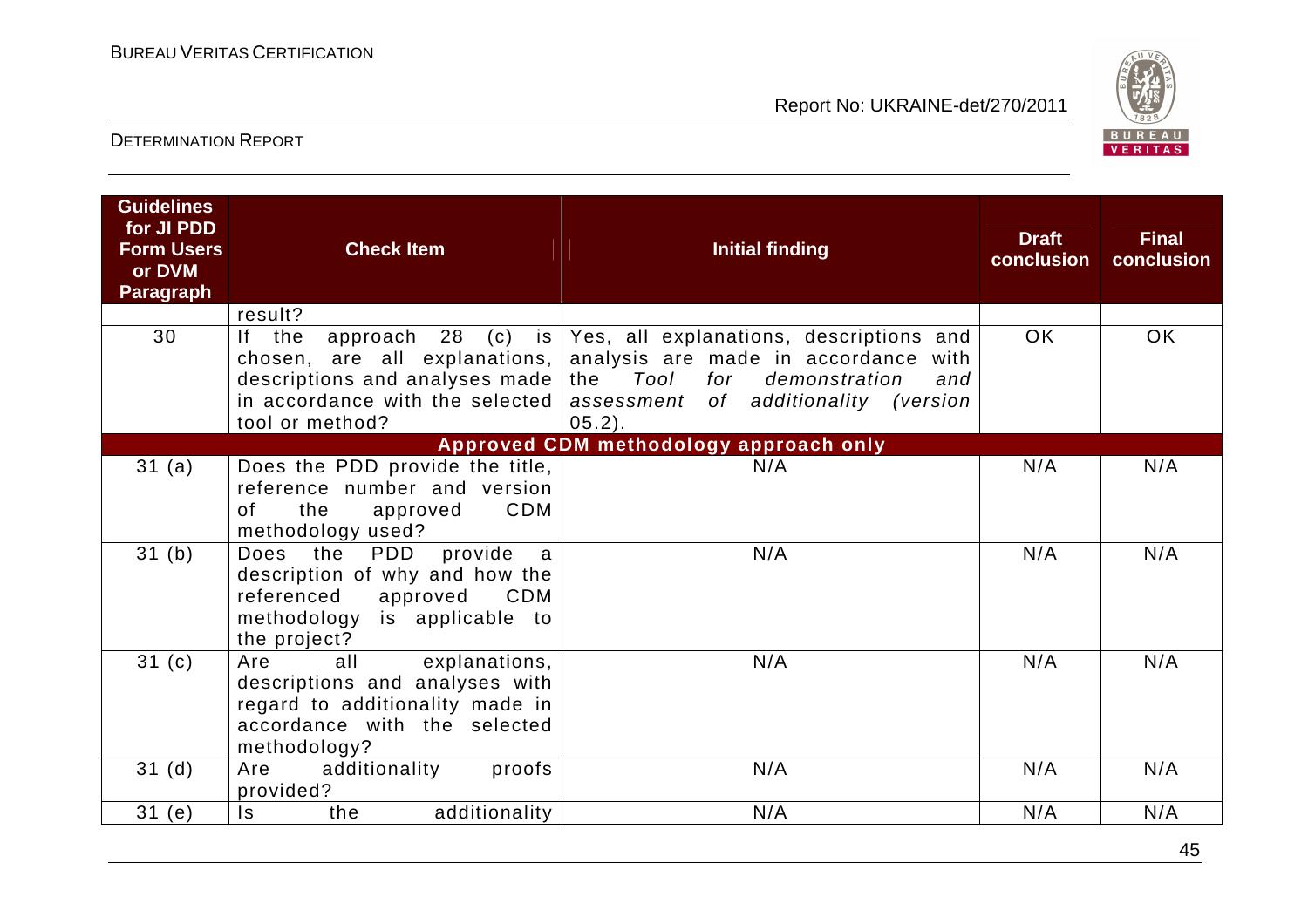

| <b>Guidelines</b><br>for JI PDD<br><b>Form Users</b><br>or DVM<br><b>Paragraph</b> | <b>Check Item</b>                                                                                                                                                                                                                      | <b>Initial finding</b>                                                                                                                                                                                                                                                                                                                                                                                                                       | <b>Draft</b><br>conclusion | <b>Final</b><br>conclusion |
|------------------------------------------------------------------------------------|----------------------------------------------------------------------------------------------------------------------------------------------------------------------------------------------------------------------------------------|----------------------------------------------------------------------------------------------------------------------------------------------------------------------------------------------------------------------------------------------------------------------------------------------------------------------------------------------------------------------------------------------------------------------------------------------|----------------------------|----------------------------|
|                                                                                    | demonstrated appropriately as a<br>result?                                                                                                                                                                                             |                                                                                                                                                                                                                                                                                                                                                                                                                                              |                            |                            |
|                                                                                    |                                                                                                                                                                                                                                        | Project boundary (applicable except for JI LULUCF projects                                                                                                                                                                                                                                                                                                                                                                                   |                            |                            |
|                                                                                    |                                                                                                                                                                                                                                        | JI specific approach only                                                                                                                                                                                                                                                                                                                                                                                                                    |                            |                            |
| 32(a)                                                                              | project<br><b>Does</b><br>the<br>defined in the PDD encompass  <br>sources of GHGs that are:<br>(i) Under the control of the $CART6$<br>project participants?<br>(ii) Reasonably attributable to<br>the project?<br>(iii) Significant? | boundary The review of emission sources in the<br>project scenario is demonstrated in the<br>all anthropogenic emissions by PDD. The respective information is<br>provided in the PDD, section B.3.<br>The scheme of "project boundaries for<br>baseline scenario" is indicated in the<br>Figure 13 of the PDD. Please, explain<br>how the project boundaries can be<br>applied for baseline scenario and make<br>corresponding corrections. | <b>CAR16</b>               | <b>OK</b>                  |
| 32(b)                                                                              | Is the project boundary defined<br>on the basis of a case-by-case<br>assessment with regard to the<br>criteria referred to in 32 (a)<br>above?                                                                                         | Yes, the project boundary defined on the<br>basis of a case-by-case assessment with<br>regard to the criteria referred to in 32 (a)<br>above.                                                                                                                                                                                                                                                                                                | OK.                        | <b>OK</b>                  |
| 32(c)                                                                              | delineation<br>of .<br>the<br>Are the<br>project boundary and the gases<br>included<br>and<br>sources<br>appropriately described<br>and                                                                                                | Yes. The project boundary is clearly<br>determined. The corresponding schemes<br>are indicated in the section B.3. of the<br>PDD.                                                                                                                                                                                                                                                                                                            | <b>OK</b>                  | <b>OK</b>                  |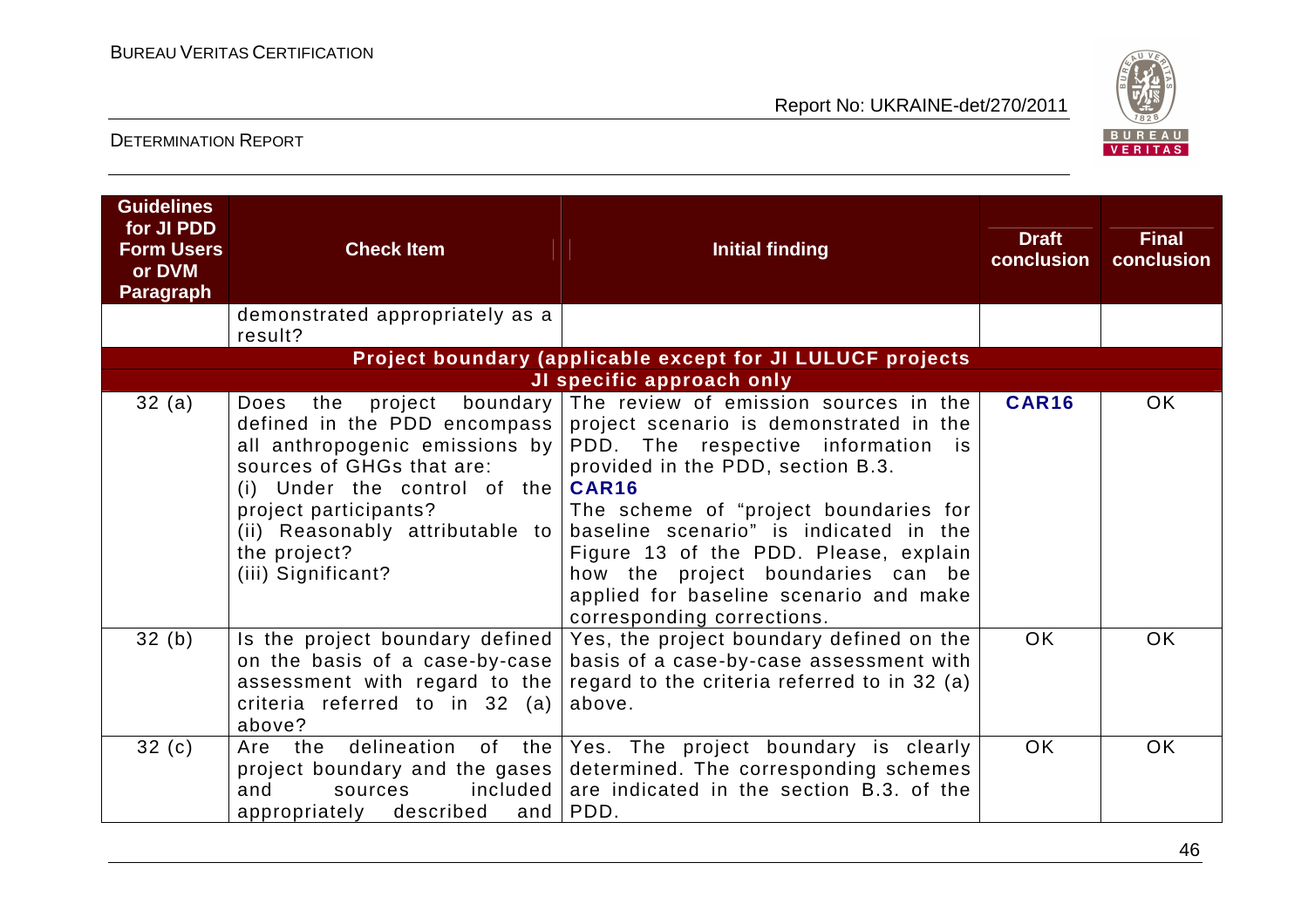

| <b>Guidelines</b><br>for JI PDD<br><b>Form Users</b><br>or DVM<br><b>Paragraph</b> | <b>Check Item</b>                                                                                                                                     | Initial finding                                                                                                                                                                                                                          | <b>Draft</b><br>conclusion | <b>Final</b><br>conclusion |
|------------------------------------------------------------------------------------|-------------------------------------------------------------------------------------------------------------------------------------------------------|------------------------------------------------------------------------------------------------------------------------------------------------------------------------------------------------------------------------------------------|----------------------------|----------------------------|
|                                                                                    | justified in the PDD by using a<br>flow<br>chart<br>figure<br>or<br>as<br>appropriate?                                                                |                                                                                                                                                                                                                                          |                            |                            |
| 32(d)                                                                              | Are all<br>gases and sources<br>included explicitly stated, and<br>the exclusions of any sources  <br>project<br>appropriately  <br>are<br>justified? | <b>CAR17</b><br>Please, estimate in the<br>PDD<br>the<br>emissions of sulphur hexafluoride as a<br>related to the baseline or the result of project implementation. Please,<br>indicate if the emission of this gas can<br>be neglected. | <b>CAR17</b>               | OK.                        |
|                                                                                    |                                                                                                                                                       | Approved CDM methodology approach only                                                                                                                                                                                                   |                            |                            |
| 33                                                                                 | Is the project boundary defined<br>accordance<br>with<br>the<br>in.<br>approved CDM methodology?                                                      | N/A                                                                                                                                                                                                                                      | N/A                        | N/A                        |
| <b>Crediting period</b>                                                            |                                                                                                                                                       |                                                                                                                                                                                                                                          |                            |                            |
| 34(a)                                                                              | Does the PDD state the starting<br>on which the implementation or<br>construction or real action of<br>the project will begin or began?               | CAR18<br>date of the project as the date Please, state in the PDD the actual<br>starting date of the project which is<br>indicated in the documentation on JI<br>project realization at the Company.                                     | <b>CAR18</b>               | OK.                        |
| 34(a)                                                                              | Is the starting date after the<br>beginning of 2000?                                                                                                  | Yes. The starting date is after the<br>beginning of 2000.                                                                                                                                                                                | <b>OK</b>                  | <b>OK</b>                  |
| 34(b)                                                                              | <b>PDD</b><br><b>Does</b><br>the<br>the<br>state<br>expected operational lifetime of Please,<br>the<br>project in years                               | <b>CAR19</b><br>compare<br>the<br>expected<br>and operational lifetime, the crediting period                                                                                                                                             | <b>CAR19</b>               | <b>OK</b>                  |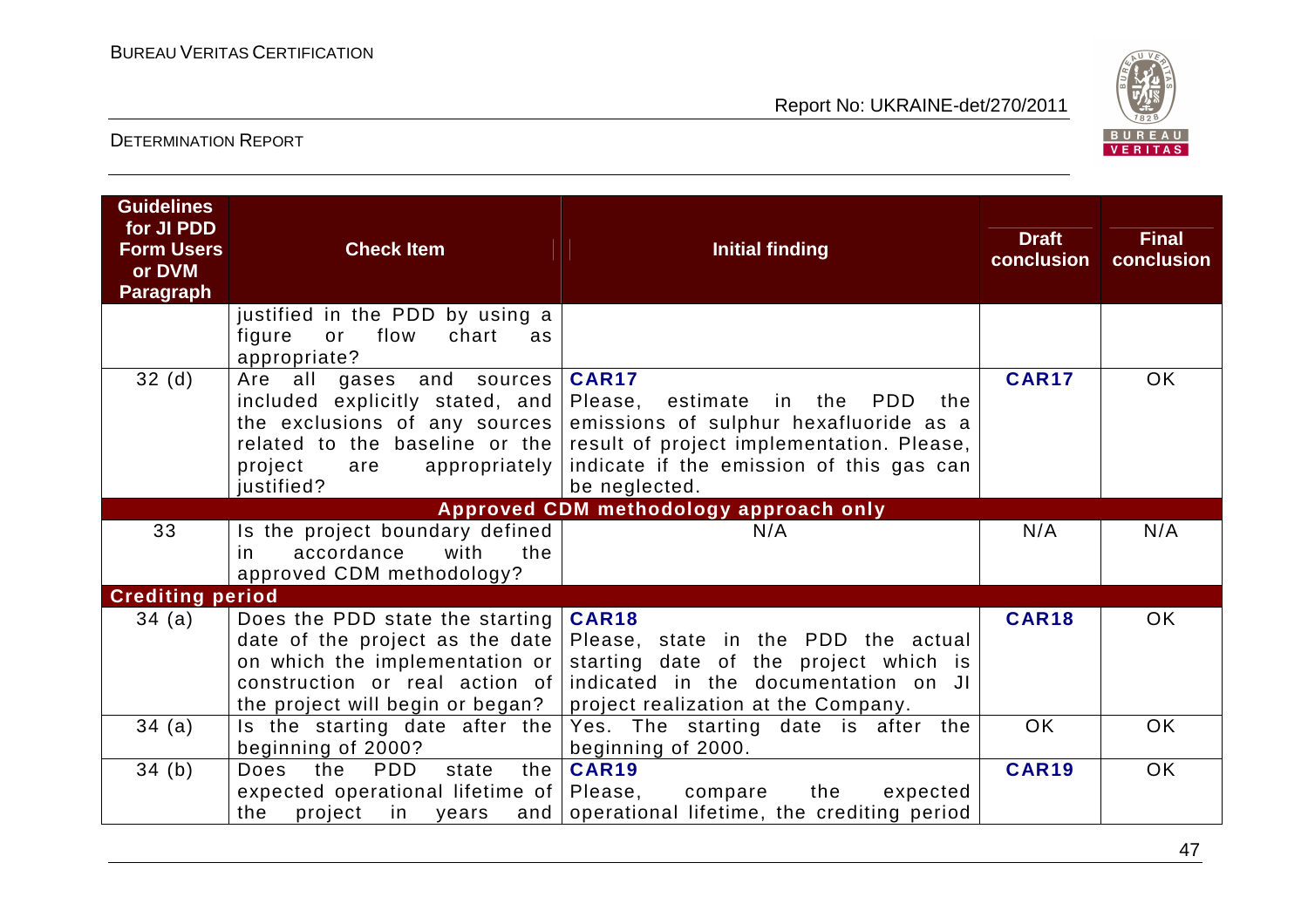

| <b>Guidelines</b><br>for JI PDD<br><b>Form Users</b><br>or DVM<br><b>Paragraph</b> | <b>Check Item</b>                                                                                                                                                                 | <b>Initial finding</b>                                                                                                                                                                                                                               | <b>Draft</b><br>conclusion | <b>Final</b><br>conclusion |
|------------------------------------------------------------------------------------|-----------------------------------------------------------------------------------------------------------------------------------------------------------------------------------|------------------------------------------------------------------------------------------------------------------------------------------------------------------------------------------------------------------------------------------------------|----------------------------|----------------------------|
|                                                                                    | months?                                                                                                                                                                           | length and the starting date of the<br>and provide corresponding<br>project<br>corrections in the PDD.                                                                                                                                               |                            |                            |
| 34(c)                                                                              | Does the PDD state the length<br>of the crediting period in years<br>and months?                                                                                                  | <b>CAR20</b><br>Please, correct the length of the<br>crediting period taking into account the<br>project starting date and the crediting<br>period length stated in the section A of<br>the PDD.                                                     | <b>CAR20</b>               | <b>OK</b>                  |
| 34(c)                                                                              | Is the starting date of the<br>crediting period on or after the<br>of the first<br>emission<br>date<br>reductions or enhancements of<br>net removals generated by the<br>project? | See CAR in the section 34 (c) above.                                                                                                                                                                                                                 | Pending                    | <b>OK</b>                  |
| 34(d)                                                                              | ERUs starts only after the<br>beginning of 2008 and does not<br>extend beyond the operational<br>lifetime of the project?                                                         | Does the PDD state that the $\sqrt{e}$ Yes, the crediting period for issuance of<br>crediting period for issuance of ERUs starts on the 1 <sup>st</sup> of January of<br>2008 and does not extend beyond the<br>operational lifetime of the project. | <b>OK</b>                  | <b>OK</b>                  |
| 34(d)                                                                              | If the crediting period extends   CAR21<br>beyond 2012, does the $PDD$                                                                                                            | Necessary<br>information<br>No.<br>to<br>as<br>state that the extension is emission reductions before 2012 and                                                                                                                                       | <b>CAR21</b>               | <b>OK</b>                  |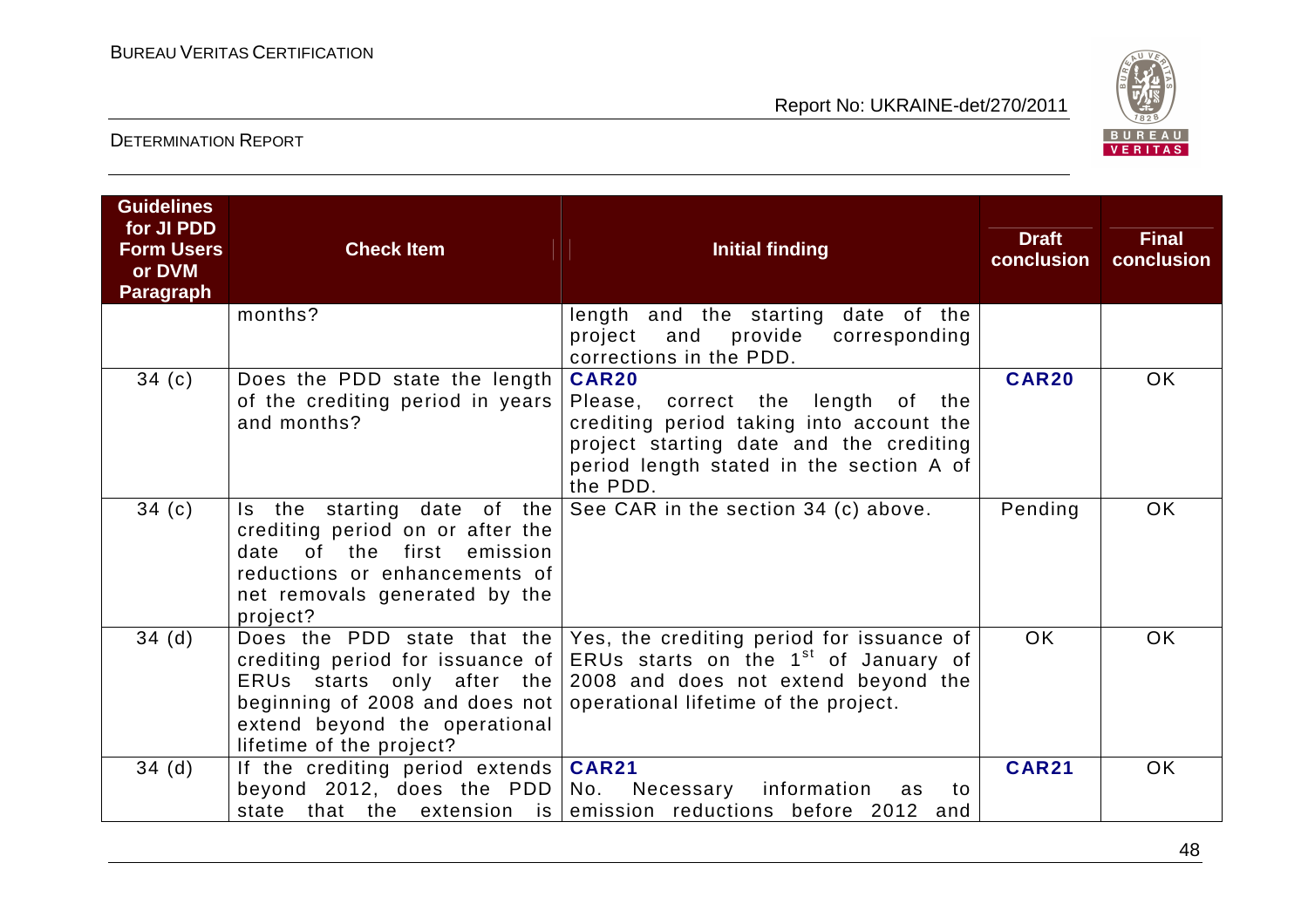

| <b>Guidelines</b><br>for JI PDD<br><b>Form Users</b><br>or DVM<br><b>Paragraph</b> | <b>Check Item</b>                                                                                                                                                                                                  | <b>Initial finding</b>                                                                                                                                                                                                                                                                              | <b>Draft</b><br>conclusion | <b>Final</b><br>conclusion |
|------------------------------------------------------------------------------------|--------------------------------------------------------------------------------------------------------------------------------------------------------------------------------------------------------------------|-----------------------------------------------------------------------------------------------------------------------------------------------------------------------------------------------------------------------------------------------------------------------------------------------------|----------------------------|----------------------------|
|                                                                                    | subject<br>to<br>host<br>Party  <br>the<br>approval?<br>Are the estimates of emission<br>reductions or enhancements of<br>removals<br>presented<br>net<br>separately for those until 2012<br>and those after 2012? | after 2012 must bee added to the section<br>C of the PDD.                                                                                                                                                                                                                                           |                            |                            |
|                                                                                    |                                                                                                                                                                                                                    | <b>Monitoring plan</b>                                                                                                                                                                                                                                                                              |                            |                            |
| 35                                                                                 | Does the PDD explicitly indicate<br>0f<br>the<br>which<br>following<br>approaches is used?<br>-JI specific approach<br>-Approved CDM methodology<br>approach                                                       | The own developed JI specific approach<br>was used to establish the monitoring<br>plan.<br><b>CAR22</b><br>All equations in the section D of the PDD<br>must be numbered as per Guidance on<br>criteria for<br>baseline<br>setting<br>and<br>monitoring. Please, make corresponding<br>corrections. | <b>CAR22</b>               | <b>OK</b>                  |
|                                                                                    |                                                                                                                                                                                                                    | JI specific approach only                                                                                                                                                                                                                                                                           |                            |                            |
| 36(a)                                                                              | <b>Does</b><br>the<br>monitoring<br>describe:<br>will<br>characteristics<br>that<br>be<br>monitored?<br>- The period in which they will equipment and transmission                                                 | plan   CAR23<br>note that the<br>Please,<br>parameters<br>- All relevant factors and key indicated in the section D of the PDD<br>version 01 do not allow to calculate<br>electricity losses for each<br>of<br>type<br>of<br>line                                                                   | <b>CAR22</b>               | <b>OK</b>                  |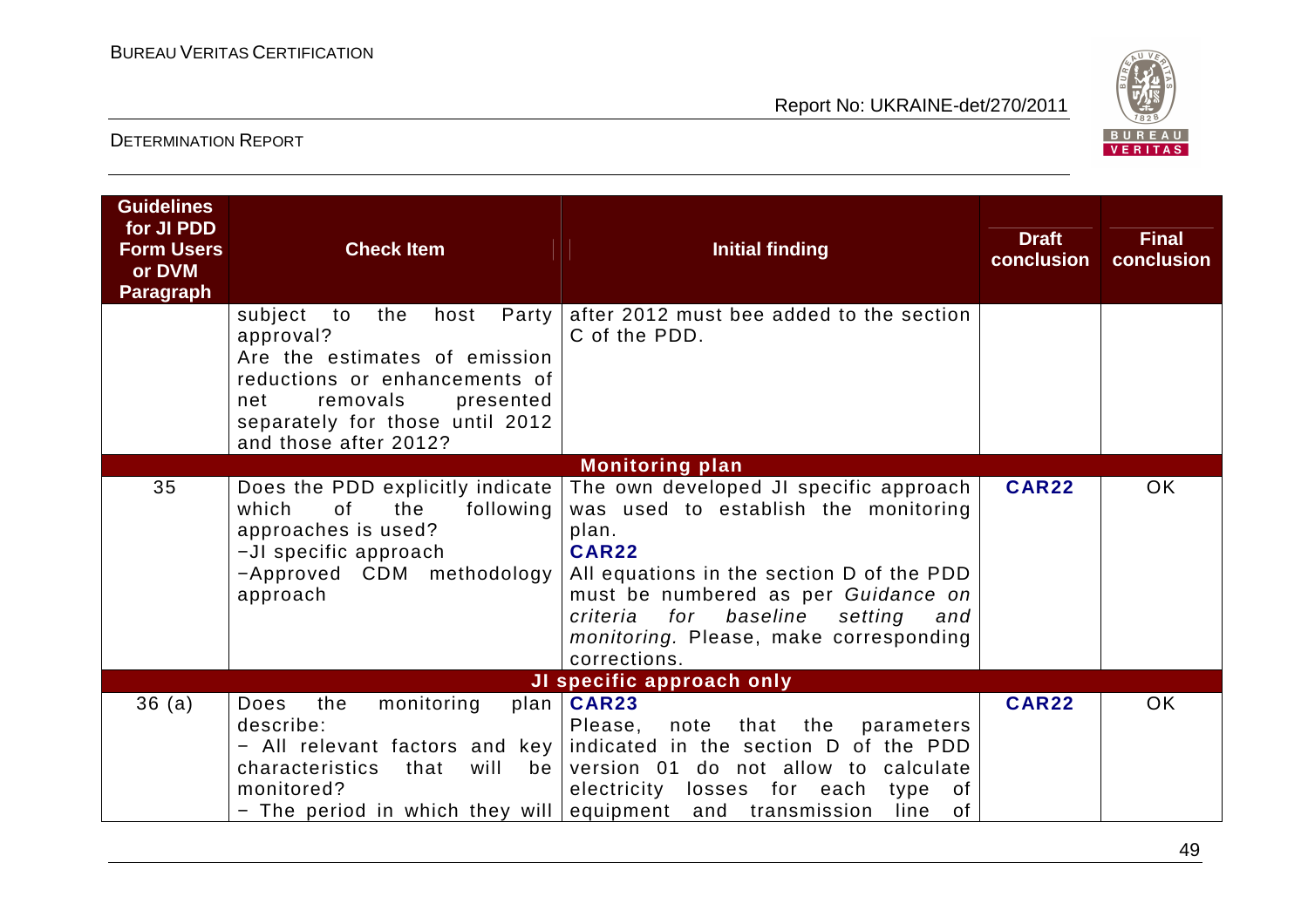

| <b>Guidelines</b><br>for JI PDD<br><b>Form Users</b><br>or DVM<br><b>Paragraph</b> | <b>Check Item</b>                                                                                                                                                                                                                         | <b>Initial finding</b>                                                                                                                                                                                                                                                                                                                                                                                                                                              | <b>Draft</b><br>conclusion | <b>Final</b><br>conclusion |
|------------------------------------------------------------------------------------|-------------------------------------------------------------------------------------------------------------------------------------------------------------------------------------------------------------------------------------------|---------------------------------------------------------------------------------------------------------------------------------------------------------------------------------------------------------------------------------------------------------------------------------------------------------------------------------------------------------------------------------------------------------------------------------------------------------------------|----------------------------|----------------------------|
|                                                                                    | be monitored?<br>All decisive factors for the<br>control and reporting of project<br>performance?                                                                                                                                         | various types. The monitoring plan must<br>be altered to reflect only those electricity<br>losses which are achieved as a result of<br>project implementation.                                                                                                                                                                                                                                                                                                      |                            |                            |
| 36(b)                                                                              | monitoring<br>the<br>Does<br>emission<br>reductions<br>or <sub>l</sub><br>enhancements of net removals<br>to be monitored?                                                                                                                | plan   CAR24<br>specify the indicators, constants   All the monitored baseline parameters<br>and variables used that are must be included in the monitoring plan<br>reliable, valid and provide in the section D.1.1.3. of the PDD as per<br>transparent picture of the   Guidelines for users of the JI PDD form<br>(version $04$ ).                                                                                                                               | <b>CAR24</b>               | <b>OK</b>                  |
| 36(b)                                                                              | If default values are used:<br>Are<br>accuracy<br>reasonableness<br>balanced in their selection?<br>Do<br>originate<br>sources?<br>supported<br>by<br>analyses providing reasonable<br>confidence levels?<br>default values<br>Are<br>the | <b>CAR25</b><br>and Application of emission factor<br>for <b>f</b><br>carefully Ukrainian electricity grid<br>for<br>2005<br>referred to "Ukraine - Assessment of<br>the default values new calculation of CEF" approved TUV<br>from recognized $\vert$ SUD 17.08.2007" is illegitimate as this<br>coefficient is valid since 2006. Please,<br>Are the default values make corresponding corrections of the<br>statistical   monitoring plan and ERUs calculations. | <b>CAR25</b>               | <b>OK</b>                  |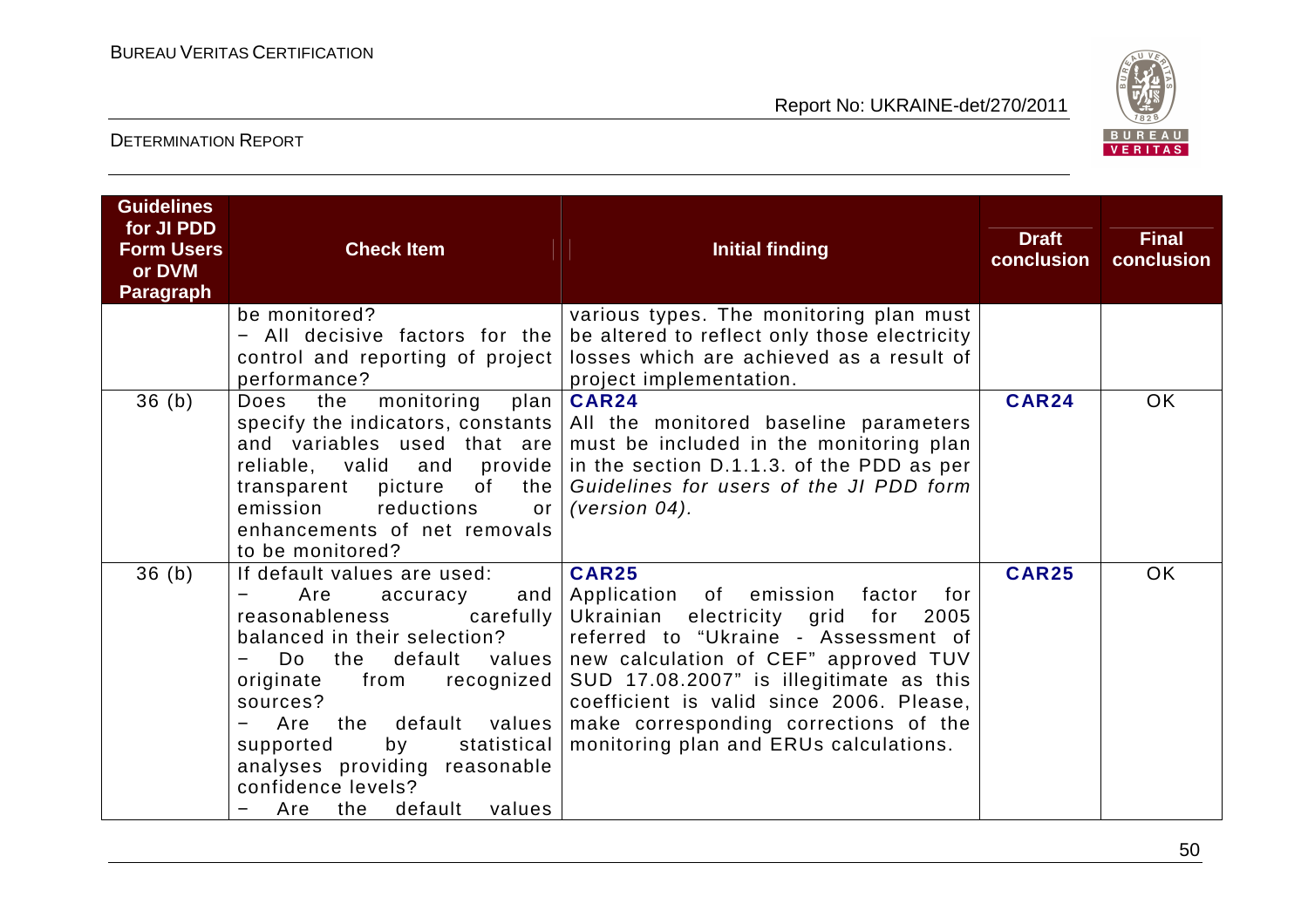

| <b>Guidelines</b><br>for JI PDD<br><b>Form Users</b><br>or DVM<br><b>Paragraph</b> | <b>Check Item</b>                                                                                                                                                                                     | <b>Initial finding</b>                                                  | <b>Draft</b><br>conclusion | <b>Final</b><br>conclusion |
|------------------------------------------------------------------------------------|-------------------------------------------------------------------------------------------------------------------------------------------------------------------------------------------------------|-------------------------------------------------------------------------|----------------------------|----------------------------|
|                                                                                    | presented<br>in a<br>transparent<br>manner?                                                                                                                                                           |                                                                         |                            |                            |
| $36$ (b) (i)                                                                       | provided<br>by<br>project<br>the<br>does<br>participants,<br>the<br>monitoring plan clearly indicate<br>how the values are to be<br>selected and justified?                                           | For those values that are to be $ $ See CAR from the item 36 (a) above. | Pending                    | OK.                        |
| $36$ (b) (ii)                                                                      | For other values,<br>- Does the monitoring plan<br>clearly indicate the precise<br>references from which these<br>values are taken?<br>- Is the conservativeness of the<br>values provided justified? | See CAR from the item 36 (a) above.                                     | Pending                    | OK.                        |
| $36$ (b) (iii)                                                                     | monitoring plan specify the<br>procedures to be followed if<br>expected data are unavailable?                                                                                                         | For all data sources, does the $ $ See CAR from the item 36 (a) above.  | Pending                    | <b>OK</b>                  |
| $36$ (b) (iv)                                                                      | Are International System Unit<br>(SI units) used?                                                                                                                                                     | The International System Unit is used for<br>some parameters.           | OK.                        | <b>OK</b>                  |
| 36(b)(v)                                                                           | Does the monitoring plan note<br>any parameters, coefficients,<br>variables, etc. that are used to                                                                                                    | See CAR from the item 36 (a) above.                                     | Pending                    | <b>OK</b>                  |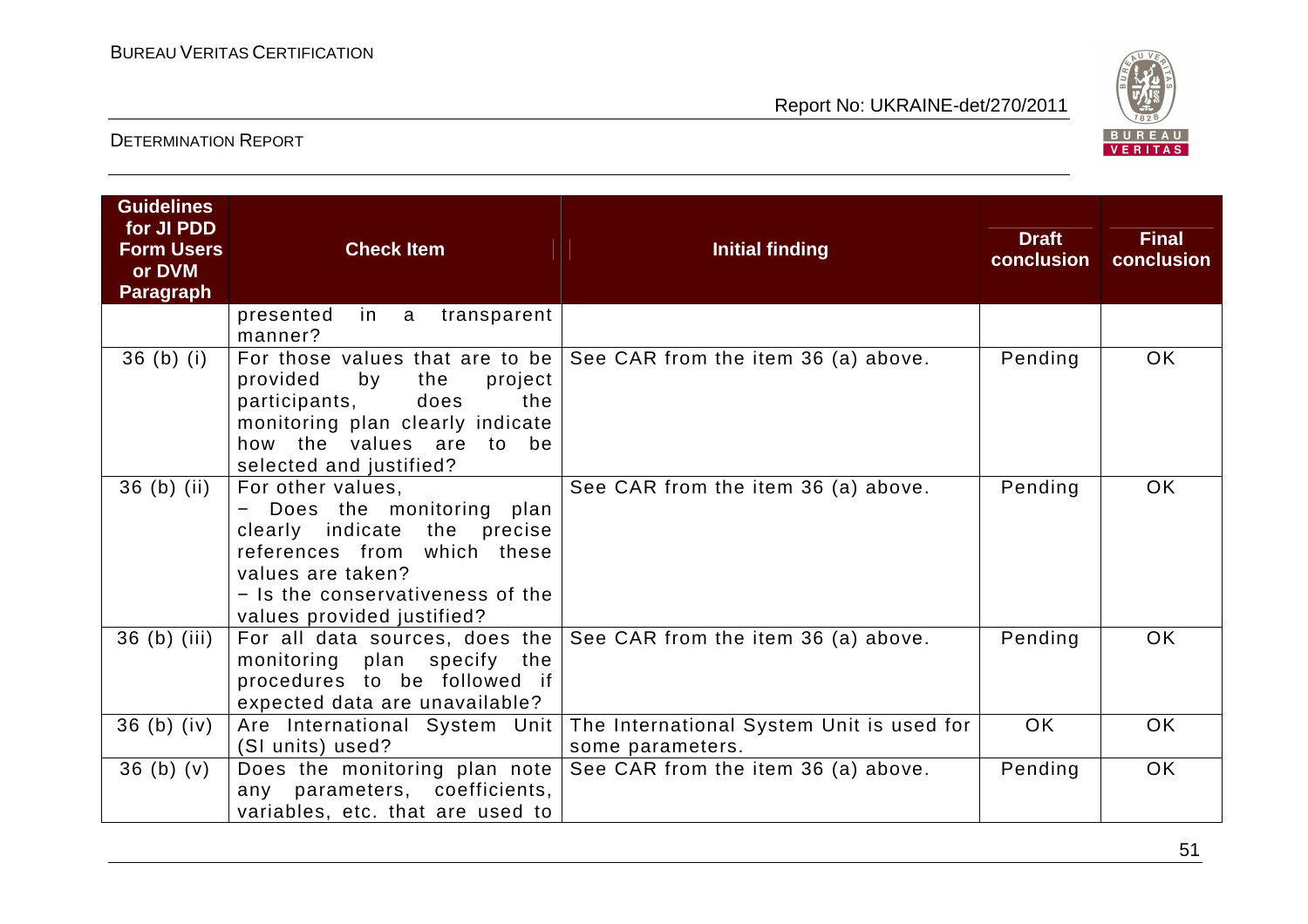

| <b>Guidelines</b><br>for JI PDD<br><b>Form Users</b><br>or DVM<br><b>Paragraph</b> | <b>Check Item</b>                                                                                                                                                                                                                                                                                                                                      | <b>Initial finding</b>                                                                                                                                                                                                                                                                                                                                                                                                | <b>Draft</b><br>conclusion | <b>Final</b><br>conclusion |
|------------------------------------------------------------------------------------|--------------------------------------------------------------------------------------------------------------------------------------------------------------------------------------------------------------------------------------------------------------------------------------------------------------------------------------------------------|-----------------------------------------------------------------------------------------------------------------------------------------------------------------------------------------------------------------------------------------------------------------------------------------------------------------------------------------------------------------------------------------------------------------------|----------------------------|----------------------------|
|                                                                                    | calculate baseline emissions or<br>net removals but are obtained<br>through monitoring?                                                                                                                                                                                                                                                                |                                                                                                                                                                                                                                                                                                                                                                                                                       |                            |                            |
| 36(b)(v)                                                                           | the<br>of<br>Is l<br>use<br>coefficients, variables,<br>etc.<br>consistent between the baseline<br>and monitoring plan?                                                                                                                                                                                                                                | parameters, The use of parameters, coefficients,<br>variables, etc. is consistent between the<br>baseline and monitoring plan.                                                                                                                                                                                                                                                                                        | OK.                        | <b>OK</b>                  |
| 36(c)                                                                              | "Guidance<br>criteria<br>for<br>on<br>baseline<br>setting<br>and<br>monitoring"?                                                                                                                                                                                                                                                                       | Does the monitoring plan draw Some variables contained in appendix B<br>on the list of standard variables of "Guidance on criteria for baseline<br>contained in appendix $B$ of setting and monitoring" were included in<br>the monitoring plan.                                                                                                                                                                      | OK.                        | <b>OK</b>                  |
| 36(d)                                                                              | Does<br>the<br>monitoring<br>explicitly<br>clearly  <br>and<br>distinguish:<br>(i) Data and parameters that are $ $<br>not monitored throughout the<br>crediting<br>period,<br>but<br>are<br>determined only once (and thus  <br>remain fixed throughout the<br>crediting period), and that are<br>available already at the stage of<br>determination? | plan   CAR26<br>Please, after making alteration of the<br>monitoring plan and adding of all<br>necessary parameters to be monitored,<br>explicitly distinguish:<br>(i) Data and parameters that are not<br>monitored throughout the crediting<br>period, but are determined only once<br>(and thus remain fixed throughout the<br>crediting period), and that are available<br>already at the stage of determination; | <b>CAR26</b>               | <b>OK</b>                  |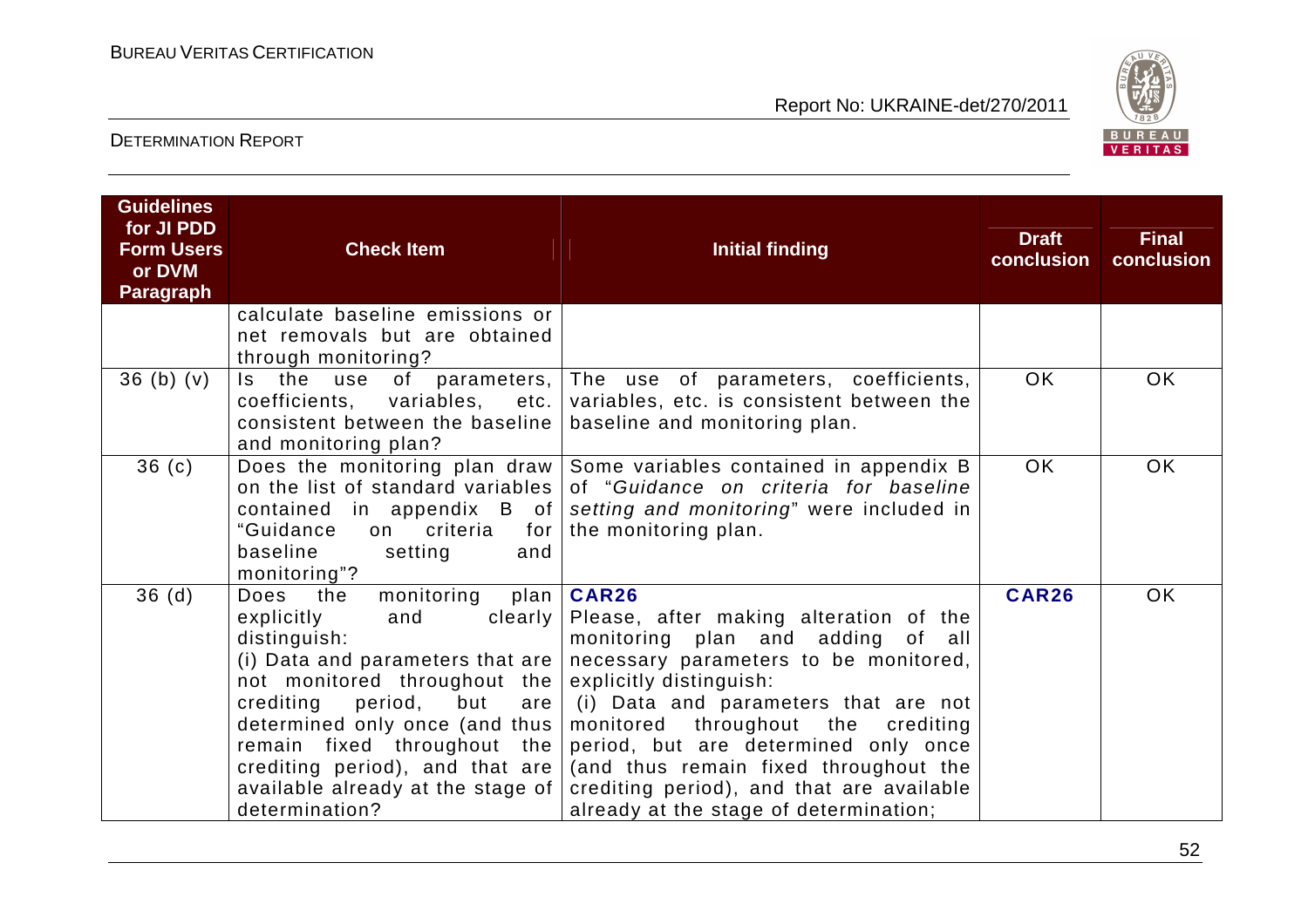

| <b>Guidelines</b><br>for JI PDD<br><b>Form Users</b><br>or DVM<br><b>Paragraph</b> | <b>Check Item</b>                                                                                                                                                                                                                                            | <b>Initial finding</b>                                                                                                                                                                                                                                                                                                                                                                                                            | <b>Draft</b><br>conclusion | <b>Final</b><br>conclusion |
|------------------------------------------------------------------------------------|--------------------------------------------------------------------------------------------------------------------------------------------------------------------------------------------------------------------------------------------------------------|-----------------------------------------------------------------------------------------------------------------------------------------------------------------------------------------------------------------------------------------------------------------------------------------------------------------------------------------------------------------------------------------------------------------------------------|----------------------------|----------------------------|
|                                                                                    | are not monitored throughout<br>determined only once (and thus  <br>remain fixed throughout the<br>crediting period), but that are<br>stage of determination?<br>(iii) Data and parameters that period.<br>are monitored throughout the<br>crediting period? | (ii) Data and parameters that $\vert$ (ii) Data and parameters that are not<br>monitored throughout the crediting<br>the crediting period, but are period, but are determined only once<br>(and thus remain fixed throughout the<br>crediting period), but that are not<br>available at the stage of determination;<br>not already available at the $(iii)$ Data and parameters that are<br>monitored throughout the<br>crediting |                            |                            |
| 36(e)                                                                              | describe the methods employed $\vert$ monitoring plan.<br>for data monitoring (including<br>its frequency) and recording?                                                                                                                                    | Does the monitoring plan $\sqrt{e}$ Yes. This information is included in the                                                                                                                                                                                                                                                                                                                                                      | <b>OK</b>                  | <b>OK</b>                  |
| 36(f)                                                                              | the<br>Does<br>monitoring<br>formulae<br>used<br>for<br>estimation/calculation<br>emissions/removals  <br>baseline<br>reductions from the project,  <br>leakage, as appropriate?                                                                             | plan   CAR27<br>elaborate all algorithms and $\vert$ All algorithms and formulae used to for<br>the the estimation/calculation of baseline<br>of $ $ and project emissions form each source,<br>equipment type, transmission line of<br>and project emissions/ removals various types etc. must be included in<br>or direct monitoring of emission   the sections D.1.1.2. and D.1.1.4. of the<br>PDD.                            | <b>CAR27</b>               | <b>OK</b>                  |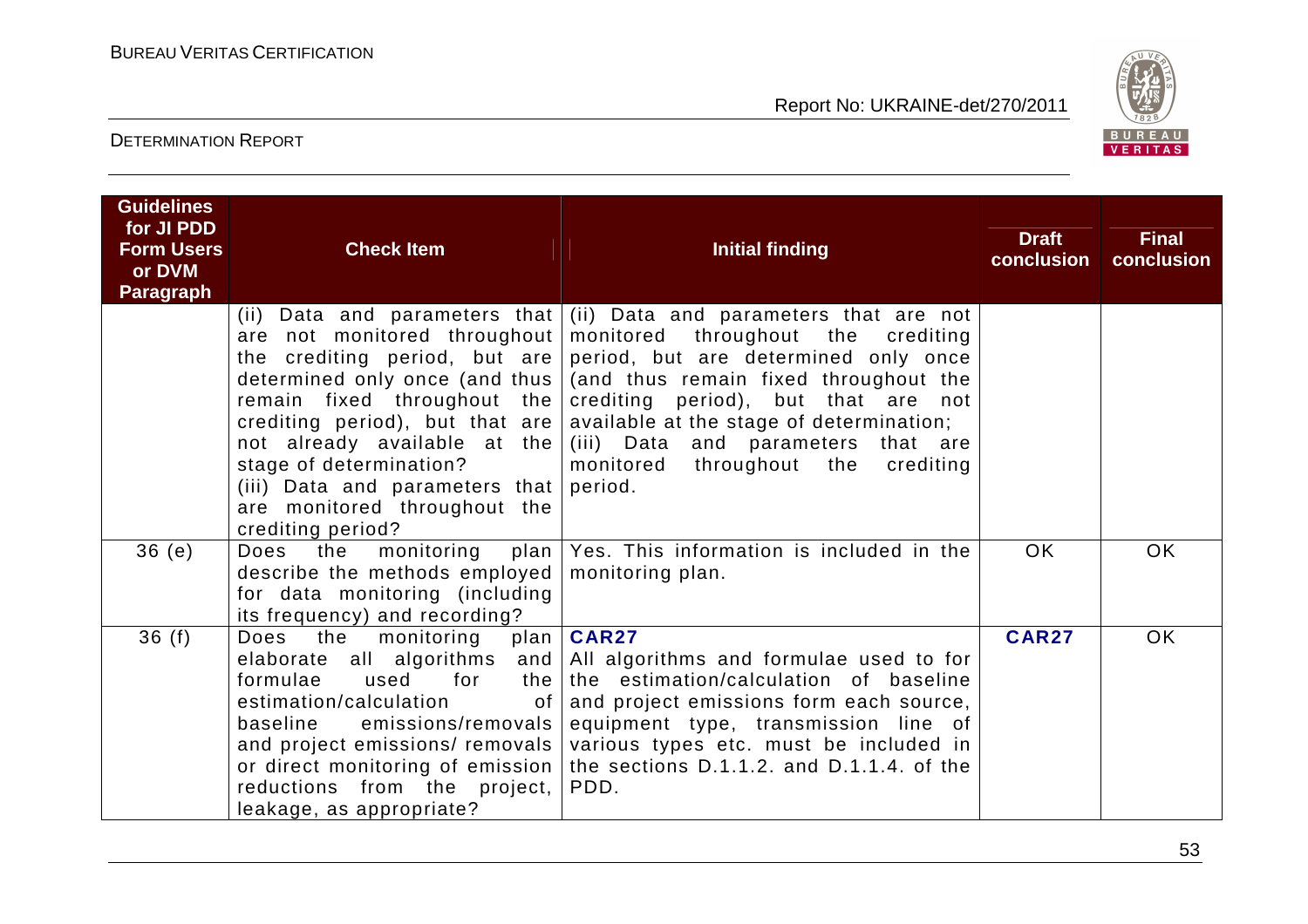

| <b>Guidelines</b><br>for JI PDD<br><b>Form Users</b><br>or DVM<br><b>Paragraph</b> | <b>Check Item</b>                                                                                                                                                           | <b>Initial finding</b>                                                                                      | <b>Draft</b><br>conclusion | <b>Final</b><br>conclusion |
|------------------------------------------------------------------------------------|-----------------------------------------------------------------------------------------------------------------------------------------------------------------------------|-------------------------------------------------------------------------------------------------------------|----------------------------|----------------------------|
| 36 $(f)$ $(i)$                                                                     | algorithms/formulae  <br>the<br>explained?                                                                                                                                  | Is the underlying rationale for Pending a response to CARs in the items<br>$35(a) - 36(f)$ above.           | Pending                    | <b>OK</b>                  |
| $36(f)$ (ii)                                                                       | consistent variables,<br>Are<br>subscripts  <br>equation formats,<br>etc. used?                                                                                             | Pending a response to CARs in the items<br>$35(a) - 36(f)$ above.                                           | Pending                    | <b>OK</b>                  |
| 36 (f) (iii)                                                                       | Are all equations numbered?                                                                                                                                                 | No see CAR from the item 35 above.                                                                          | Pending                    | <b>OK</b>                  |
| 36 $(f)$ $(iv)$                                                                    | Are all variables, with units<br>indicated defined?                                                                                                                         | Pending a response to CARs in the items<br>$35(a) - 36(f)$ above.                                           | Pending                    | <b>OK</b>                  |
| 36(f)(v)                                                                           | Is the conservativeness of the $ $<br>algorithms/procedures justified?                                                                                                      | Yes, algorithms/procedures used are in<br>line with the state norms and used in<br>conservative manner.     | OK.                        | <b>OK</b>                  |
| 36 (f) $(v)$                                                                       | To the extent possible, are<br>quantitatively  <br>methods<br>to<br>account for uncertainty in key<br>parameters included?                                                  | The uncertainties for the parameters<br>used are generally low taking into<br>account monitoring algorithm. | <b>OK</b>                  | <b>OK</b>                  |
| 36(f)(vi)                                                                          | elaboration of the baseline $35$ (a) - 36 (f) above.<br>scenario and the procedure for<br>calculating the emissions or net<br>removals<br>baseline<br>of<br>the<br>ensured? | Is consistency between the $ $ Pending a response to CARs in the items                                      | Pending                    | <b>OK</b>                  |
| 36 (f) (vii)                                                                       | or formulae that are not self-                                                                                                                                              | Are any parts of the algorithms   All algorithms and formulas are clearly<br>explained.                     | <b>OK</b>                  | <b>OK</b>                  |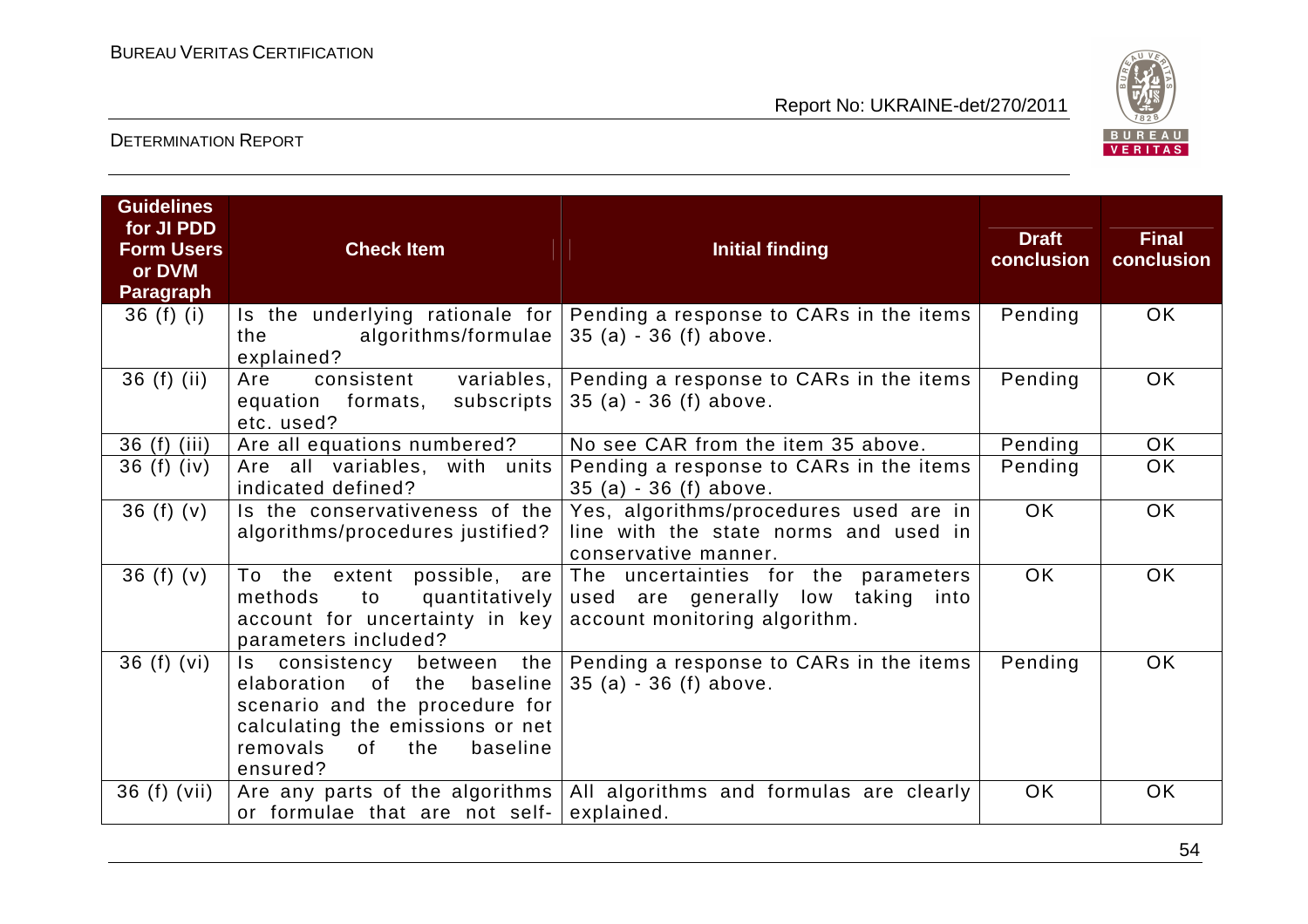

| <b>Guidelines</b><br>for JI PDD<br><b>Form Users</b><br>or DVM<br><b>Paragraph</b> | <b>Check Item</b>                                                                                                                                                                                                                                                     | <b>Initial finding</b>                                                                                                                                                                                                                                               | <b>Draft</b><br>conclusion | <b>Final</b><br>conclusion |
|------------------------------------------------------------------------------------|-----------------------------------------------------------------------------------------------------------------------------------------------------------------------------------------------------------------------------------------------------------------------|----------------------------------------------------------------------------------------------------------------------------------------------------------------------------------------------------------------------------------------------------------------------|----------------------------|----------------------------|
|                                                                                    | evident explained?                                                                                                                                                                                                                                                    |                                                                                                                                                                                                                                                                      |                            |                            |
| 36 (f) (vii)                                                                       | Is it justified that the procedure The<br>relevant sector?                                                                                                                                                                                                            | procedure is consistent<br>with<br>is consistent with standard standard technical procedures in the<br>technical procedures in the relevant sector and is well justified.                                                                                            | <b>OK</b>                  | OK.                        |
| 36 (f) (vii)                                                                       | necessary?                                                                                                                                                                                                                                                            | Are references provided as   All necessary references are provided.                                                                                                                                                                                                  | OK                         | OK                         |
| 36 (f) (vii)                                                                       | assumptions explained in $a$<br>transparent manner?                                                                                                                                                                                                                   | Are implicit and explicit key $\vert$ All implicit and explicit assumptions are<br>explained in a transparent manner.                                                                                                                                                | <b>OK</b>                  | <b>OK</b>                  |
| 36 (f) (vii)                                                                       | stated which   CAR28<br>Is it<br>clearly<br>have<br>addressed?                                                                                                                                                                                                        | assumptions and procedures Please, include all key monitored<br>significant uncertainty parameters to the table $D.2$ ., describe<br>associated with them, and how uncertainties and quality assurance<br>such uncertainty is to be procedures associated with them. | <b>CAR28</b>               | <b>OK</b>                  |
| 36 (f) (vii)                                                                       | Is the uncertainty of<br>described<br>parameters<br>and,<br>where<br>possible, is<br>an<br>95%<br>uncertainty range<br>at<br>confidence<br>level for<br>key<br>parameters for the calculation<br>emission<br>reductions<br>of l<br>or<br>enhancements of net removals | $key$ See CAR form the item 36 (f) (vii) above.                                                                                                                                                                                                                      | Pending                    | OK.                        |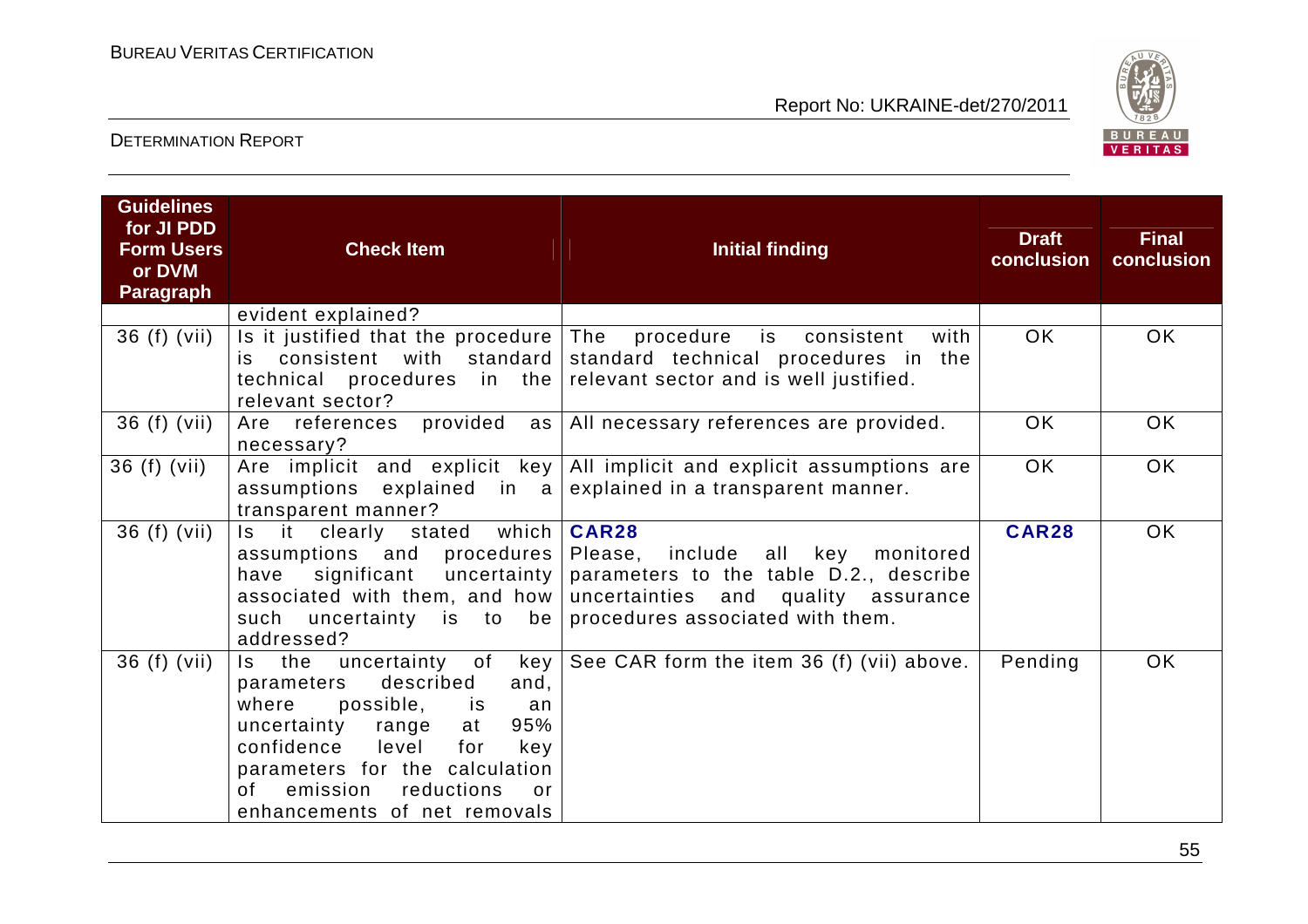

| <b>Guidelines</b><br>for JI PDD<br><b>Form Users</b><br>or DVM | <b>Check Item</b>                                                                                                                                                                                                                                                                                                                           | <b>Initial finding</b>                                                       | <b>Draft</b><br>conclusion | <b>Final</b><br>conclusion |
|----------------------------------------------------------------|---------------------------------------------------------------------------------------------------------------------------------------------------------------------------------------------------------------------------------------------------------------------------------------------------------------------------------------------|------------------------------------------------------------------------------|----------------------------|----------------------------|
| <b>Paragraph</b>                                               |                                                                                                                                                                                                                                                                                                                                             |                                                                              |                            |                            |
|                                                                | provided?                                                                                                                                                                                                                                                                                                                                   |                                                                              |                            |                            |
| 36 <sub>(g)</sub>                                              | the<br>Does<br>monitoring<br>identify<br>national<br>$\alpha$<br><b>or</b><br>international<br>monitoring<br>standard if such standard has to<br>be and/or is applied to certain<br>aspects of the project?<br>Does the<br>monitoring<br>plan<br>provide a reference as to where<br>a detailed description of the<br>standard can be found? | plan The monitoring plan is in line with the<br>relevant national standards. | <b>OK</b>                  | OK.                        |
| 36(h)                                                          | Does the monitoring<br>plan<br>document statistical techniques,<br>if used for monitoring, and that<br>they are used in a conservative<br>manner?                                                                                                                                                                                           | N/A                                                                          | N/A                        | N/A                        |
| 36(i)                                                          | the monitoring<br>Does<br>present the quality assurance<br>and control procedures for the<br>monitoring process, including,<br>as appropriate, information on<br>calibration and on how records<br>on data and/or method validity<br>and accuracy are kept and                                                                              | plan $\vert$ See CAR form the item 36 (f) (vii) above.                       | Pending                    | <b>OK</b>                  |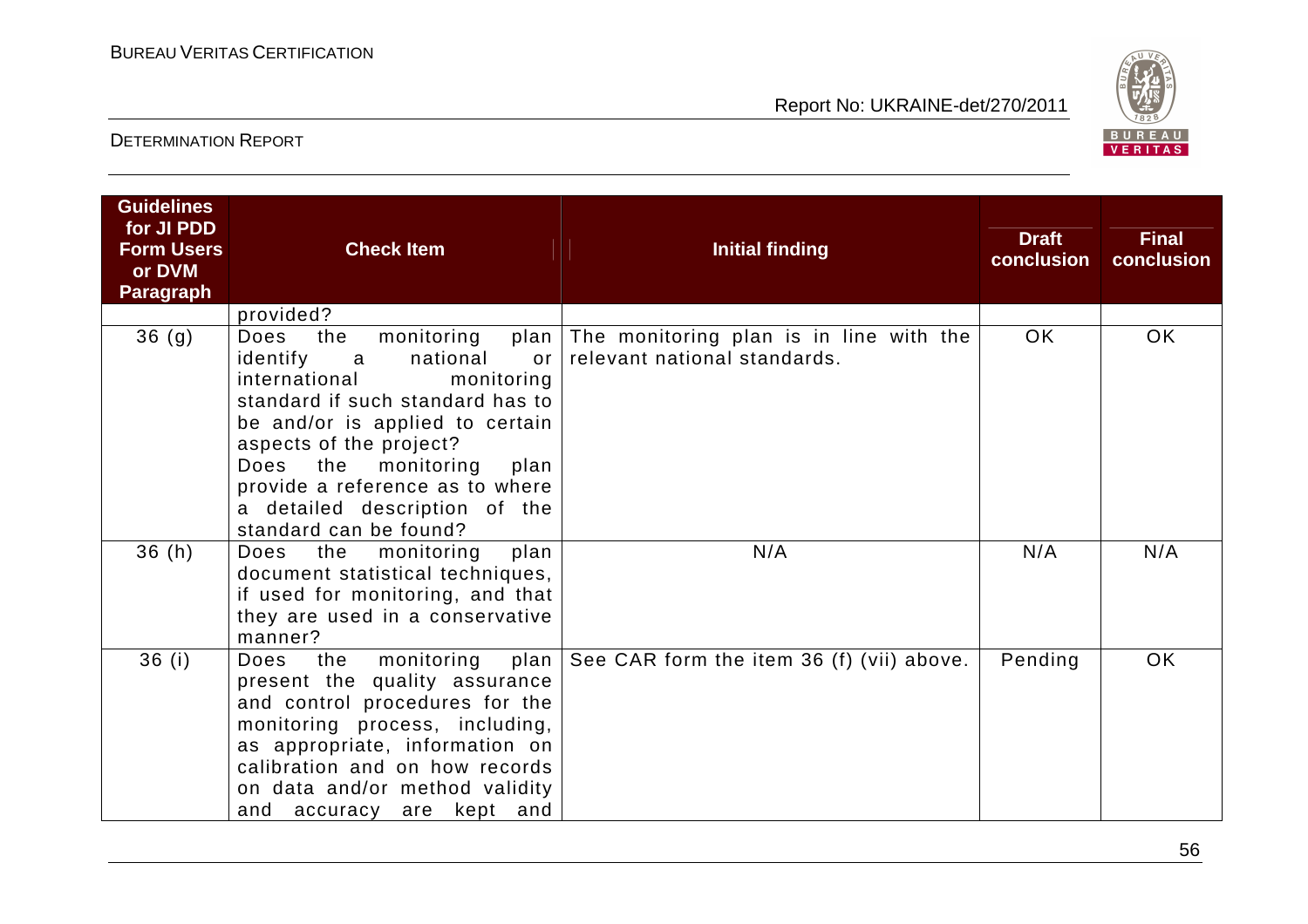

| <b>Guidelines</b><br>for JI PDD<br><b>Form Users</b><br>or DVM<br><b>Paragraph</b> | <b>Check Item</b>                                                                                                                                                                                                                                                                    | Initial finding                                                                                                                                                                      | <b>Draft</b><br>conclusion | <b>Final</b><br>conclusion |
|------------------------------------------------------------------------------------|--------------------------------------------------------------------------------------------------------------------------------------------------------------------------------------------------------------------------------------------------------------------------------------|--------------------------------------------------------------------------------------------------------------------------------------------------------------------------------------|----------------------------|----------------------------|
| 36(j)                                                                              | made available upon request?<br>the<br>Does<br>monitoring<br>plan<br>identify<br>clearly<br>responsibilities<br>and<br>the  <br>authority<br>regarding<br>the  <br>monitoring activities?                                                                                            | <b>CAR29</b><br>the $\vert$ Please, add to the PDD (section D.3.)<br>scheme identifying the responsibilities<br>and roles establishing in the context<br>project of monitoring plan. | <b>CAR29</b>               | OK                         |
| 36(k)                                                                              | whole, reflect good<br>the<br>practices<br>monitoring<br>appropriate to the project type?<br>If it is a JI LULUCF project, is<br>the good practice guidance<br>developed by IPCC applied?                                                                                            | Does the monitoring plan, on The monitoring plan reflects<br>good<br>monitoring practices appropriate to the<br>project type.                                                        | OK.                        | <b>OK</b>                  |
| $36$ (1)                                                                           | the monitoring<br>Does<br>complete compilation of the<br>data that need to be collected<br>for its application, including<br>data that are measured or<br>sampled and data that are<br>collected from other sources but<br>not including data that are<br>calculated with equations? | plan Yes. The appropriate information is<br>provide, in tabular form, a indicated in the section D of the PDD.                                                                       | <b>OK</b>                  | <b>OK</b>                  |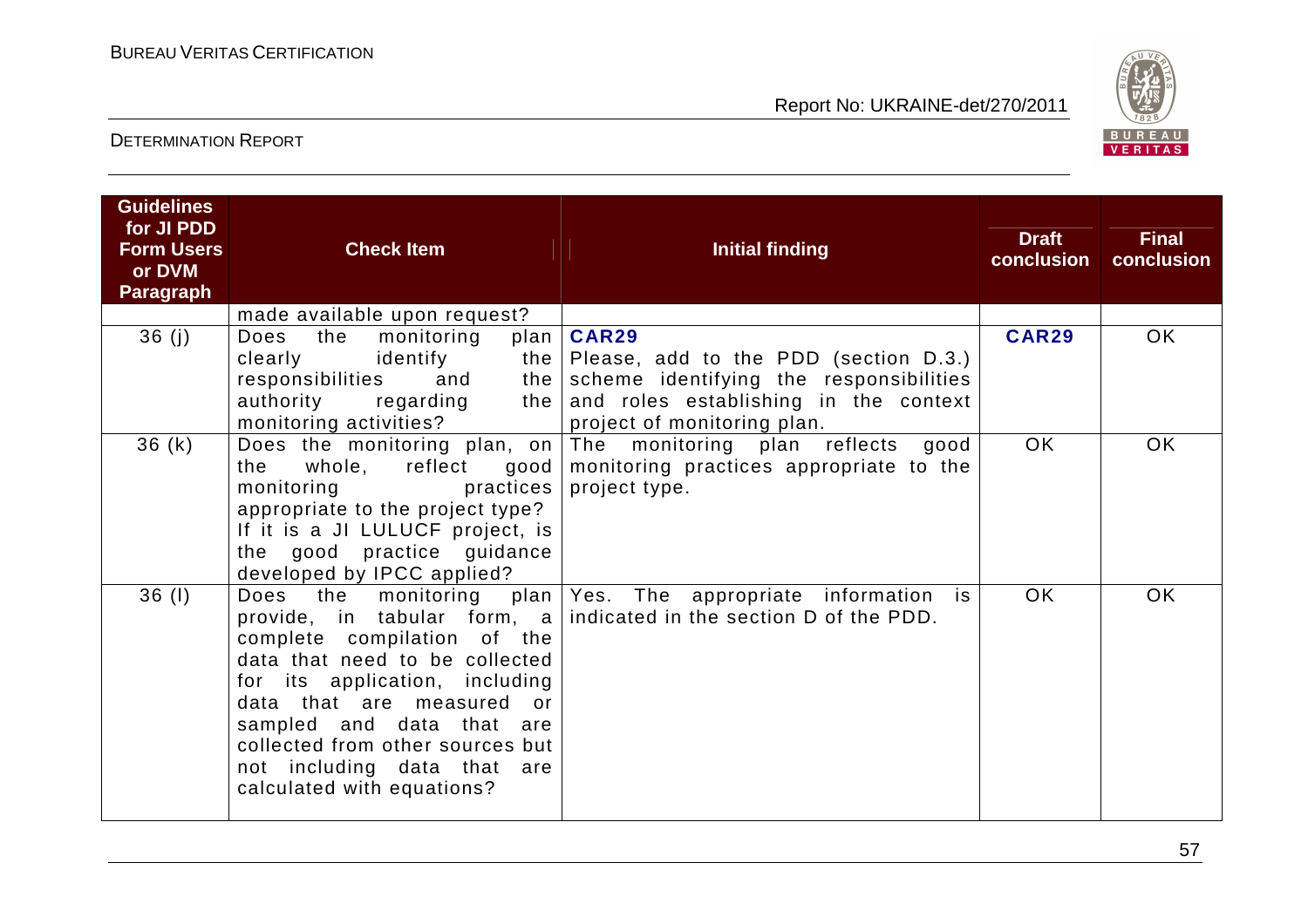

| <b>Guidelines</b><br>for JI PDD<br><b>Form Users</b><br>or DVM<br><b>Paragraph</b> | <b>Check Item</b>                                                                                                                                                                                                                                                                                           | <b>Initial finding</b>                                                                                                                                                                                                                                                                                            | <b>Draft</b><br>conclusion | <b>Final</b><br>conclusion                                         |
|------------------------------------------------------------------------------------|-------------------------------------------------------------------------------------------------------------------------------------------------------------------------------------------------------------------------------------------------------------------------------------------------------------|-------------------------------------------------------------------------------------------------------------------------------------------------------------------------------------------------------------------------------------------------------------------------------------------------------------------|----------------------------|--------------------------------------------------------------------|
| 36(m)                                                                              | monitoring<br>Does<br>the<br>indicate that the data monitored   Please,<br>project?                                                                                                                                                                                                                         | plan   FAR1<br>submit<br>documented<br>any<br>and required for verification are instruction indicating that the data<br>to be kept for two years after   monitored are to be kept for two years<br>the last transfer of ERUs for the after last ERUs transfer as per JI<br>determination and verification manual. | FAR1                       | This issue<br>be<br>must<br>checked<br>during<br>verificatio<br>n. |
| 37                                                                                 | If<br>selected<br>elements<br>combinations of approved CDM  <br>methodologies<br>or<br>for establishing the monitoring<br>plan, are the selected elements<br>or combination, together with<br>supplementary<br>elements<br>the<br>by<br>project l<br>developed<br>participants<br>in line with 36<br>above? | or No<br>selected<br>elements<br>any<br>$\alpha$ r<br>combinations<br>of<br>CDM<br>approved<br>methodologies or methodological tools<br>methodological tools are used are used for establishing the monitoring<br>plan.                                                                                           | <b>OK</b>                  | <b>OK</b>                                                          |
|                                                                                    |                                                                                                                                                                                                                                                                                                             | Approved CDM methodology approach only                                                                                                                                                                                                                                                                            |                            |                                                                    |
| 38(a)                                                                              | Does the PDD provide the title,<br>reference number and version<br>CDM<br>the<br>of<br>approved<br>methodology used?                                                                                                                                                                                        | N/A                                                                                                                                                                                                                                                                                                               | N/A                        | N/A                                                                |
| 38(a)                                                                              | CDM<br>$\mathsf{ls}$<br>the<br>approved<br>methodology the most recent                                                                                                                                                                                                                                      | N/A                                                                                                                                                                                                                                                                                                               | N/A                        | N/A                                                                |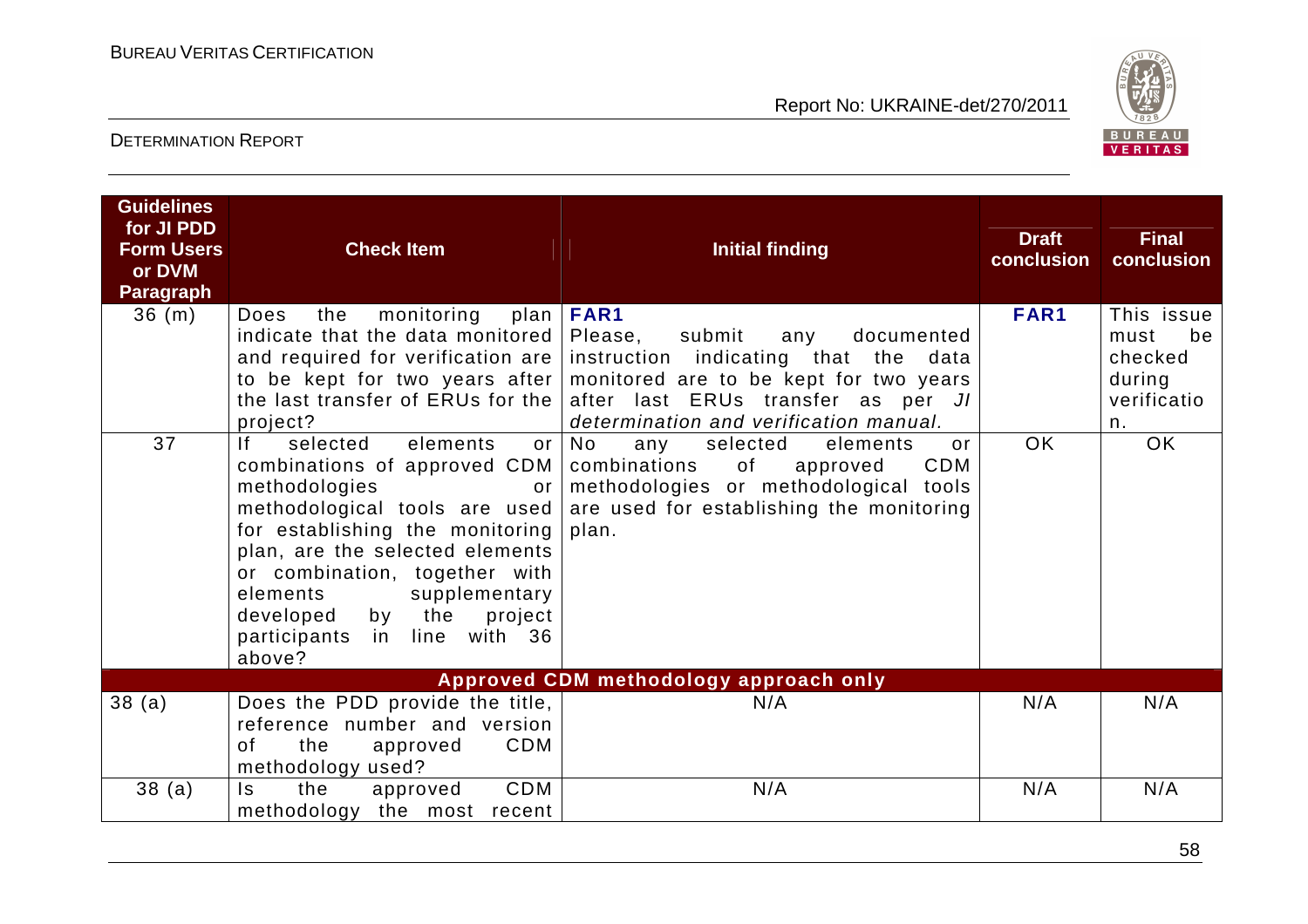

| <b>Guidelines</b><br>for JI PDD<br><b>Form Users</b><br>or DVM<br><b>Paragraph</b> | <b>Check Item</b>                                                                                                                                                                                               | <b>Initial finding</b>                                                                                       | <b>Draft</b><br>conclusion | <b>Final</b><br>conclusion |
|------------------------------------------------------------------------------------|-----------------------------------------------------------------------------------------------------------------------------------------------------------------------------------------------------------------|--------------------------------------------------------------------------------------------------------------|----------------------------|----------------------------|
|                                                                                    | valid version when the PDD is<br>submitted for publication? If<br>not, is the methodology still<br>within the grace period (was the<br>methodology revised to a newer<br>version in the past<br>two<br>months)? |                                                                                                              |                            |                            |
| 38(b)                                                                              | <b>PDD</b><br>provide<br>Does the<br>a<br>description of why the approved<br>CDM methodology is applicable<br>to the project?                                                                                   | N/A                                                                                                          | N/A                        | N/A                        |
| 38 <sub>(c)</sub>                                                                  | explanations,<br>all<br>Are<br>analyses<br>and<br>descriptions<br>pertaining to monitoring in the<br>PDD made in accordance with<br>the referenced approved CDM<br>methodology?                                 | N/A                                                                                                          | N/A                        | N/A                        |
| 38 <sub>(d)</sub>                                                                  | monitoring<br>the<br>plan<br>ls.<br>established appropriately as a<br>result?                                                                                                                                   | N/A                                                                                                          | N/A                        | N/A                        |
|                                                                                    |                                                                                                                                                                                                                 | Applicable to both JI specific approach and approved CDM methodology approach                                |                            |                            |
| 39                                                                                 | overlapping monitoring periods<br>during the crediting period:                                                                                                                                                  | If the monitoring plan indicates There are no overlapping monitoring<br>periods during the crediting period. | <b>OK</b>                  | <b>OK</b>                  |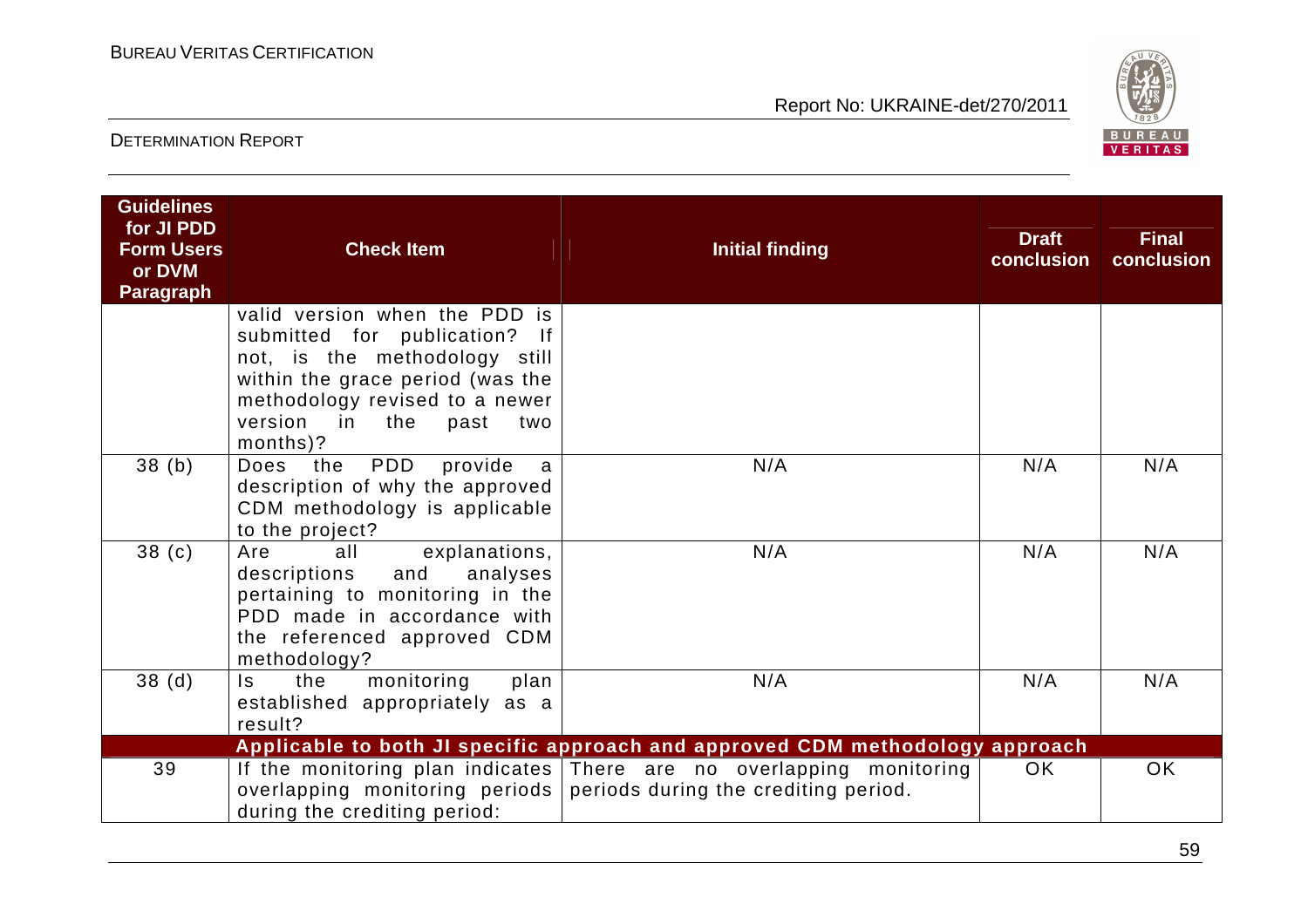

| <b>Guidelines</b><br>for JI PDD |                                                                                                                                        |                        |                            |                            |
|---------------------------------|----------------------------------------------------------------------------------------------------------------------------------------|------------------------|----------------------------|----------------------------|
| <b>Form Users</b>               | <b>Check Item</b>                                                                                                                      | <b>Initial finding</b> | <b>Draft</b><br>conclusion | <b>Final</b><br>conclusion |
| or DVM                          |                                                                                                                                        |                        |                            |                            |
| <b>Paragraph</b>                |                                                                                                                                        |                        |                            |                            |
|                                 | (a) Is the underlying project                                                                                                          |                        |                            |                            |
|                                 | composed of clearly identifiable                                                                                                       |                        |                            |                            |
|                                 | components for which emission                                                                                                          |                        |                            |                            |
|                                 | reductions or enhancements of                                                                                                          |                        |                            |                            |
|                                 | removals can<br>be calculated                                                                                                          |                        |                            |                            |
|                                 | independently?                                                                                                                         |                        |                            |                            |
|                                 | Can<br>monitoring<br>be<br>(b)<br>for                                                                                                  |                        |                            |                            |
|                                 | performed independently                                                                                                                |                        |                            |                            |
|                                 | each of these components (i.e.<br>the data/parameters monitored                                                                        |                        |                            |                            |
|                                 | for one component are not                                                                                                              |                        |                            |                            |
|                                 | dependent<br>on/effect                                                                                                                 |                        |                            |                            |
|                                 | data/parameters to<br>be                                                                                                               |                        |                            |                            |
|                                 | monitored<br>another<br>for the second term of the second second term in the second second term in the second second second second sec |                        |                            |                            |
|                                 | component)?                                                                                                                            |                        |                            |                            |
|                                 | (c) Does the monitoring plan                                                                                                           |                        |                            |                            |
|                                 | ensure that<br>monitoring<br>is is                                                                                                     |                        |                            |                            |
|                                 | performed for all components                                                                                                           |                        |                            |                            |
|                                 | and that in these cases all the                                                                                                        |                        |                            |                            |
|                                 | requirements of the<br>JI                                                                                                              |                        |                            |                            |
|                                 | guidelines and further guidance                                                                                                        |                        |                            |                            |
|                                 | <b>JISC</b><br>the<br>by<br>regarding                                                                                                  |                        |                            |                            |
|                                 | monitoring are met?                                                                                                                    |                        |                            |                            |
|                                 | (d) Does the monitoring plan                                                                                                           |                        |                            |                            |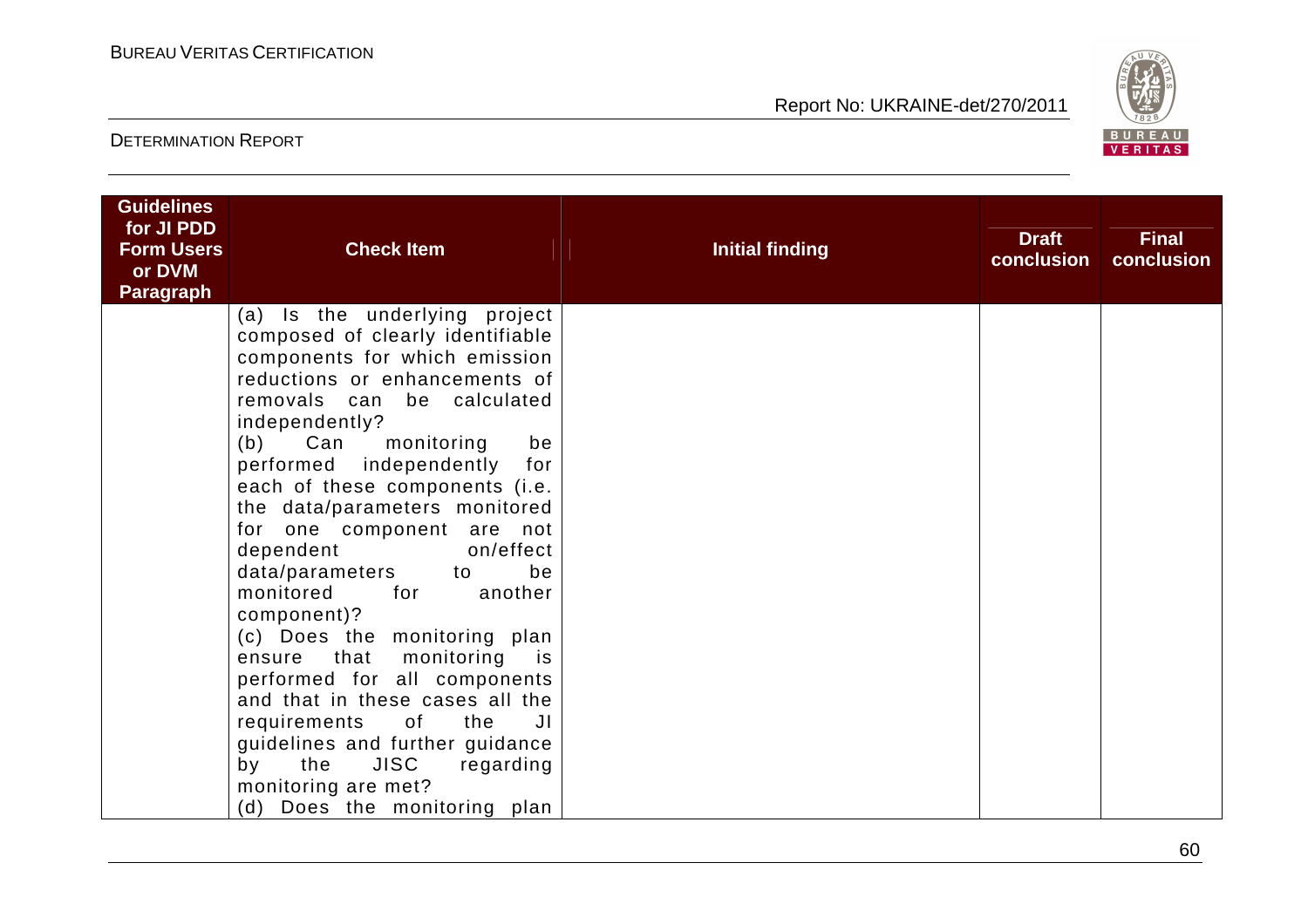

| <b>Guidelines</b><br>for JI PDD<br><b>Form Users</b><br>or DVM<br><b>Paragraph</b> | <b>Check Item</b><br>provide<br>for<br>explicitly                                                                                                                                   | <b>Initial finding</b>                                                                                                                                                                                                                                                                                                                                                                                                                                              | <b>Draft</b><br>conclusion | <b>Final</b><br>conclusion |
|------------------------------------------------------------------------------------|-------------------------------------------------------------------------------------------------------------------------------------------------------------------------------------|---------------------------------------------------------------------------------------------------------------------------------------------------------------------------------------------------------------------------------------------------------------------------------------------------------------------------------------------------------------------------------------------------------------------------------------------------------------------|----------------------------|----------------------------|
|                                                                                    | overlapping monitoring periods<br>clearly<br>defined<br>project<br>of<br>components, justify its need<br>and state how the conditions                                               |                                                                                                                                                                                                                                                                                                                                                                                                                                                                     |                            |                            |
|                                                                                    | mentioned in $(a)-(c)$ are met?                                                                                                                                                     |                                                                                                                                                                                                                                                                                                                                                                                                                                                                     |                            |                            |
|                                                                                    |                                                                                                                                                                                     | Leakage                                                                                                                                                                                                                                                                                                                                                                                                                                                             |                            |                            |
| 40(a)                                                                              | Does the PDD appropriately CL02<br>potential leakage of the project<br>and appropriately explain which<br>sources of leakage are to be<br>calculated and which can be<br>neglected? | JI specific approach only<br>describe an assessment of the As per Guidance on criteria for baseline<br>setting<br>and<br>monitoring<br>project<br>participants must undertake to assess<br>the potential leakage and appropriately<br>explain which sources of leakage are to<br>calculated and which<br>can be<br>be<br>neglected. Please, provide respective<br>assessment, in particular,<br>regarding<br>potential<br>leakage<br>sulphur<br>of<br>hexafluoride. | <b>CL02</b>                | <b>OK</b>                  |
| 40(b)                                                                              | PDD<br>the<br>provide<br><b>Does</b><br>a l<br>procedure<br>for an<br>ex ante<br>estimate of leakage?                                                                               | See CL form the issue 40 (b) above.                                                                                                                                                                                                                                                                                                                                                                                                                                 | Pending                    | <b>OK</b>                  |
|                                                                                    |                                                                                                                                                                                     | Approved CDM methodology approach only                                                                                                                                                                                                                                                                                                                                                                                                                              |                            |                            |
| 41                                                                                 | the  <br>the<br>leakage<br>and<br>Are                                                                                                                                               | N/A                                                                                                                                                                                                                                                                                                                                                                                                                                                                 | N/A                        | N/A                        |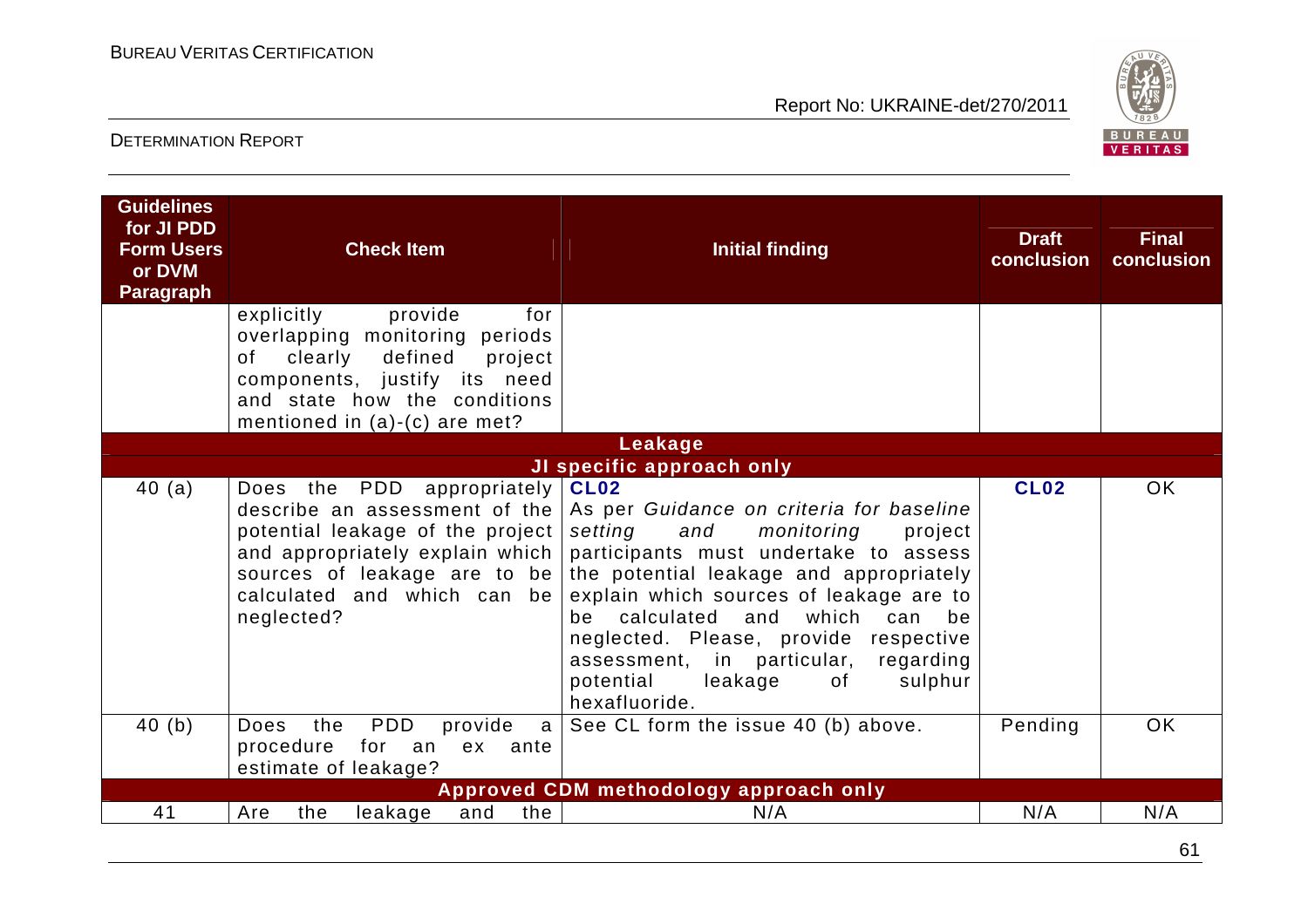

| <b>Guidelines</b><br>for JI PDD<br><b>Form Users</b><br>or DVM<br><b>Paragraph</b> | <b>Check Item</b>                                                                                                                                                                                                                                                                                                                                        | <b>Initial finding</b>                                                                                                                                                                                                                                                                                                                             | <b>Draft</b><br>conclusion | <b>Final</b><br>conclusion |
|------------------------------------------------------------------------------------|----------------------------------------------------------------------------------------------------------------------------------------------------------------------------------------------------------------------------------------------------------------------------------------------------------------------------------------------------------|----------------------------------------------------------------------------------------------------------------------------------------------------------------------------------------------------------------------------------------------------------------------------------------------------------------------------------------------------|----------------------------|----------------------------|
|                                                                                    | procedure for its estimation<br>defined in accordance with the<br>approved CDM methodology?                                                                                                                                                                                                                                                              |                                                                                                                                                                                                                                                                                                                                                    |                            |                            |
|                                                                                    |                                                                                                                                                                                                                                                                                                                                                          | Estimation of emission reductions or enhancements of net removals                                                                                                                                                                                                                                                                                  |                            |                            |
| 42                                                                                 | the following approaches it<br>chooses?<br>net removals in the baseline<br>scenario and in the project scenario was used.<br>scenario<br>Direct assessment<br>(b)<br>0f<br>emission reductions                                                                                                                                                           | Does the PDD indicate which of   Yes. The predicted assessment and the<br>detailed calculations are provided in the<br>supporting Excel file.<br>(a) Assessment of emissions or $ $ The assessment of emissions in the<br>baseline scenario and in the project                                                                                     | OK.                        | <b>OK</b>                  |
| 43                                                                                 | If the approach (a) in 42 is<br>chosen, does the PDD provide<br>ex ante estimates of:<br>(a) Emissions or net removals<br>for the project scenario (within)<br>the project boundary)?<br>(b) Leakage, as applicable?<br>(c) Emissions or net removals<br>for the baseline scenario (within<br>the project boundary)?<br>Emission reductions<br>(d)<br>or | The amount of electricity losses is<br>established on the basis of statistical<br>dependence of actual volumes of losses.<br>Calculations are<br>provided in the<br>Supporting Excel file.<br>The estimation of GHG emissions for the<br>project, baseline scenario and emission<br>reductions ex ante is provided in the<br>section E of the PDD. | <b>OK</b>                  | <b>OK</b>                  |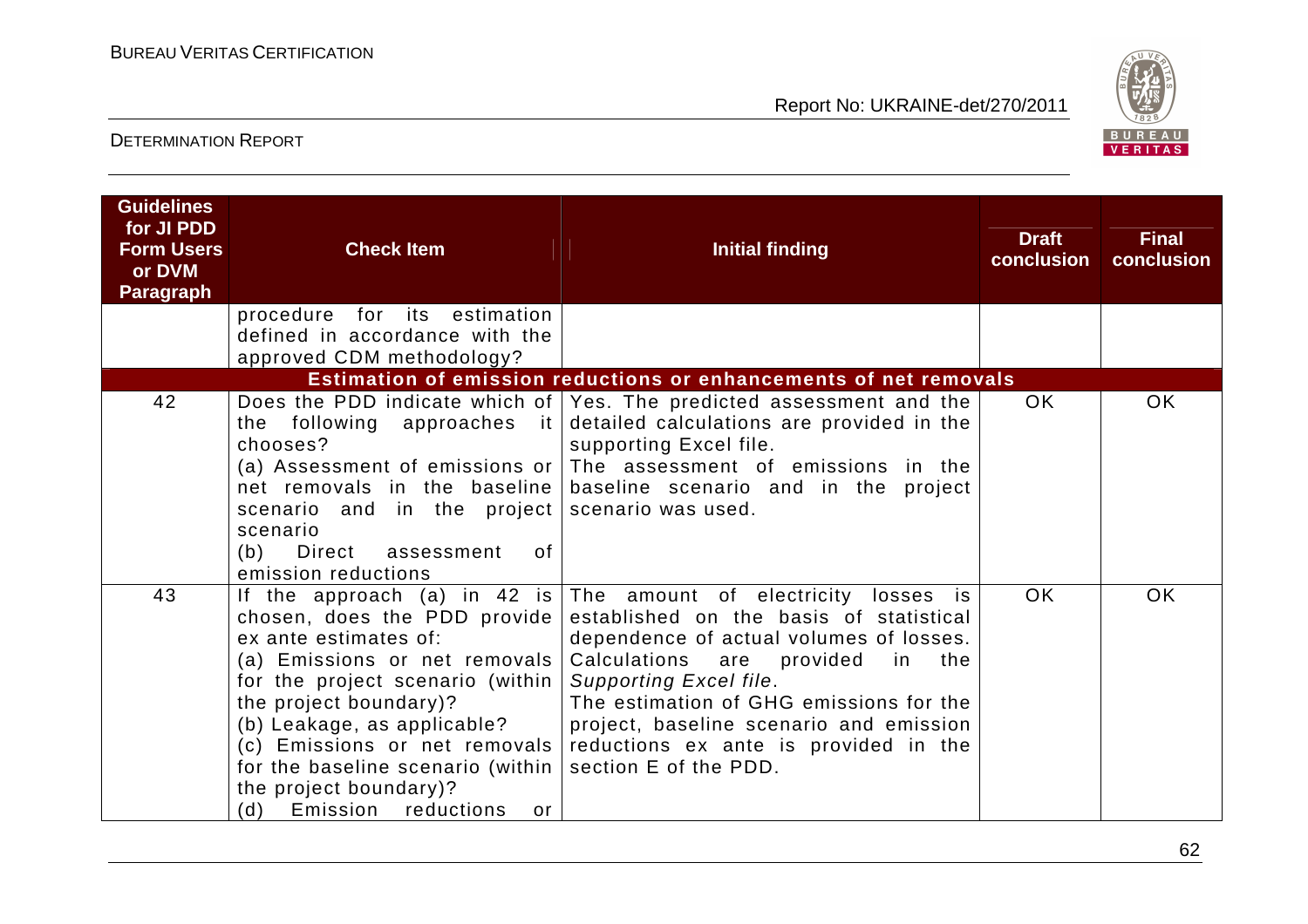

| <b>Guidelines</b><br>for JI PDD<br><b>Form Users</b><br>or DVM<br><b>Paragraph</b> | <b>Check Item</b>                                                                                                                                                                                                                                                                                                                                      | <b>Initial finding</b>                                                                                                                                                                                                                                                                                                                                                                                                                | <b>Draft</b><br>conclusion                                   | <b>Final</b><br>conclusion          |
|------------------------------------------------------------------------------------|--------------------------------------------------------------------------------------------------------------------------------------------------------------------------------------------------------------------------------------------------------------------------------------------------------------------------------------------------------|---------------------------------------------------------------------------------------------------------------------------------------------------------------------------------------------------------------------------------------------------------------------------------------------------------------------------------------------------------------------------------------------------------------------------------------|--------------------------------------------------------------|-------------------------------------|
|                                                                                    | enhancements of net removals<br>adjusted by leakage?                                                                                                                                                                                                                                                                                                   |                                                                                                                                                                                                                                                                                                                                                                                                                                       |                                                              |                                     |
| 44                                                                                 | If the approach $(b)$ in 42 is<br>chosen, does the PDD provide<br>ex ante estimates of:<br>reductions<br>Emission<br>(a)<br>$\alpha$ r<br>enhancements of net removals<br>(within the project boundary)?<br>(b) Leakage, as applicable?<br>(c) Emission reductions<br>or<br>enhancements of net removals<br>adjusted by leakage?                       | N/A                                                                                                                                                                                                                                                                                                                                                                                                                                   | N/A                                                          | N/A                                 |
| 45                                                                                 | For both approaches in 42<br>(a) Are the estimates in 43 or<br>44 given:<br>(i) On a periodic basis?<br>(ii) At least from the beginning<br>until the end of the crediting<br>period?<br>On<br>source-by-<br>(iii)<br>a<br>source/sink-by-sink basis?<br>(iv) For each GHG?<br>$(v)$ In tones of CO2 equivalent, $\vert$<br>using<br>global<br>warming | <b>CAR30</b><br>Algorithm of<br>project<br>and<br>baseline<br>emissions estimation for each gas and<br>emission source must be clearly indicted<br>in the section E of the PDD. Please,<br>explain which data (actual or historical)<br>were used for ERUs estimation.<br><b>CAR31</b><br>The amounts of ERUs estimates in the<br>Excel file and in the PDD are not equal.<br>Please, make corresponding corrections.<br><b>CAR32</b> | <b>CAR30</b><br><b>CAR31</b><br><b>CAR32</b><br><b>CAR33</b> | OK<br>OK.<br><b>OK</b><br><b>OK</b> |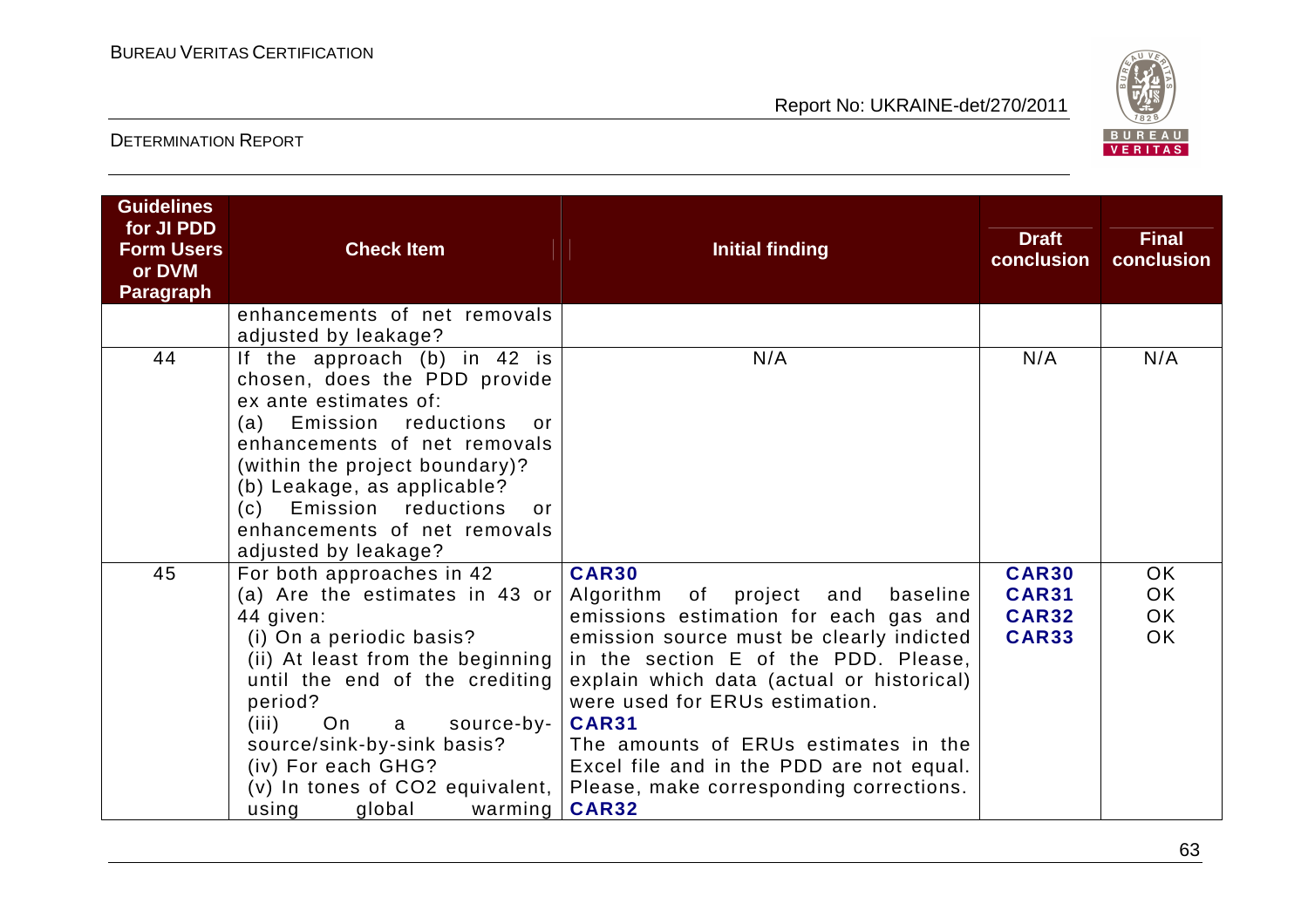

| <b>Guidelines</b>               |                                                                                                                                                                                                                                                                                                                                                                                                                                                                                                                                                                                                                                    |                                                                                                                                                                                                                                                                                                                                                                                                                                                                                                                  |                            |                            |
|---------------------------------|------------------------------------------------------------------------------------------------------------------------------------------------------------------------------------------------------------------------------------------------------------------------------------------------------------------------------------------------------------------------------------------------------------------------------------------------------------------------------------------------------------------------------------------------------------------------------------------------------------------------------------|------------------------------------------------------------------------------------------------------------------------------------------------------------------------------------------------------------------------------------------------------------------------------------------------------------------------------------------------------------------------------------------------------------------------------------------------------------------------------------------------------------------|----------------------------|----------------------------|
| for JI PDD<br><b>Form Users</b> | <b>Check Item</b>                                                                                                                                                                                                                                                                                                                                                                                                                                                                                                                                                                                                                  | <b>Initial finding</b>                                                                                                                                                                                                                                                                                                                                                                                                                                                                                           | <b>Draft</b><br>conclusion | <b>Final</b><br>conclusion |
| or DVM<br><b>Paragraph</b>      |                                                                                                                                                                                                                                                                                                                                                                                                                                                                                                                                                                                                                                    |                                                                                                                                                                                                                                                                                                                                                                                                                                                                                                                  |                            |                            |
|                                 | revised<br>Article<br>$5^{\circ}$<br>of the<br>Kyoto  <br>Protocol?<br>or 44 consistent throughout the $ $<br>PDD?<br>(c) For calculating estimates in $ $<br>43 or 44, are key factors<br>the<br>influencing<br>baseline<br>emissions or removals and the<br>activity level of the project and<br>the emissions or net removals<br>as well as risks associated with<br>the project taken into account,<br>as appropriate?<br>(d) Are data sources used for<br>calculating the estimates in 43<br>or 44 clearly identified, reliable<br>and transparent?<br>Are<br>emission<br>factors<br>(e)<br>(including<br>emission<br>default | potentials defined by decision Information concerning emission sources<br>$2/CP.3$ or as subsequently in the project is missing in the section E.<br>in accordance with $ $ Please, add the appropriate information<br>to the PDD.<br><b>CAR33</b><br>(b) Are the formula used for The amount of ERUs in the section $E.6$ .<br>calculating the estimates in $43$ Table 19-21 is not equal to the<br>difference of emissions of the project<br>and baseline scenario. Please, make<br>corresponding corrections. |                            |                            |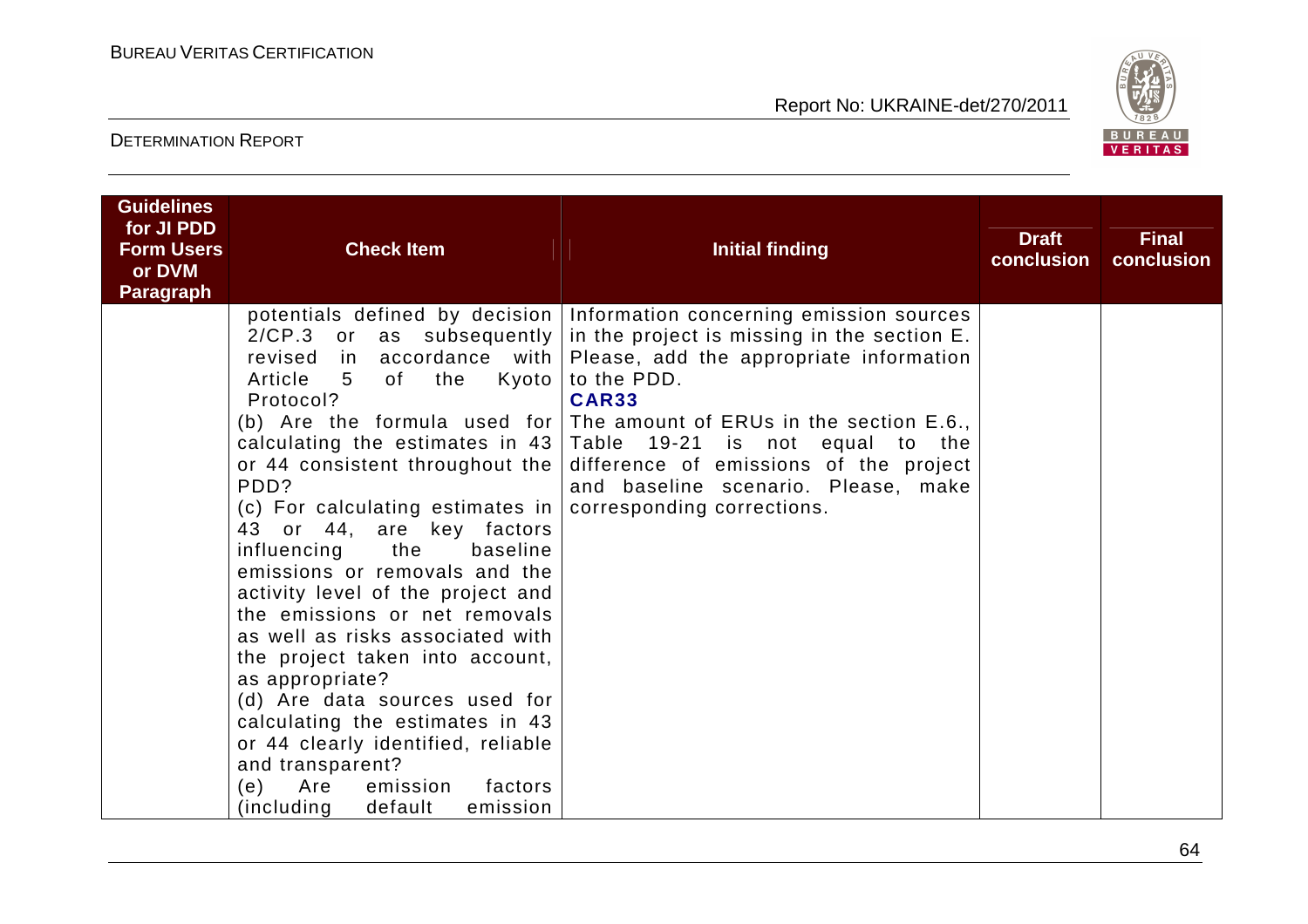

| <b>Guidelines</b><br>for JI PDD<br><b>Form Users</b><br>or DVM<br><b>Paragraph</b> | <b>Check Item</b>                                                                                                                                                                                                                                                                                                                                                                                                                                                                                                                                                                                                                                                                       | <b>Initial finding</b> | <b>Draft</b><br>conclusion | <b>Final</b><br>conclusion |
|------------------------------------------------------------------------------------|-----------------------------------------------------------------------------------------------------------------------------------------------------------------------------------------------------------------------------------------------------------------------------------------------------------------------------------------------------------------------------------------------------------------------------------------------------------------------------------------------------------------------------------------------------------------------------------------------------------------------------------------------------------------------------------------|------------------------|----------------------------|----------------------------|
|                                                                                    | factors) if used for calculating<br>the estimates in 43 or 44<br>selected by carefully balancing<br>accuracy and reasonableness,<br>and appropriately justified of<br>the choice?<br>(f) Is the estimation in 43 or 44<br>based on<br>conservative<br>assumptions and the most<br>plausible scenarios<br>in a<br>transparent manner?<br>(g) Are the estimates in 43 or<br>44 consistent throughout the<br>PDD?<br>(h) Is the annual average of<br>estimated emission reductions<br>enhancements of<br>net<br>or<br>removals calculated by dividing<br>the total estimated emission<br>reductions or enhancements of<br>net removals over the crediting<br>period by the total months of |                        |                            |                            |
|                                                                                    | the crediting period<br>and<br>multiplying by twelve?                                                                                                                                                                                                                                                                                                                                                                                                                                                                                                                                                                                                                                   |                        |                            |                            |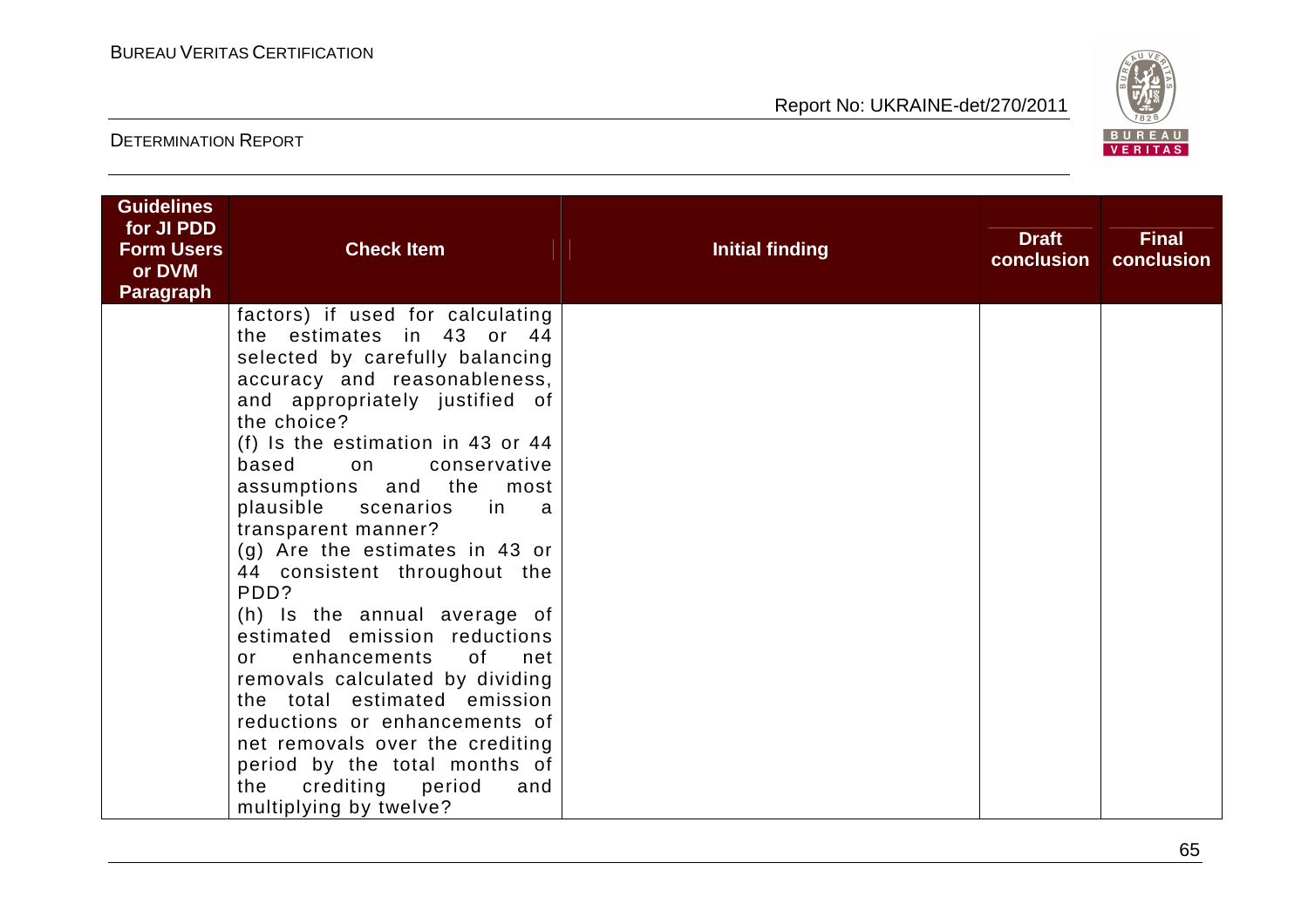

| <b>Guidelines</b><br>for JI PDD<br><b>Form Users</b><br>or DVM<br><b>Paragraph</b> | <b>Check Item</b>                                                                                                                                                                                                                                                                     | <b>Initial finding</b>                                                           | <b>Draft</b><br>conclusion | <b>Final</b><br>conclusion |
|------------------------------------------------------------------------------------|---------------------------------------------------------------------------------------------------------------------------------------------------------------------------------------------------------------------------------------------------------------------------------------|----------------------------------------------------------------------------------|----------------------------|----------------------------|
| 46                                                                                 | If the calculation of the baseline<br>emissions or net removals is to<br>be performed ex post, does the<br>PDD include an illustrative ex<br>ante emissions or net removals<br>calculation?                                                                                           | Yes, the illustrative ex ante emission<br>calculations are presented in the PDD. | OK.                        | OK.                        |
|                                                                                    |                                                                                                                                                                                                                                                                                       | Approved CDM methodology approach only                                           |                            |                            |
| 47(a)                                                                              | Is the estimation of emission<br>reductions or enhancements of<br>removals<br>made<br>net<br>in.<br>accordance with the approved<br>CDM methodology?                                                                                                                                  | N/A                                                                              | N/A                        | N/A                        |
| 47(b)                                                                              | Is the estimation of emission<br>reductions or enhancements of<br>net removals presented in the<br>PDD:<br>- On a periodic basis?<br>- At least from the beginning<br>until the end of the crediting<br>period?<br>- On a source-by-source/sink-<br>by-sink basis?<br>- For each GHG? | N/A                                                                              | N/A                        | N/A                        |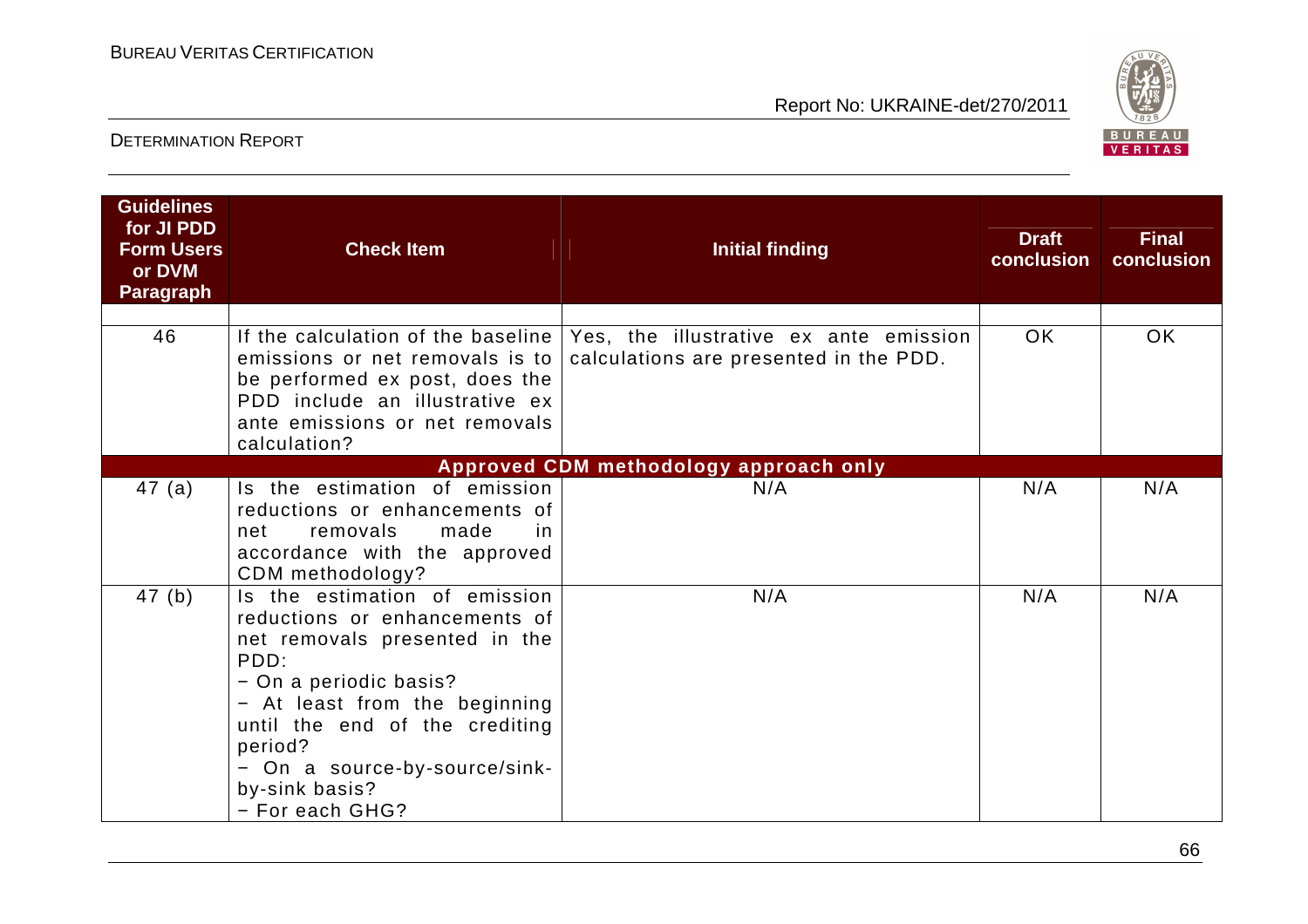

| - In tones of CO2 equivalent,<br>using global warming potentials<br>defined by decision 2/CP.3 or<br>as subsequently revised in<br>accordance with Article 5 of the<br>Kyoto Protocol?<br>- Are the formula used for<br>the<br>calculating<br>estimates<br>consistent throughout the PDD?<br>- Are the estimates consistent<br>throughout the<br>PDD?<br>Is the annual average of<br>$\qquad \qquad -$<br>estimated emission reductions<br>enhancements<br>of<br>net<br>or<br>removals calculated by dividing<br>the total estimated emission<br>reductions or enhancements of<br>net removals over the crediting<br>period by the total months of<br>crediting period<br>the<br>and<br>multiplying by twelve?<br><b>Environmental impacts</b><br>Does the PDD list and attach Under<br>OK<br>OK<br>48(a)<br>the<br>legislative<br>of<br>framework | <b>Guidelines</b><br>for JI PDD<br><b>Form Users</b><br>or DVM<br><b>Paragraph</b> | <b>Check Item</b> |  | Initial finding |  | <b>Draft</b><br>conclusion | <b>Final</b><br>conclusion |
|----------------------------------------------------------------------------------------------------------------------------------------------------------------------------------------------------------------------------------------------------------------------------------------------------------------------------------------------------------------------------------------------------------------------------------------------------------------------------------------------------------------------------------------------------------------------------------------------------------------------------------------------------------------------------------------------------------------------------------------------------------------------------------------------------------------------------------------------------|------------------------------------------------------------------------------------|-------------------|--|-----------------|--|----------------------------|----------------------------|
|                                                                                                                                                                                                                                                                                                                                                                                                                                                                                                                                                                                                                                                                                                                                                                                                                                                    |                                                                                    |                   |  |                 |  |                            |                            |
|                                                                                                                                                                                                                                                                                                                                                                                                                                                                                                                                                                                                                                                                                                                                                                                                                                                    |                                                                                    |                   |  |                 |  |                            |                            |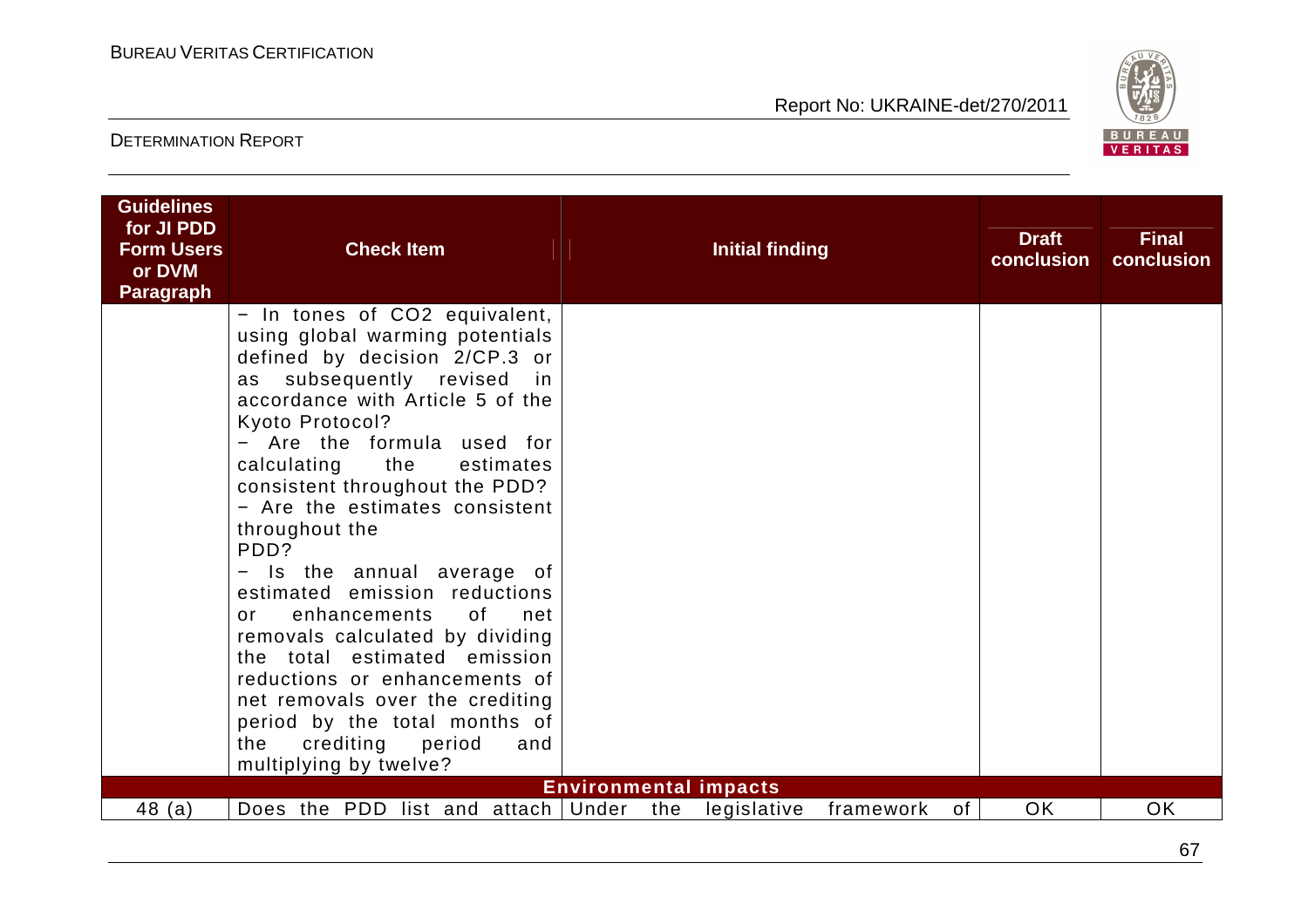

| <b>Guidelines</b><br>for JI PDD<br><b>Form Users</b><br>or DVM<br><b>Paragraph</b> | <b>Check Item</b>                                                                                                                                                                                                                                                                                                                                                                     | <b>Initial finding</b>                                                                                                                                                                                                                                                                                                      | <b>Draft</b><br>conclusion | <b>Final</b><br>conclusion |
|------------------------------------------------------------------------------------|---------------------------------------------------------------------------------------------------------------------------------------------------------------------------------------------------------------------------------------------------------------------------------------------------------------------------------------------------------------------------------------|-----------------------------------------------------------------------------------------------------------------------------------------------------------------------------------------------------------------------------------------------------------------------------------------------------------------------------|----------------------------|----------------------------|
|                                                                                    | documentation on the analysis<br>of the environmental impacts of<br>including<br>project,<br>the<br>transboundary<br>impacts,<br>in I<br>accordance with procedures as $ $<br>determined by the host Party?                                                                                                                                                                           | Ukraine "On Environmental Protection"<br>"Structure<br>and<br>Content<br>and<br>0f<br>Environmental Impact Assessment (EIA)<br>designing<br>when<br>and<br>constructiing<br>factories, buildings and structures" the<br>Company is not obliged to carry out<br>Environmental Impact Assessment for<br>this type of project. |                            |                            |
| 48(b)                                                                              | in 48<br>$ f -$<br>the<br>analysis<br>(a)<br>impacts<br>are<br>the<br>significant<br>by<br>project<br>participants or the host Party,<br><b>PDD</b><br>does<br>the<br>provide<br>conclusion and all references to<br>supporting documentation of an<br>environmental<br>impact<br>undertaken<br>assessment<br>-in<br>accordance with the procedures<br>as required by the host Party? | The information on environmental impact<br>indicates that the environmental is sufficiently described in the section<br>considered $ F.2.$ of the PDD.                                                                                                                                                                      | OK.                        | OK.                        |
|                                                                                    |                                                                                                                                                                                                                                                                                                                                                                                       | <b>Stakeholder consultation</b>                                                                                                                                                                                                                                                                                             |                            |                            |
| 49                                                                                 |                                                                                                                                                                                                                                                                                                                                                                                       | If stakeholder consultation was Special conferences and symposiums<br>undertaken in accordance with devoted to implementation of the project<br>and<br>the procedure as required by on electricity losses reduction                                                                                                         | <b>OK</b>                  | <b>OK</b>                  |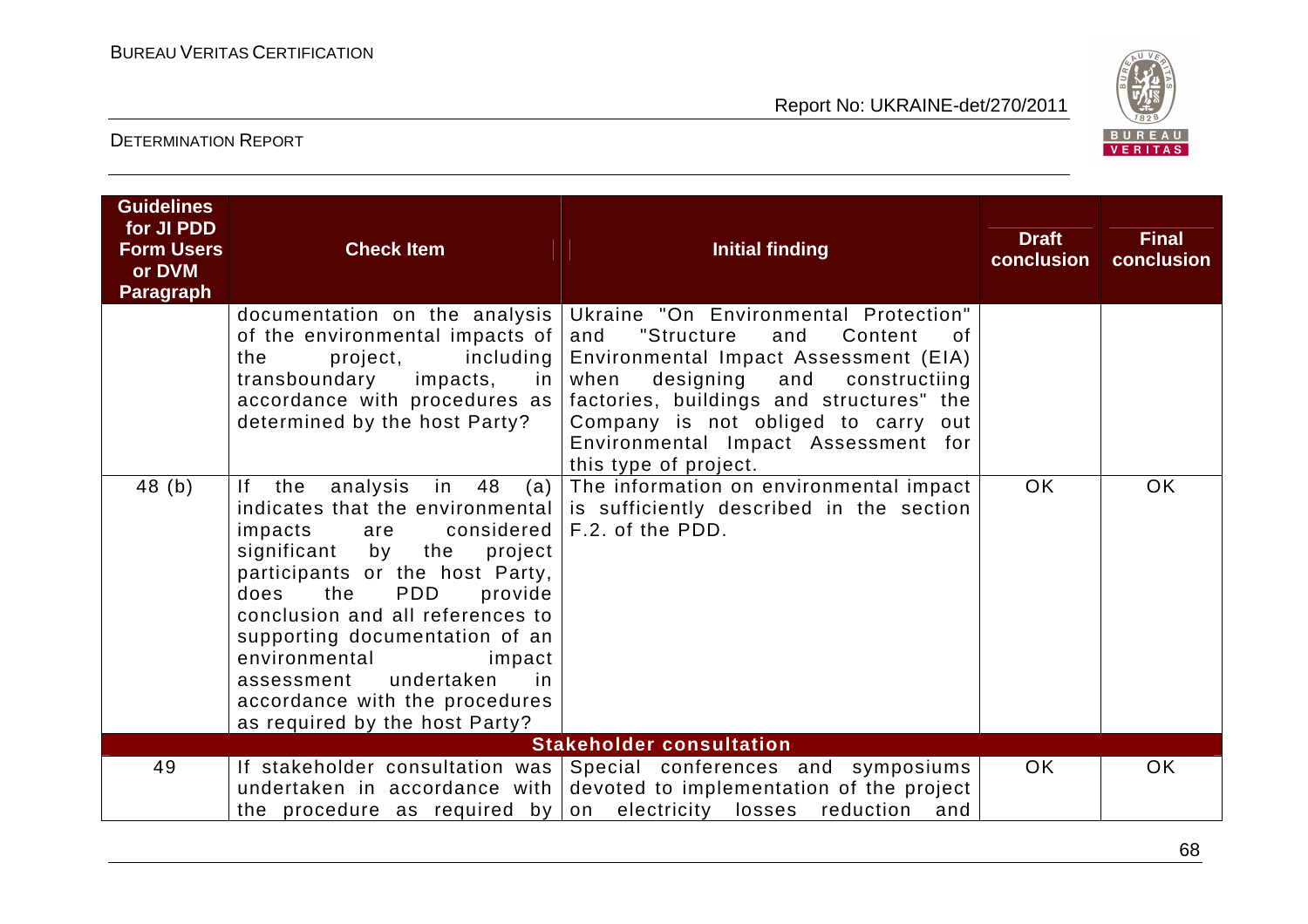

#### DETERMINATION REPORT

| <b>Guidelines</b><br>for JI PDD<br><b>Form Users</b><br>or DVM<br><b>Paragraph</b> | <b>Check Item</b>                                                                                                                                                                                                                            | Initial finding                                                                                                                                                                                                                    | <b>Draft</b><br>conclusion | <b>Final</b><br>conclusion |
|------------------------------------------------------------------------------------|----------------------------------------------------------------------------------------------------------------------------------------------------------------------------------------------------------------------------------------------|------------------------------------------------------------------------------------------------------------------------------------------------------------------------------------------------------------------------------------|----------------------------|----------------------------|
|                                                                                    | the host Party, does the PDD<br>provide:<br>(a) A list of stakeholders from<br>have been received, if any?<br>The<br>(b)<br>nature<br>the<br>0f<br>comments?<br>(c) A description on whether<br>and how the comments have<br>been addressed? | implementation of automated systems for<br>commercial accounting of electric power<br>organized in the Company.<br>were<br>whom comments on the projects   Information is constantly covered on the<br>official Company's website. |                            |                            |

#### **Table 2 Resolution of Corrective Action and Clarification Requests**

| Draft report clarifications,<br>corrective action and forward<br>action requests by<br>verification team       | Ref.<br>to<br>checklist<br>question<br>in table 1 | Summary of project participant<br>response                                                                        | <b>Verification team</b><br>conclusion                                 |
|----------------------------------------------------------------------------------------------------------------|---------------------------------------------------|-------------------------------------------------------------------------------------------------------------------|------------------------------------------------------------------------|
| CAR01<br>Please, add to the section A.2.<br>of the PDD the description of<br>baseline<br>scenario<br>as<br>per | A.2                                               | baseline   The<br>description of<br>The<br>scenario was added to the section   based<br>A.2 of the PDD version 2. | closed<br>issue<br>IS.<br>due<br>on.<br>amendments made in the<br>PDD. |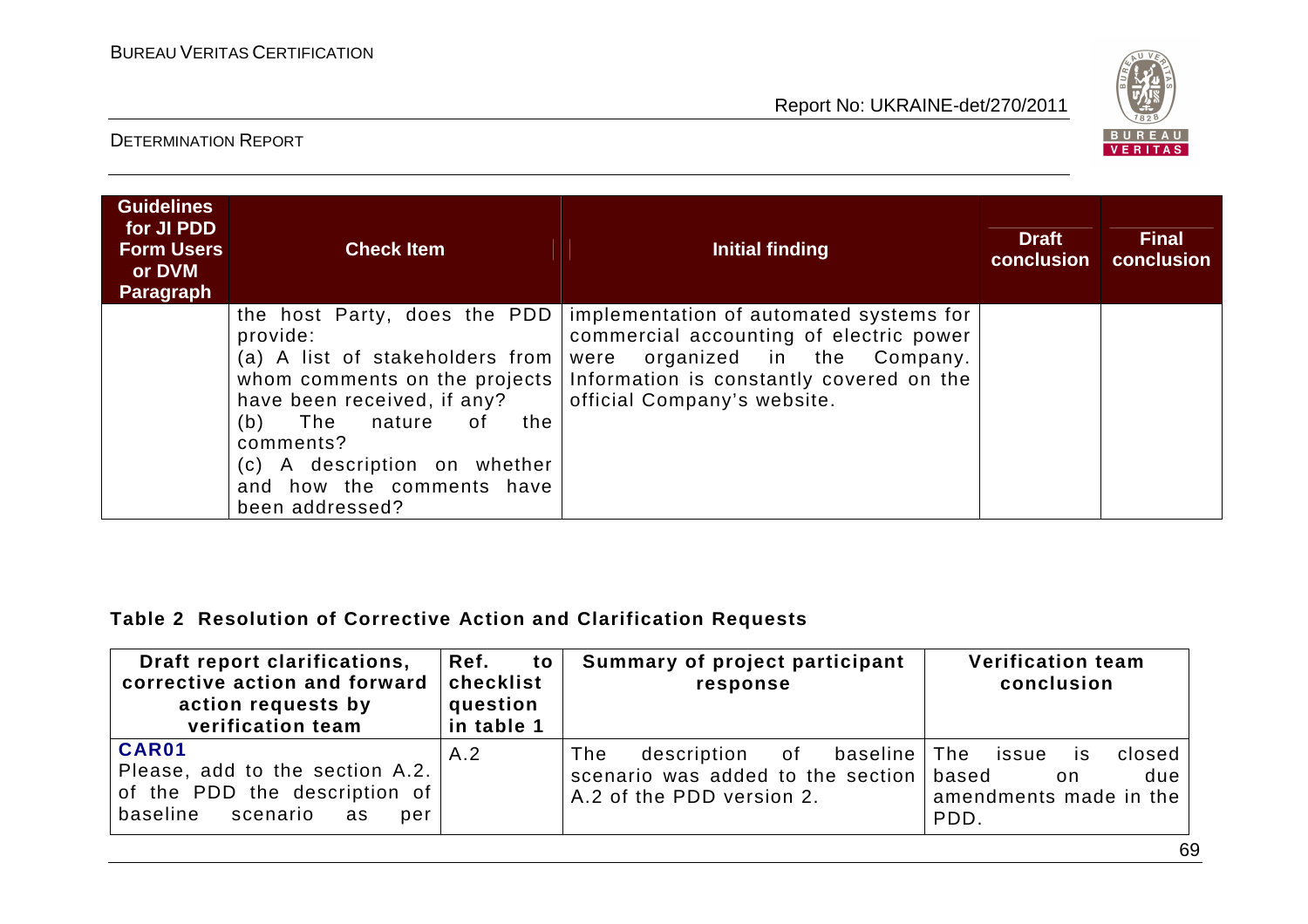

| Guidelines for users of the JI<br>PDD form (version 04).                                                                                                                                             |         |                                                                                                                                                                                                                                                                                                                                                                                                                                                                                                                                                                                                                                                          |                                                                                        |
|------------------------------------------------------------------------------------------------------------------------------------------------------------------------------------------------------|---------|----------------------------------------------------------------------------------------------------------------------------------------------------------------------------------------------------------------------------------------------------------------------------------------------------------------------------------------------------------------------------------------------------------------------------------------------------------------------------------------------------------------------------------------------------------------------------------------------------------------------------------------------------------|----------------------------------------------------------------------------------------|
| CAR02<br>Please,<br>provide<br>the<br>interpretation for abbreviations<br>and abridgments in the PDD<br>when first mentioned in the<br>text.                                                         | A.2     | The corresponding interpretation<br>for abbreviations and abridgments<br>are provided in the PDD version 2.                                                                                                                                                                                                                                                                                                                                                                                                                                                                                                                                              | PDD was checked. The<br>issue is closed.                                               |
| <b>CAR03</b><br>information<br>Please, add the<br>concerning project location to<br>the section A.4.1.3.                                                                                             | A.4.1.3 | The respective information was PDD was checked. The<br>added to the section A.4.1.3 of the<br>PDD version 2.                                                                                                                                                                                                                                                                                                                                                                                                                                                                                                                                             | issue is closed.                                                                       |
| CAR04<br>Please, add to PDD information<br>concerning each measure to be<br>implemented<br>according<br>to<br>(organizational,<br>project<br>technical) and explain how they<br>will be implemented. | A.4.2   | In the framework of the Project it is<br>form<br>the<br><b>TLE</b><br>provided<br>to<br>management system (energy rate<br>setting, energy audit and energy<br>management) in the Company for<br>effective implementation<br>of a<br>of organizational<br>number<br>and<br>technical measures as well as<br>developing<br>and<br>measures<br>on<br>the<br>methodological<br>improving<br>provision of TLE reduction during<br>implementation<br>licensed<br>of<br>activities<br>electricity<br>on<br>transmission and distribution. Lists<br>of these activities are listed below:<br>Organizational measures of<br>$1_{\cdot}$<br>methodological support | The issue is closed on<br>the<br>basis<br>of<br>the<br>corrections made in the<br>PDD. |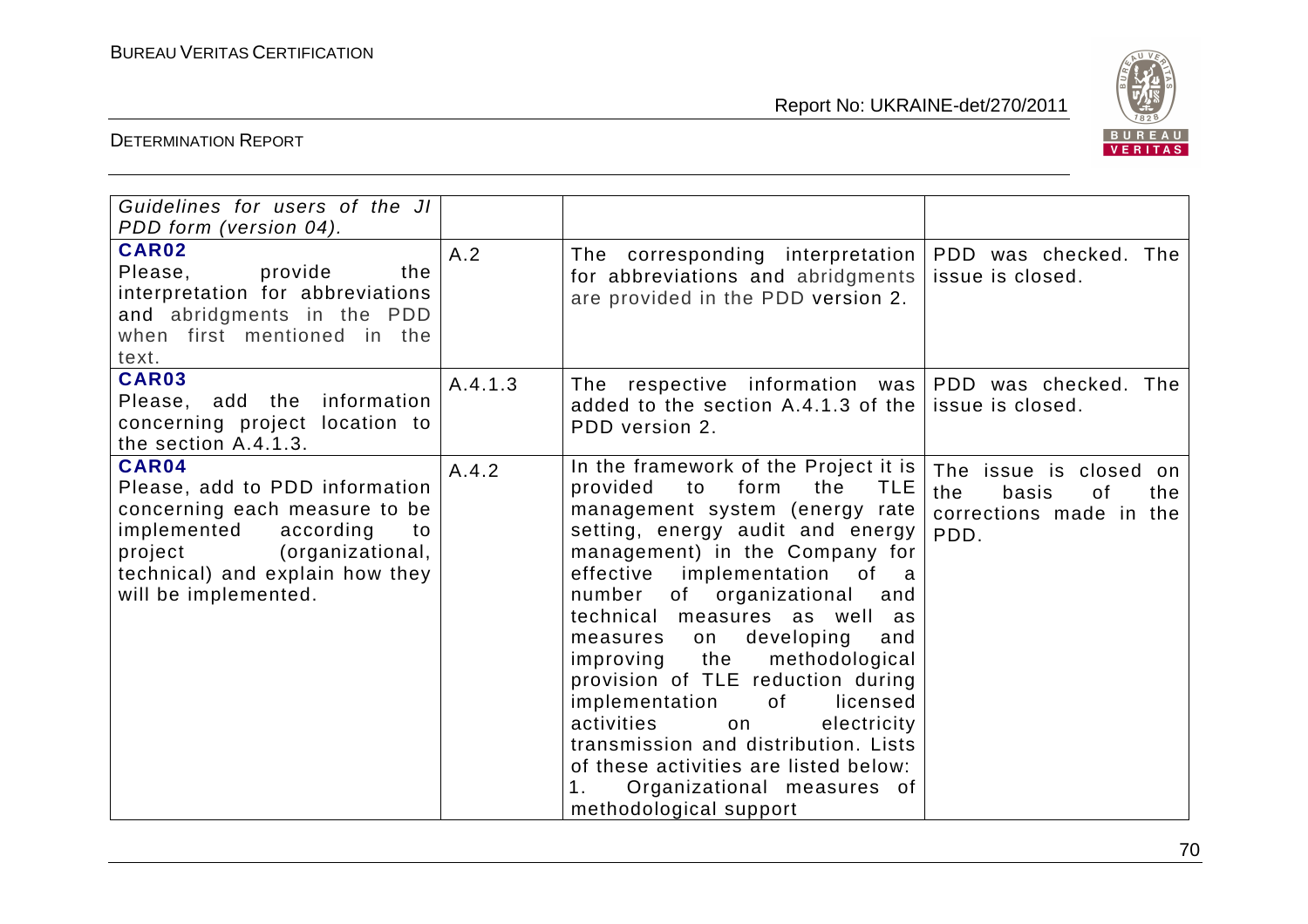

|                                                                                                                                                                                                                                                                                                                  |         | 2. Organizational and technical<br>measures<br>3. Technical measures<br>Corresponding corrections<br>were<br>made in the section A.4.2 of the<br>PDD version 2.                                                                                              |                                                                                                                        |
|------------------------------------------------------------------------------------------------------------------------------------------------------------------------------------------------------------------------------------------------------------------------------------------------------------------|---------|--------------------------------------------------------------------------------------------------------------------------------------------------------------------------------------------------------------------------------------------------------------|------------------------------------------------------------------------------------------------------------------------|
| <b>CAR05</b><br>PDD<br>Please,<br>add<br>to<br>the<br>information on implementation<br>schedule<br>for each type of<br>envisaged by the<br>measures<br>project.                                                                                                                                                  | A.4.2   | The project implementation was<br>added to the PDD ver.2.<br>The<br>schedule of reconstruction and<br>modernization<br>of the control of the control.<br>enterprise's<br>distribution electricity grids were<br>provided in the section A.4.2 of the<br>PDD. | The issue is closed on<br>the<br>basis<br>οf<br>the<br>information provided and<br>due corrections made in<br>the PDD. |
| <b>CAR06</b><br>Please, correct formatting of<br>the section A.4.3.1. as per<br>Guidelines for users of the JI<br>PDD form (version 04).                                                                                                                                                                         | A.4.3.1 | Formatting of the Table A.4.3.1<br>was corrected as per Guidelines<br>for users of the JI PDD form<br>(version $04$ ).                                                                                                                                       | PDD was checked. The<br>issue is closed.                                                                               |
| <b>CAR07</b><br>It is stated in the section<br>that<br>the<br>A.4.3.1<br>estimated<br>amount of emission reductions<br>during the first commitment<br>period is enclosed in the Table<br>4 and the Table 6. As the first<br>commitment period lasts form<br>2008 till 2012, this statement<br>must be corrected. | A.4.3.1 | The necessary corrections were<br>made to the PDD ver.2. The<br>amount of emission<br>expected<br>reductions before, during and after<br>the first commitment period were<br>presented in the section A.4.3.1 of<br>the PDD.                                 | The<br>closed<br>issue<br>is<br>based<br>the<br>on<br>due<br>corrections made.                                         |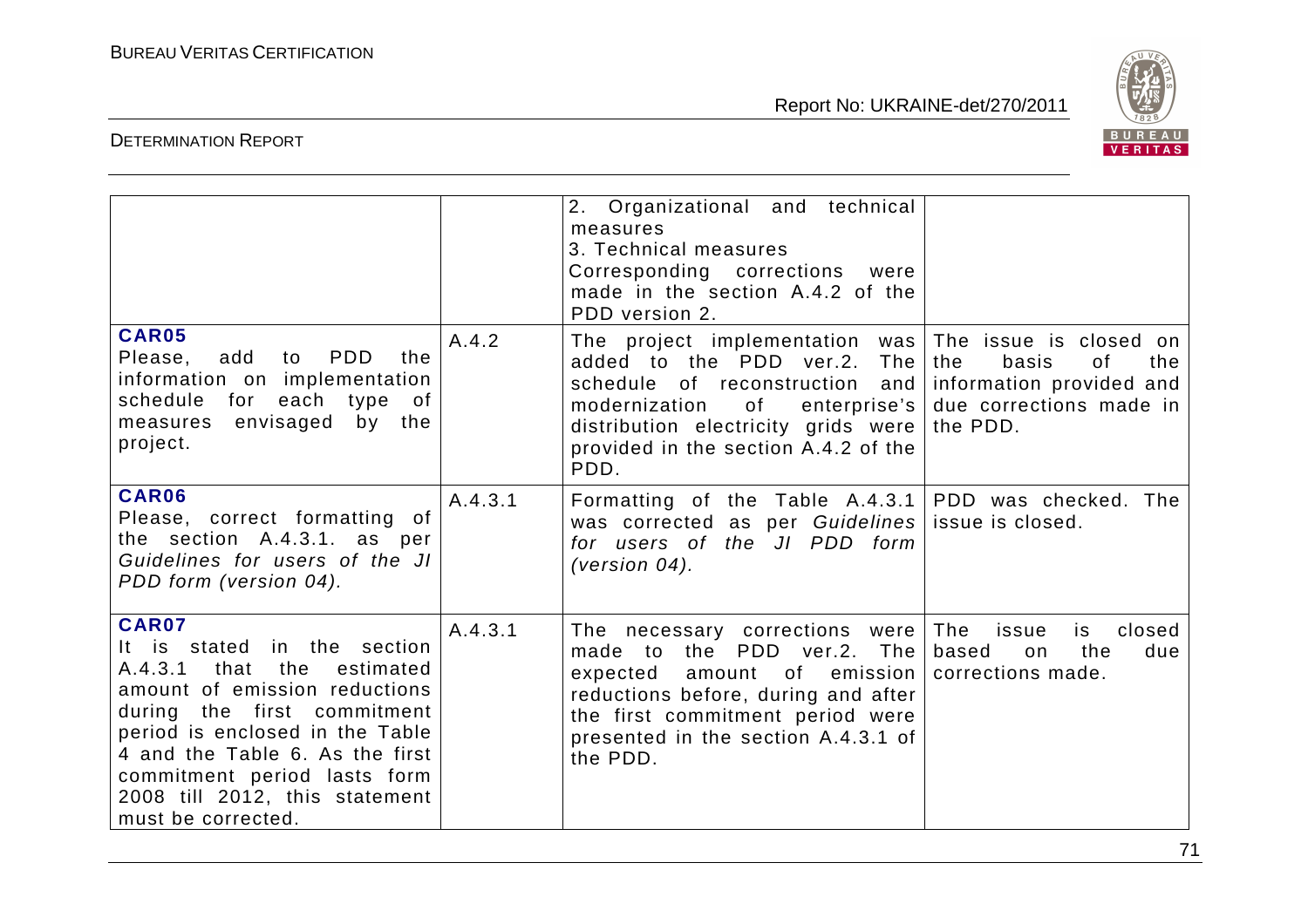

| CAR08<br>The project has no approval of<br>the host Party and the sponsor<br>Parties.<br>Please<br>submit<br>corresponding approvals to AIE.                                                                                           | A.5. | After determination the project, the<br>PDD and Determination report will<br>the<br>State<br>submitted<br>to<br>be<br>Environmental Investment Agency<br>of Ukraine to obtain a Letter of<br>Approval.                                                                                                                                                                                                                                                                                                                                      | The<br>conclusion<br>is<br>pending<br>written<br>approvals by the Parties<br>involved.                                 |
|----------------------------------------------------------------------------------------------------------------------------------------------------------------------------------------------------------------------------------------|------|---------------------------------------------------------------------------------------------------------------------------------------------------------------------------------------------------------------------------------------------------------------------------------------------------------------------------------------------------------------------------------------------------------------------------------------------------------------------------------------------------------------------------------------------|------------------------------------------------------------------------------------------------------------------------|
| CAR09<br>Guidance<br>According to<br>on<br>criteria for baseline setting and<br>monitoring,<br>the<br>detailed<br>description of each alternative<br>used to establish baseline must<br>be provided in the section B.1.<br>of the PDD. | 22   | Three alternatives were identified<br>to establish baseline:<br>Alternative 1.1: Continuation of the<br>current situation, without JI project<br>implementation.<br>Alternative 1.2: The proposed<br>project activity without the use of<br>Joint Implementation mechanism.<br>Alternative 1.3: Partial<br>project<br>activities (to implement not all<br>project equipment) without the use<br>the<br>Joint<br>Implementation<br>0f<br>Mechanism.<br>The detailed description of each<br>alternative was included in the<br>PDD version 2. | The issue is closed on<br>the<br>basis<br>0f<br>the<br>information provided and<br>due corrections made in<br>the PDD. |
| <b>CAR10</b><br>Annex 2 shall contain a short<br>description of the key elements<br>in a tabular form. Please, make<br>corresponding corrections.                                                                                      | 23   | of<br>The<br>description<br>the<br>key<br>elements in the tabular form was<br>added to the Annex 2 of the PDD<br>ver.2.                                                                                                                                                                                                                                                                                                                                                                                                                     | The PDD was checked.<br>The issue is closed.                                                                           |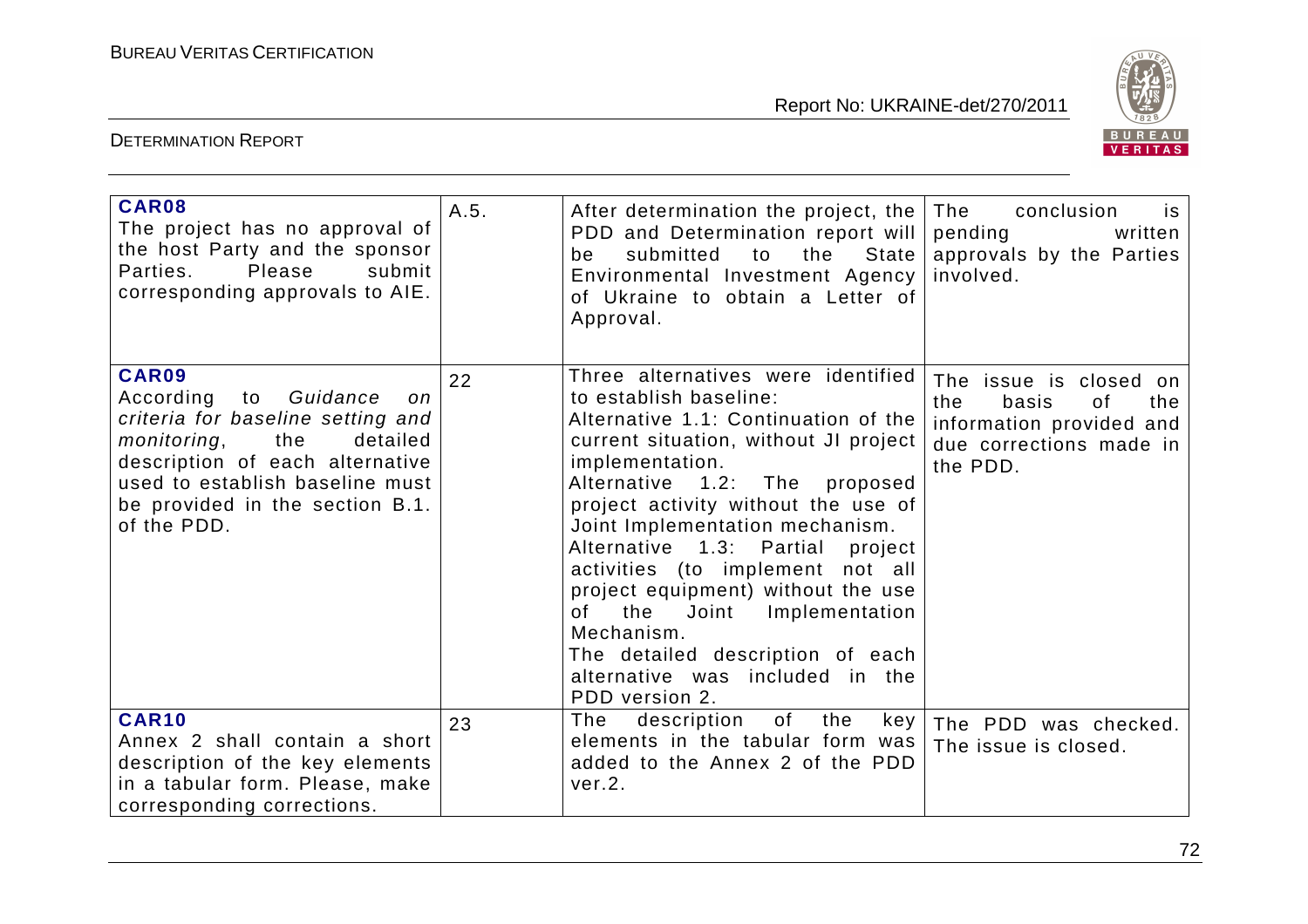

| <b>CAR11</b><br>Please,<br>note<br>that<br>the<br>parameters indicated in<br>the<br>section B.1 of the PDD do not<br>calculating<br>allow<br>electricity<br>losses for each<br>of<br>type<br>equipment and transmission<br>line of various types. Please,<br>provide all key factors in the<br>section B in a tabular form as<br>per Guidelines for users of the<br>JI PDD form (version 04). | 23 | The baseline scenario envisages<br>the continuation of the situation<br>existing prior<br>to the project<br>implementation<br>with<br>minimum<br>repairs on the background<br>of .<br>overall deterioration in electricity<br>supply system. In<br>case<br>the<br>is<br>proposed<br>project<br>not<br>implemented electrical energy will<br>still<br>be<br>transported<br>with<br>considerable losses in the grid.<br>Electricity losses in the baseline<br>scenario will be determined for<br>each year when monitoring activity<br>takes place. These losses will be<br>calculated<br>for<br>each<br>project<br>measure based on the data on the<br>grid stat before the activity<br>implementation.<br>Detailed<br>information on the algorithm of<br>baseline calculation is given in<br>Section D.1 of the PDD ver.2. | The<br>closed<br>issue<br>is<br>based on due corrections<br>made.                     |
|-----------------------------------------------------------------------------------------------------------------------------------------------------------------------------------------------------------------------------------------------------------------------------------------------------------------------------------------------------------------------------------------------|----|----------------------------------------------------------------------------------------------------------------------------------------------------------------------------------------------------------------------------------------------------------------------------------------------------------------------------------------------------------------------------------------------------------------------------------------------------------------------------------------------------------------------------------------------------------------------------------------------------------------------------------------------------------------------------------------------------------------------------------------------------------------------------------------------------------------------------|---------------------------------------------------------------------------------------|
| <b>CAR12</b><br>information<br>concerning<br>The<br>selected baseline period and<br>algorithm of baseline emissions<br>calculation<br>must be clearly<br>indicated in the section B of the<br>PDD. The required justification                                                                                                                                                                 | 23 | The information concerning the<br>algorithm of baseline emissions<br>calculation with the appropriate<br>justification was included into the<br>section B.1 of the PDD ver.2                                                                                                                                                                                                                                                                                                                                                                                                                                                                                                                                                                                                                                               | The<br>closed<br>issue<br>is<br>based<br>the<br>on.<br>amendments made to the<br>PDD. |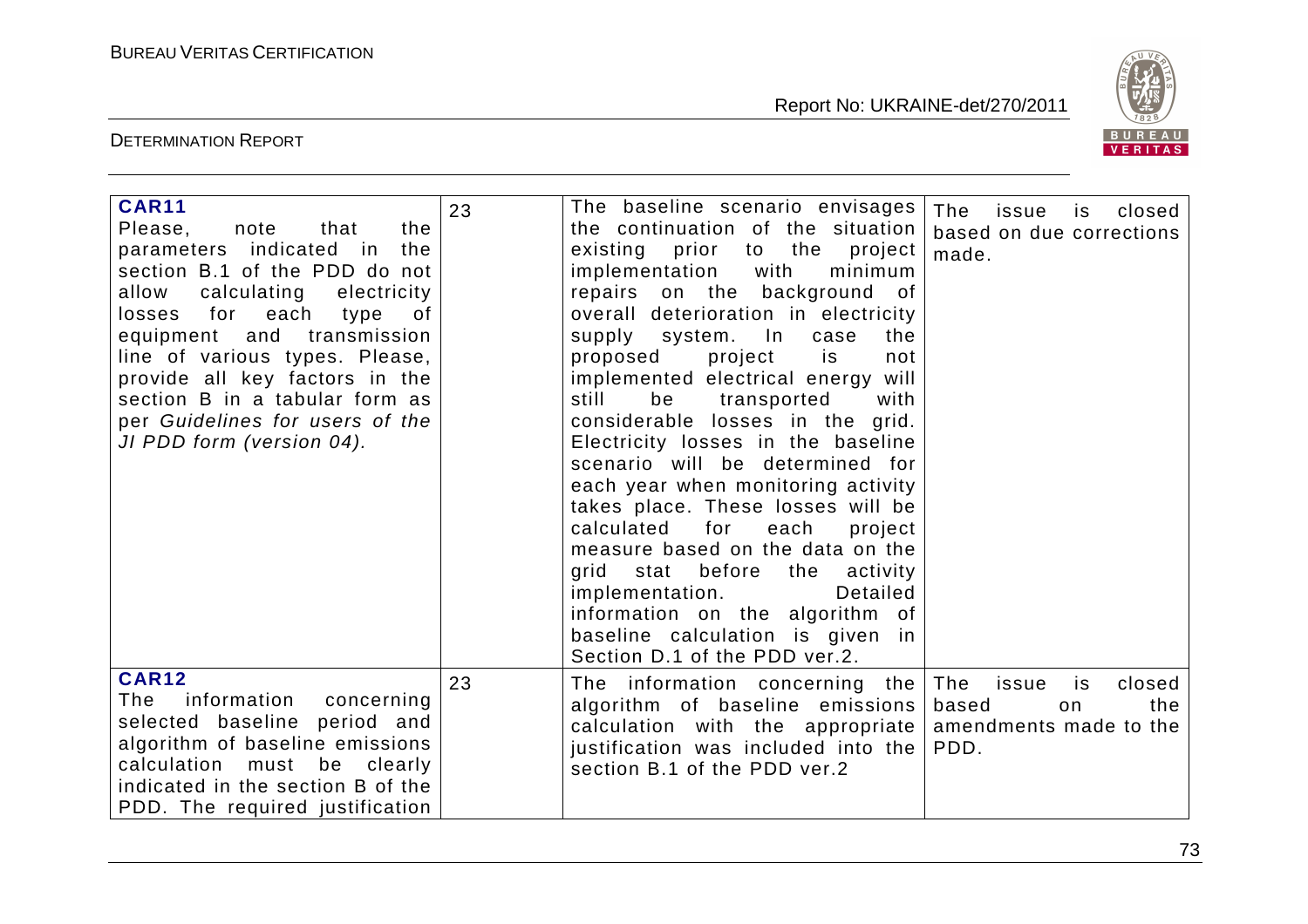

| regarding baseline scenario<br>establishment also<br>must be<br>provided in the PDD.                                                                                                                                                                                                                                                                            |    |                                                                                                                                                                                                                                                                                                                                                                                                                                                                                                                                                                                                                                                                                                                                                                                                                                                                             |                                                                                         |
|-----------------------------------------------------------------------------------------------------------------------------------------------------------------------------------------------------------------------------------------------------------------------------------------------------------------------------------------------------------------|----|-----------------------------------------------------------------------------------------------------------------------------------------------------------------------------------------------------------------------------------------------------------------------------------------------------------------------------------------------------------------------------------------------------------------------------------------------------------------------------------------------------------------------------------------------------------------------------------------------------------------------------------------------------------------------------------------------------------------------------------------------------------------------------------------------------------------------------------------------------------------------------|-----------------------------------------------------------------------------------------|
| <b>CAR13</b><br>Application of emission factor<br>for Ukrainian electricity grid for<br>2005 referred to "Ukraine -<br>Assessment of new calculation<br>of CEF" approved TUV SUD<br>17.08.2007" is illegitimate as<br>this coefficient is valid since<br>2006.<br>Please,<br>make<br>corresponding corrections and<br>provide<br>corresponding<br>confirmation. | 25 | The CAR has been taken into The issue is closed on<br>account I the PDD ver.2 and in the<br>ERUs calculation.<br>The CO2 emission factors for<br>2004-2005 were taken from the<br>"Operational Guidelines for Project<br>Design<br>Joint<br><b>Documents</b><br>of<br>Implementation Projects Volume 1:<br>General guidelines" (ERUPT),<br>issued by Ministry of Economic<br>Affairs of the Netherlands.<br>Carbon dioxide emission factors<br>for 2006-2007 are taken from the<br>"Carbon<br>document<br>dioxide<br>emission factors (for energy<br>consumption according to the<br>methodology<br>"Ukraine<br>Assessment of new calculation of<br>CEF", approved by TUV SUD<br>$17.08.2007$ ;<br>Carbon dioxide emission factors<br>for 2008 are taken from Order of<br>National<br>Environmental<br>the<br>Investment Agency of Ukraine<br>(hereinafter - NEIAU) № 62 of | the basis of information<br>provided and appropriate<br>corrections made to the<br>PDD. |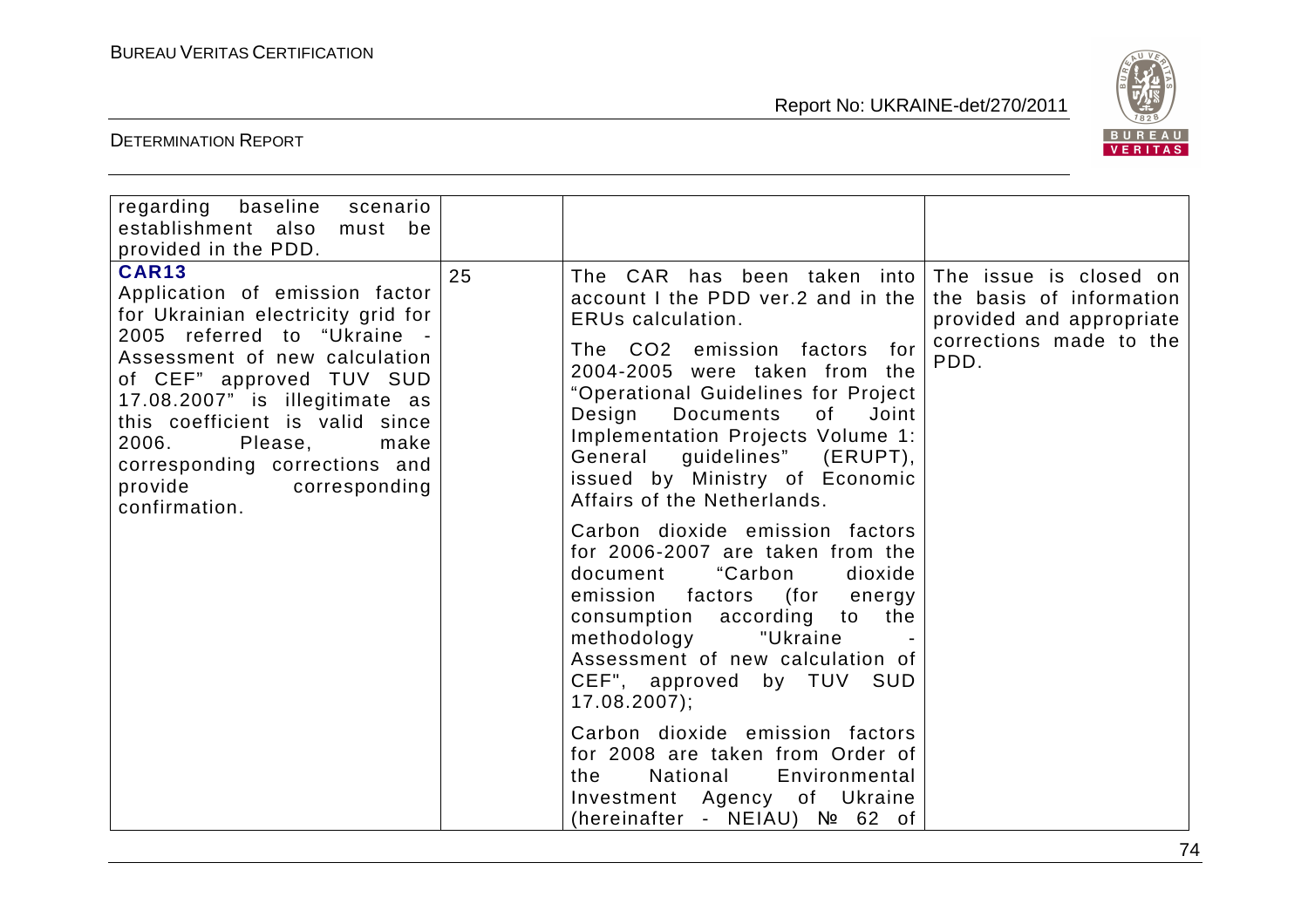

|                                                                                                                                                                                                                                                                                                                                                                                                                    |    | "On<br>15.04.2011<br>0f<br>approval<br>specific carbon dioxide emission<br>factors in 2008";                                                                                  |                                                                                                                      |
|--------------------------------------------------------------------------------------------------------------------------------------------------------------------------------------------------------------------------------------------------------------------------------------------------------------------------------------------------------------------------------------------------------------------|----|-------------------------------------------------------------------------------------------------------------------------------------------------------------------------------|----------------------------------------------------------------------------------------------------------------------|
|                                                                                                                                                                                                                                                                                                                                                                                                                    |    | Carbon dioxide emission factors<br>for 2009 are taken from the Order<br>of NEIAU # 63 of 15.04.2011 "On<br>approval of specific carbon dioxide<br>emission factors in 2009";  |                                                                                                                      |
|                                                                                                                                                                                                                                                                                                                                                                                                                    |    | Carbon dioxide emission factors<br>for 2010 are taken from the Order<br>of NEIAU # 43 of 28.03.2011. "On<br>approval of specific carbon dioxide<br>emission factors in 2010"  |                                                                                                                      |
|                                                                                                                                                                                                                                                                                                                                                                                                                    |    | Carbon dioxide emission factors<br>for 2011 are taken from the Order<br>of NEIAU # 75 of 12.05.2011. "On<br>approval of specific carbon dioxide<br>emission factors in 2011". |                                                                                                                      |
| <b>CAR14</b><br>Please, provide in the section<br>B.2. the justification of the<br>project additionality<br>the<br>on<br>the<br>basis<br>of the contract of the contract of the contract of the contract of the contract of the contract of the contract<br>investment<br>analysis. Please, note that the<br>analysis<br>does<br>barrier<br>not<br>provide reasonable evidences<br>that the project is additional. | 28 | In the corrected PDD additionality<br>of the project was proved by using<br>the simple cost analysis only.                                                                    | The<br>issue<br>closed<br>is<br>based on the provided<br>information<br>and<br>due<br>amendments made in the<br>PDD. |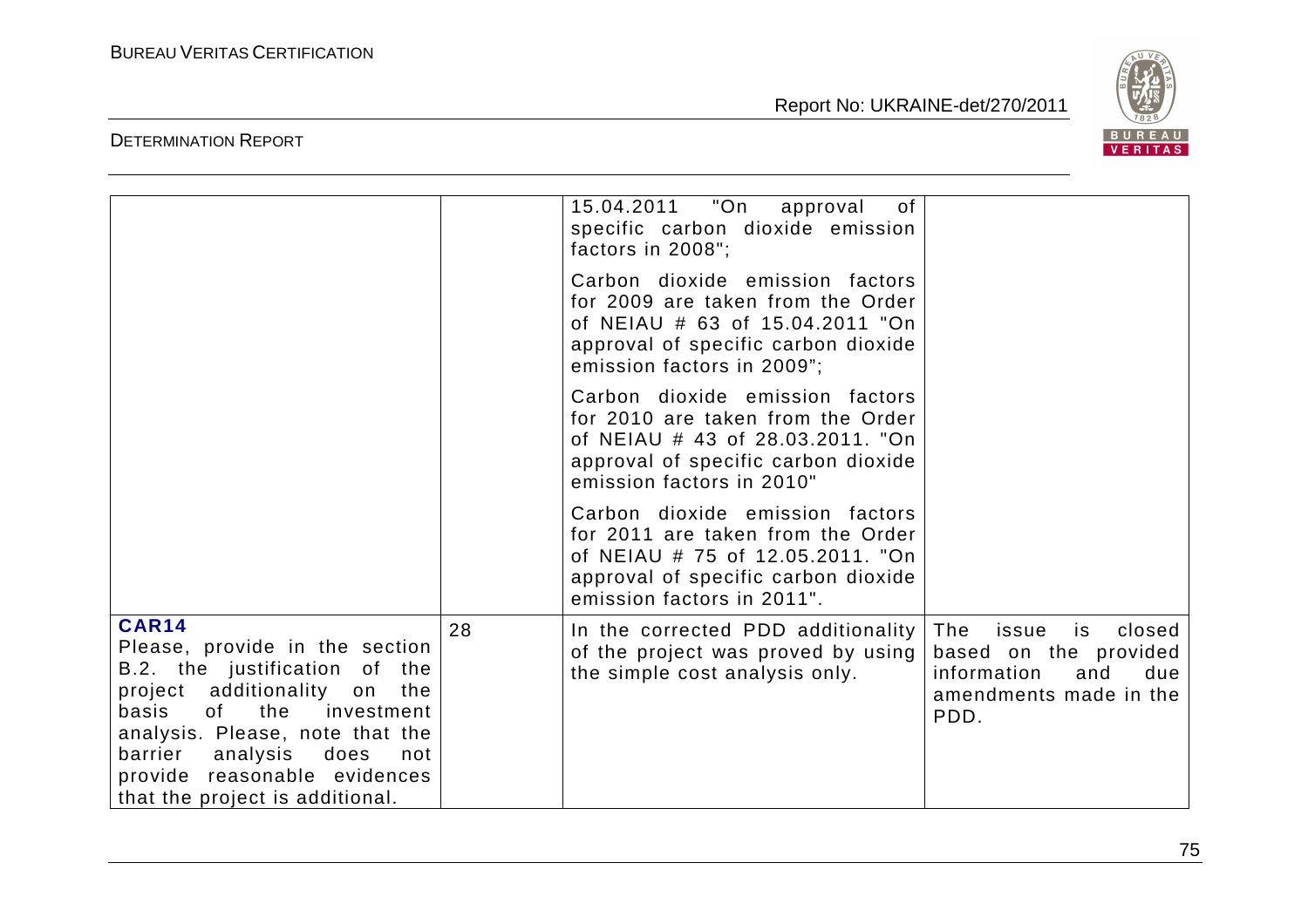

| <b>CAR15</b><br>Please, add to the section B.2.<br>the transparent analysis of any<br>other activities similar to the<br>project activity. Please, indicate<br>if.<br>such<br>projects<br>were<br>implemented in Ukraine earlier.                                                    | 28    | Analysis<br>of<br>project<br>activity<br>similarity demonstrated absence of<br>similar<br>projects<br>in<br>Ukraine.<br>Existing practice of equipment<br>maintenance represented in the<br>variant of baseline chosen for this<br>Project is customary for Ukraine.<br>Due to current practice all losses<br>of electric energy are borne by end<br>consumers; that is<br>why the<br>companies engaged in electricity<br>supply don't have incentives for<br>energy<br>effective<br>projects<br>implementation. | The PDD was checked.<br>The issue is closed.                                                                           |
|--------------------------------------------------------------------------------------------------------------------------------------------------------------------------------------------------------------------------------------------------------------------------------------|-------|------------------------------------------------------------------------------------------------------------------------------------------------------------------------------------------------------------------------------------------------------------------------------------------------------------------------------------------------------------------------------------------------------------------------------------------------------------------------------------------------------------------|------------------------------------------------------------------------------------------------------------------------|
| <b>CAR16</b><br>"project"<br>scheme<br>0f<br>The<br>for<br>baseline<br>boundaries<br>scenario" is indicated in the<br>Figure 13 of the PDD. Please,<br>explain<br>the<br>project<br>how<br>boundaries can be applied for<br>baseline scenario and make<br>corresponding corrections. | 32(a) | The CAR was taken into account I<br>the PDD ver.2. The section B.3<br>contains the baseline scenario<br>boundary scheme and greenhouse<br>gas sources as well as boundaries<br>of the project scenario.                                                                                                                                                                                                                                                                                                          | The<br>issue<br>closed<br>is<br>based on amendments<br>made to the PDD.                                                |
| <b>CAR17</b><br>Please, estimate in the PDD the<br>of<br>emissions<br>sulphur<br>hexafluoride as a result of<br>project implementation. Please,<br>indicate if the emission of this                                                                                                  | 32(d) | Currently in the energy sector,<br>hexafluoride circuit breakers and<br>current transformers are used to<br>transport electric<br>energy<br><u>in</u><br>electricity grids.<br>They are characterized by high                                                                                                                                                                                                                                                                                                    | The issue is closed on<br>the<br>basis<br>0f<br>the<br>information provided and<br>due corrections made in<br>the PDD. |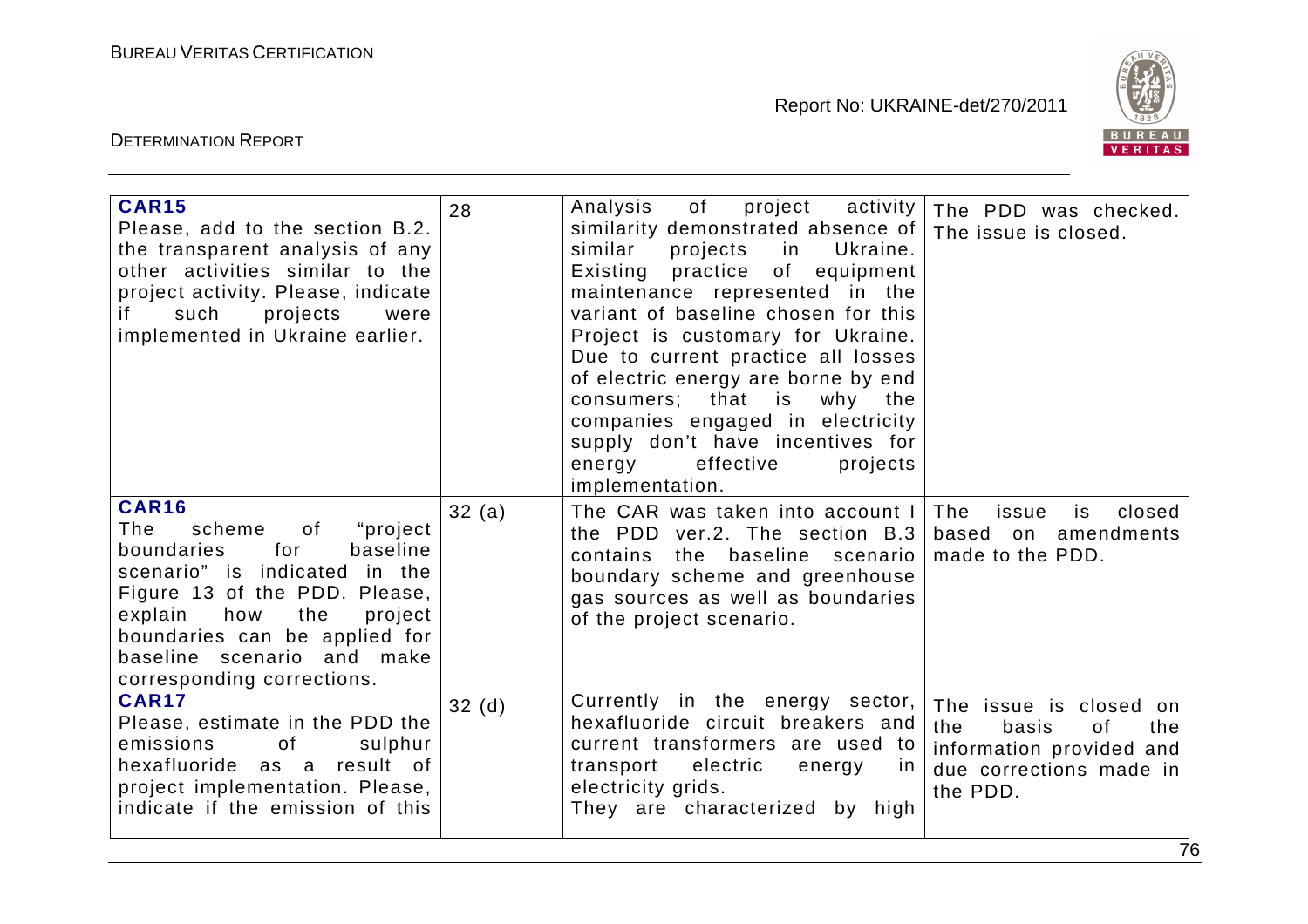

| gas can be neglected.                                                                                                                                                          |       | reliability, durability, simplicity of<br>construction and installation as<br>well as safety. A distinguishing<br>of hexafluoride circuit<br>feature<br>breakers and current transformers<br>the<br>fact<br>that<br>sulphur<br>is.<br>hexafluoride<br>(electrical<br>and<br>technical gas) fulfils the function of<br>arc control and heat insulating<br>hexafluoride<br>medium.<br>Sulphur<br>$(SF_6)$ is a greenhouse gas whose<br>density under normal conditions is<br>five times higher than density of<br>air. Since this equipment provides<br>for a system of leak-proofness<br>control<br>and<br>equipment<br>manufacturers<br>guarantee<br>its<br>smooth operation for 25 years, we<br>can conclude that leakages of $SF_6$<br>are absent and excluded from the<br>project boundaries. |                                          |
|--------------------------------------------------------------------------------------------------------------------------------------------------------------------------------|-------|--------------------------------------------------------------------------------------------------------------------------------------------------------------------------------------------------------------------------------------------------------------------------------------------------------------------------------------------------------------------------------------------------------------------------------------------------------------------------------------------------------------------------------------------------------------------------------------------------------------------------------------------------------------------------------------------------------------------------------------------------------------------------------------------------|------------------------------------------|
| <b>CAR18</b><br>Please, state in the PDD the<br>actual starting date of the<br>project which is indicated in the<br>documentation on JI project<br>realization at the Company. | 34(a) | The appropriate corrections were<br>made in the PDD version 2.                                                                                                                                                                                                                                                                                                                                                                                                                                                                                                                                                                                                                                                                                                                                   | PDD was checked. The<br>issue is closed. |
| <b>CAR19</b><br>Please, compare the expected                                                                                                                                   | 34(b) | The appropriate corrections were PDD was checked. The<br>made in the section C of the PDD                                                                                                                                                                                                                                                                                                                                                                                                                                                                                                                                                                                                                                                                                                        | issue is closed.                         |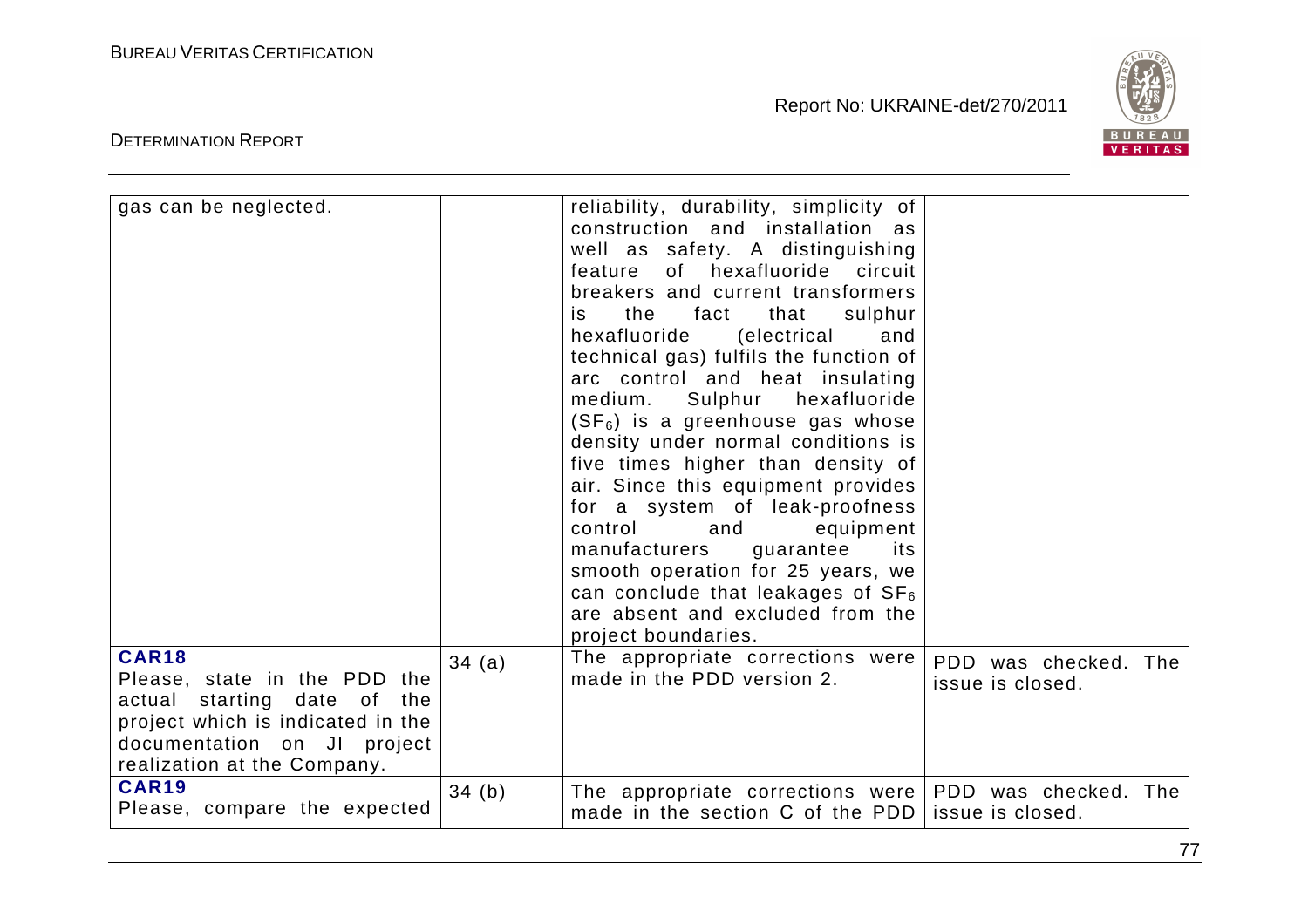

| operational<br>lifetime,<br>the<br>crediting period length and the<br>starting date of the project and<br>provide<br>corresponding<br>corrections in the PDD.                                       |          | version 2.                                                                                                                                                  |                                                                                                            |
|-----------------------------------------------------------------------------------------------------------------------------------------------------------------------------------------------------|----------|-------------------------------------------------------------------------------------------------------------------------------------------------------------|------------------------------------------------------------------------------------------------------------|
| <b>CAR20</b><br>Please, correct the length of<br>the crediting period taking into<br>account the project starting<br>date and the crediting period<br>length stated in the section A of<br>the PDD. | 34 $(c)$ | The appropriate corrections were   PDD was checked. The<br>made in the section C of the PDD<br>version 2.                                                   | issue is closed.                                                                                           |
| <b>CAR21</b><br>No. Necessary information as to<br>reductions<br>emission<br>before<br>2012 and after 2012 must bee<br>added to the section C of the<br>PDD.                                        | 34(d)    | The information as to the expected<br>emission reduction unit amount till<br>2012 and after 2012 was presented<br>in the section C of the PDD version<br>2. | The issue is closed on<br>the basis of amendments<br>made.                                                 |
| <b>CAR22</b><br>All equations in the section D of<br>the PDD must be numbered as<br>per Guidance on criteria for<br>baseline setting and monitoring.<br>Please, make corresponding<br>corrections.  | 35       | All equations in the section D of PDD was checked. The<br>the PDD were numbered as per<br>Guidance on criteria for baseline<br>setting and monitoring.      | issue is closed.                                                                                           |
| <b>CAR23</b><br>Please,<br>note<br>that<br>the<br>parameters indicated<br>the<br>in.<br>section D of the PDD version 01                                                                             | 36(a)    | of<br>emission  <br>methodology<br>The<br>reduction calculation was changed<br>taking<br>the I<br>into<br>account<br>observations.<br>The<br>corrected      | The<br>issue<br>closed<br>is.<br>based on the provided<br>information<br>and<br>appropriate<br>corrections |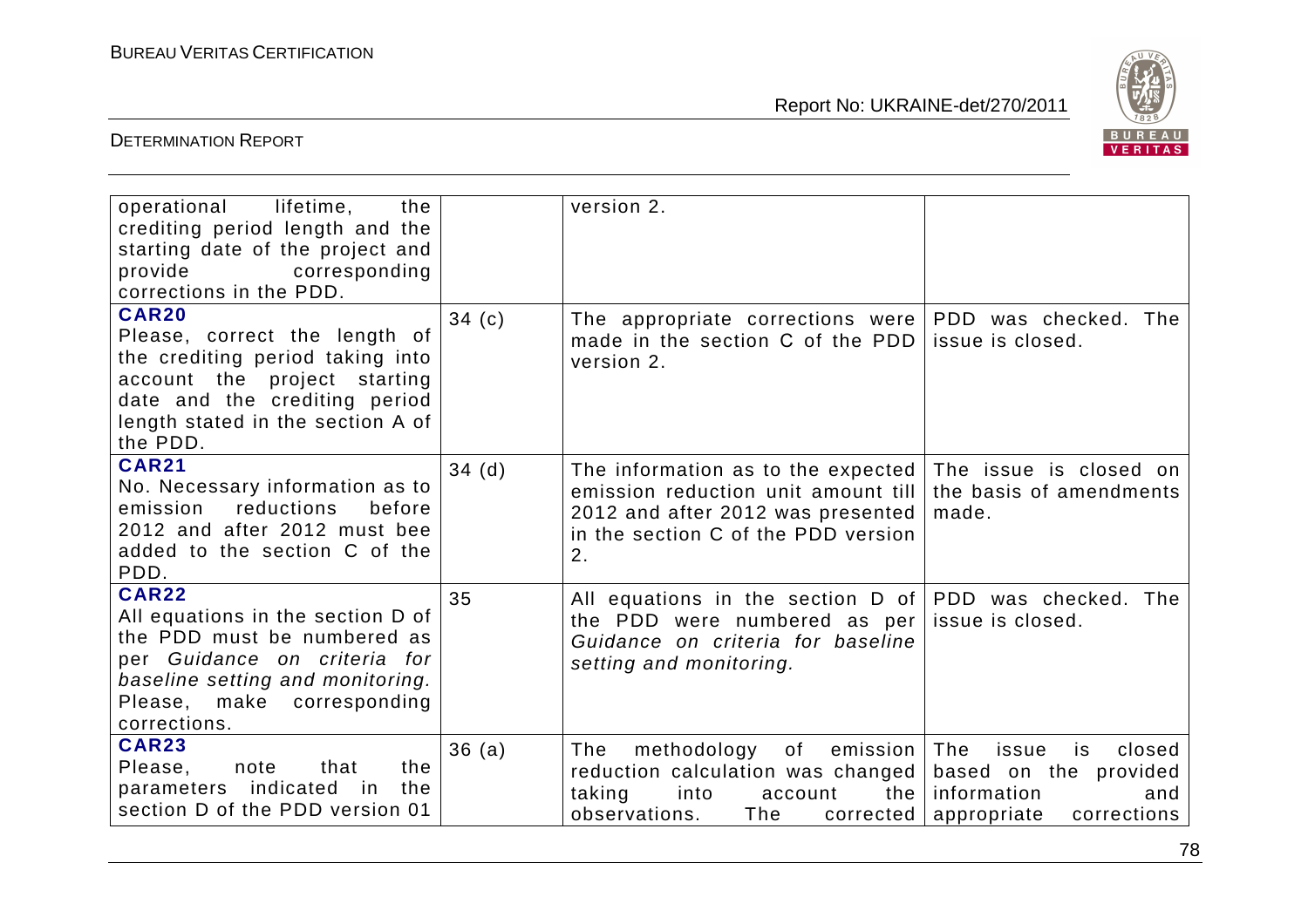

| not allow calculating<br>do<br>electricity losses for each type<br>of equipment and transmission<br>line of various types. The<br>monitoring plan must be altered<br>to reflect only those electricity<br>losses which are achieved as a<br>result<br>of<br>project<br>implementation.                                                                             |       | methodology was described in the $ $ made.<br>section D of the PDD version 2.<br>The monitoring plan was revised<br>according<br>to<br>the<br>corrected<br>methodology.                                                                                                                                                                                                                              |                                                                                                                   |
|--------------------------------------------------------------------------------------------------------------------------------------------------------------------------------------------------------------------------------------------------------------------------------------------------------------------------------------------------------------------|-------|------------------------------------------------------------------------------------------------------------------------------------------------------------------------------------------------------------------------------------------------------------------------------------------------------------------------------------------------------------------------------------------------------|-------------------------------------------------------------------------------------------------------------------|
| <b>CAR24</b><br>monitored<br>All the<br>baseline<br>parameters must be included in<br>the monitoring plan in the<br>section D.1.1.3. of the PDD as<br>per Guidelines for users of the<br>JI PDD form (version 04).                                                                                                                                                 | 36(b) | The monitoring plan in the PDD<br>ver.2<br>contains<br>all<br>necessary<br>baseline parameters.                                                                                                                                                                                                                                                                                                      | PDD was checked. The<br>issue is closed.                                                                          |
| <b>CAR25</b><br>Application of emission factor<br>for Ukrainian electricity grid for<br>2005 referred to "Ukraine -<br>Assessment of new calculation<br>of CEF" approved TUV SUD<br>17.08.2007" is illegitimate as<br>this coefficient is valid since<br>2006.<br>Please,<br>make<br>corresponding corrections of<br>the monitoring plan and ERUs<br>calculations. | 36(b) | The CAR has been taken into<br>account I the PDD ver.2 and in the<br><b>ERUs calculation.</b><br>The CO2 emission factors<br>for<br>2004-2005 were taken from the<br>"Operational Guidelines for Project<br>Design<br><b>Documents</b><br>of<br>Joint<br>Implementation Projects Volume 1:<br>General<br>guidelines"<br>$(ERUPT)$ ,<br>issued by Ministry of Economic<br>Affairs of the Netherlands. | The issue is closed on<br>the basis of information<br>provided and appropriate<br>corrections made to the<br>PDD. |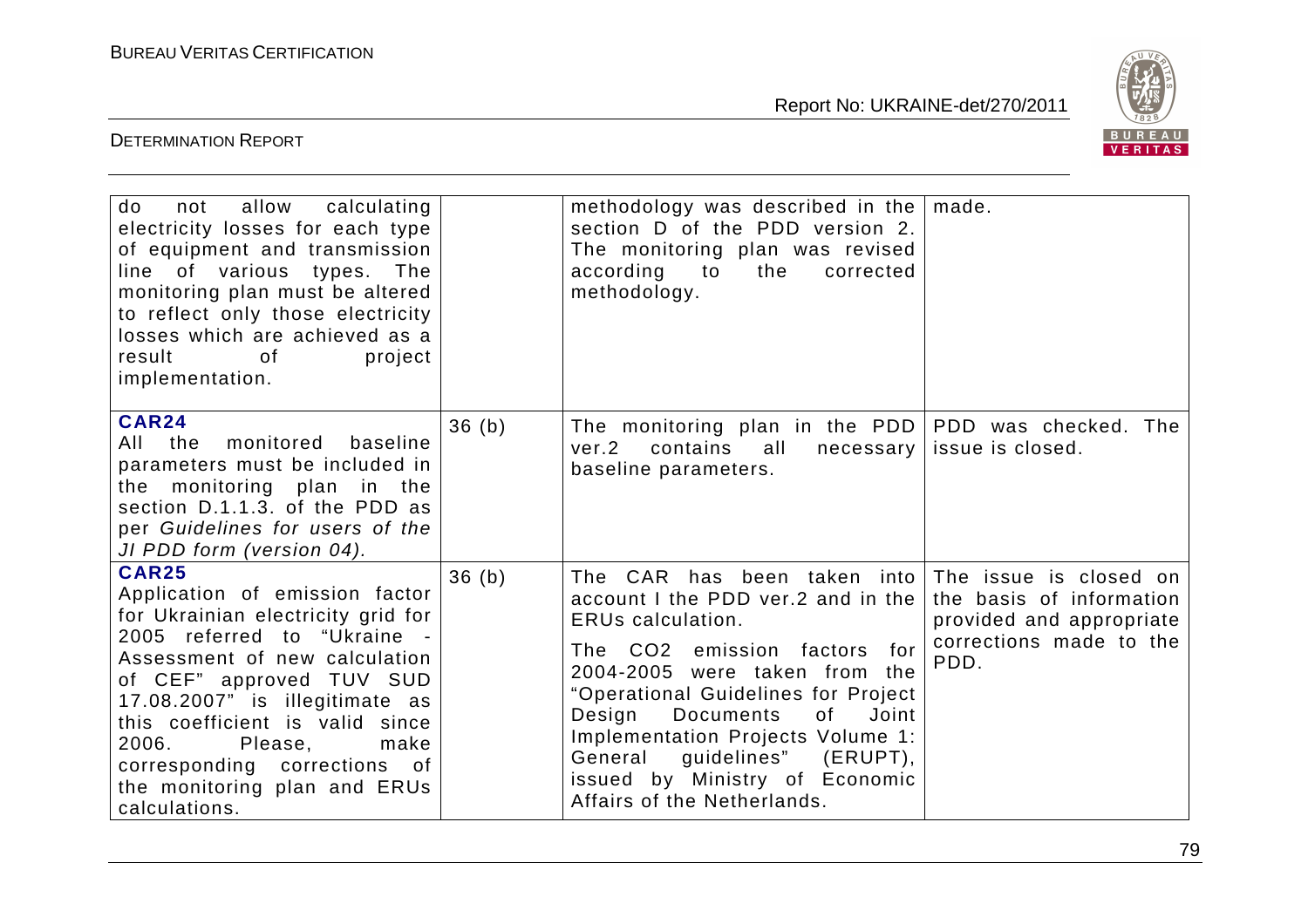DETERMINATION REPORT

Report No: UKRAINE-det/270/2011



| Carbon dioxide emission factors<br>for 2006-2007 are taken from the<br>document<br>"Carbon<br>dioxide<br>emission factors (for energy<br>consumption according to the<br>methodology<br>"Ukraine<br>Assessment of new calculation of<br>CEF", approved by TUV SUD<br>$17.08.2007$ ; |  |
|-------------------------------------------------------------------------------------------------------------------------------------------------------------------------------------------------------------------------------------------------------------------------------------|--|
| Carbon dioxide emission factors<br>for 2008 are taken from Order of<br>the<br>National<br>Environmental<br>Investment Agency of Ukraine<br>(hereinafter - NEIAU) Nº 62 of<br>15.04.2011 "On approval<br>of<br>specific carbon dioxide emission<br>factors in 2008";                 |  |
| Carbon dioxide emission factors<br>for 2009 are taken from the Order<br>of NEIAU # 63 of 15.04.2011 "On<br>approval of specific carbon dioxide<br>emission factors in 2009";                                                                                                        |  |
| Carbon dioxide emission factors<br>for 2010 are taken from the Order<br>of NEIAU # 43 of 28.03.2011. "On<br>approval of specific carbon dioxide<br>emission factors in 2010"                                                                                                        |  |
| Carbon dioxide emission factors                                                                                                                                                                                                                                                     |  |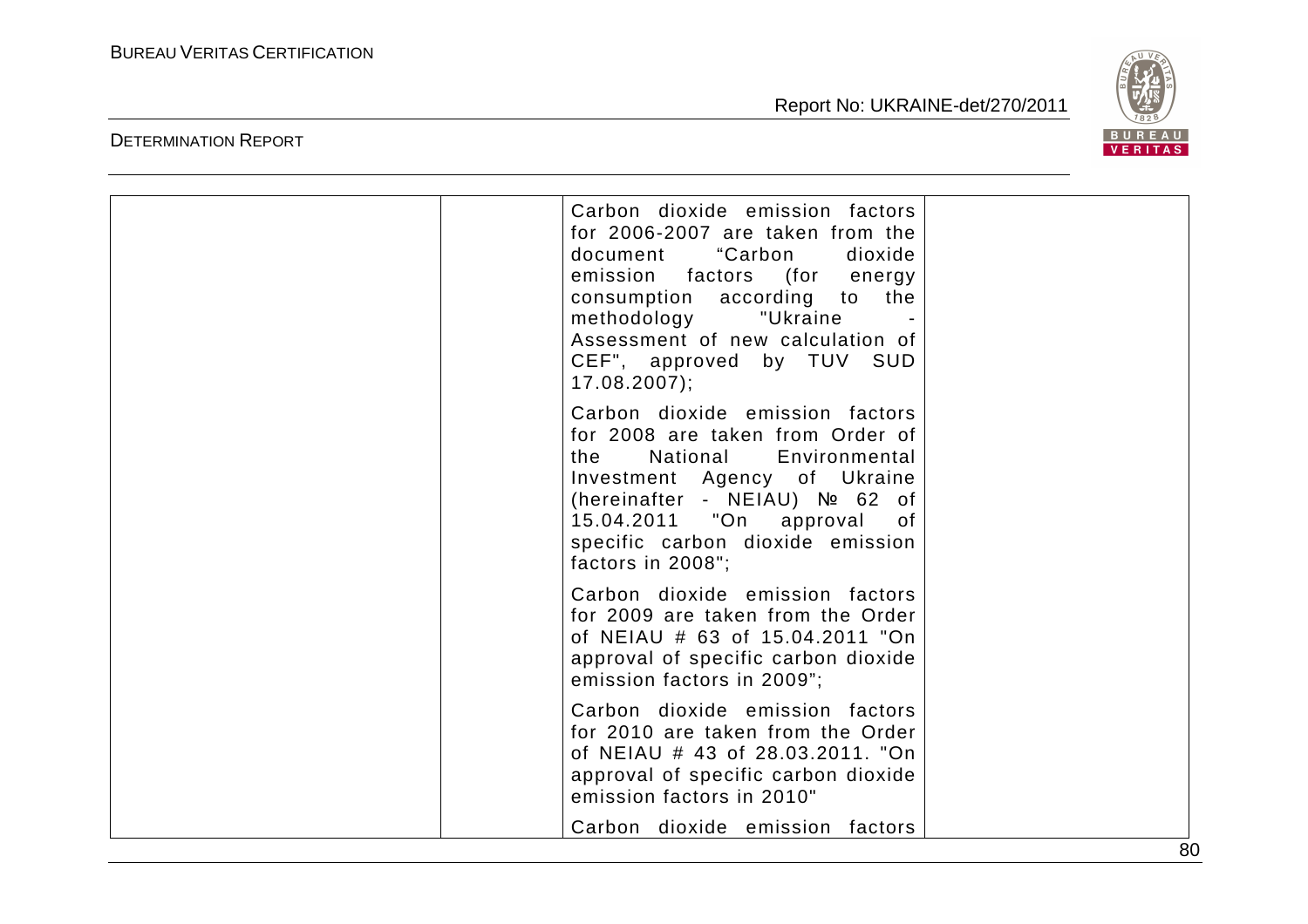

|                                                                                                                                                                                                                                                                                                                                                                                                                                                                                                                                                                                                                                                                                                                                                                 |       | for 2011 are taken from the Order<br>of NEIAU # 75 of 12.05.2011. "On<br>approval of specific carbon dioxide<br>emission factors in 2011".                                                                                                                                                                                                                                                                                                                                                                                                                                                                                                                                                                                                                                                                            |                                                                                       |
|-----------------------------------------------------------------------------------------------------------------------------------------------------------------------------------------------------------------------------------------------------------------------------------------------------------------------------------------------------------------------------------------------------------------------------------------------------------------------------------------------------------------------------------------------------------------------------------------------------------------------------------------------------------------------------------------------------------------------------------------------------------------|-------|-----------------------------------------------------------------------------------------------------------------------------------------------------------------------------------------------------------------------------------------------------------------------------------------------------------------------------------------------------------------------------------------------------------------------------------------------------------------------------------------------------------------------------------------------------------------------------------------------------------------------------------------------------------------------------------------------------------------------------------------------------------------------------------------------------------------------|---------------------------------------------------------------------------------------|
| <b>CAR26</b><br>Please, after making alteration<br>of the monitoring plan and<br>adding<br>of all<br>necessary<br>parameters to be monitored,<br>explicitly distinguish:<br>(i) Data and parameters that<br>are not monitored throughout<br>the crediting period, but are<br>determined only once (and thus<br>remain fixed throughout the<br>crediting period), and that are<br>available already at the stage<br>of determination;<br>(ii) Data and parameters that<br>are not monitored throughout<br>the crediting period, but are<br>determined only once (and thus<br>remain fixed throughout the<br>crediting period), but that are<br>not available at the stage of<br>determination;<br>(iii) Data and parameters that<br>are monitored throughout the | 36(d) | All parameters of the monitoring<br>plan, which was corrected taking<br>into account all issued remarks,<br>are divided into three groups:<br>(i) Data and parameters that are<br>monitored throughout<br>not<br>the<br>crediting<br>period,<br>but<br>are<br>determined only once (and thus<br>fixed<br>throughout<br>remain<br>the<br>crediting period), and that<br>are<br>available already at the stage of<br>determination;<br>(ii) Data and parameters that are<br>monitored throughout<br>the<br>not<br>crediting<br>period,<br>but<br>are<br>determined only once (and<br>thus<br>fixed<br>throughout<br>remain<br>the<br>crediting period), but that are not<br>available at<br>the<br>0f<br>stage<br>determination;<br>(iii) Data and parameters that are<br>monitored throughout the crediting<br>period. | The issue is closed on<br>the<br>basis<br>0f<br>due<br>amendments made in the<br>PDD. |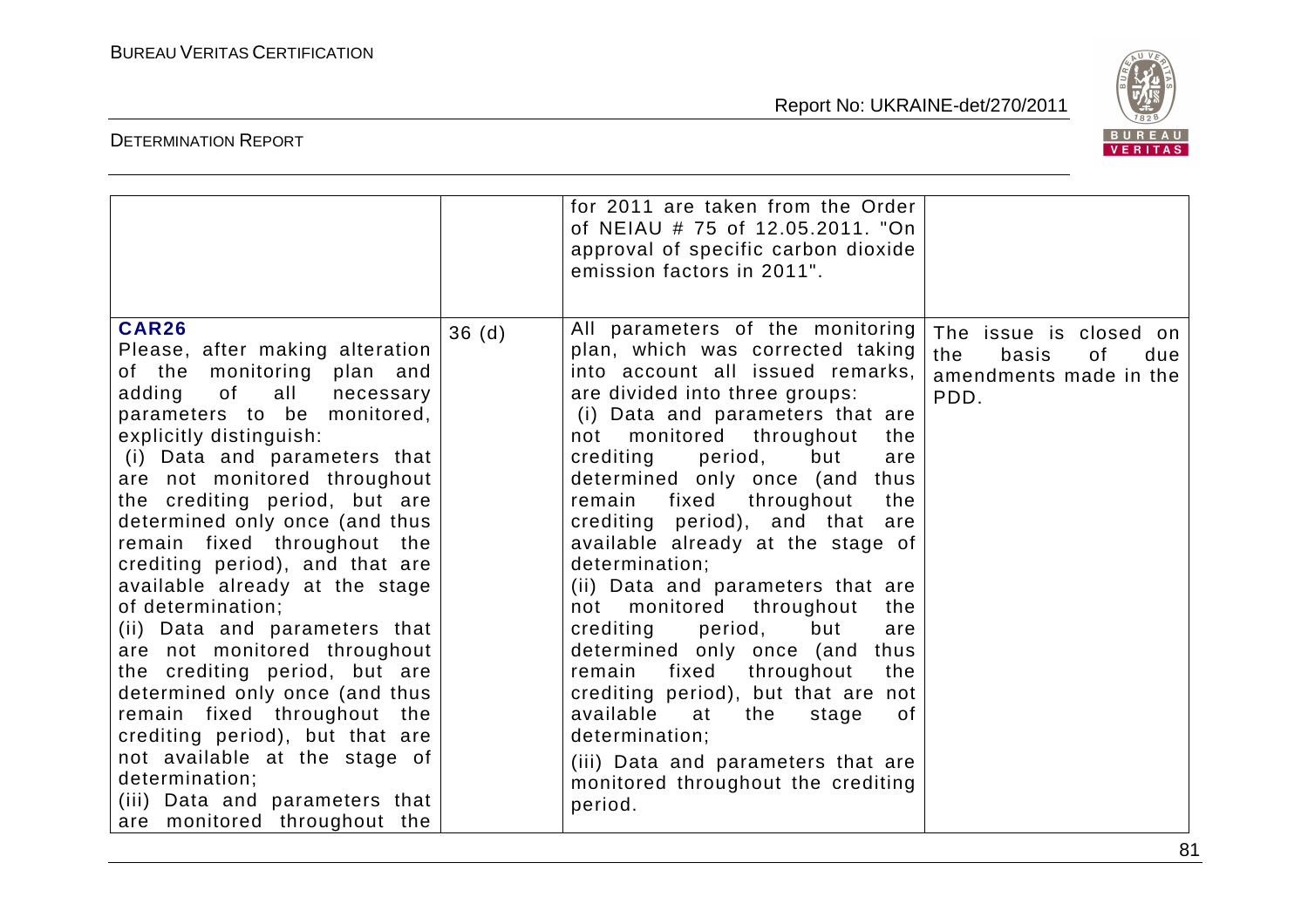

| crediting period.                                                                                                                                                                                                                                                                                                   |               | Indicated parameters were listed in<br>the section D.1 of the PDD version<br>2.                                                                                                                                                                                                                                                                                                            |                                                                                                                            |
|---------------------------------------------------------------------------------------------------------------------------------------------------------------------------------------------------------------------------------------------------------------------------------------------------------------------|---------------|--------------------------------------------------------------------------------------------------------------------------------------------------------------------------------------------------------------------------------------------------------------------------------------------------------------------------------------------------------------------------------------------|----------------------------------------------------------------------------------------------------------------------------|
| <b>CAR27</b><br>All algorithms and formulae<br>for<br>to<br>used<br>the<br>estimation/calculation<br><b>of</b><br>baseline and project emissions<br>form each source, equipment<br>transmission<br>line<br>of<br>type,<br>various types etc. must be<br>included in the sections D.1.1.2<br>and D.1.1.4 of the PDD. | 36(f)         | The methodology of baseline and<br>project emissions calculation was<br>altered to consider emissions form<br>each project equipment type,<br>transmission line of various types<br>etc. must be included in the<br>sections $D.1.1.2$ and $D.1.1.4$ of the<br>PDD. All necessary algorithms and<br>formulae were included in the<br>sections D.1.1.2 and D.1.1.4 of the<br>PDD version 2. | The issue is closed<br>on.<br>the<br>the<br>basis<br>0f<br>information provided and<br>due corrections made in<br>the PDD. |
| <b>CAR28</b><br>Please,<br>include<br>all<br>key<br>monitored parameters to the<br>table<br>D.2.,<br>describe<br>uncertainties<br>quality<br>and<br>procedures<br>assurance<br>associated with them.                                                                                                                | $36(f)$ (vii) | All parameters to be monitored The issue is closed on<br>including<br>quality control<br>and<br>quality assurance<br>procedures  <br>undertaken for data monitored<br>were added to the section D.2 of<br>the PDD.                                                                                                                                                                         | the basis of amendments<br>made in the PDD.                                                                                |
| <b>CAR29</b><br>Please, add to the PDD (section<br>D.3.) scheme identifying the<br>responsibilities<br>and<br>roles<br>establishing in the context<br>project of monitoring plan.                                                                                                                                   | 36(j)         | detailed information<br>The<br>concerning responsibilities<br>and<br>roles distribution in the monitoring<br>was included in the section D.3 of<br>the PDD.                                                                                                                                                                                                                                | PDD was checked. The<br>issue is closed.                                                                                   |
| <b>CAR30</b><br>Algorithm<br>of<br>project<br>and                                                                                                                                                                                                                                                                   | 45            | For the period before 2010 the<br>estimated<br>emissions<br>were                                                                                                                                                                                                                                                                                                                           | The issue is closed<br>on<br>the<br>basis<br>the<br>οf                                                                     |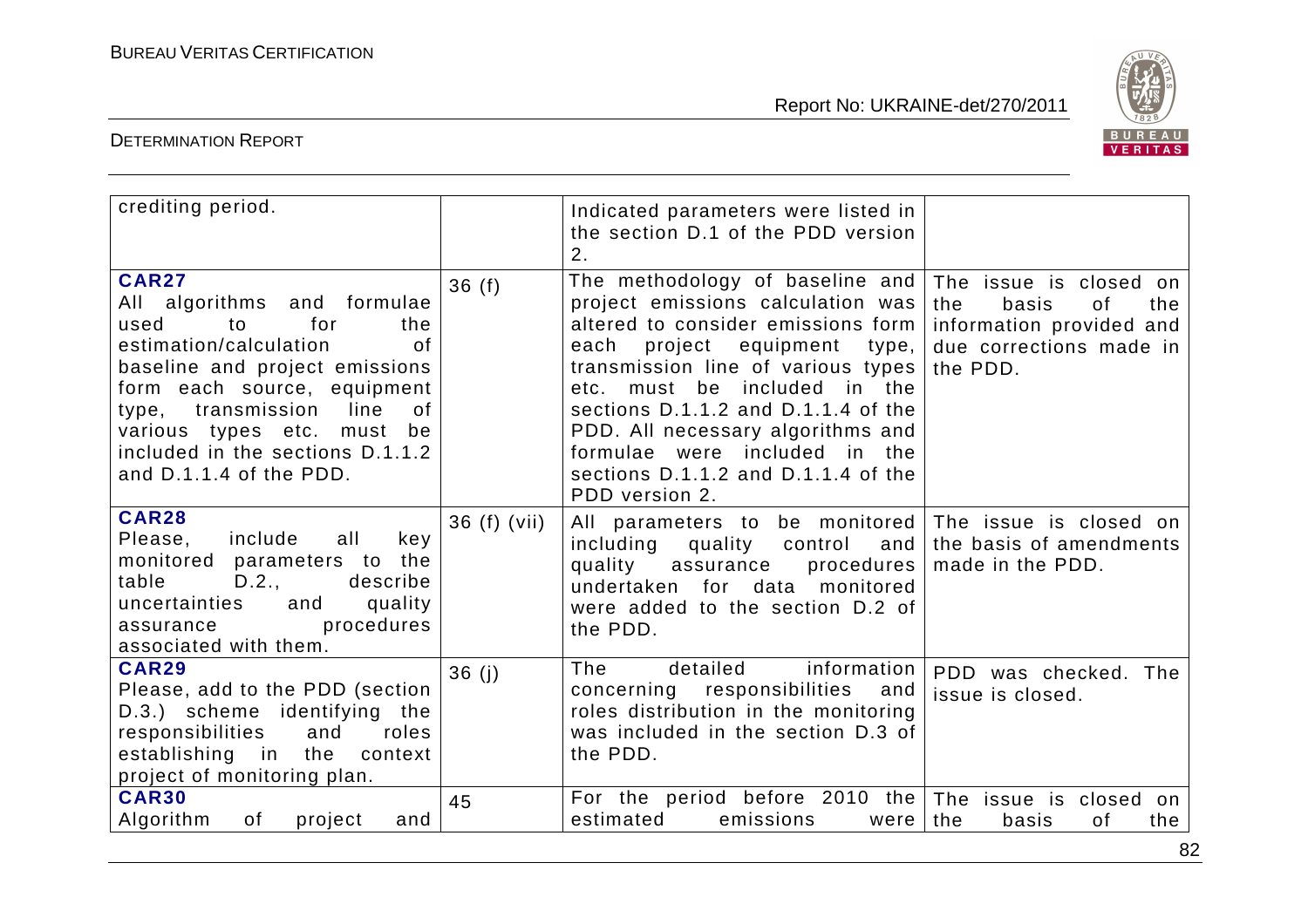

| baseline emissions estimation                                 |       | calculated on the basis of actual information provided and                                  |                           |
|---------------------------------------------------------------|-------|---------------------------------------------------------------------------------------------|---------------------------|
| for each gas and emission<br>source must be clearly indicted  |       | data concerning electricity grid due corrections made in<br>condition. For the period after | the PDD.                  |
| in the section E of the PDD.                                  |       | $2011$ – predicted data according to                                                        |                           |
| Please, explain which<br>data                                 |       | the plan of company development.                                                            |                           |
| (actual or historical) were used                              |       | Necessary information was added                                                             |                           |
| for ERUs estimation.                                          |       | to the section E of the PDD.                                                                |                           |
| <b>CAR31</b>                                                  | 45    | The ERUs value was recalculated   PDD                                                       | and<br>supporting         |
| The amounts of ERUs estimates                                 |       | the respective corrections<br>and                                                           | documents<br>were         |
| in the Excel file and in the PDD                              |       | were provided in the section $E$ of                                                         | checked. The issue is     |
| are not equal. Please, make<br>corresponding corrections.     |       | the PDD version 2.                                                                          | closed.                   |
| <b>CAR32</b>                                                  | 45    |                                                                                             | The issue is closed on    |
| Information<br>concerning                                     |       | The project covers only one source<br>The respective<br>of<br>emissions.                    | 0f<br>the<br>the<br>basis |
| emission sources in the project                               |       | emission values are provided in information provided and                                    |                           |
| is missing in the section E.                                  |       | the section E of the PDD version 2.                                                         | due corrections made in   |
| Please, add the appropriate                                   |       |                                                                                             | the PDD.                  |
| information to the PDD.                                       |       |                                                                                             |                           |
| <b>CAR33</b>                                                  | 45    | The ERUs value was recalculated PDD was checked. The                                        |                           |
| The amount of ERUs in the<br>section E.6., Table 19-21 is not |       | and the respective corrections                                                              | issue is closed.          |
| equal to the difference of                                    |       | were provided in the section E of<br>the PDD version 2.                                     |                           |
| emissions of the project and                                  |       |                                                                                             |                           |
| baseline scenario. Please,                                    |       |                                                                                             |                           |
| make<br>corresponding                                         |       |                                                                                             |                           |
| corrections.                                                  |       |                                                                                             |                           |
| FAR1                                                          | 36(m) | The order on data to be monitored This                                                      | issue<br>be<br>must       |
| Please, submit any documented                                 |       | storage during two years after the                                                          | checked<br>during<br>the  |
| instruction indicating that the                               |       | last transfer of $ERUs$ has been verification process.                                      |                           |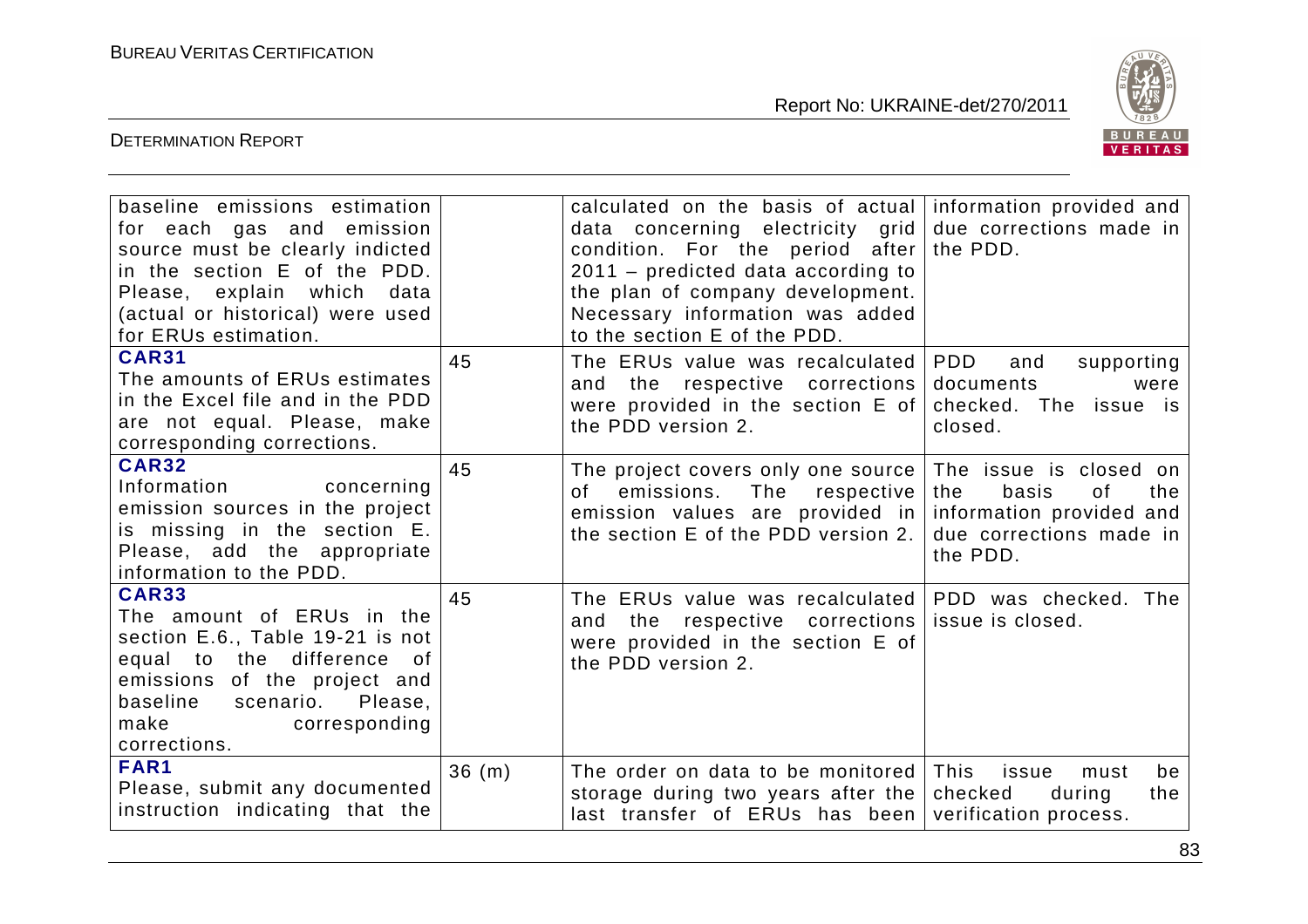

| data monitored are to be kept<br>for two years after last ERUs<br>transfer as per JI determination<br>and verification manual.                                                                                                                                                                                                                                                                                                                                                              |        | for<br>and<br>submitted<br>prepared<br>approval at the enterprise.                                                                                                                                                                                                    |                                                                                                                          |
|---------------------------------------------------------------------------------------------------------------------------------------------------------------------------------------------------------------------------------------------------------------------------------------------------------------------------------------------------------------------------------------------------------------------------------------------------------------------------------------------|--------|-----------------------------------------------------------------------------------------------------------------------------------------------------------------------------------------------------------------------------------------------------------------------|--------------------------------------------------------------------------------------------------------------------------|
| <b>CL01</b><br>Simple cost analysis<br>was<br>correctly used<br>to<br>justify<br>project's additionality. Please,<br>clarify if the analysis provided<br>considers profit obtained form<br>implementation<br>of<br>the<br>the<br>efficient<br>energy<br>measures<br>during the first year of the<br>project implementation (when<br>losses<br>normative<br>the<br>are<br>approved for the previous<br>year). Please, clarify if the<br>simple cost analysis can be<br>applied in this case. | 28     | As the measures foreseen by the<br>project begun in the end of<br>calendar year, the company could<br>not have any profit due to energy<br>efficiency<br>measures<br>implementation. That is why simple<br>cost analysis is properly applied<br>for any project year. | The issue is closed on<br>the basis of information<br>provided.                                                          |
| <b>CL02</b><br>As per Guidance on criteria for<br>baseline setting and monitoring<br>participants<br>project<br>must<br>undertake<br>the<br>assess<br>to<br>potential<br>leakage<br>and<br>appropriately explain<br>which<br>sources of leakage are to be<br>calculated and which can be<br>neglected. Please,<br>provide                                                                                                                                                                   | 40 (a) | Corresponding<br>information<br>concerning the potential leakage<br>was added to the section B.3 of the<br>PDD.                                                                                                                                                       | The issue is closed on<br>the<br>basis<br>of<br>the<br>confirmatory<br>documentation and<br>the<br>information provided. |